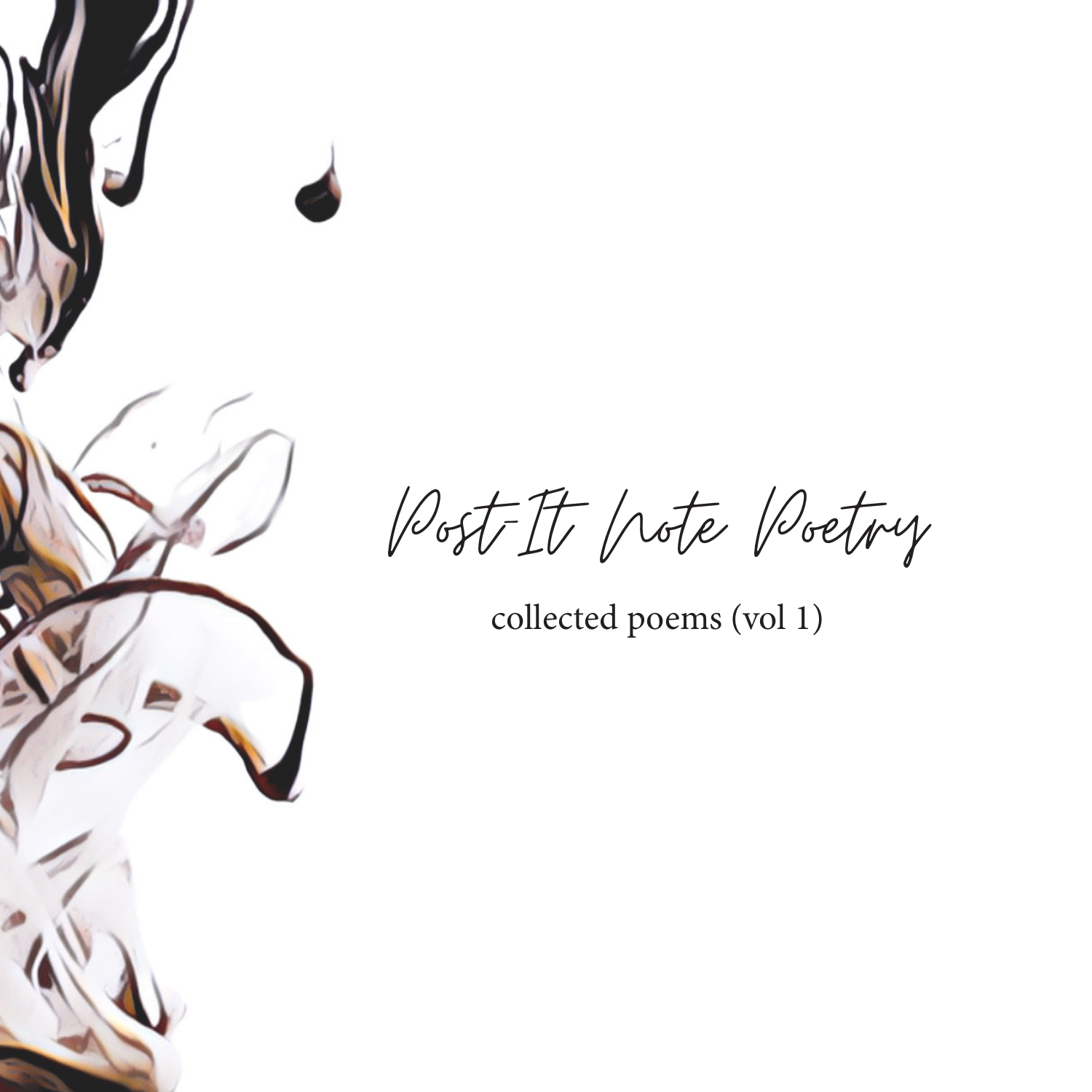Table of Contents

| Effie Katrakazos      | $4 - 9$   |
|-----------------------|-----------|
| <b>Yvonne Sanders</b> | $IO - I5$ |
| Adam Byatt            | $16-21$   |
| Christina Hira        | $22 - 27$ |
| Jodi Cleghorn         | $28 - 33$ |
| Dianna Manjarrez      | 34-39     |
| Nichole Pace          | $40 - 45$ |
| Robert G. Cook        | $46 - 49$ |
| M.X. Kelly            | $50 - 55$ |
| Denise Sparrowhawk    | $56 - 61$ |
| Fiona-May             | $62 - 67$ |
| Janette Dalgliesh     | 68-69     |

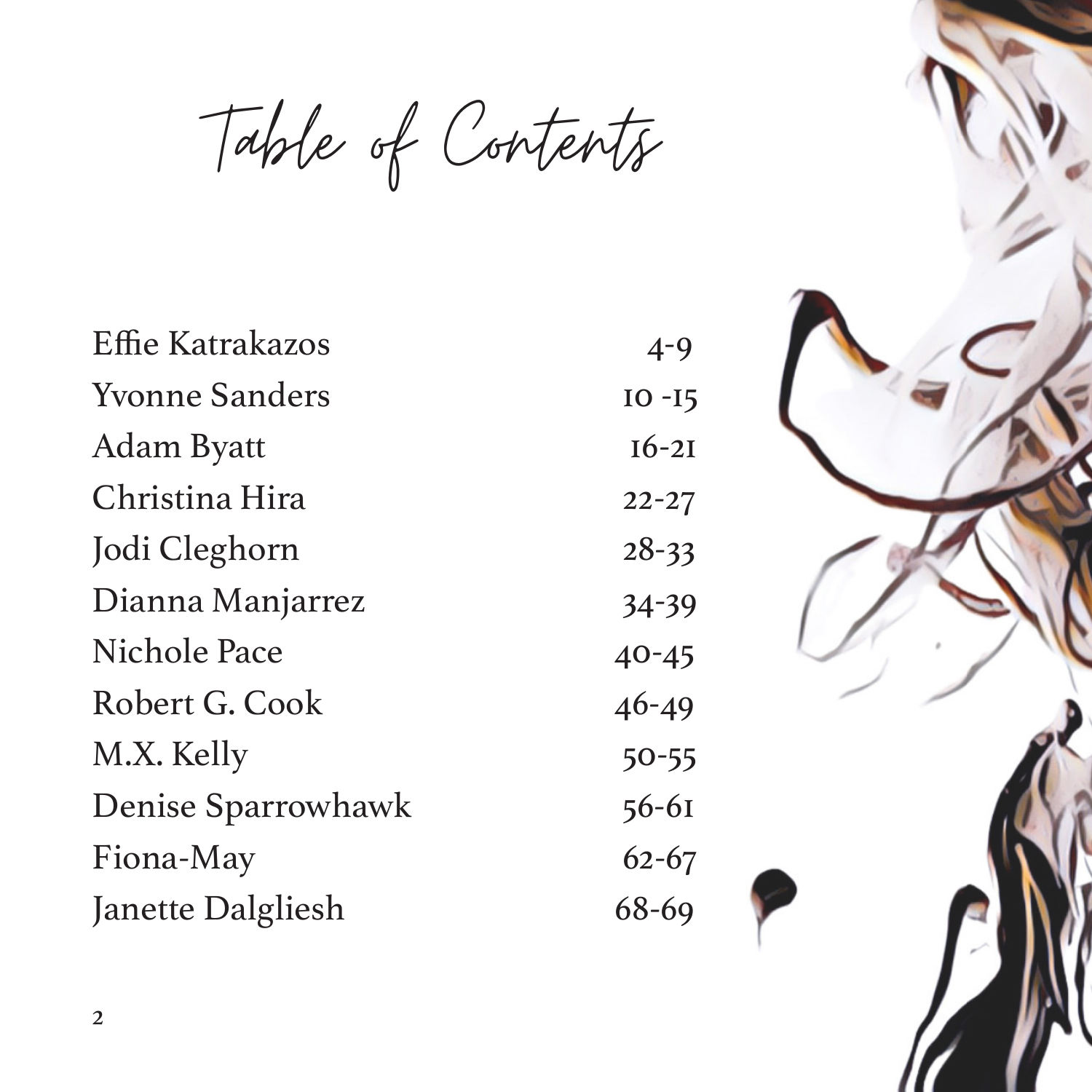

| 70-75          |
|----------------|
| $76 - 81$      |
| $82 - 87$      |
| 88-93          |
| $94 - 99$      |
| <b>IOO-IO5</b> |
| <b>106-III</b> |
| $II2-II7$      |
| $II8-I23$      |
| $I24 - I29$    |
|                |

Poems are © their respective poets, 2020. This collection is designed and typeset by The Booktress. Artwork based on the photography of ChutterSnap via UnSplash.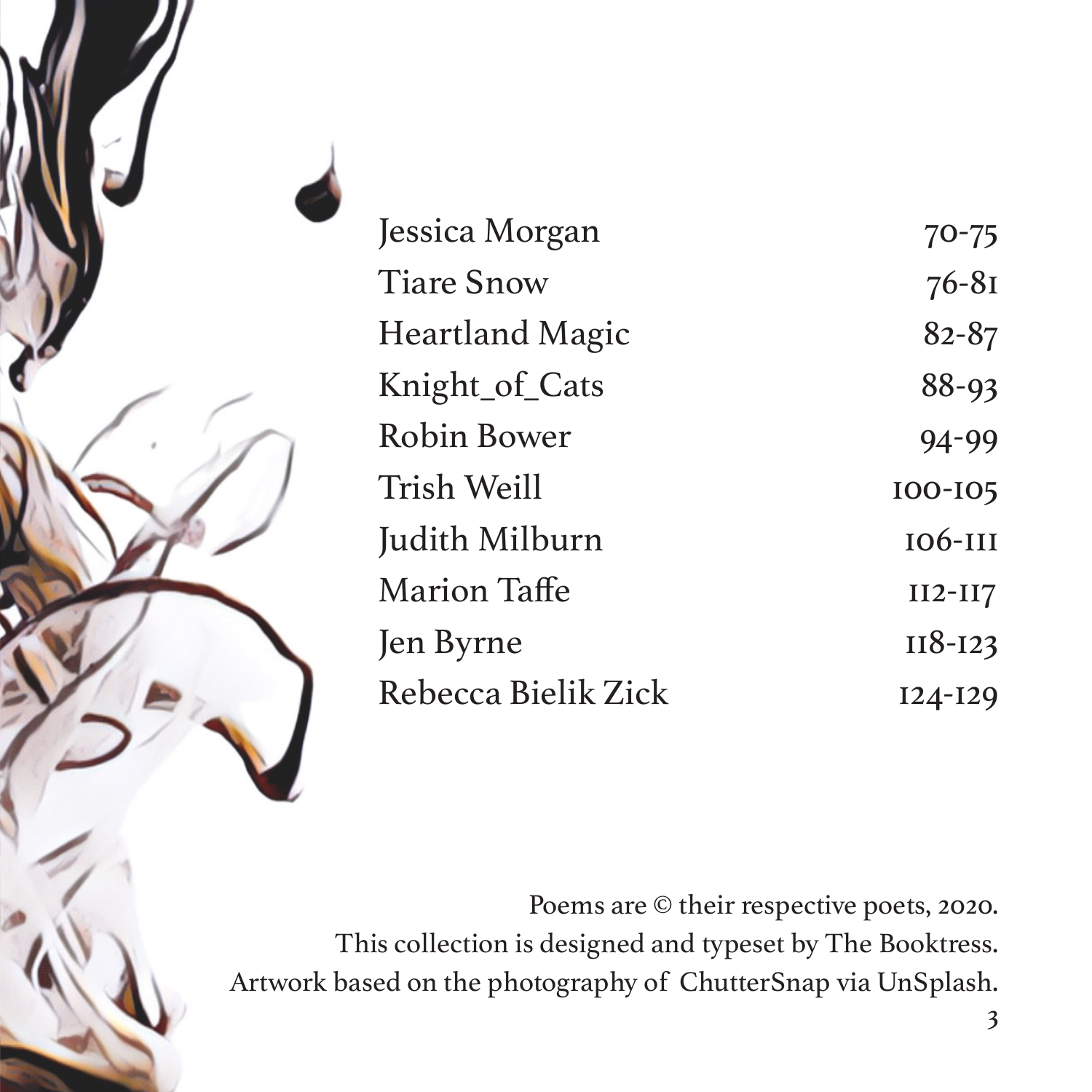### **In A Dream**

Dark-brown messy hair Crooked teeth on a perfect smile Water splashing, she laughs with her friends Her 12-year old eyes meet mine Our images too familiar A reassuring nod A future reflecting back at her Content she swims away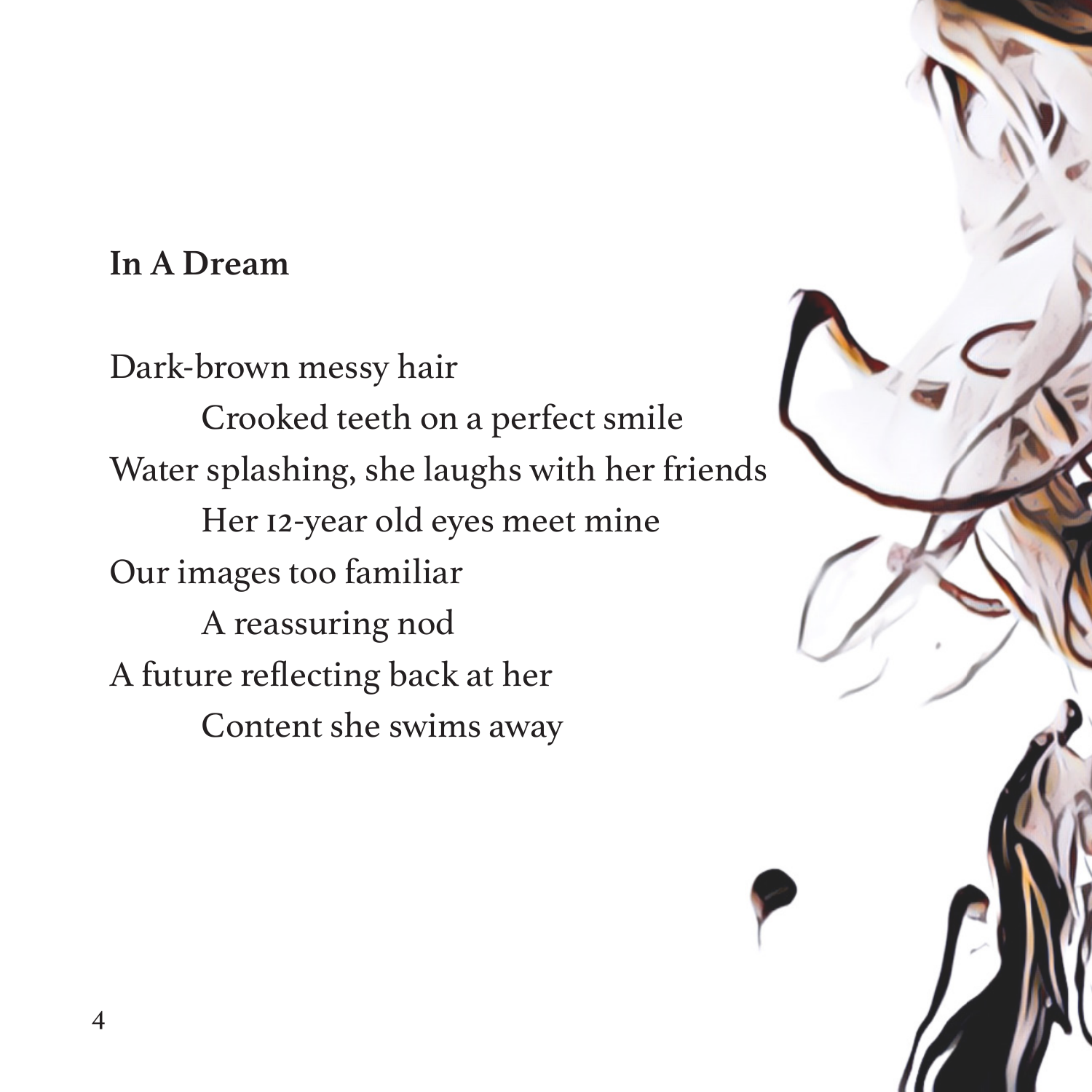# **Digit**

Girth towering African skies Menacing yellow teeth Her calm breath Comfortable in virgin growth Comfortable in the wild HE became her friend Digit was his name Side by side now In DEATH they sit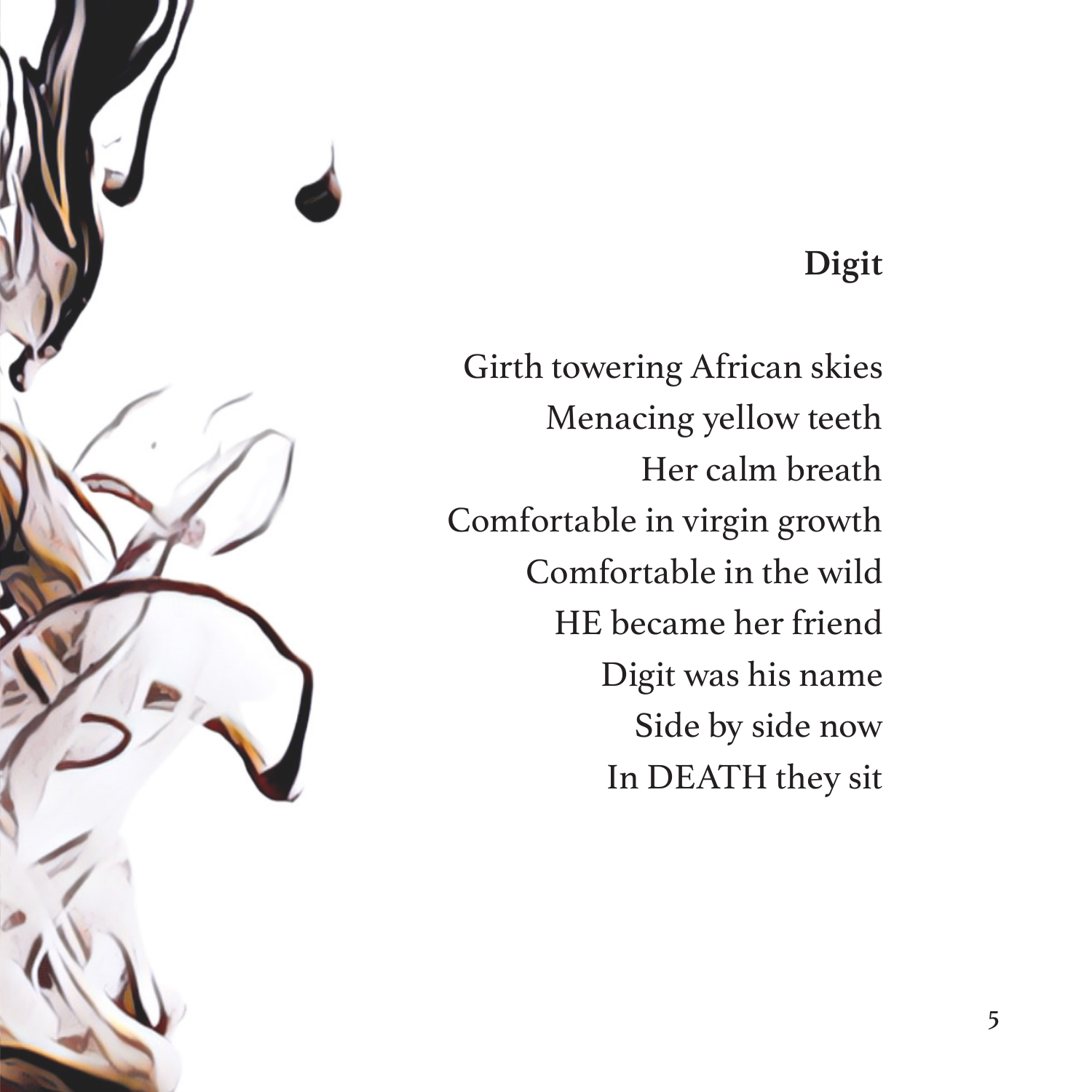

1956 Thira babes asleep in mothers' arms 05:12 island breaks homes collapse eyes witness sea retracts angry earth angry ocean run to the wild Fig tree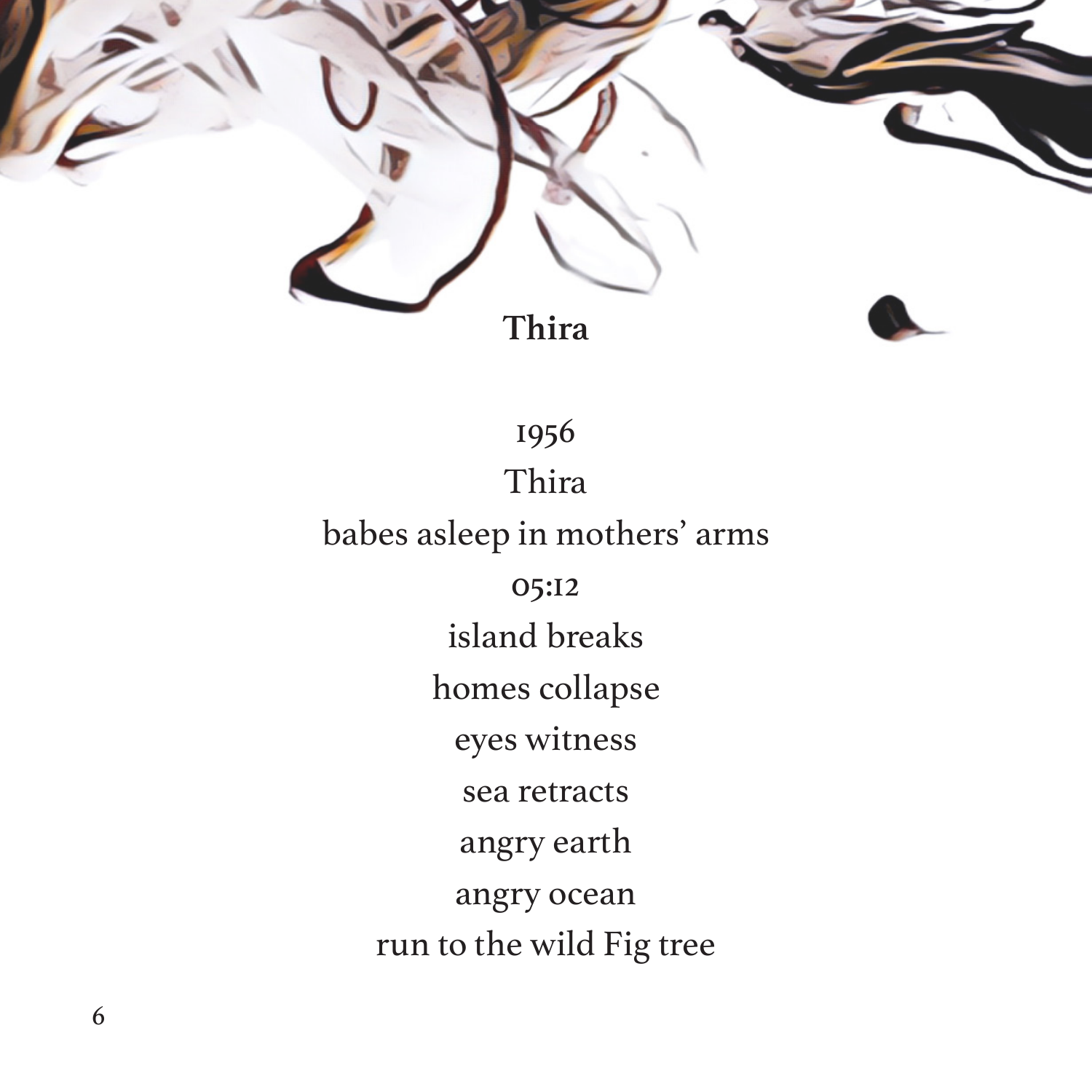#### **Santorini**

2011 Santorini World's best island Mass production Tours galore Money **MONEY** Still broken Still raw Ghosts wake

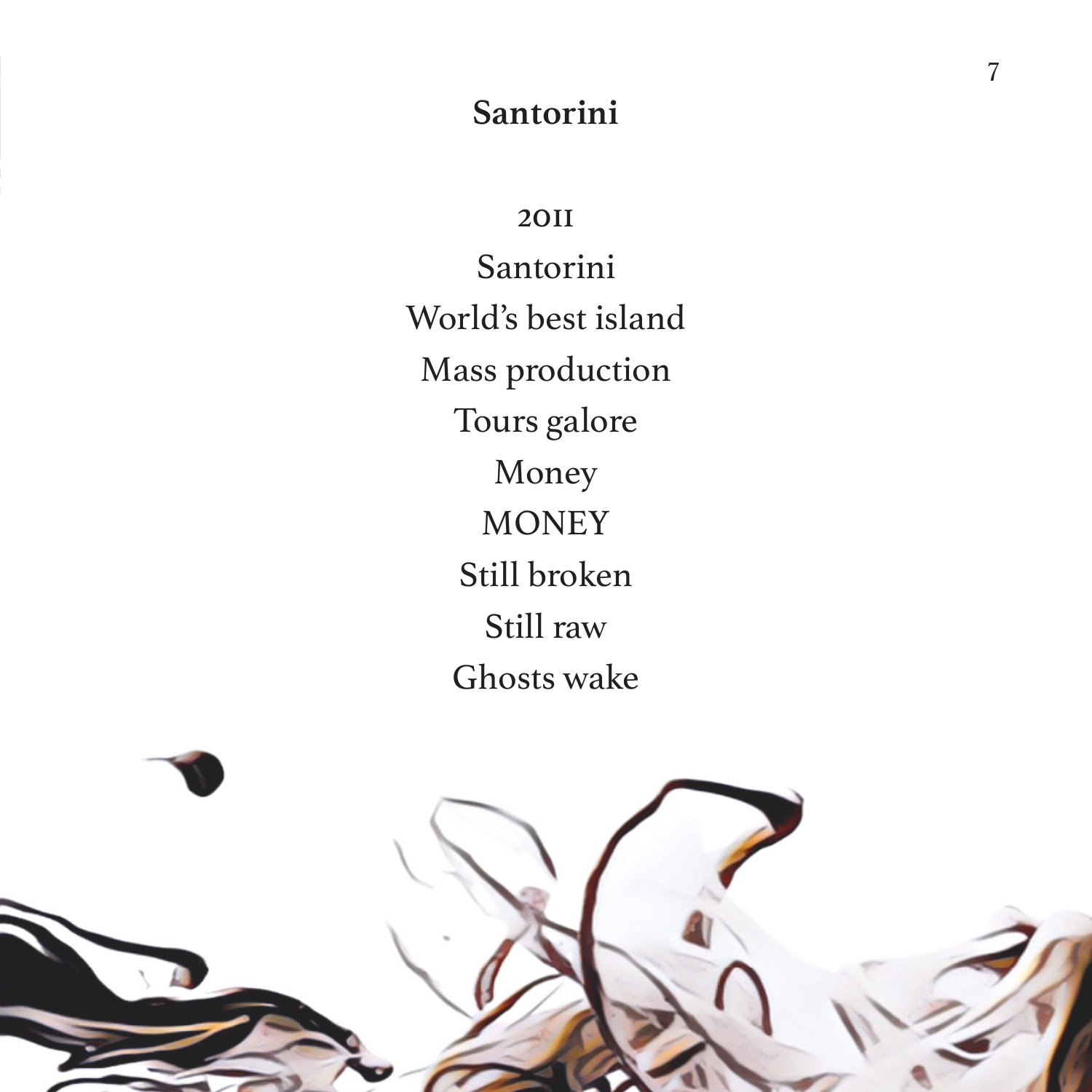### **Love**

Brave hearts step out The universe small Sailing past cosmic stars Shields erect Protecting life Protecting Love

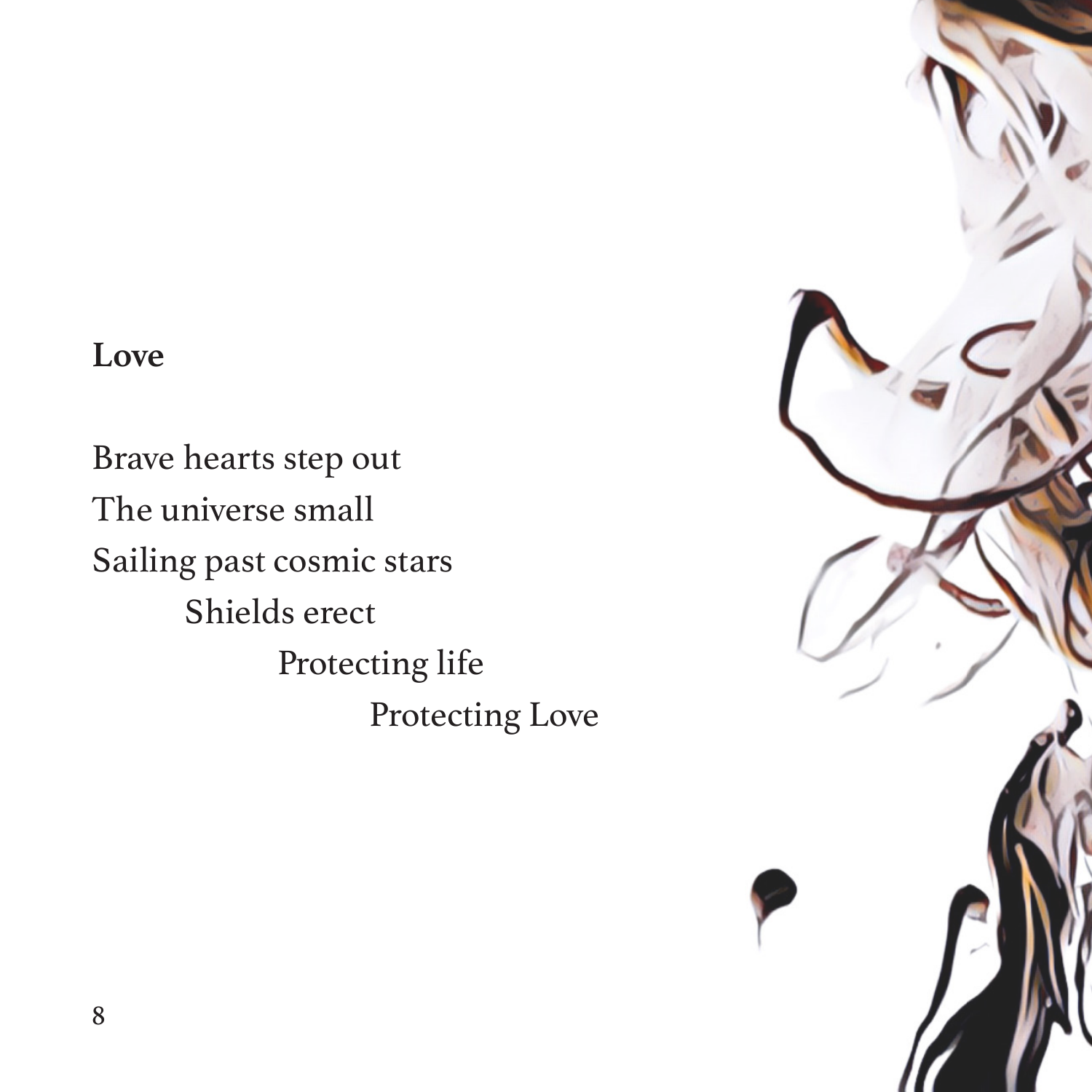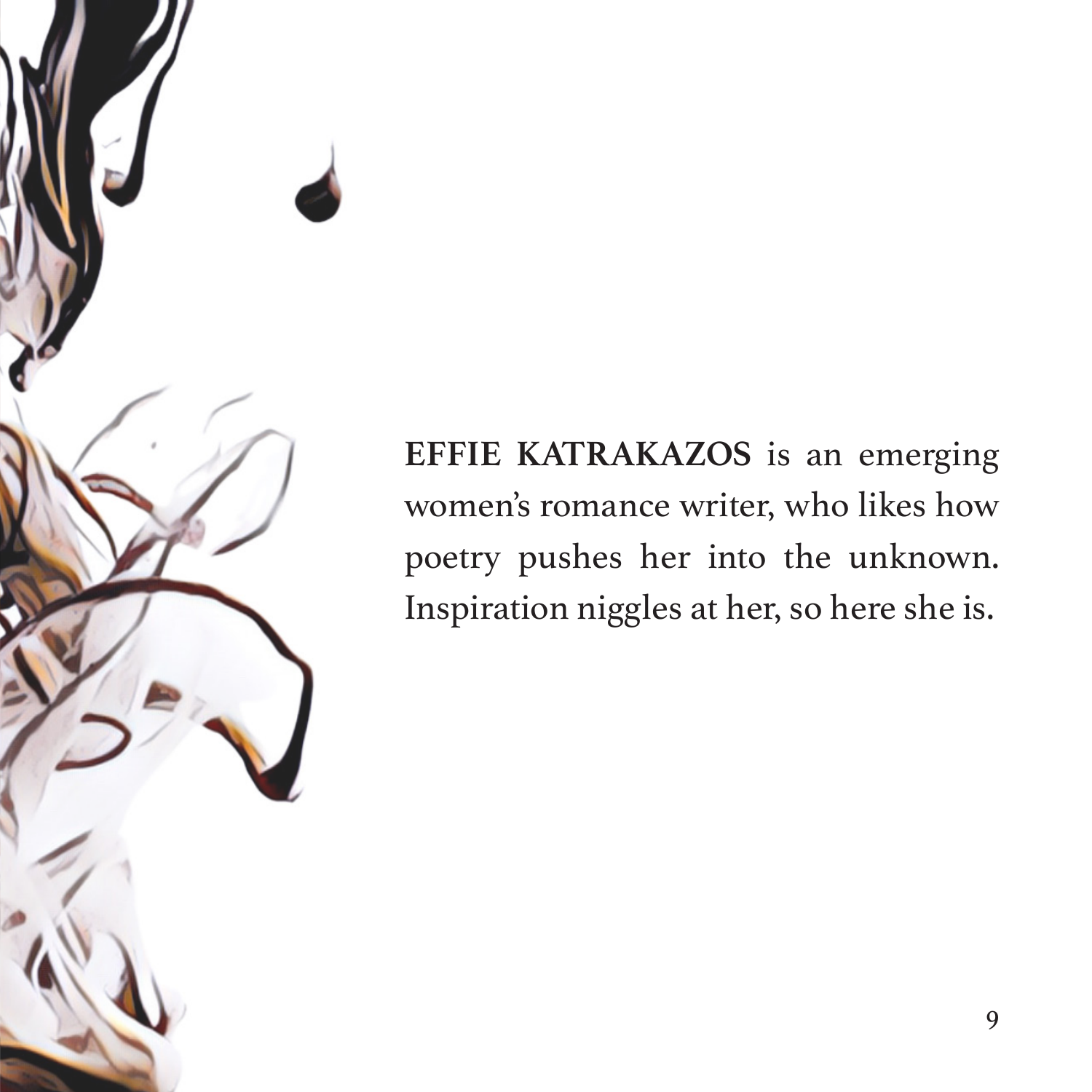# **Birdsong**

Birdsong stills in summer's blistering glare, Dragonfly wings beat the shimmering air.

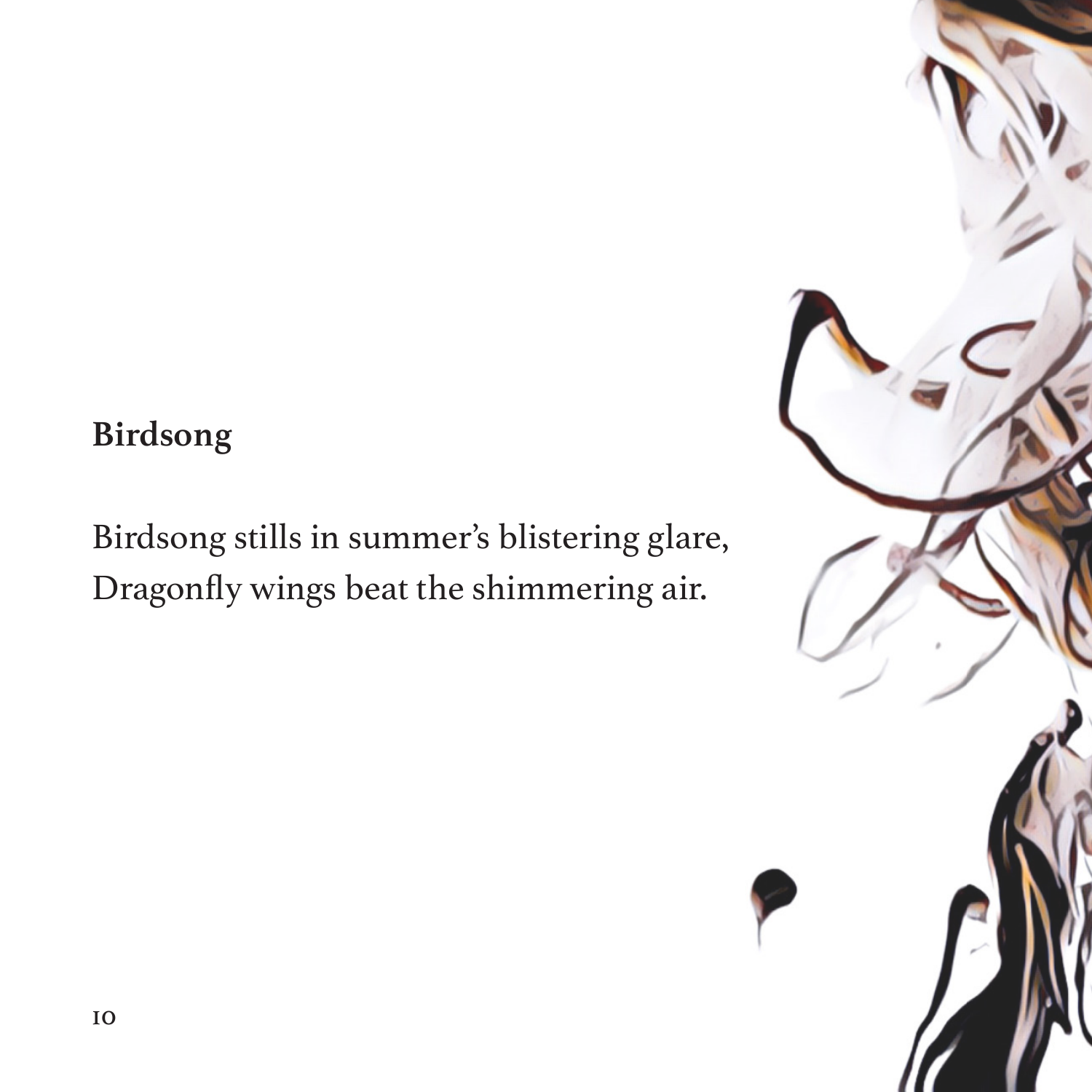

## **Forest Orchestra**

Exquisite forest orchestra Enchants my morning walk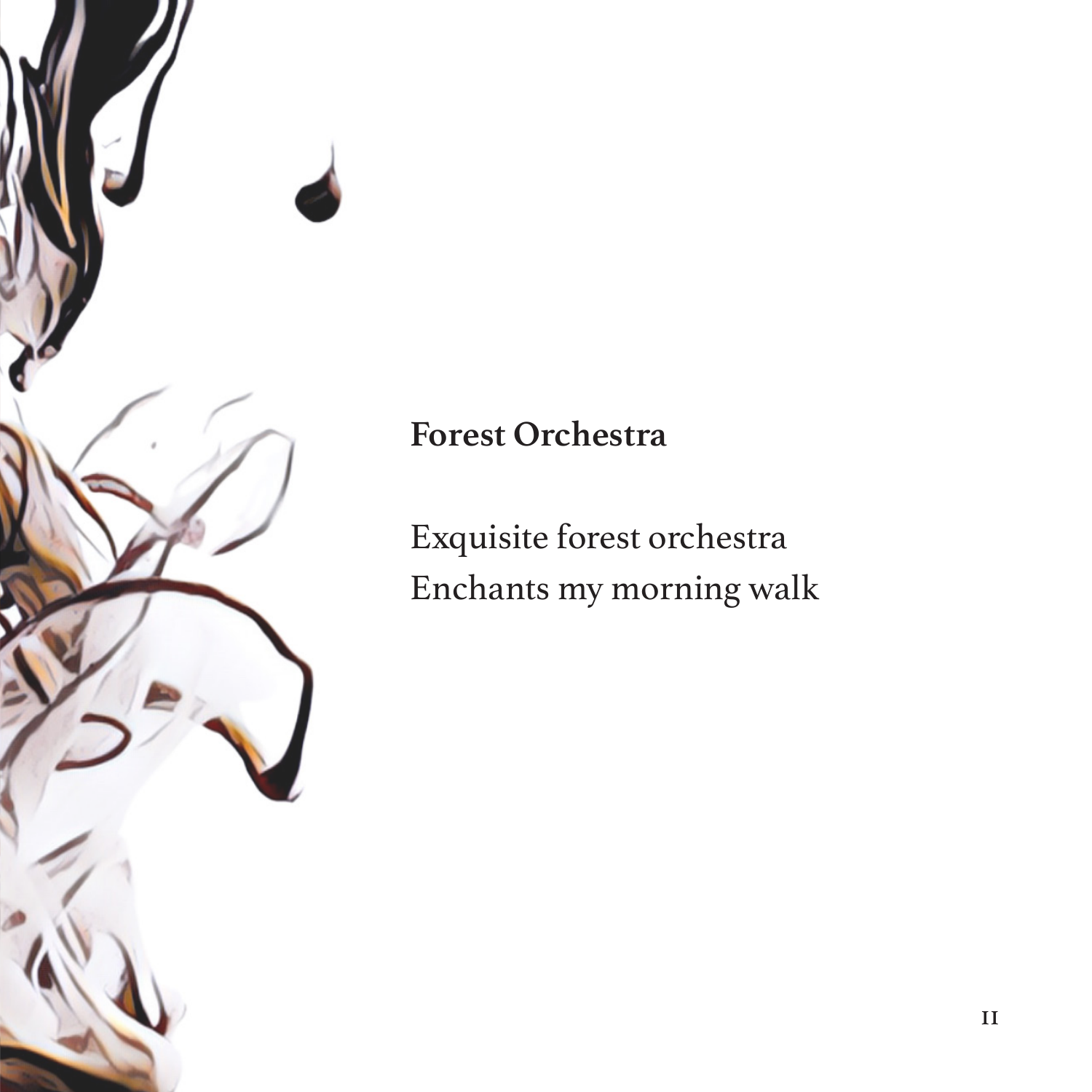#### **Farewell**

Farewell, my friend, dark night is slain, The valley crossed, annulled the pain. The journey over, flesh demise, Dawn's breath compel your spirit rise.

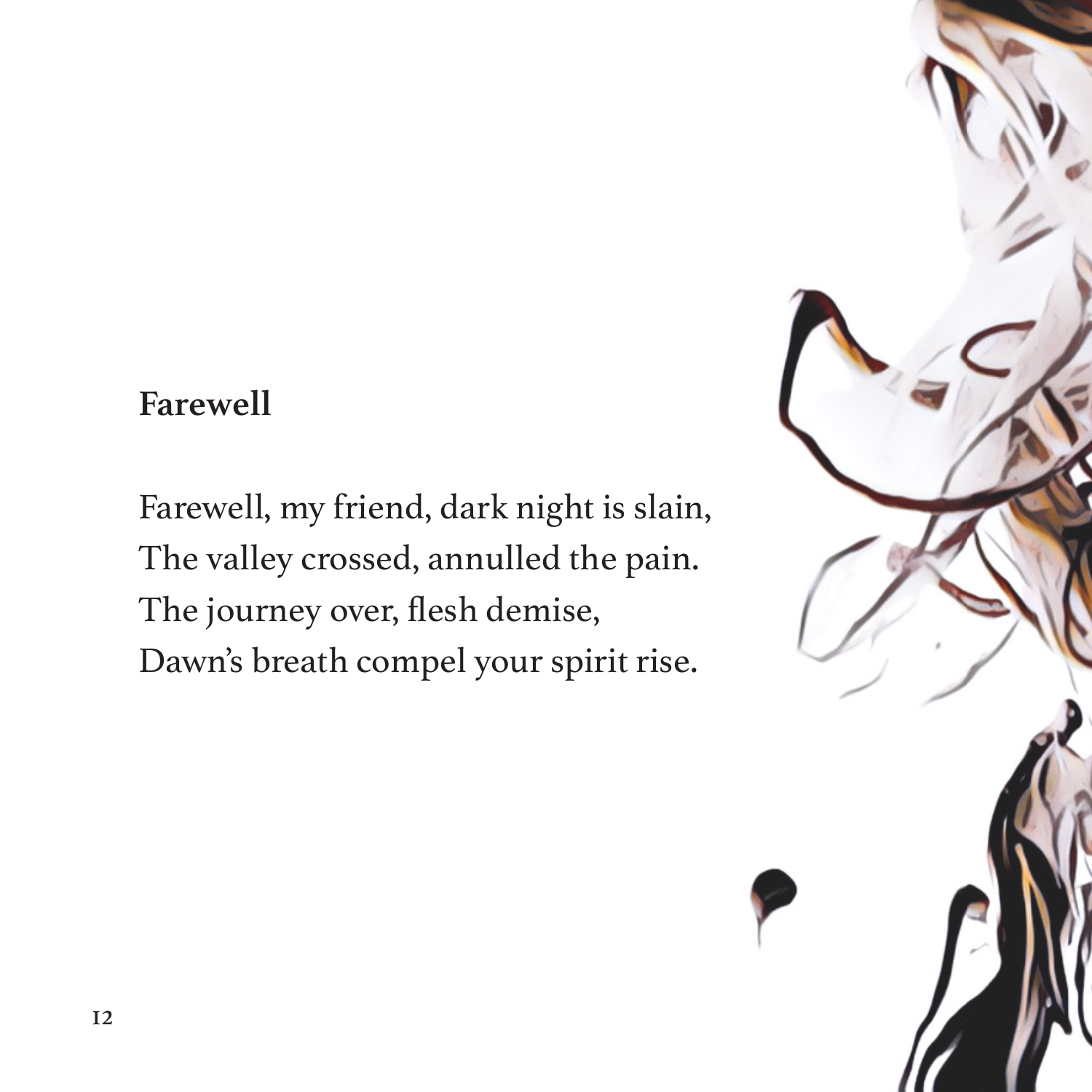

### **Angel**

Every day where e'er I step Dropped just where I'll see My angel leaves a feather Revealing she's with me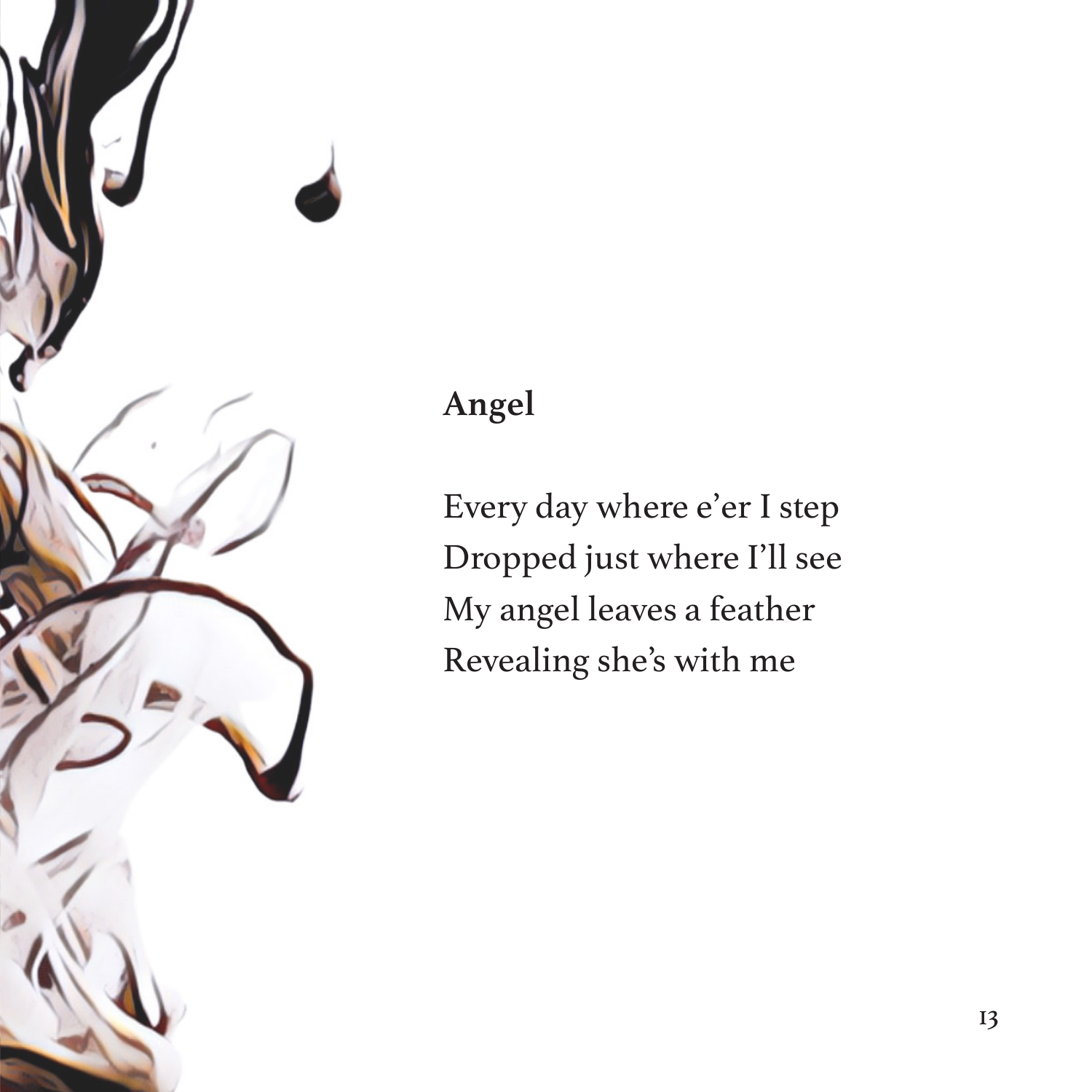# **The Colour of Life**

Tincture of green Inspire the sun Their intimate dance Ignite the fire of life

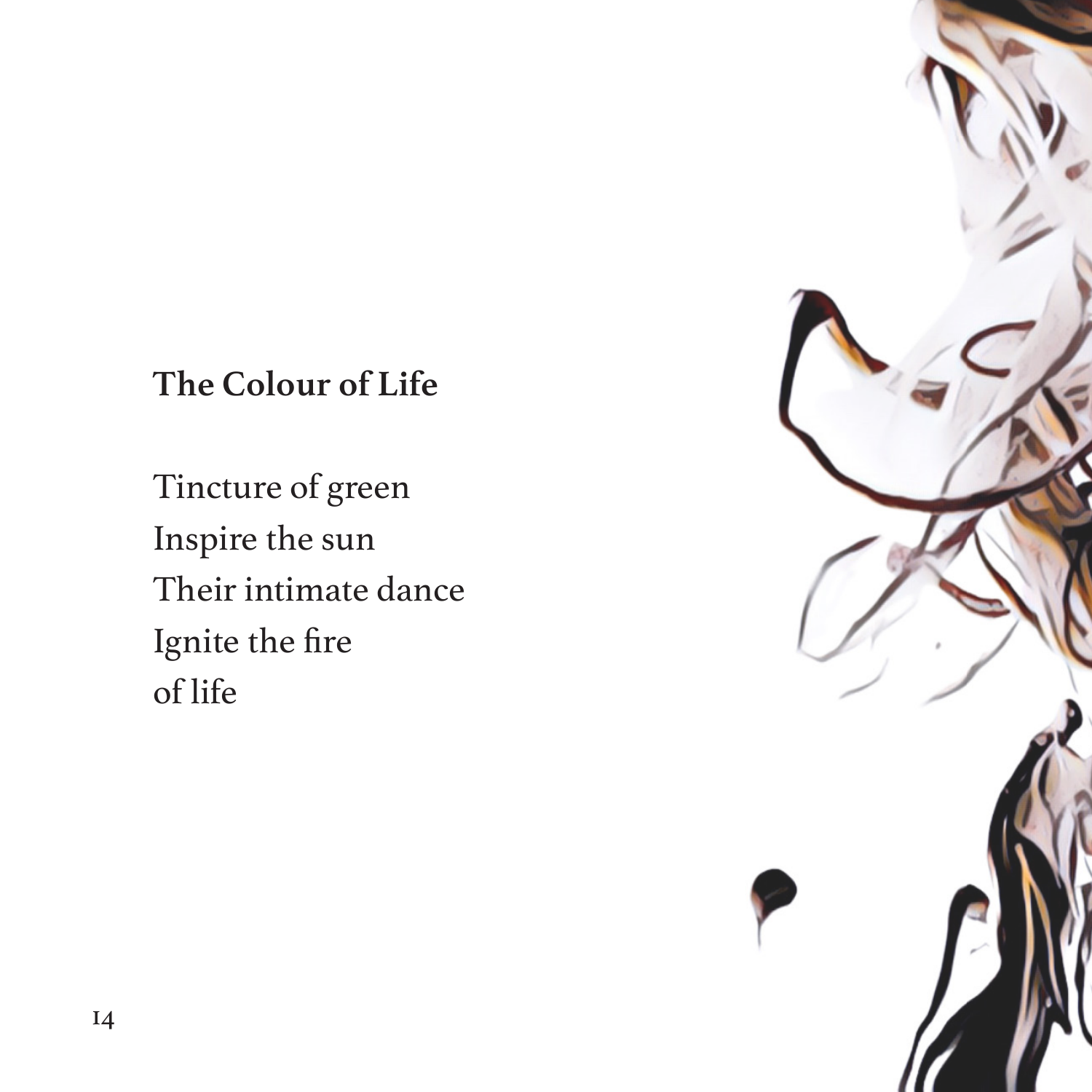**YVONNE SANDERS** is an Australian writer addicted to fiction and creative nonfiction. She writes historical fiction, a little crime, short stories and dabbles in poetry.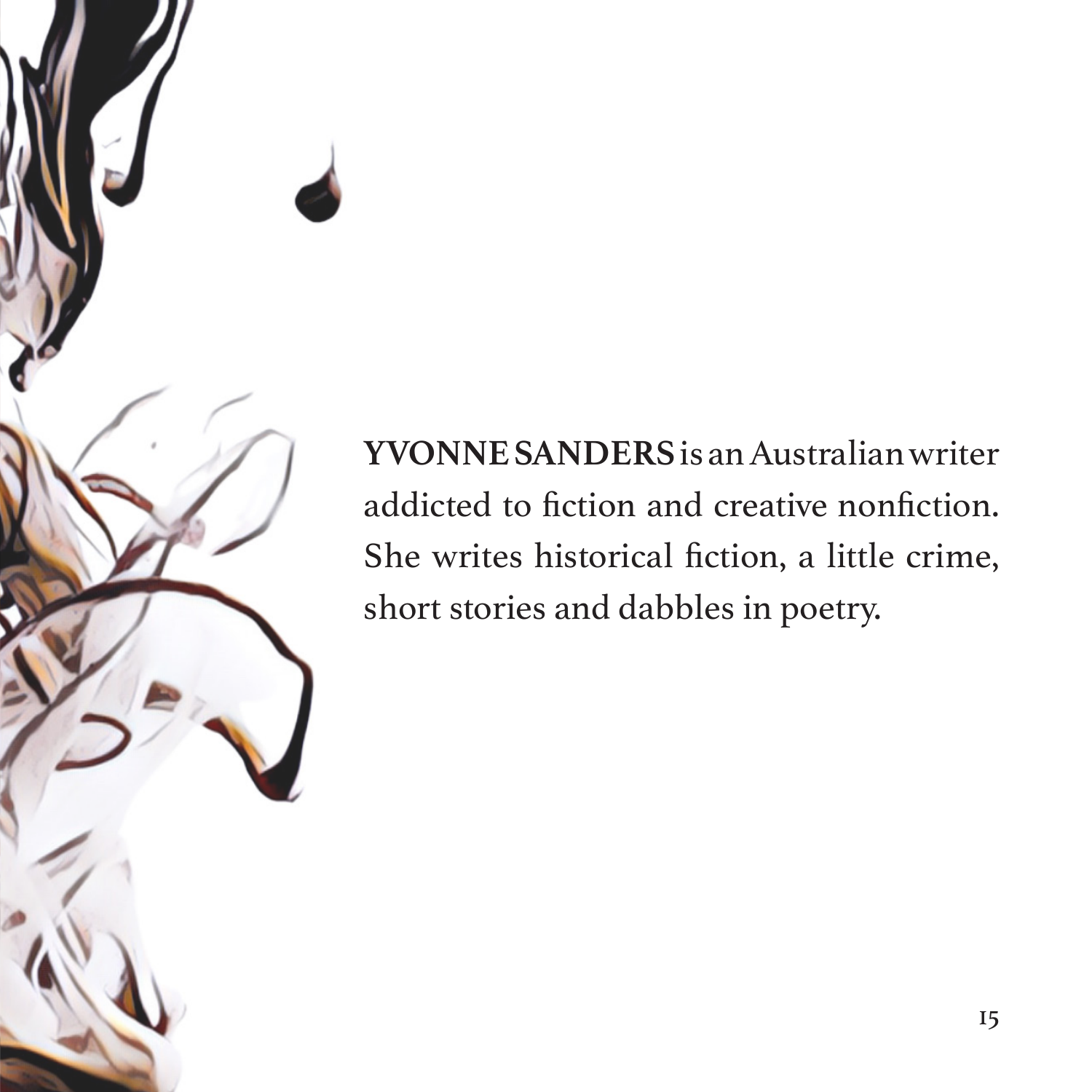

to think that one day, the act of tying my shoe laces will be beyond me and death will say "Let's go for a walk" and I will walk with laces untied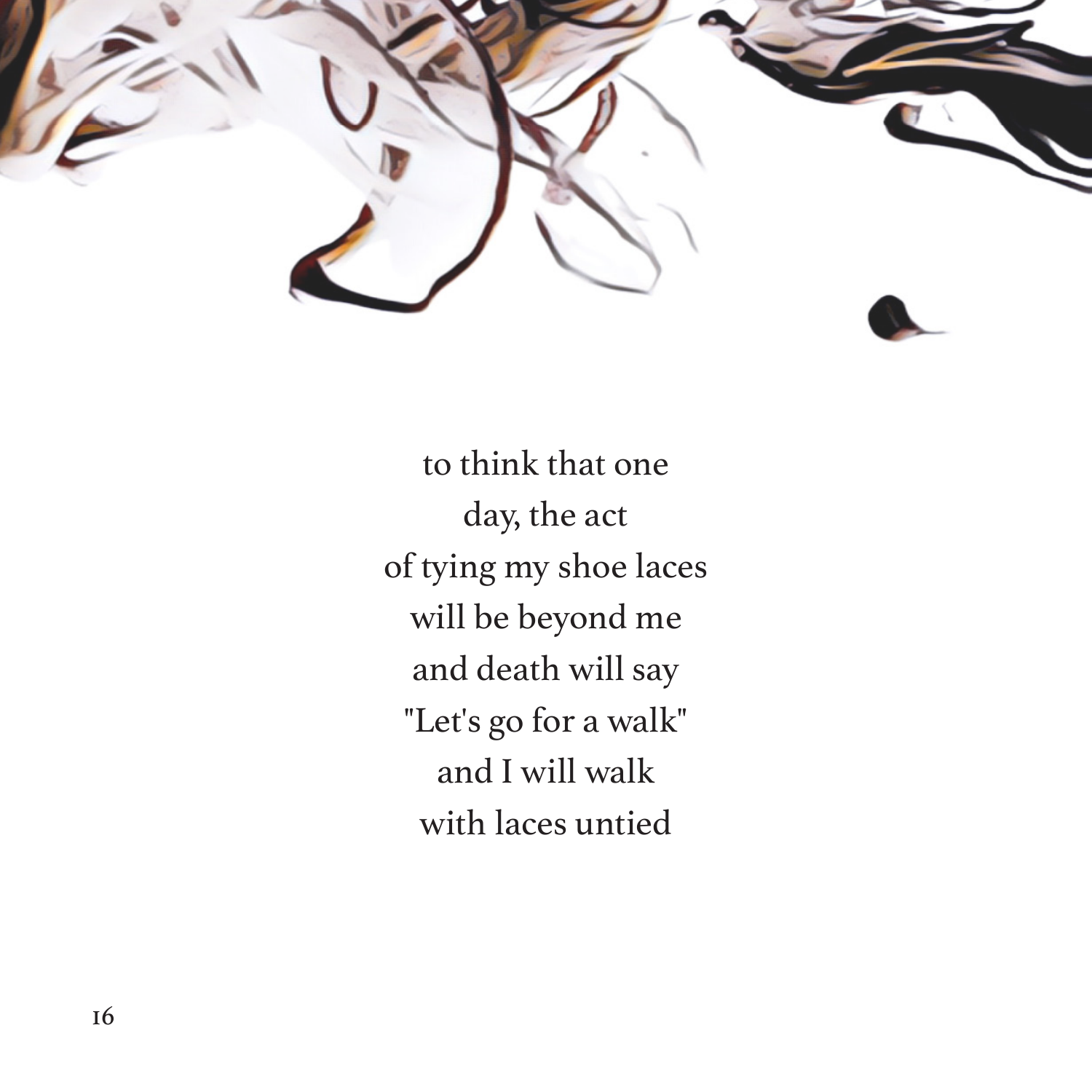I talked to you over the fence as you picked oranges you let me pick the ones on my side I compared their roundness to the shape under your t-shirt and relished the stickiness of marmalade

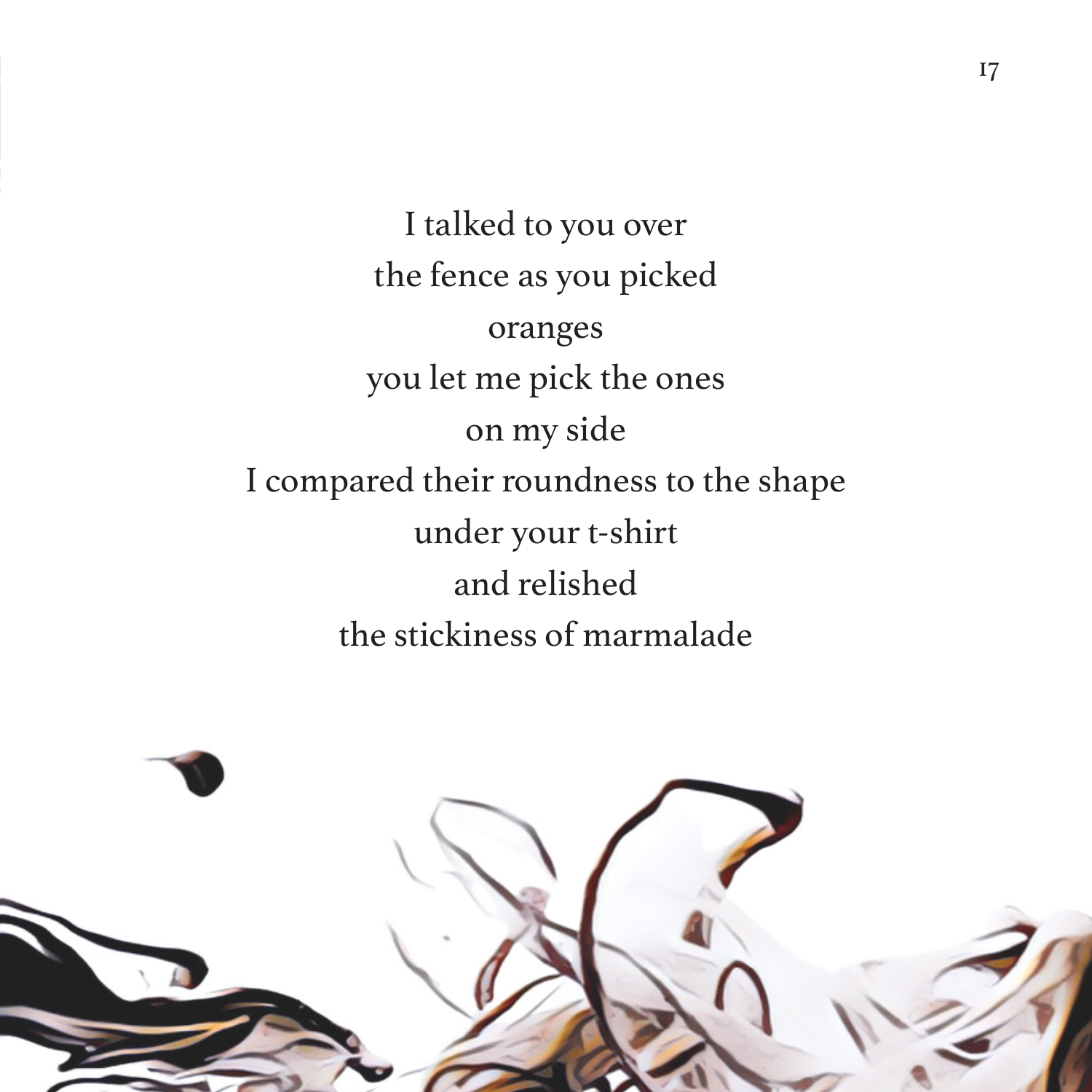

we danced in parallel kept to the briefest of heart's touch holding distance at a heartbeat's length secured by the hems of our past we refused to restitch and make whole washing out stains but never mending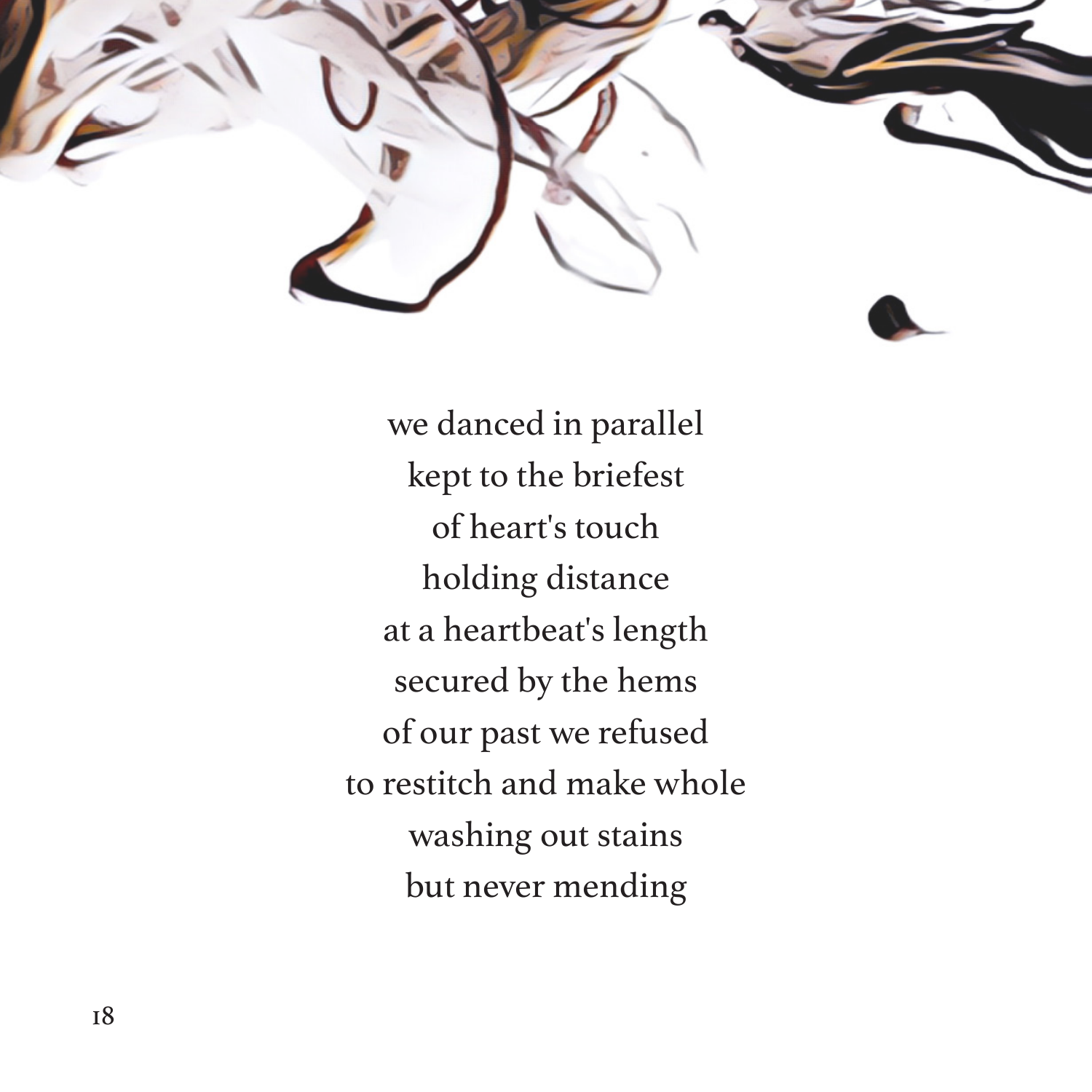you and I sat in the shallow end of our conversation knowing we both pissed in the pool and never ventured to the depths where we would have had to rely on each other to breathe

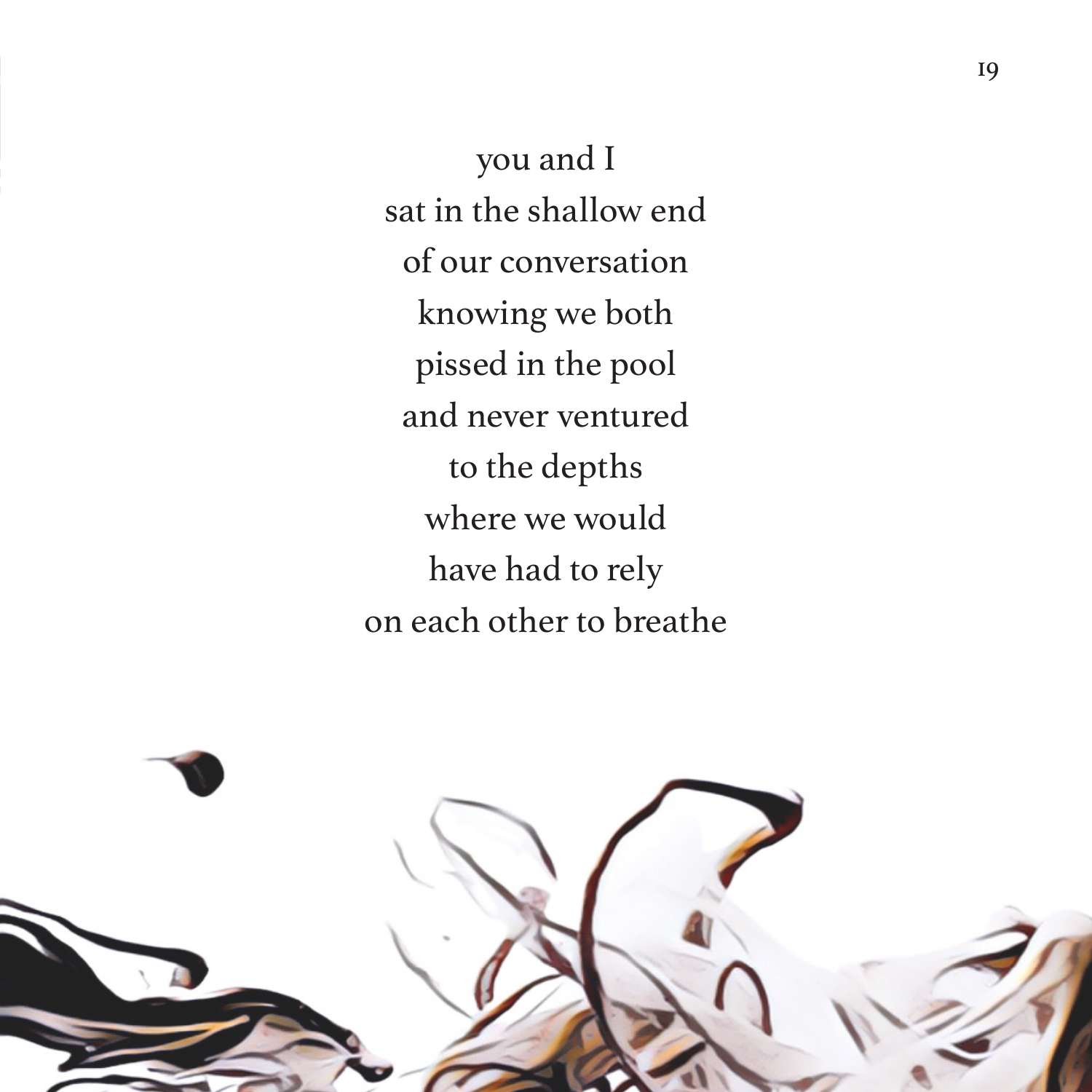rainy windows create a pleasing distortion I bend and warp between the rivulets of our argument

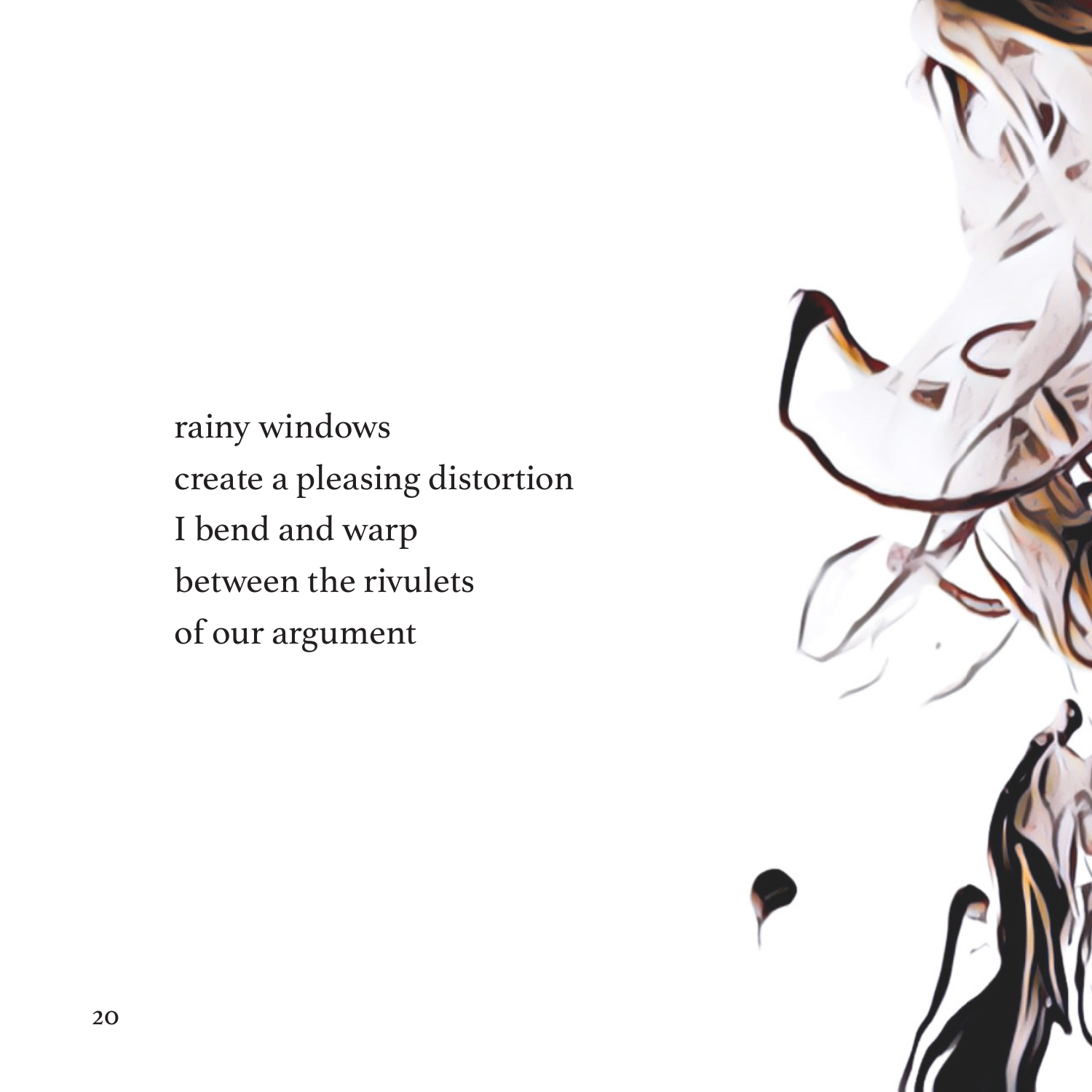**ADAM BYATT** is a high school teacher and literary dilettante who will do almost anything for a doughnut, hot chips and a strawberry milkshake.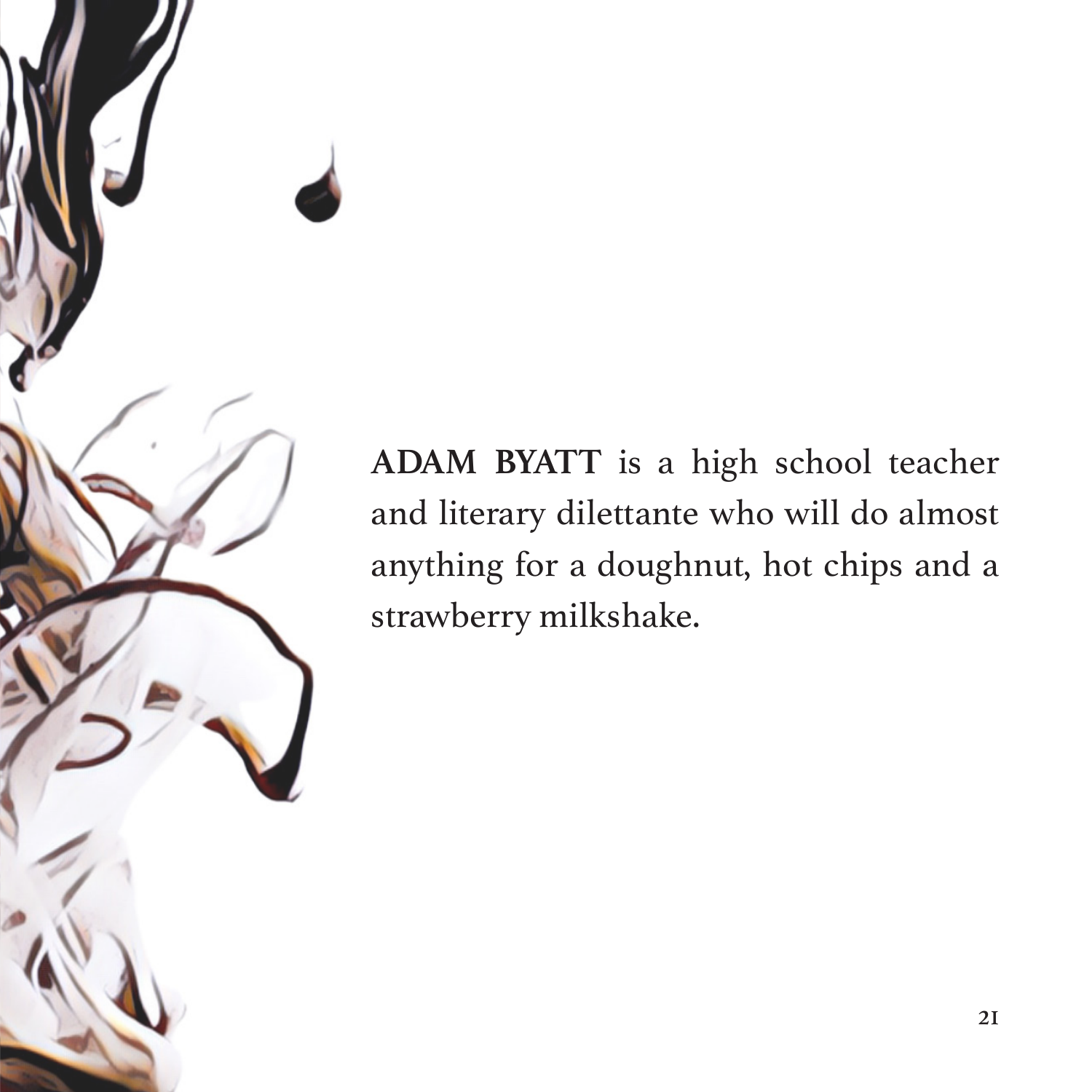I don't remember at all and I know my way blindfolded

remember remember nothing remember is it not enough to leave a place

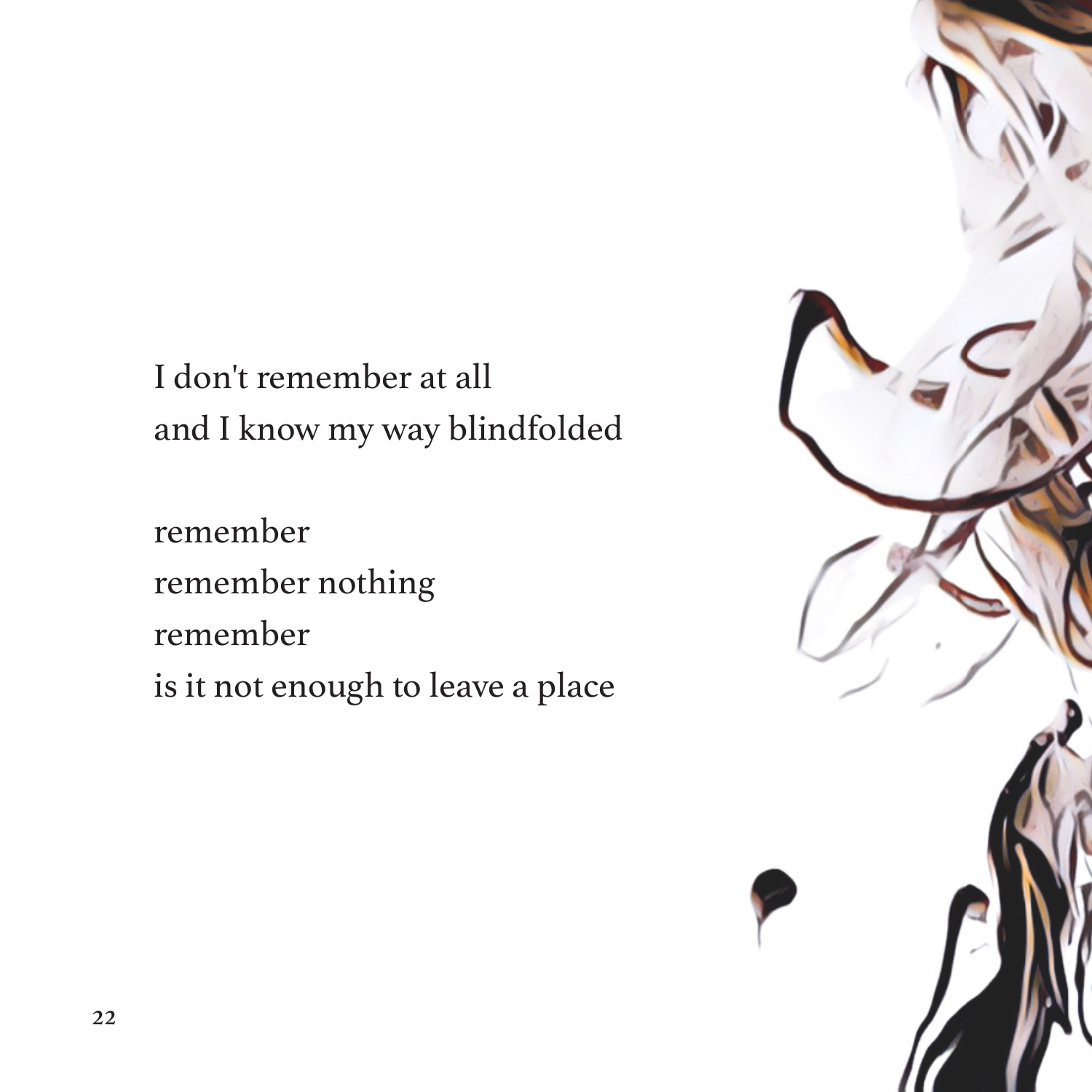

What do you say,

 you swaying gently you holding spears you so far removed

don't you know you are welcome here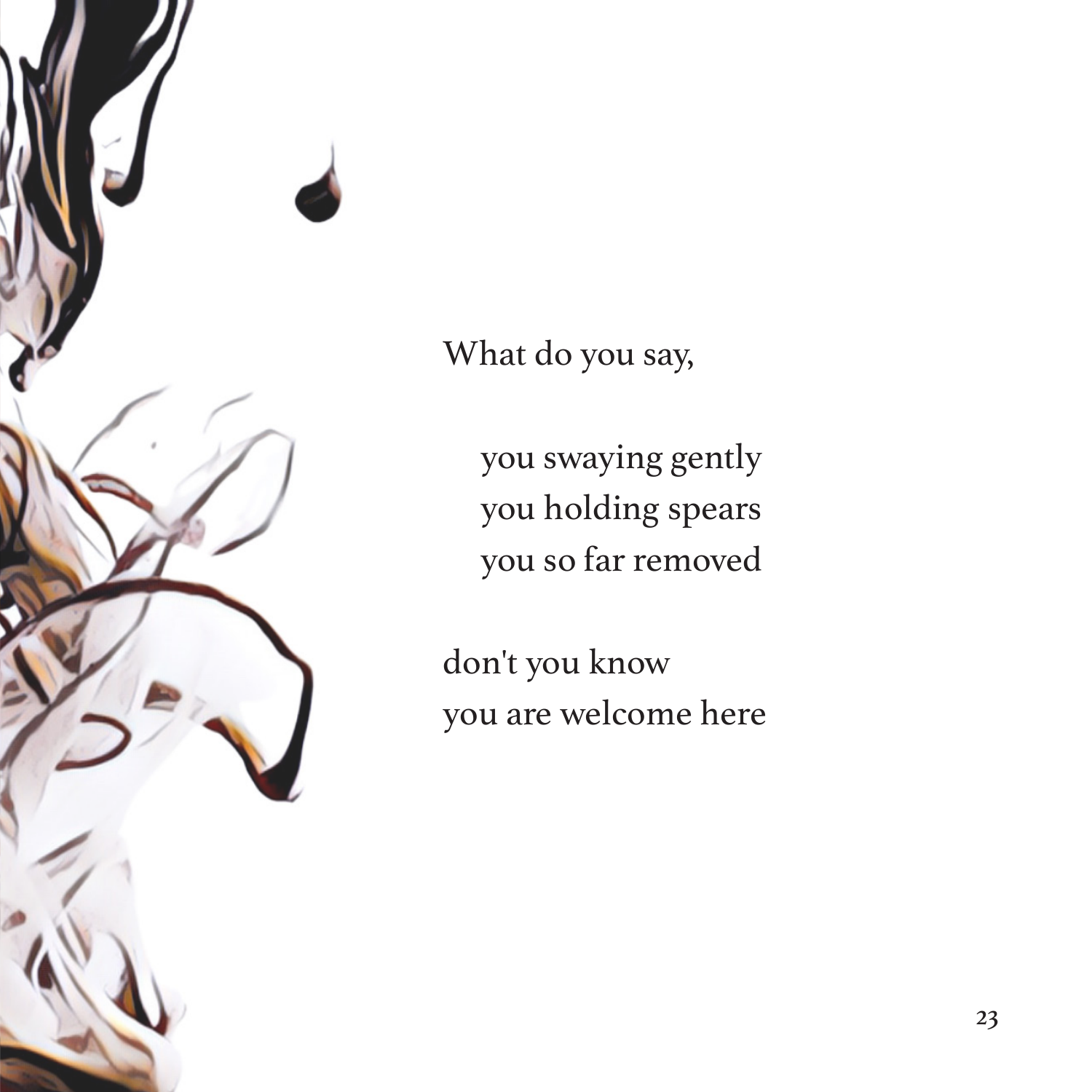I must set off again

soaked leaves watch me remember it is the mysterious breaking, not the armour

that has saved me from autumn's muzzle

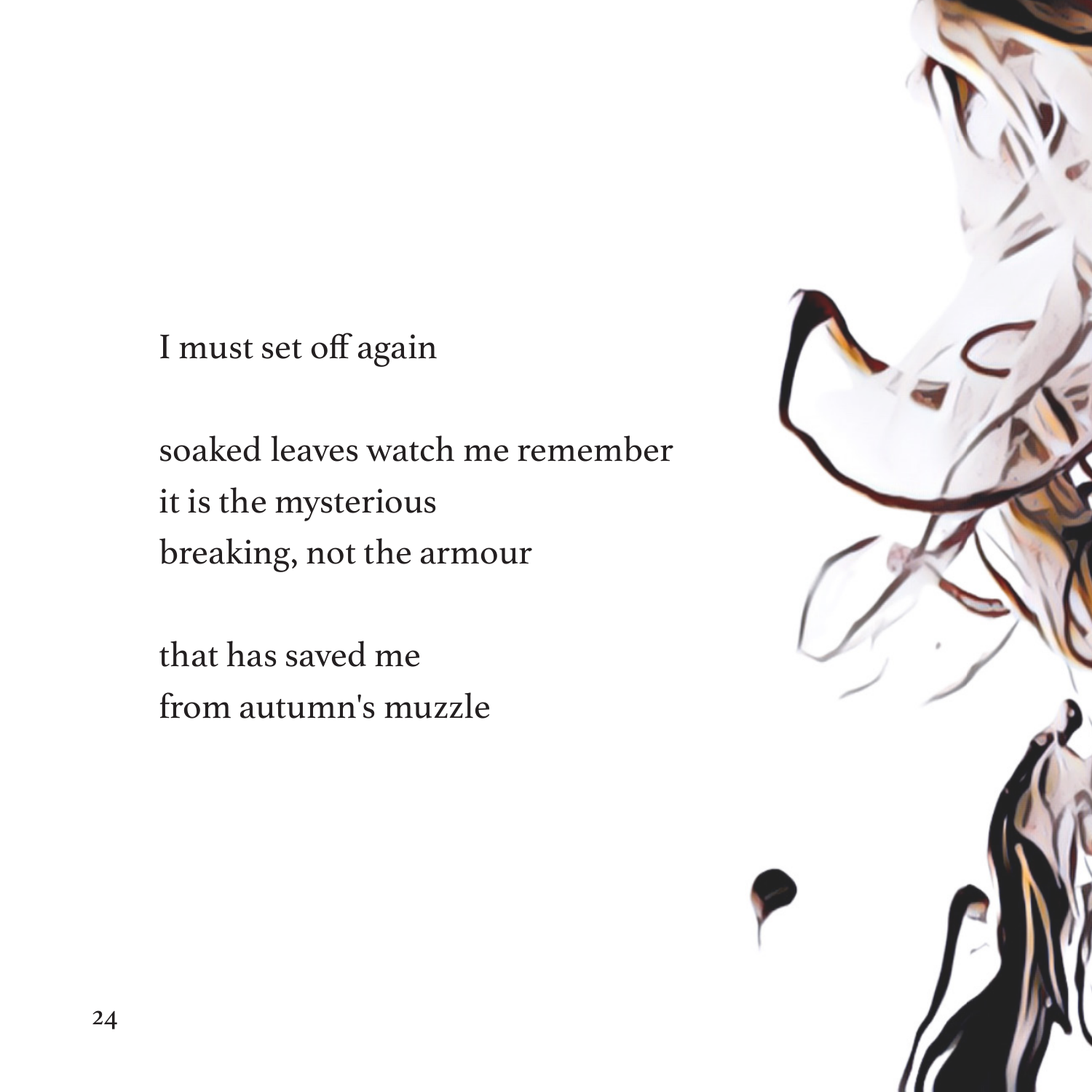

Listening to the beauty of the mountain even panicked the believing

possess me steep one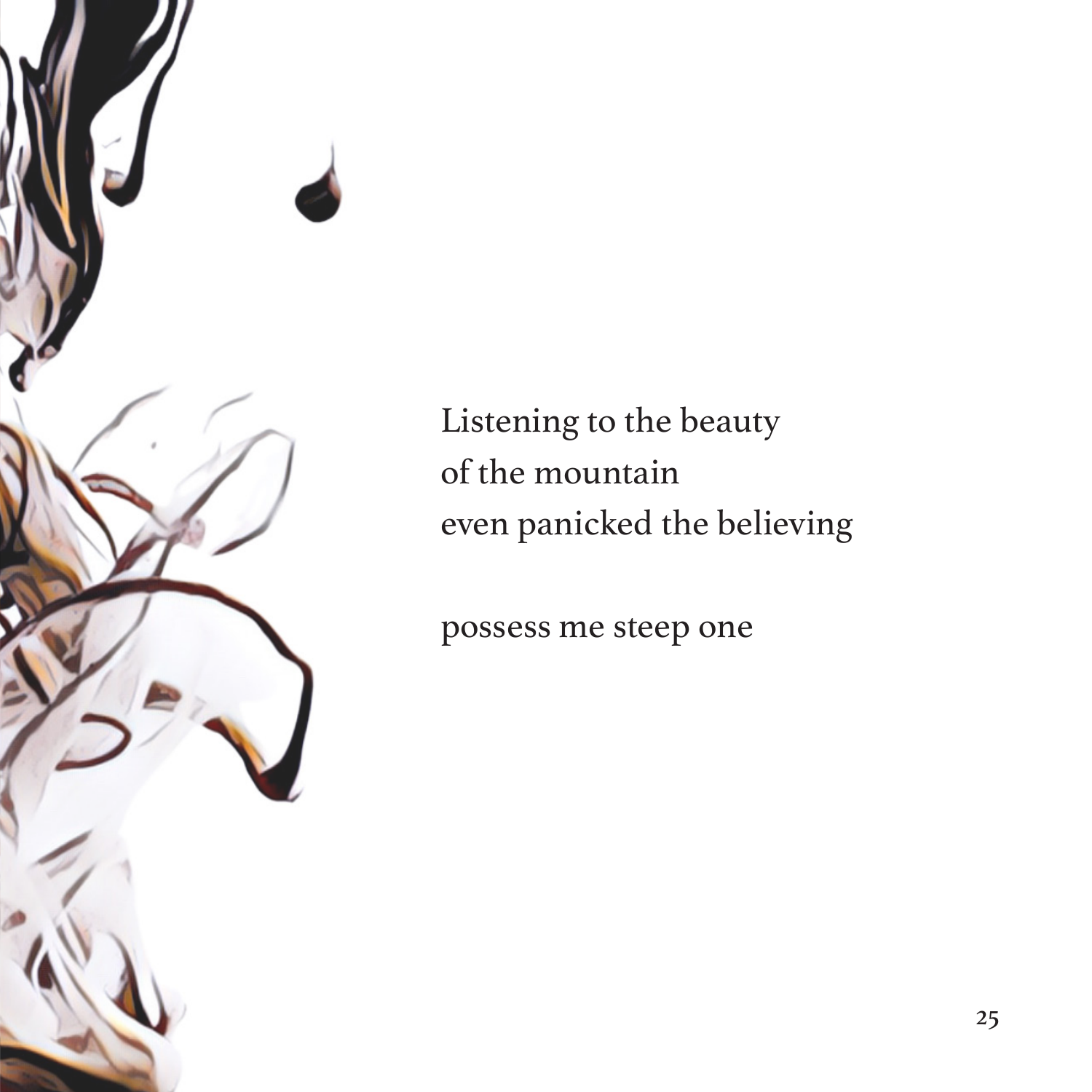they sank into today

even now, even as comfort moved on

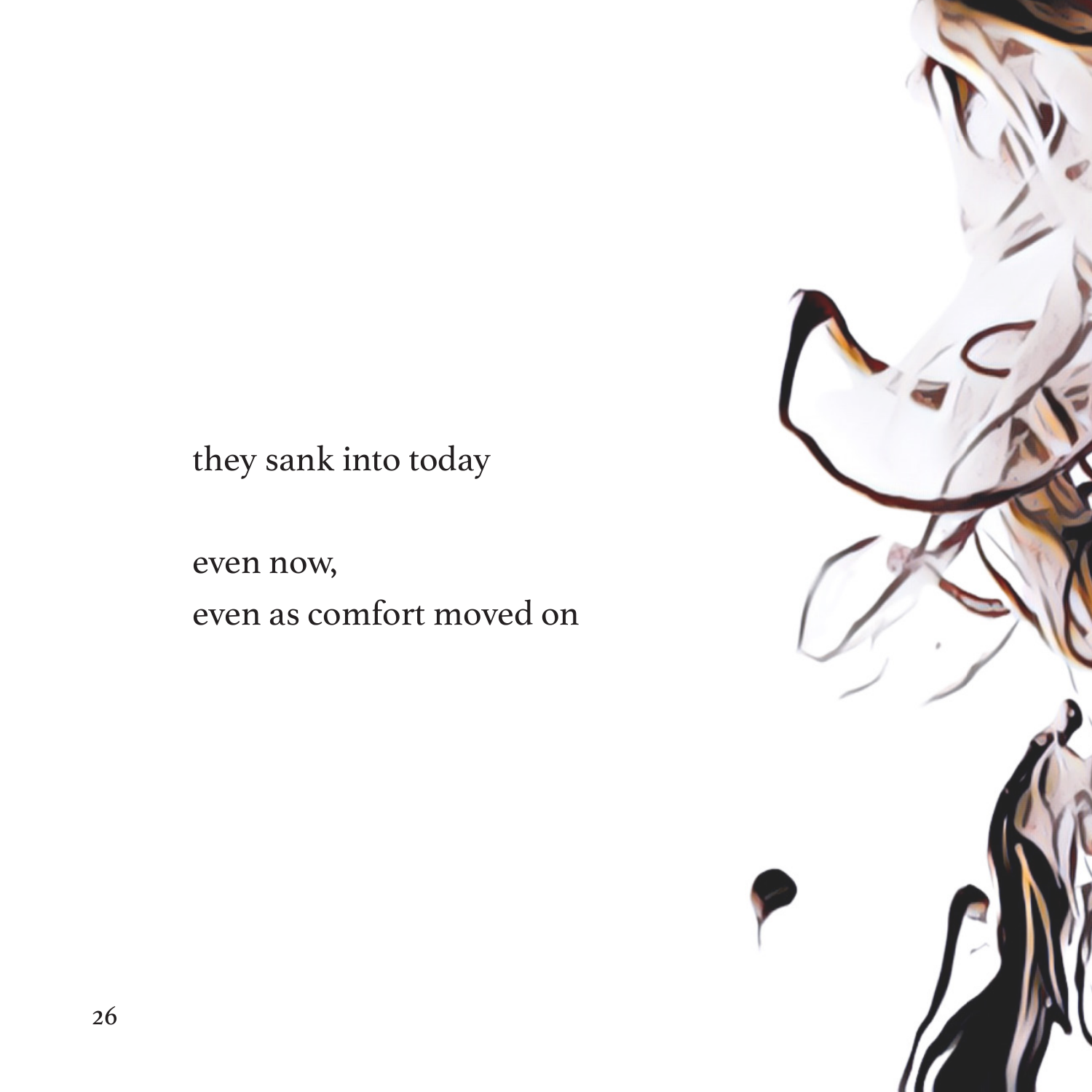

**CHRISTINA HIRA** is a poet, artist and bewildered human. She uses her creativity to make sense of the world and loves sharing this with others.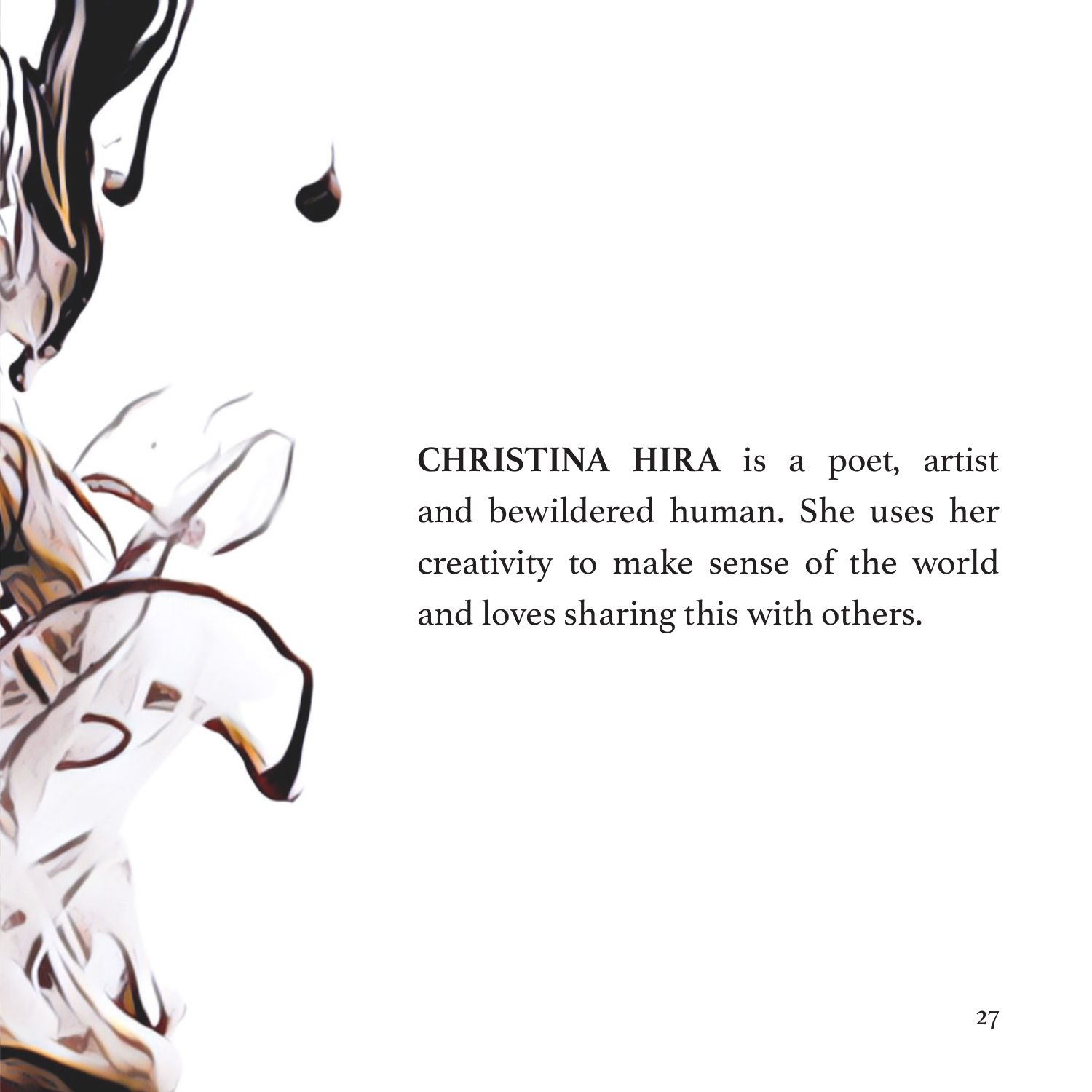I walk here like a woman waiting for the cliff

I've been out here more than once wondering at the heat each of us leaves in our wake

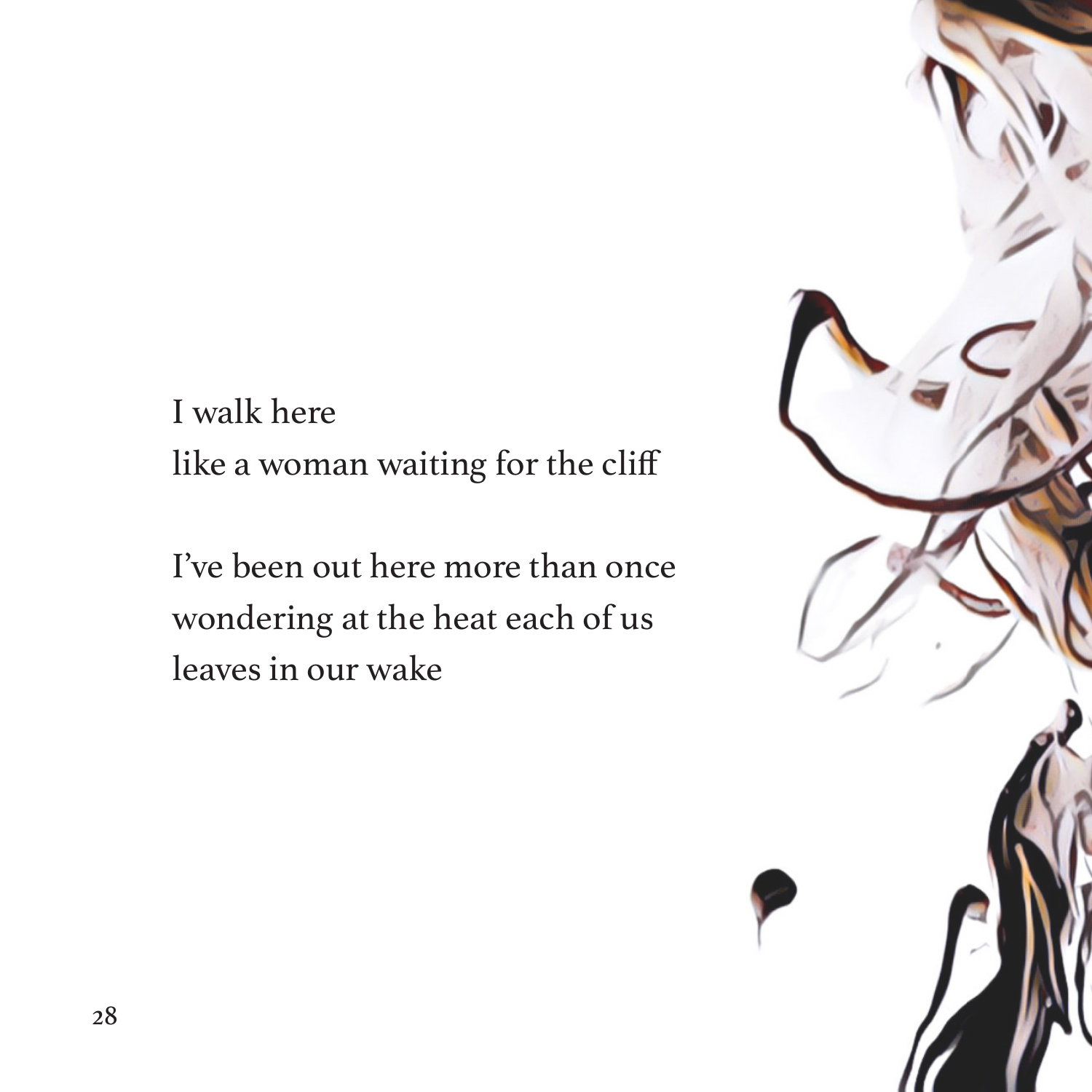

it was dangerous who I wanted to press against I was reckless putting targets up and down which is why I didn't know myself and didn't seem to care riding down to hell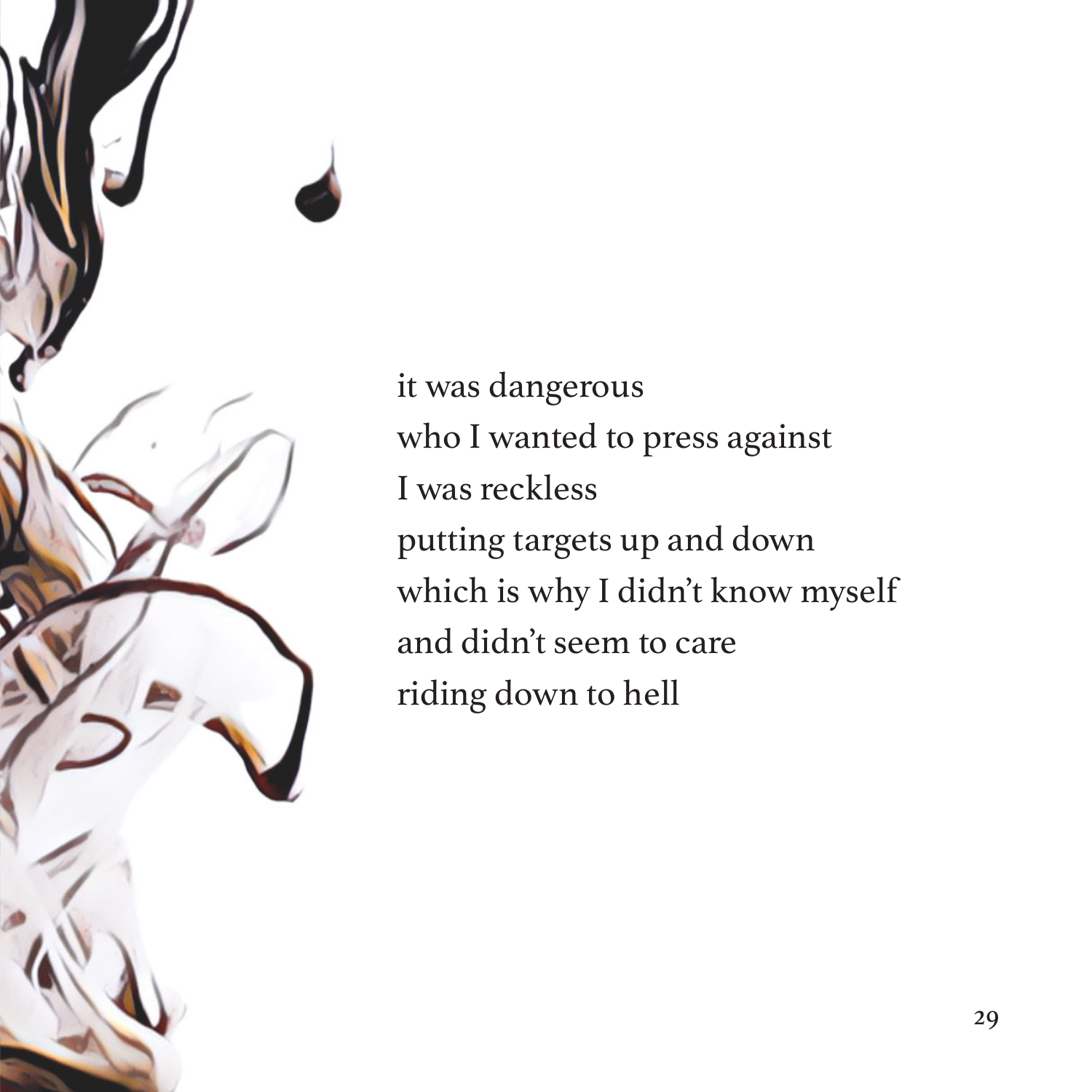

the moon spilled through holes in her tears while the sea crawled against the strangeness of something important just out of reach the way everything is before the long, silent walk back to one honest piece of kindness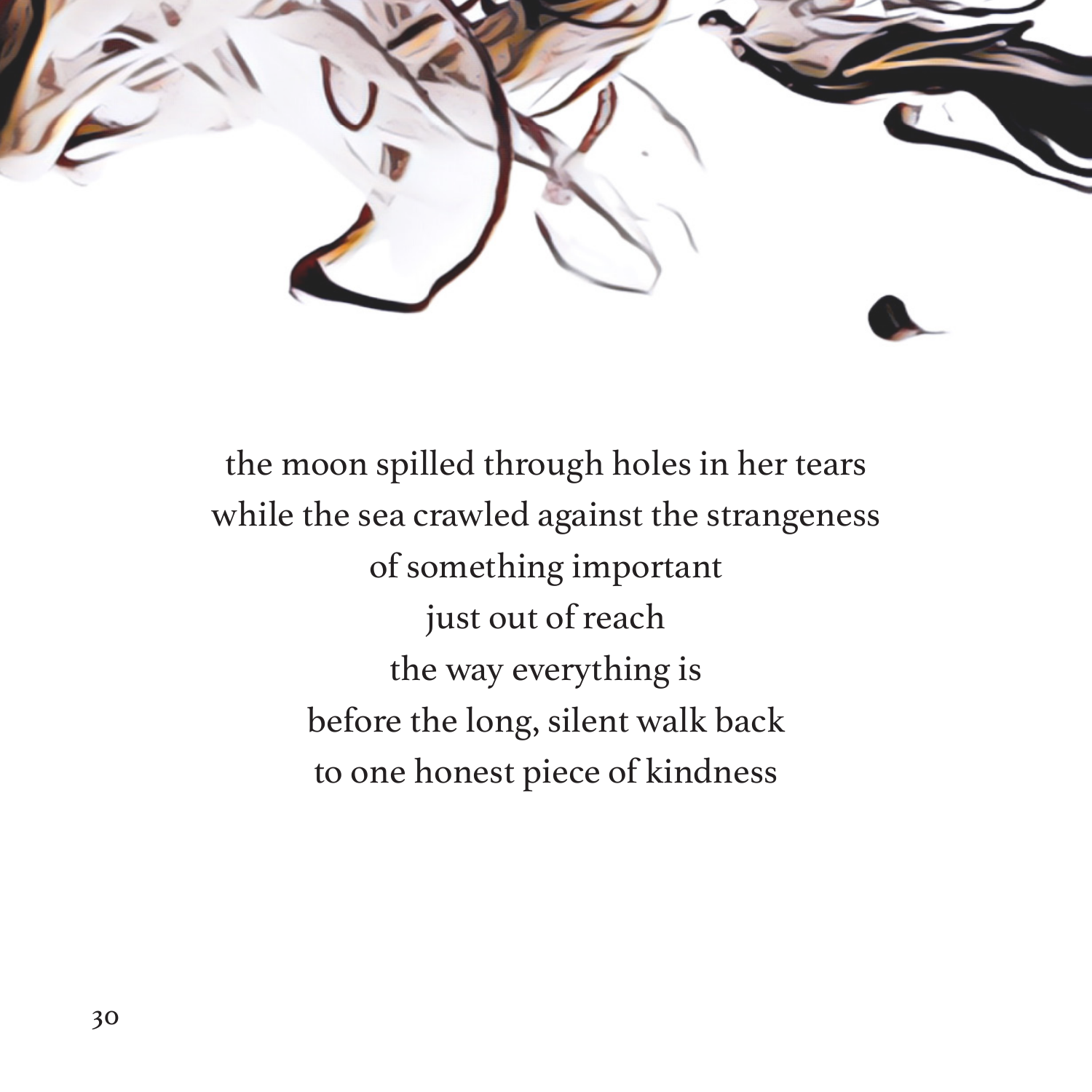I saw sunlight in the scorched remains of who you needed to be an old doubt that nobody noticed the flesh beneath the airless words like hung washing and a hot rush of gratitude I cannot remember lest I disturb what was meant for me where the dirt tracks gave out gracefully into the shimmering distance

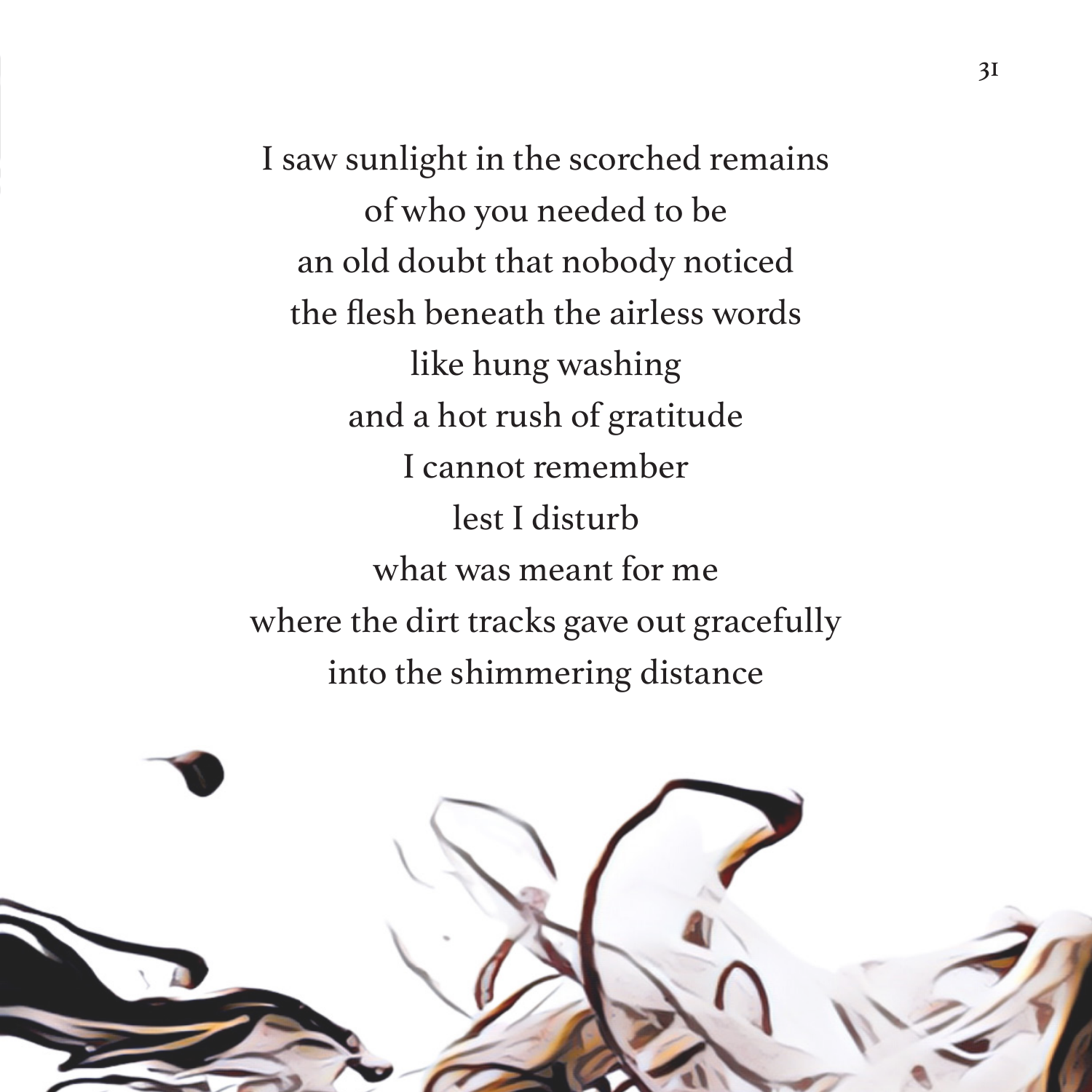you had neither the words nor the will to be a great story yet

when you're lost there's nothing left to say and if you did none of it would be true

so you take it home and stash it in the cavity beneath the discomfort to come out in intervals between breaths

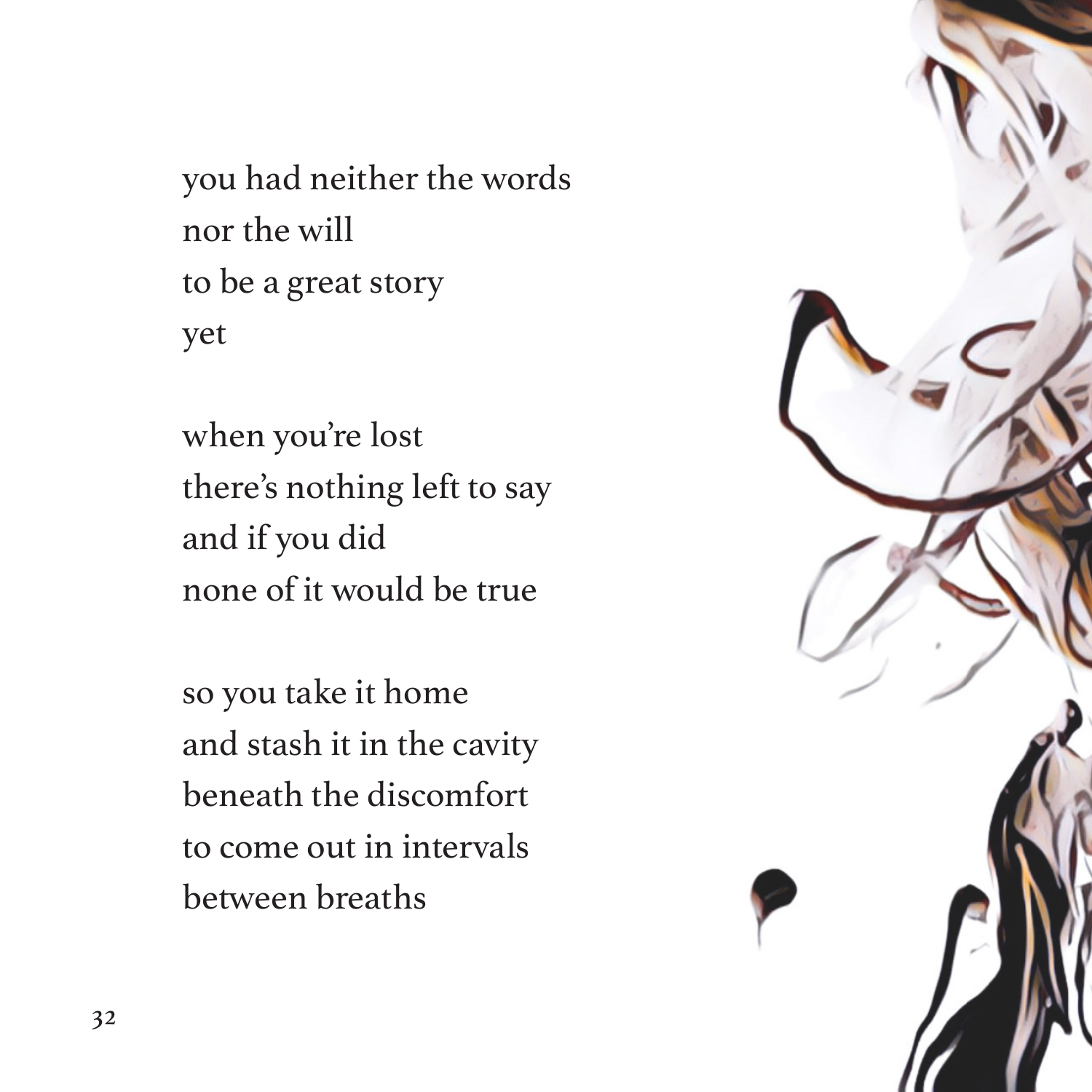**JODI CLEGHORN** is a word witch with a penchant for cut-up words and uncomfortable narratives. She is the cofounder of Post-It Note Poetry.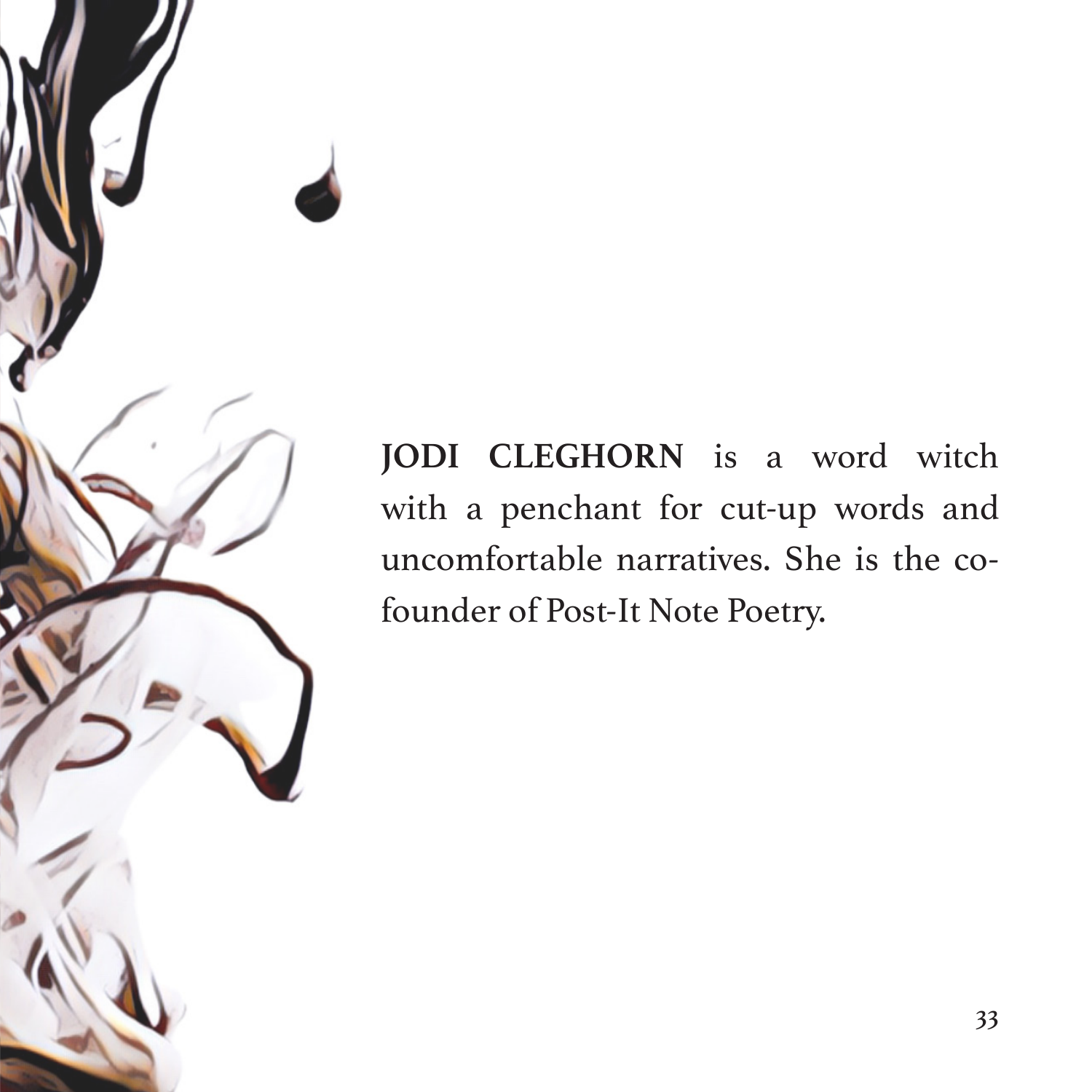Words that melt like snow but leave their tracks like water over rocks for millennia. Choose them wisely.

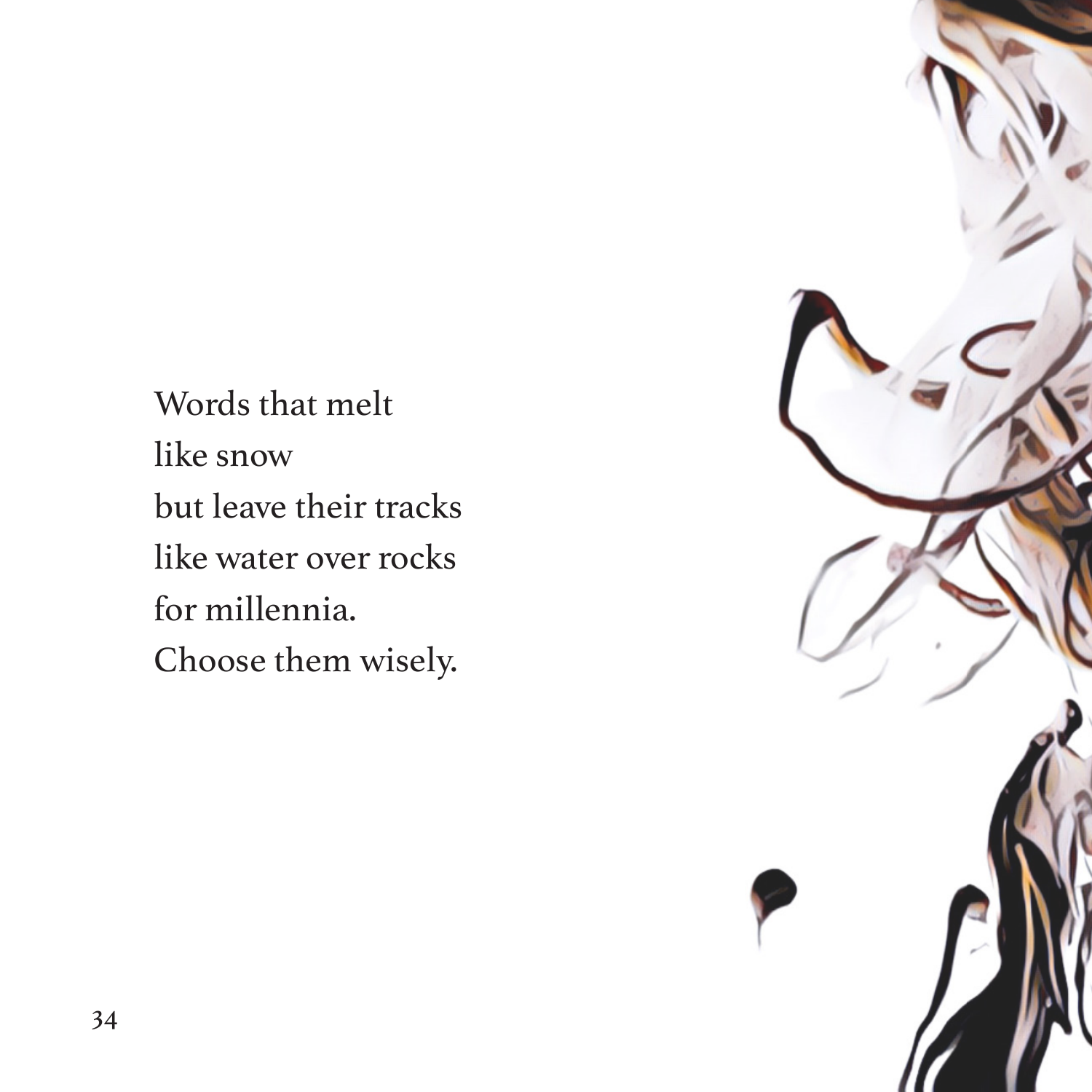

Slow snowfall reminds me grind culture is a symptom of the disease of capitalism. Don't fall for it.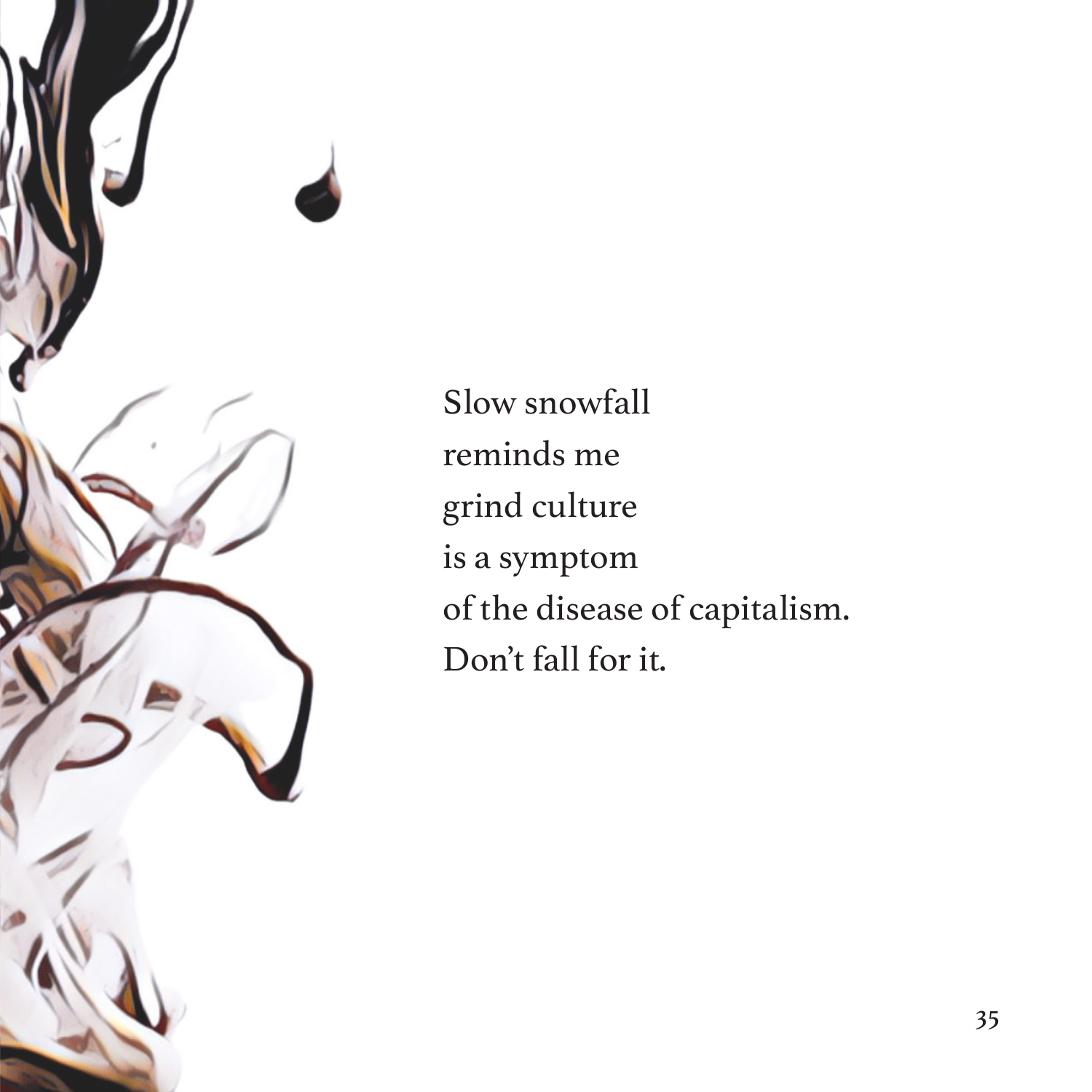At the end of the cycle the void welcomes me home. recharge and be reborn, again and again.

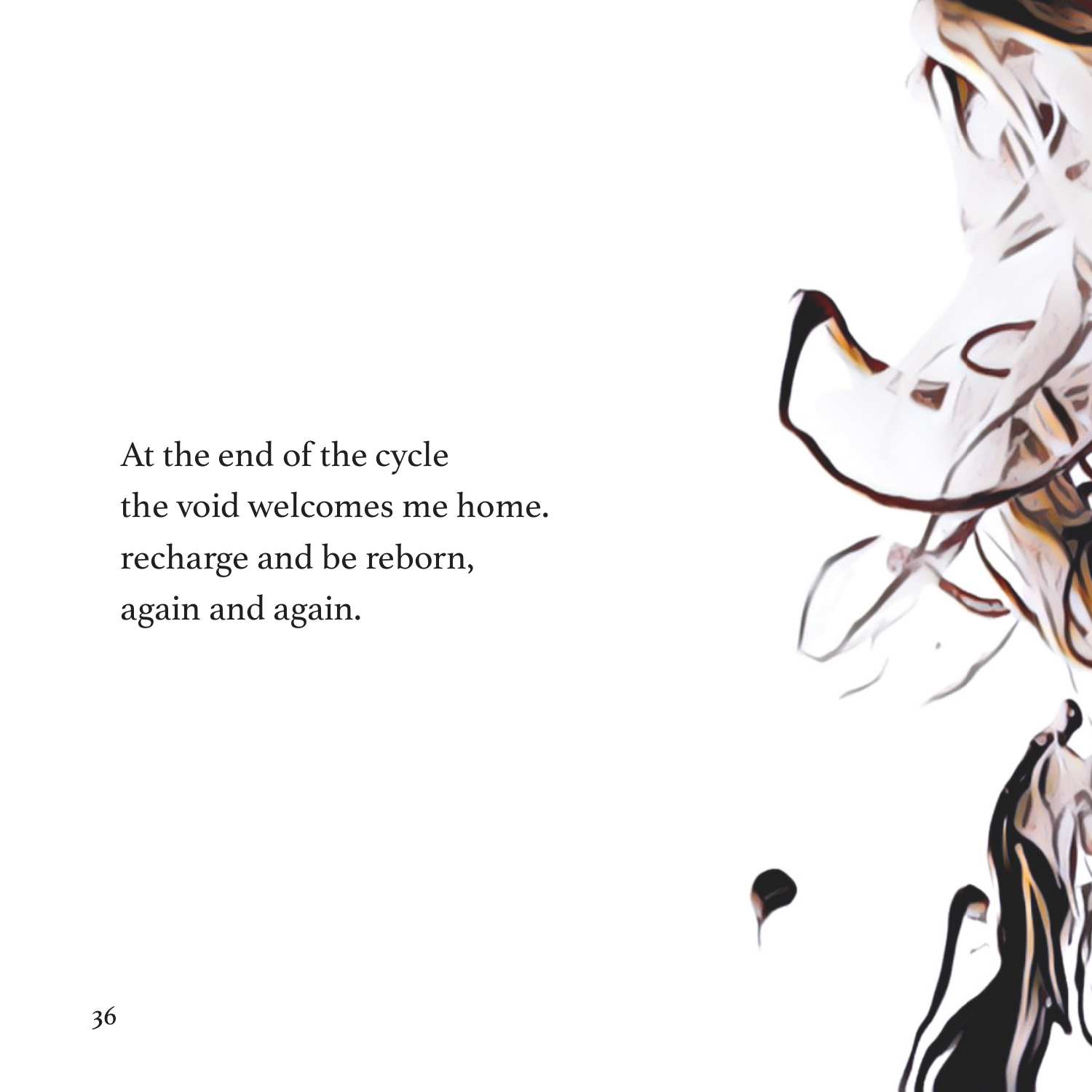

Scientific advancements going to far places only to return to the Center of ourSelves.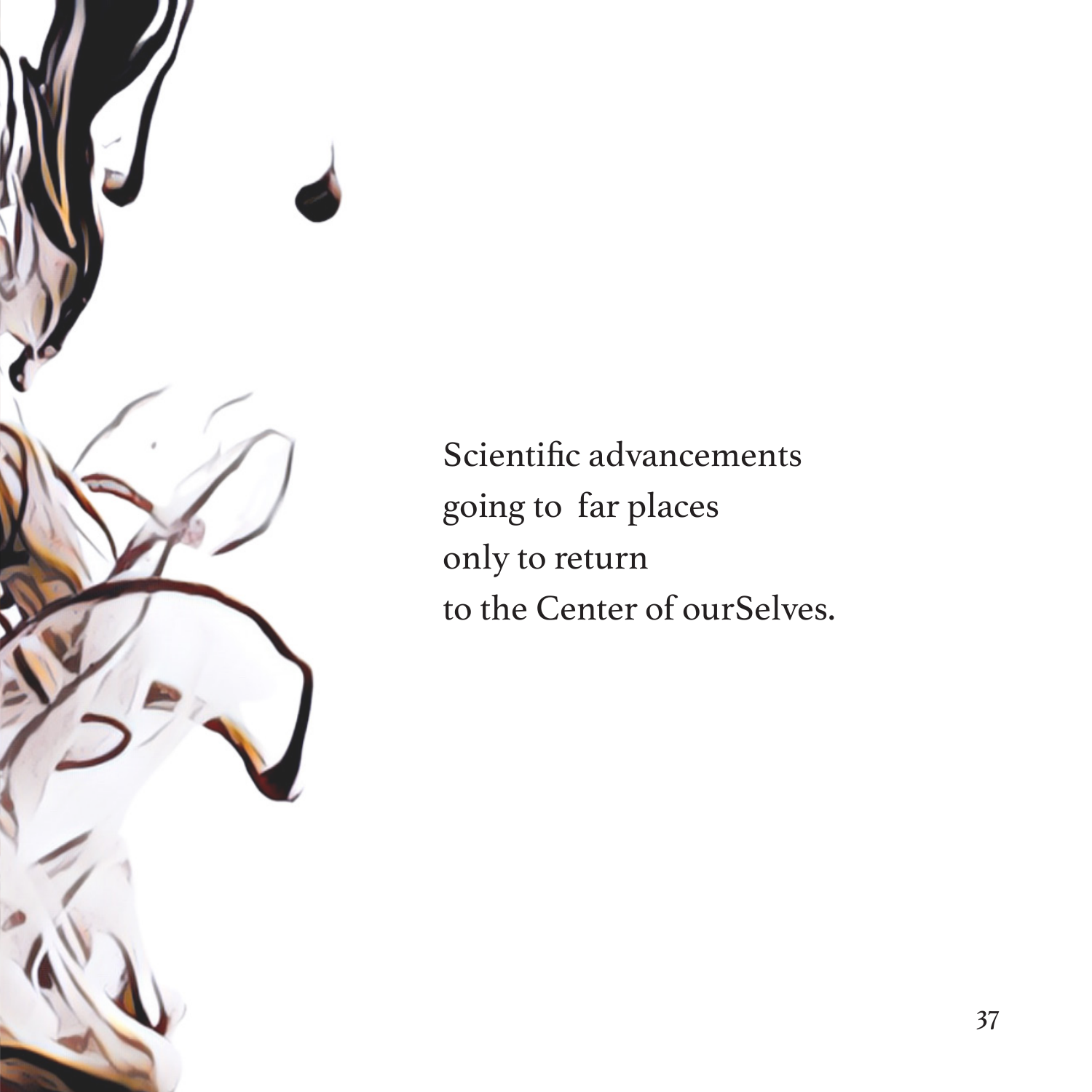The emptiness is ripe for creation.

Meet me in the dark.

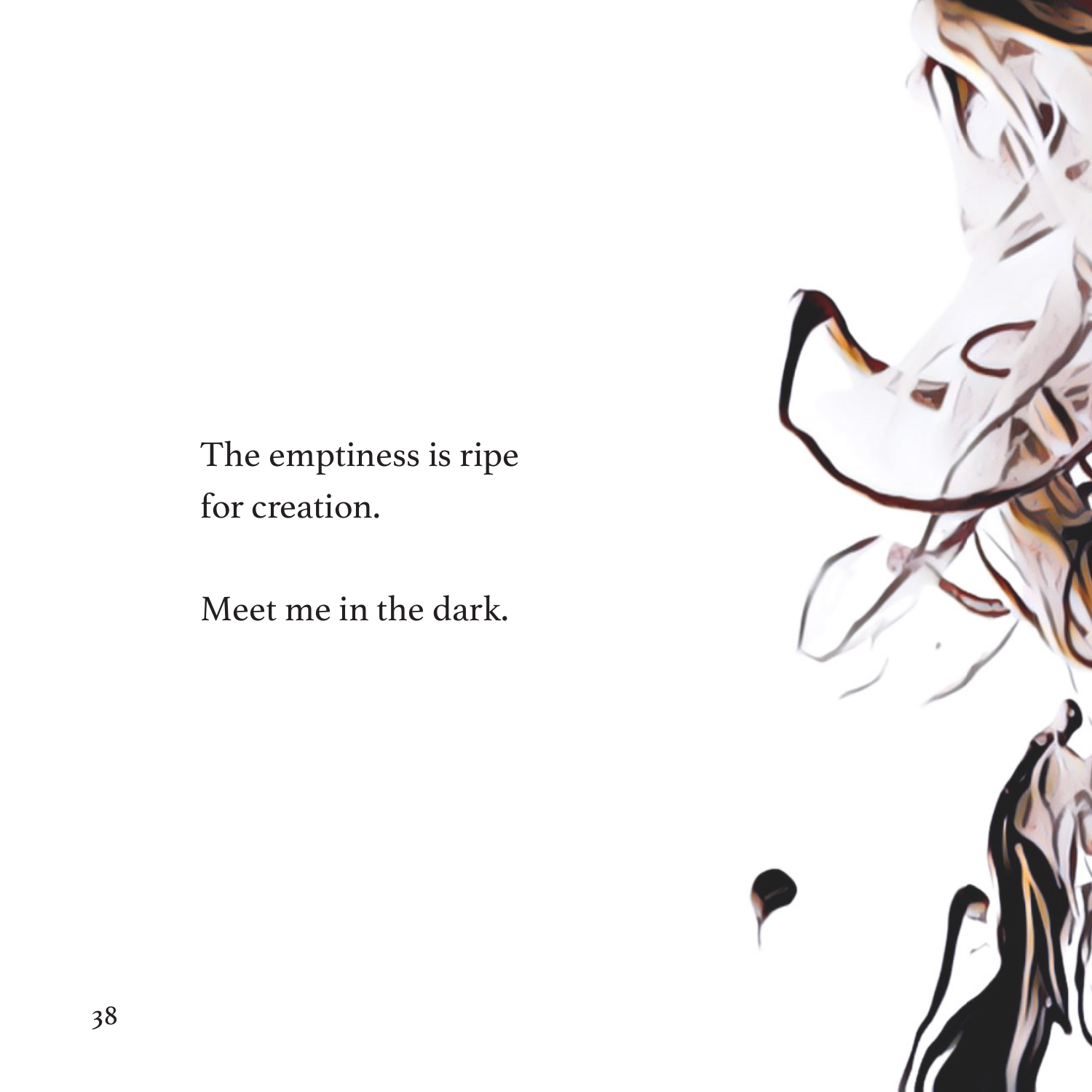

**DIANNA MANJARREZ** is a creative explorer and spiritual seeker who is on a journey to unearth her gifts through creative expression.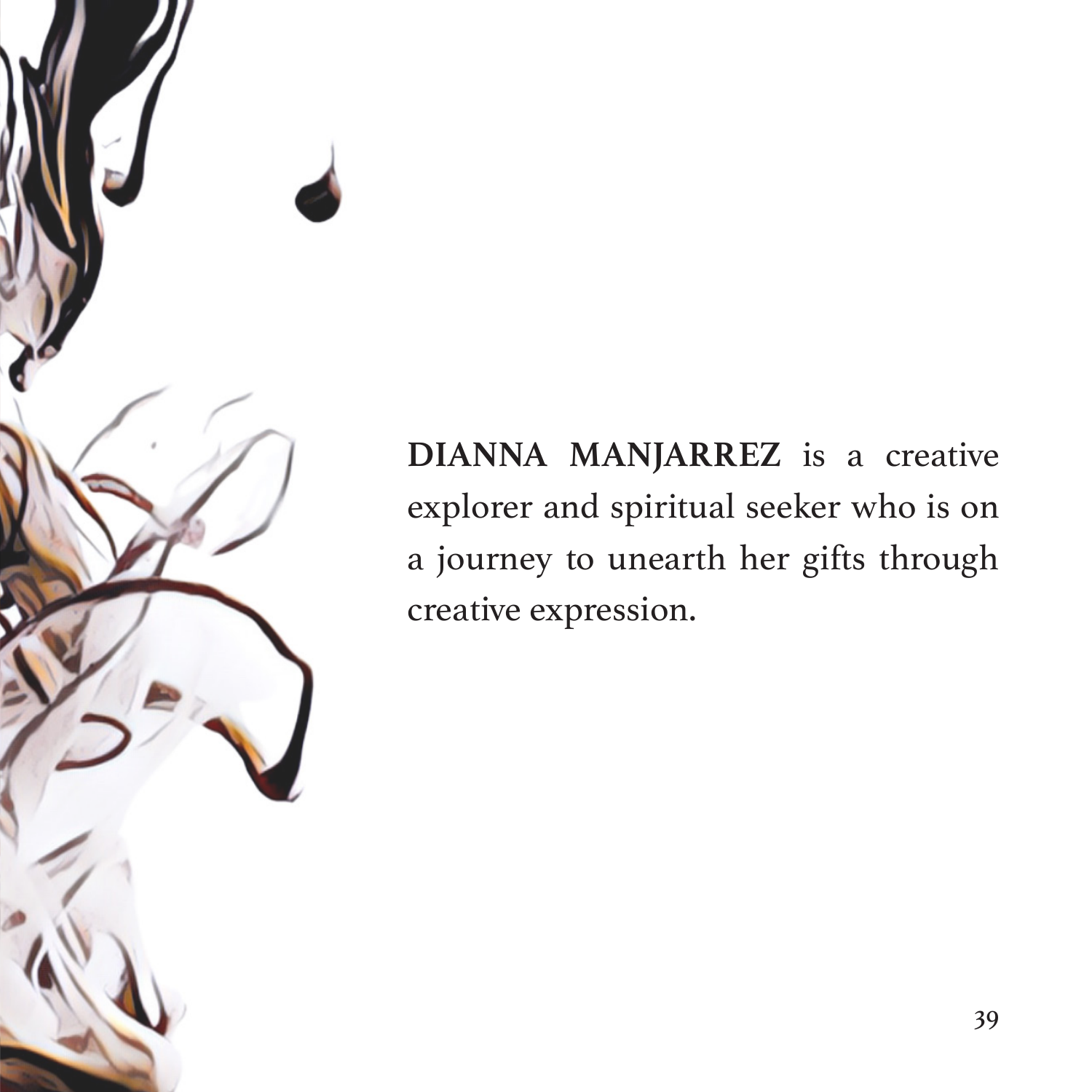### **Langour**

I think on the coming of longer days; Days when the sun languorously travels In high arcs,

And the days with their warmth and light Feel as if they might never end, No matter what age you are or feel.

I think of vibrant waters Reflecting a cloudless sky Filled with light and warmth, While I unconcernedly cast a line into the depths, And sit without a care To reflect on the world about me.

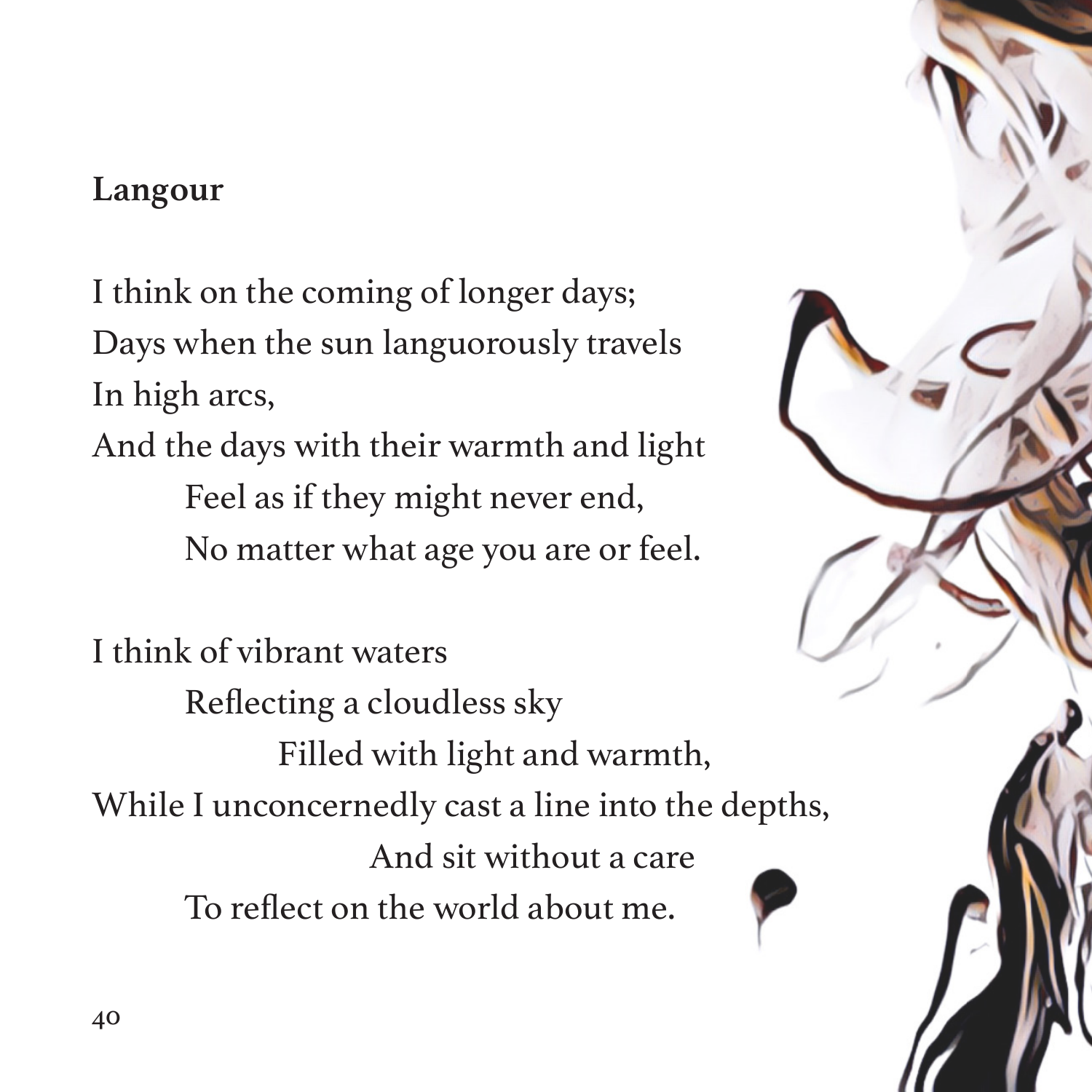

### **Terror**

I laid my grandson down last night To sleep in his portable crib. I have not heard him stir or vocalize The entire night. The old terror of being a new mother returned to me; Visceral and gripping.

I made my way to his crib Laying my hand upon his tiny ribs. Relief flooded me When I felt their rise and fall With each of his little breaths.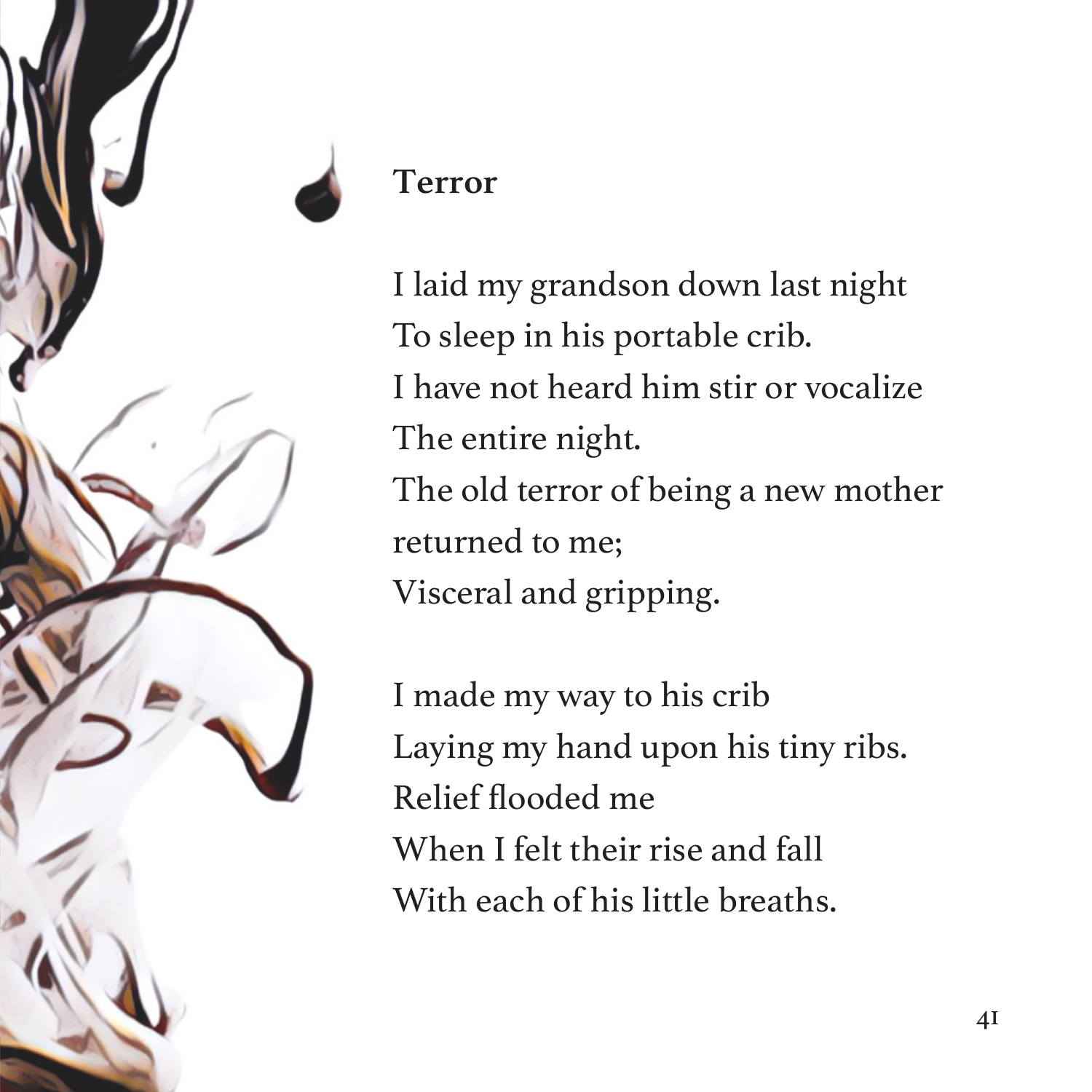# **Fraud**

I often congratulate myself on how well I'm doing; How well I keep my life together, For establishing a normal life. Look at me! I've done so well! Look at me! I'm so sane Considering what I've been through.

Then there are days I feel like a huge fraud. Who am I kidding? I'm not keeping anything together.

Sanity is a mask I wear.

Why the hell is sanity

So damned important to me anyway?

42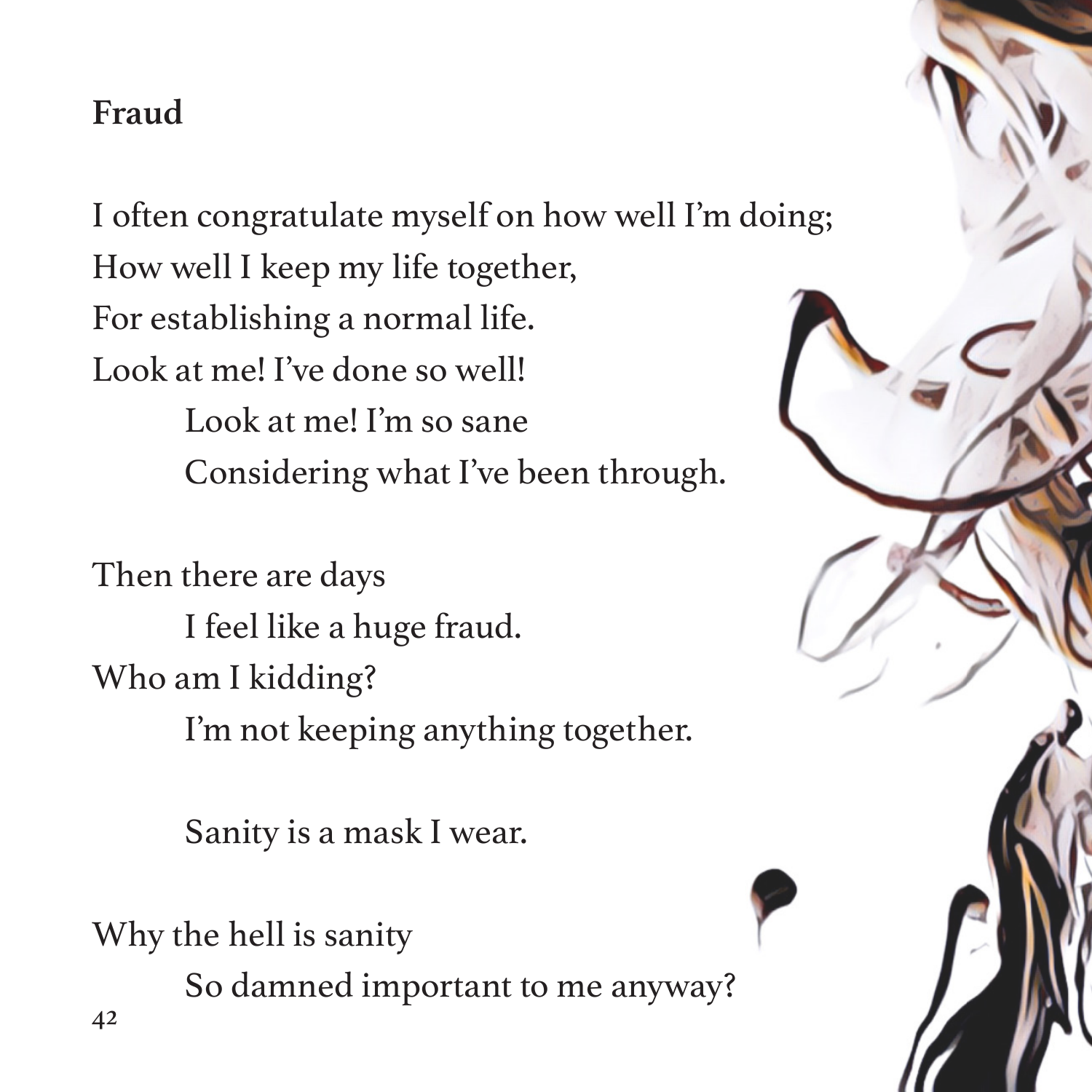**Hamster Wheel** 

Another block of five. They blend together, These days occupying a cubicle. Every problem is different, But they all have the taste of sameness. Repetitive. Mundane. A worship of running on a hamster wheel.

Will this work make a difference In five, ten, fifteen years? Maybe not in the grand scheme of history. But I'm not responsible for history, am I? Only for my own life.

And yes, in that context,

This work makes all the difference in the World. And so, I will keep the wheel turning So long as my feet will keep going.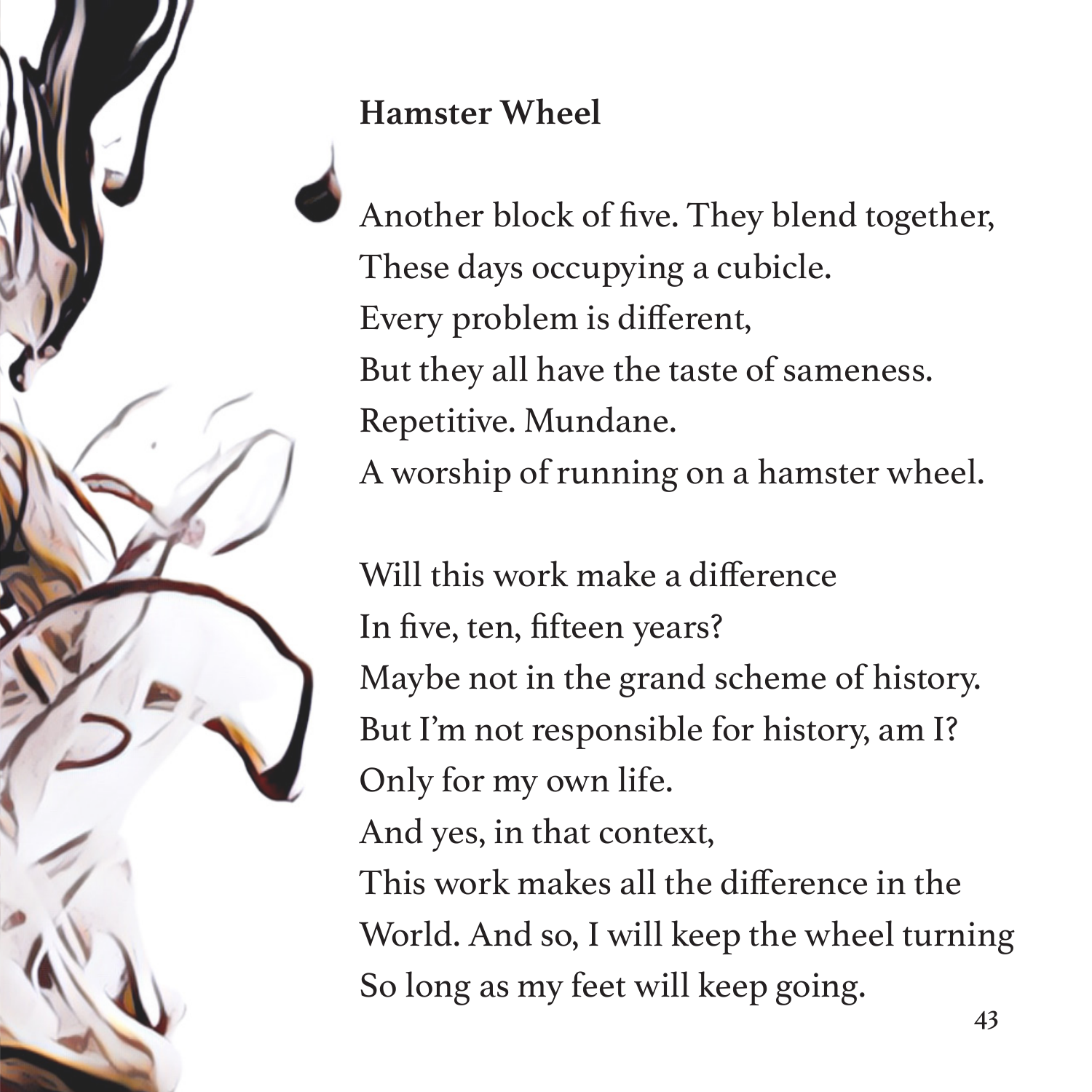### **Paintbrush**

I want to paint my world in haunting beauty With whatever paintbrush I may.

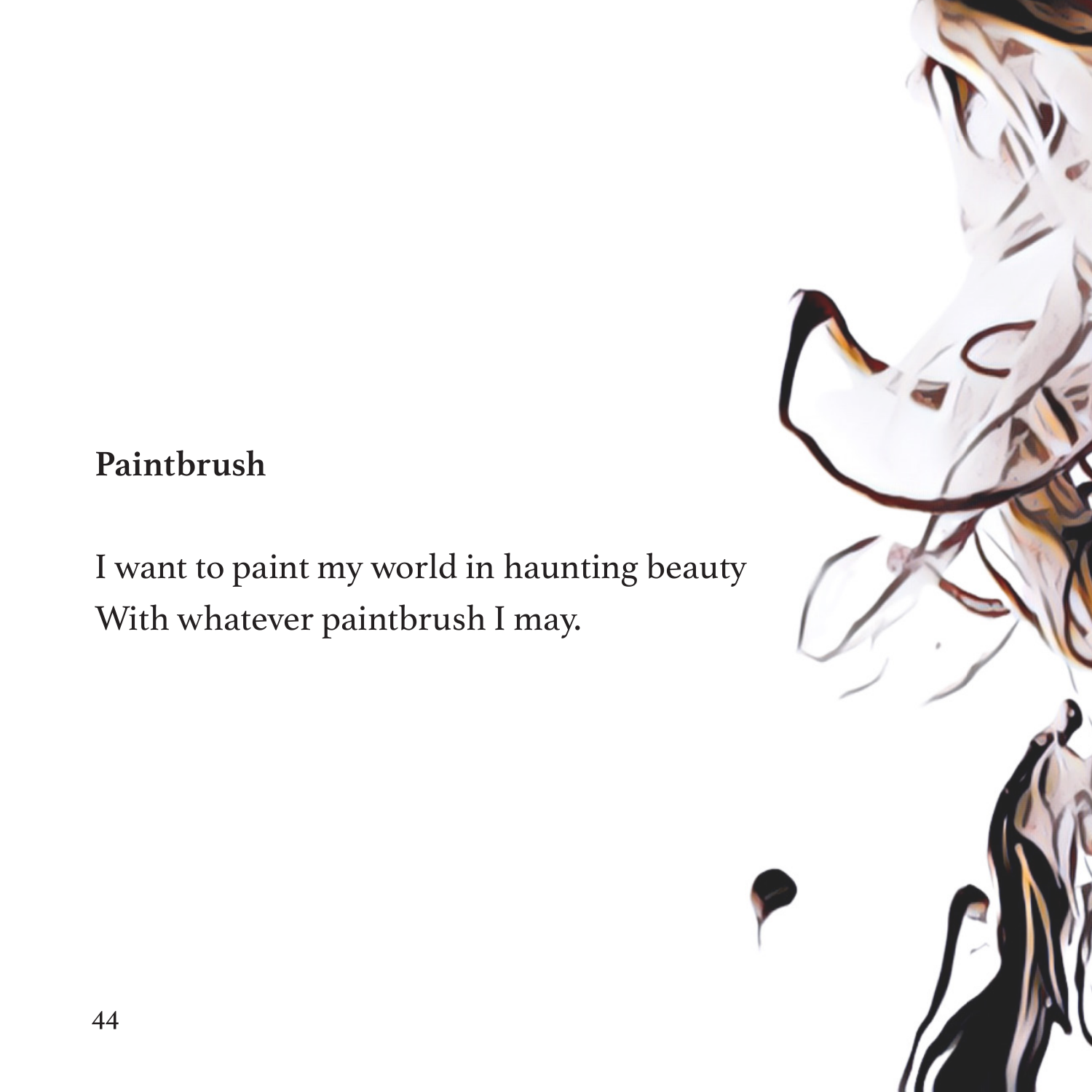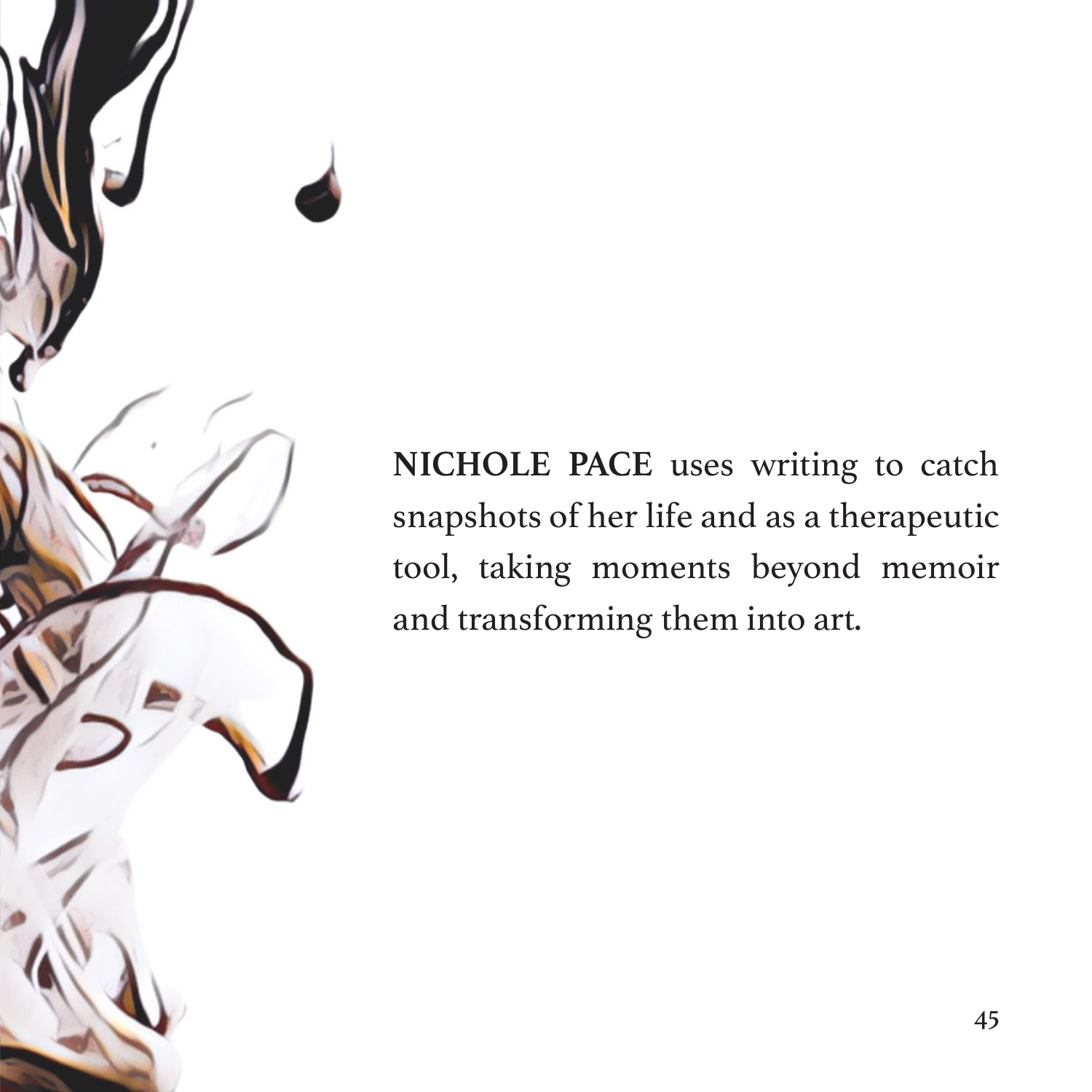

**THREE III / I (iii)**

Report on <sup>a</sup> Perversion of Love : case histories of early betrayal / phantasy of sanction, of chasten / erotics of the watched GROUNDED THEORY : epiphenomenology of desire : teleology of the third person / [textual analysis : participant observation] Conclusions : are difficult. There are no endings. Every heart is in motion till it stops. Constant. Never the same death twice.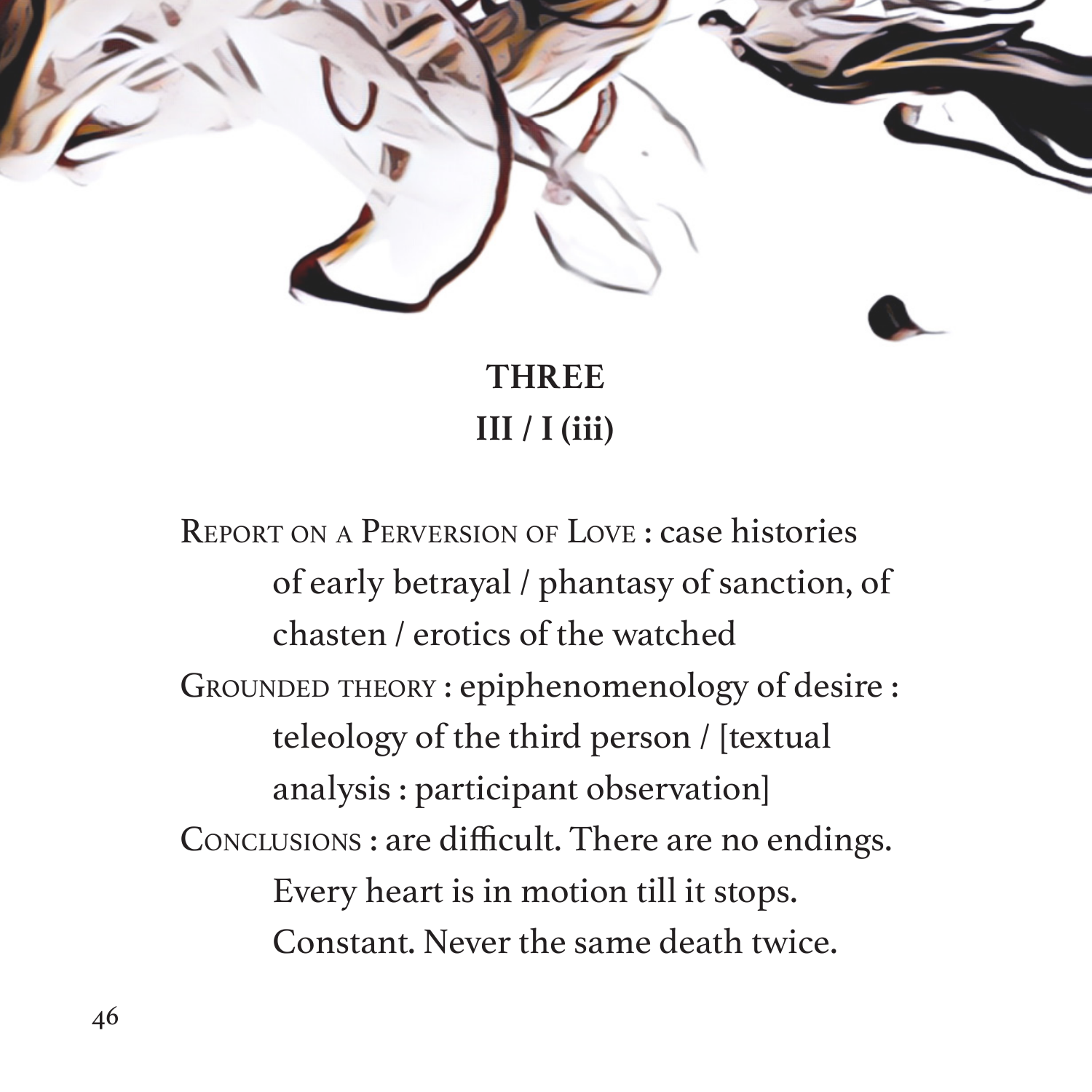# **THREE VI / II (iii)**

Make of your lovers' hearts your own heart's home: love enough to fill each room and give it form; ache enough to bar the doors to night. Let both your lovers' jealous hearts align and banish thought of fault or flaw; forge the fledgling bond, clear discord's brambles from the way. Choose truth over kindness, for truth is compassion; make of your own heart a home for them of windows and no walls, no doors.

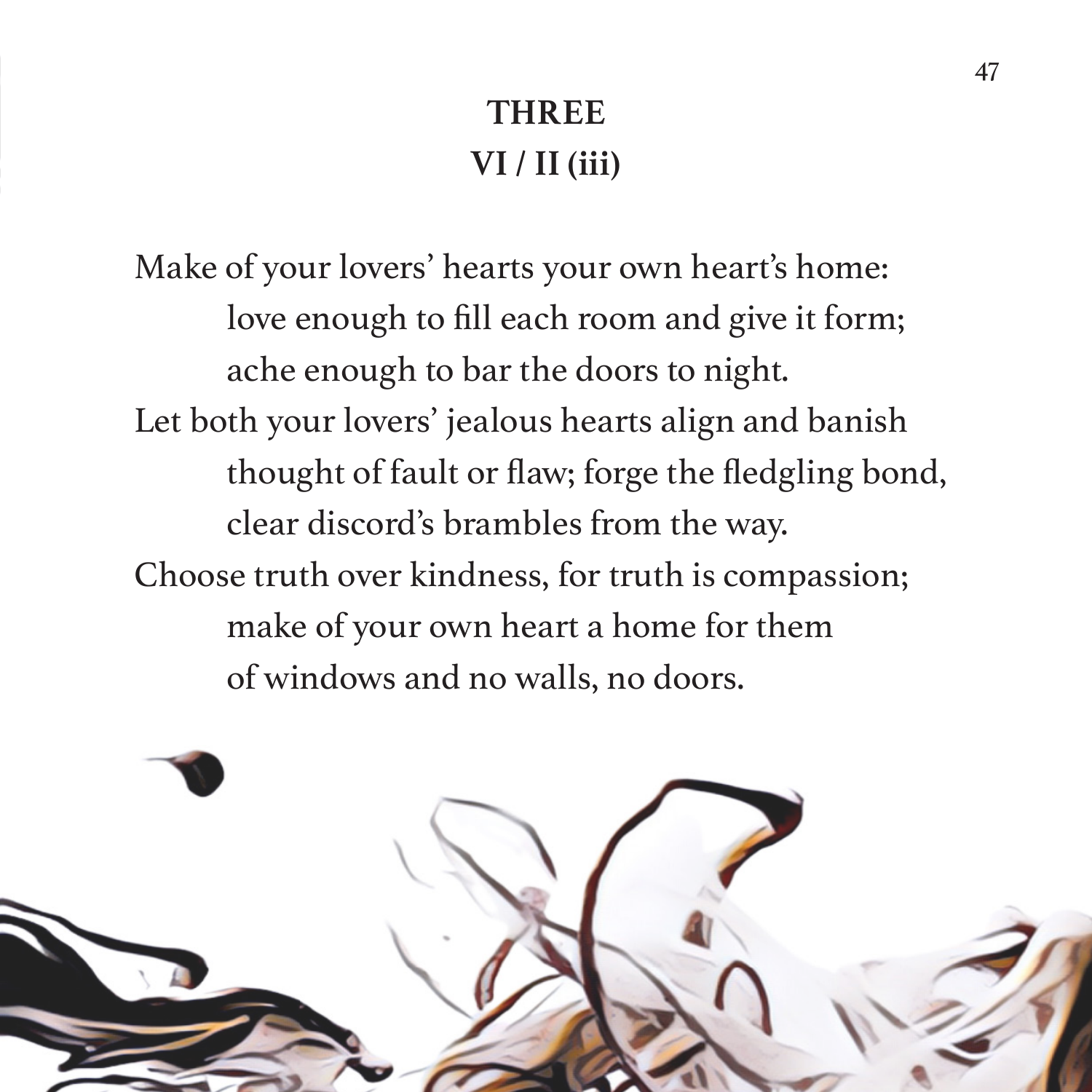

**IX / III (iii)**

Just breathe. Know that all the power is in your open hand. Understand that I understand your refusal of it. Power to punish. Power to preserve. Power to abdicate, for where there is power there is resistance. Breathe. Be only yourself. Hide nothing. No lesser version of you is worth being.

Dare your vulnerable heart.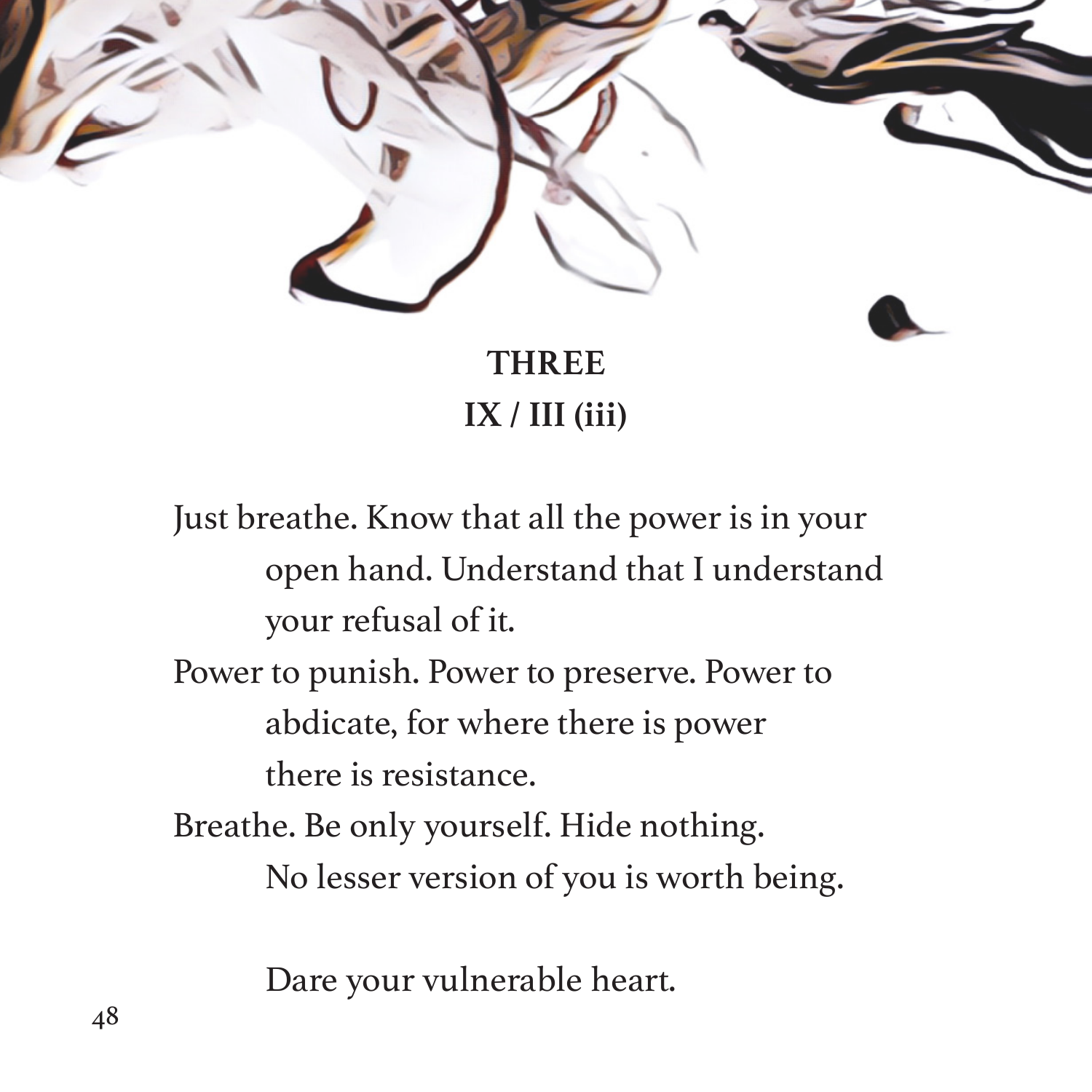**ROBERT G. COOK** (@robgcook) is an Anglo-Irish Brisbanite poet and registered nurse. THREE is a sequence of interrelated poems on the theme of complex desire.

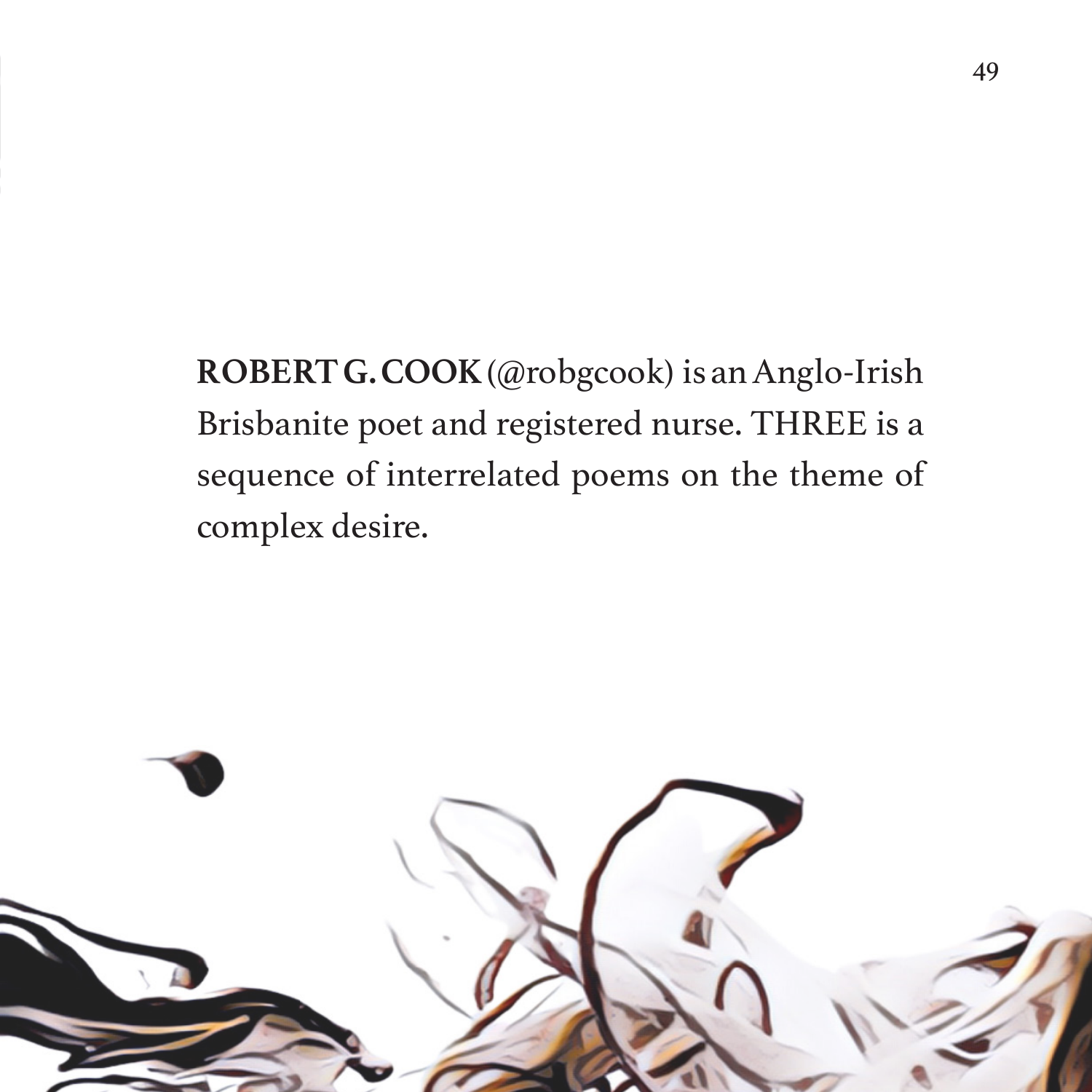# **"gather my words"**

gather my words at their edges fold them half over and then a quarter smooth the creases tuck in the stray corners stack them on the shelves neatly neater than the words themselves which were arranged just so

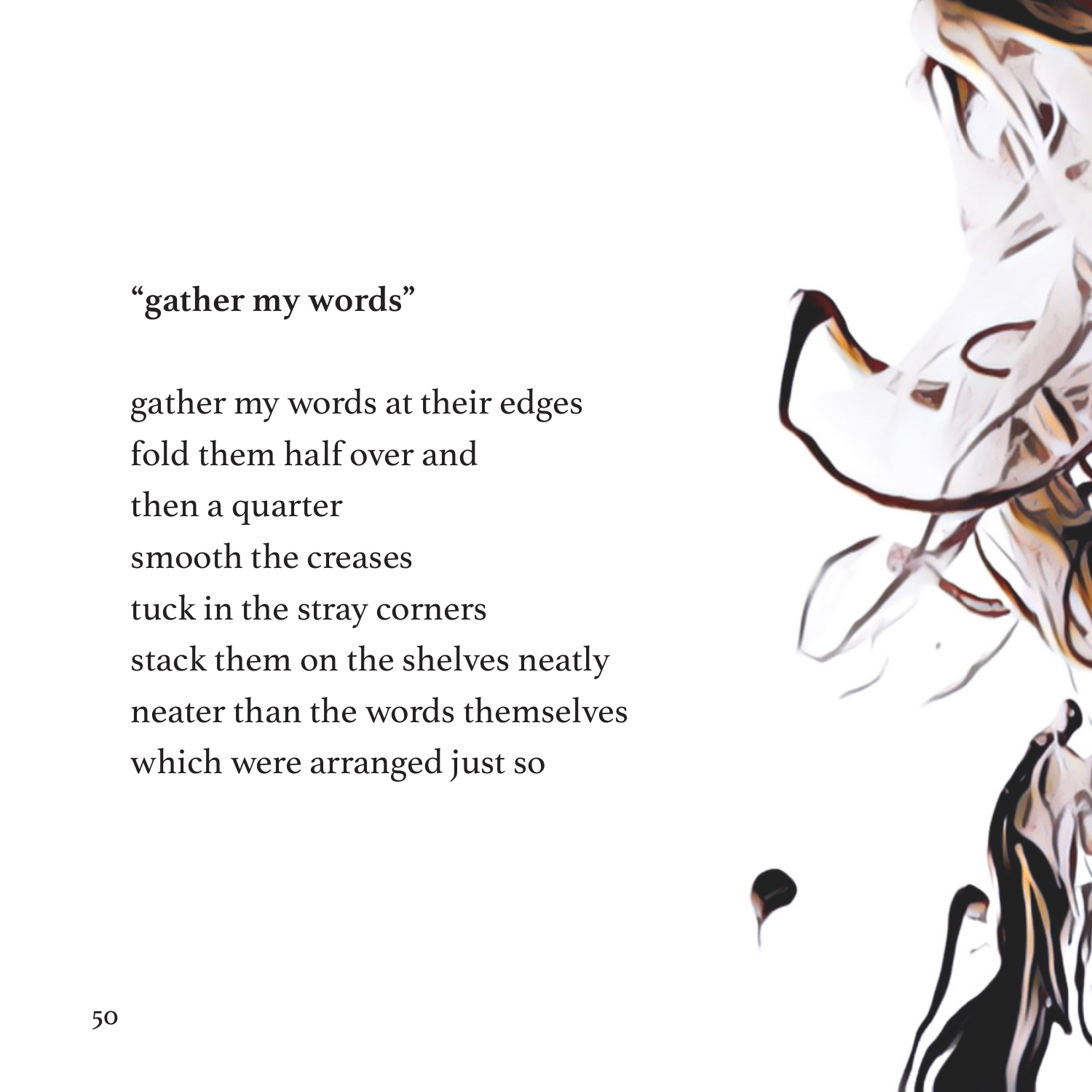

#### **tanka moon**

the moon looks so low hanging over the water i feel i should take the rowboat out on the lake and rescue it from drowning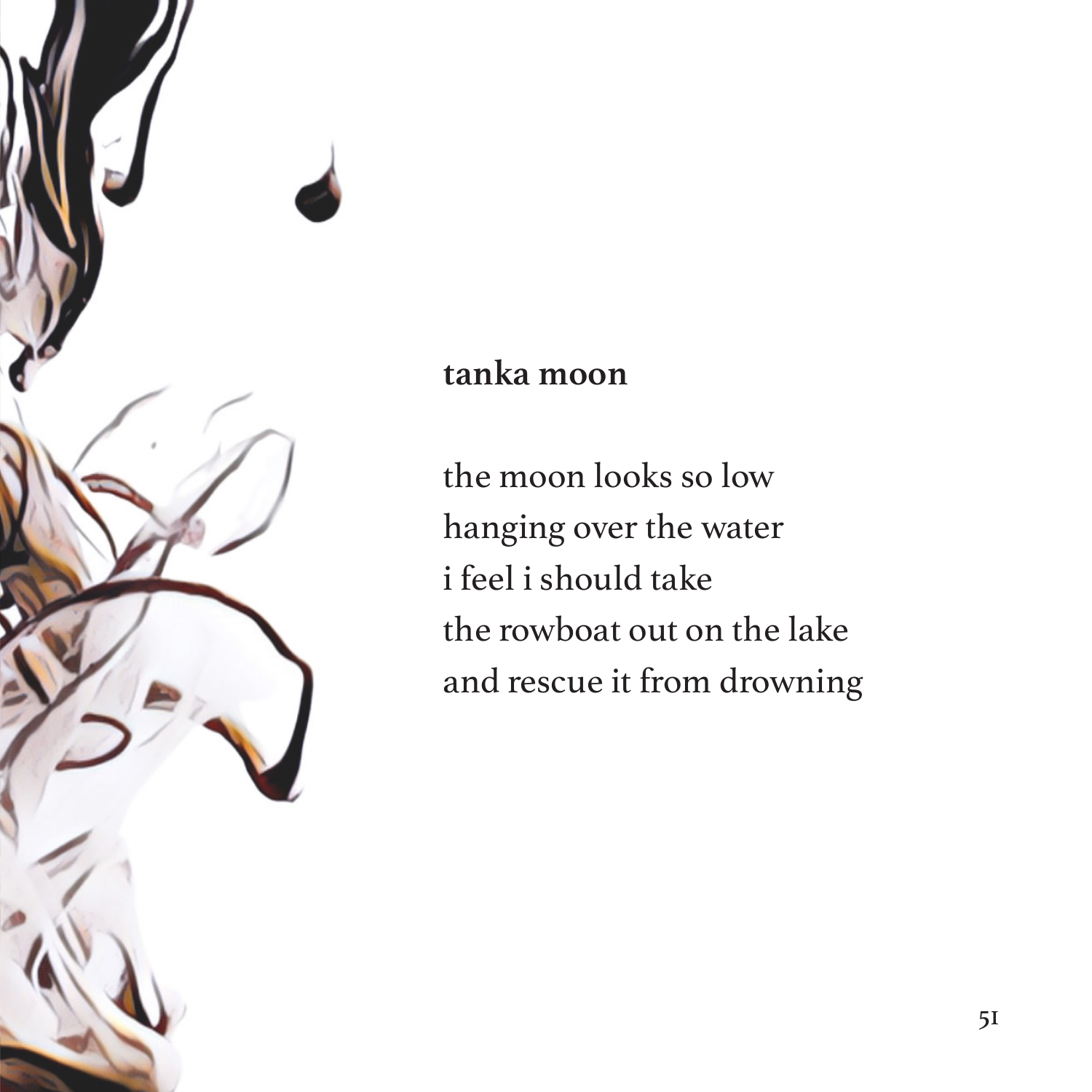# **channeling william carlos williams into haiku**

so boldly i claim nothing much ever depends on a broken wheelbarrow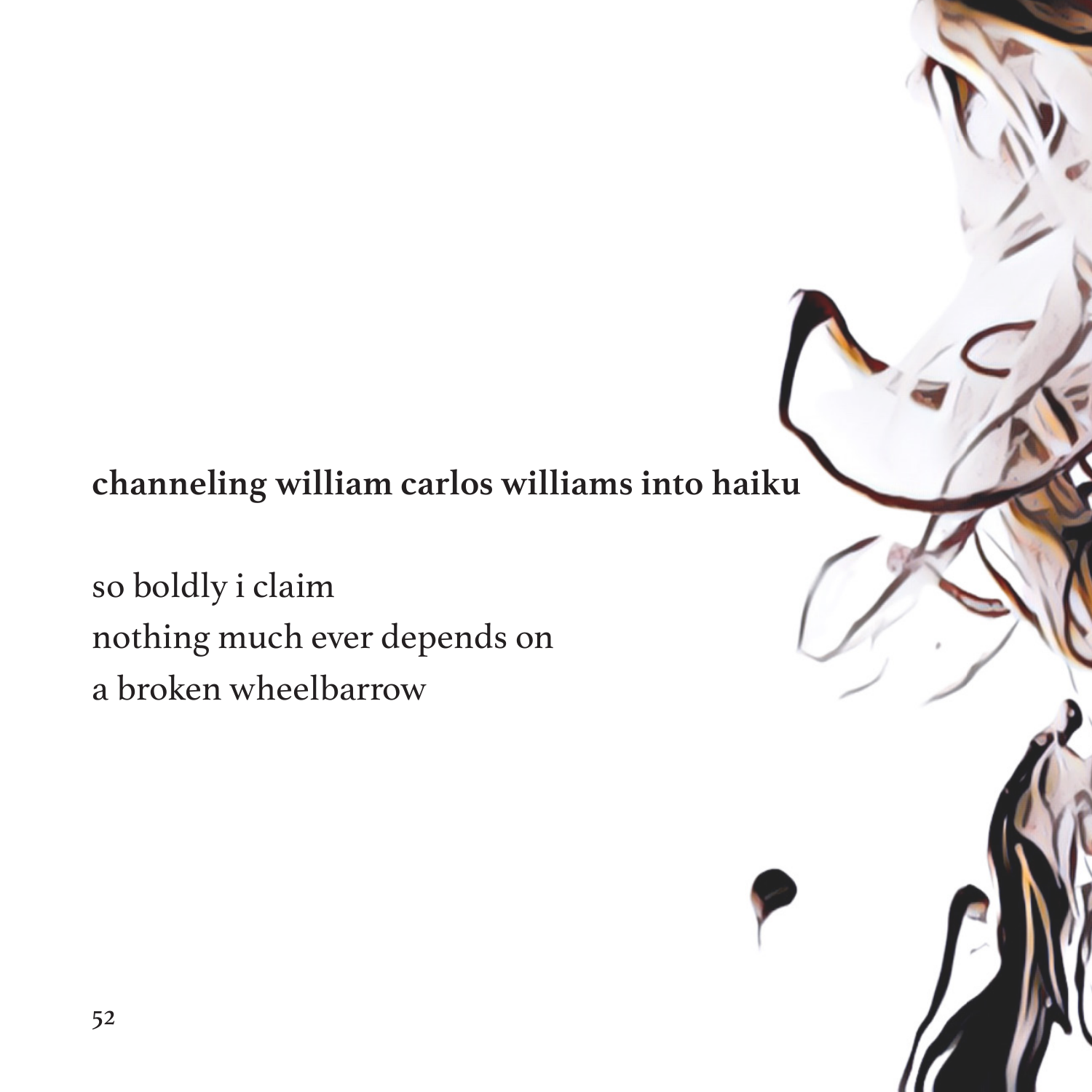

**"hummingbird babies"**

hummingbird babies in their adobe home sleeping dreaming of chrysanthemums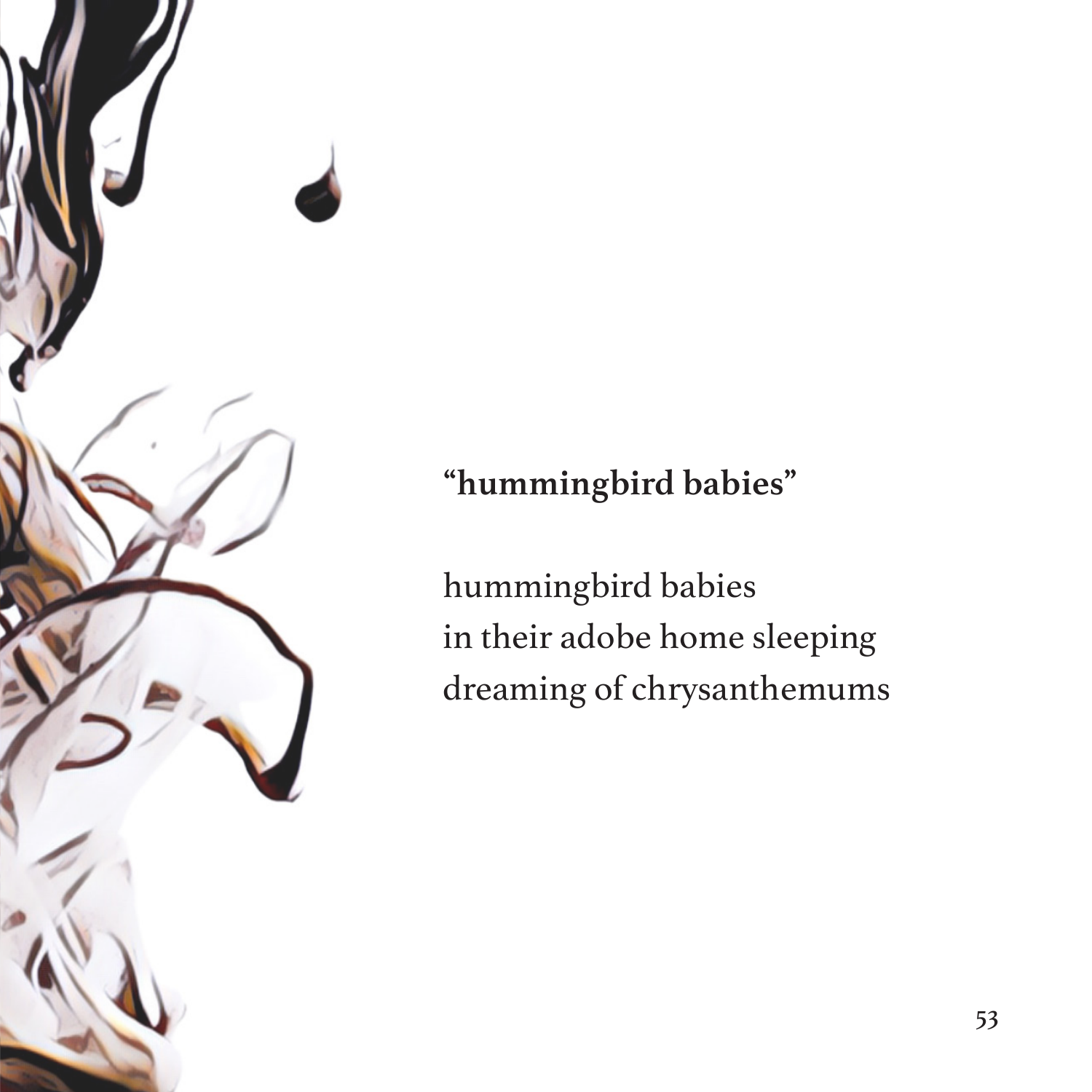

#### **raven built the world**

this is how raven built the world: from stick and straw and mud and ivy. in the vee of a branch of a sparse oak tree where below a caveman rubs spark to fire from her cast offs. she caws complaint; the man looks up curiously — a new spark entering the eyes en route to the brain. stuff a stick in there, tuck a leaf in here wiggle a straw there, there, there: and thus! raven invents architecture!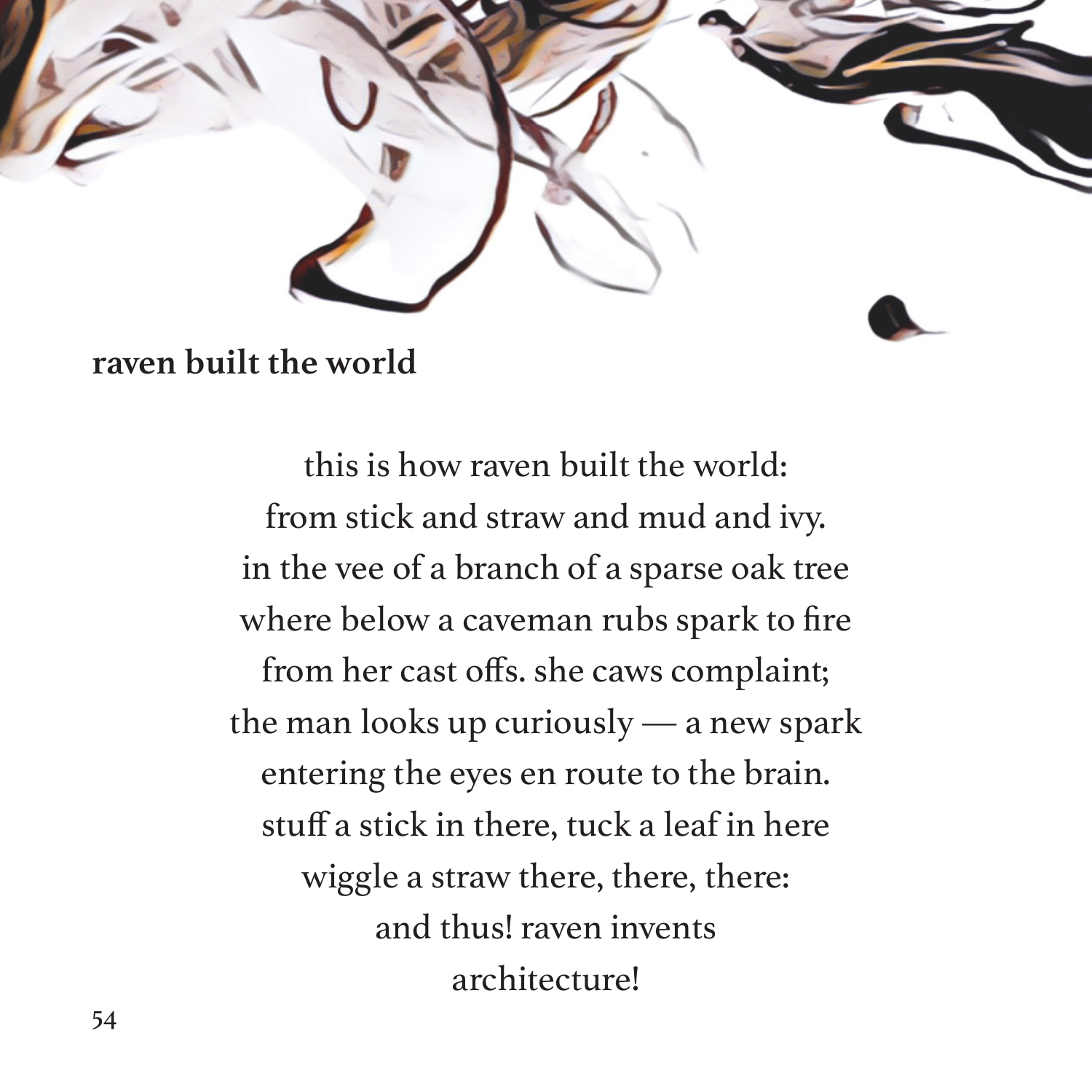**M.X. KELLY** lives in Florida with her partner, Val. Her writing has appeared in Bards & Sages Quarterly, Star\*Line, Queer Sci-Fi, and other publications.

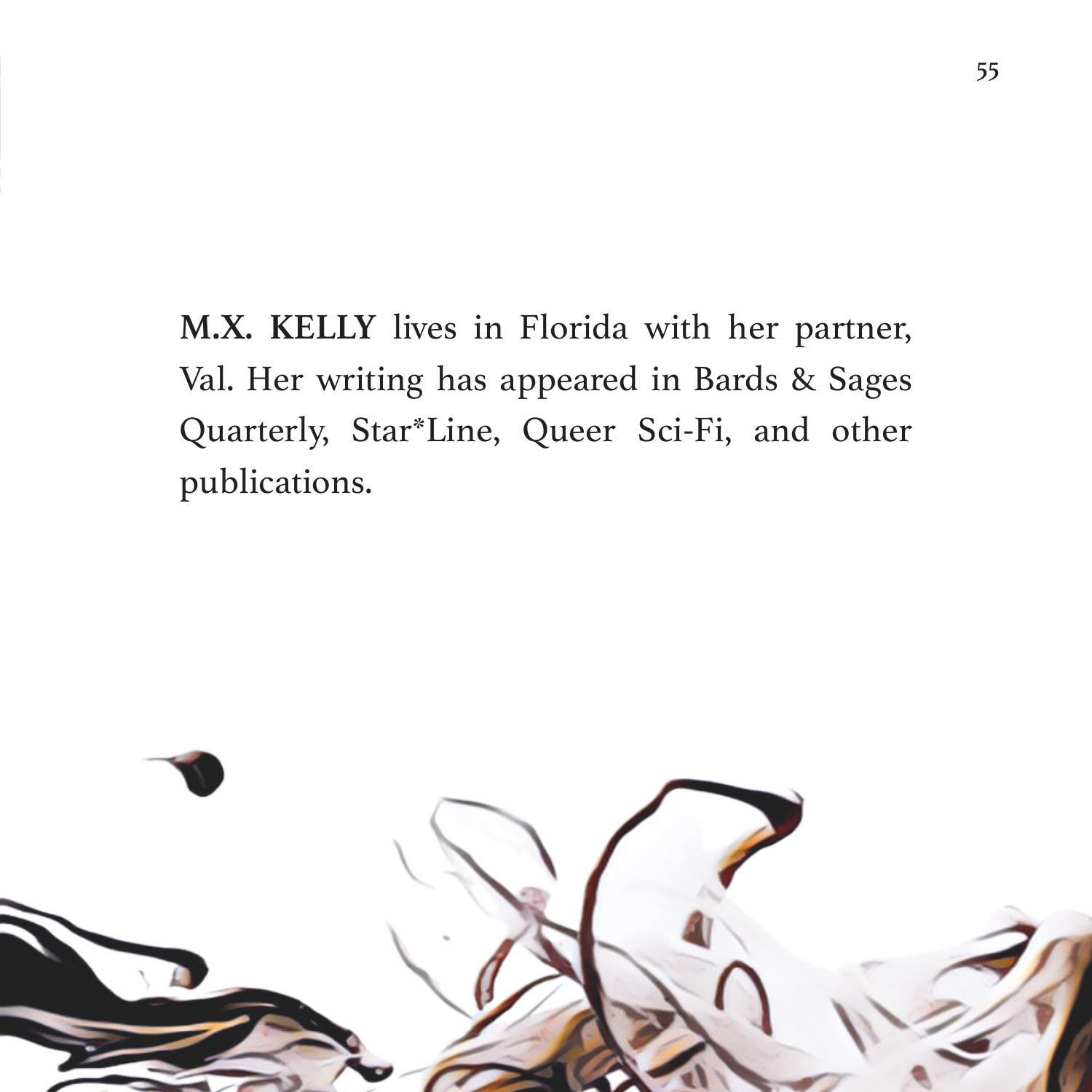Soft-centred memories Encased in Bitter-sweetness Not a day for words Today. A day for feeling.

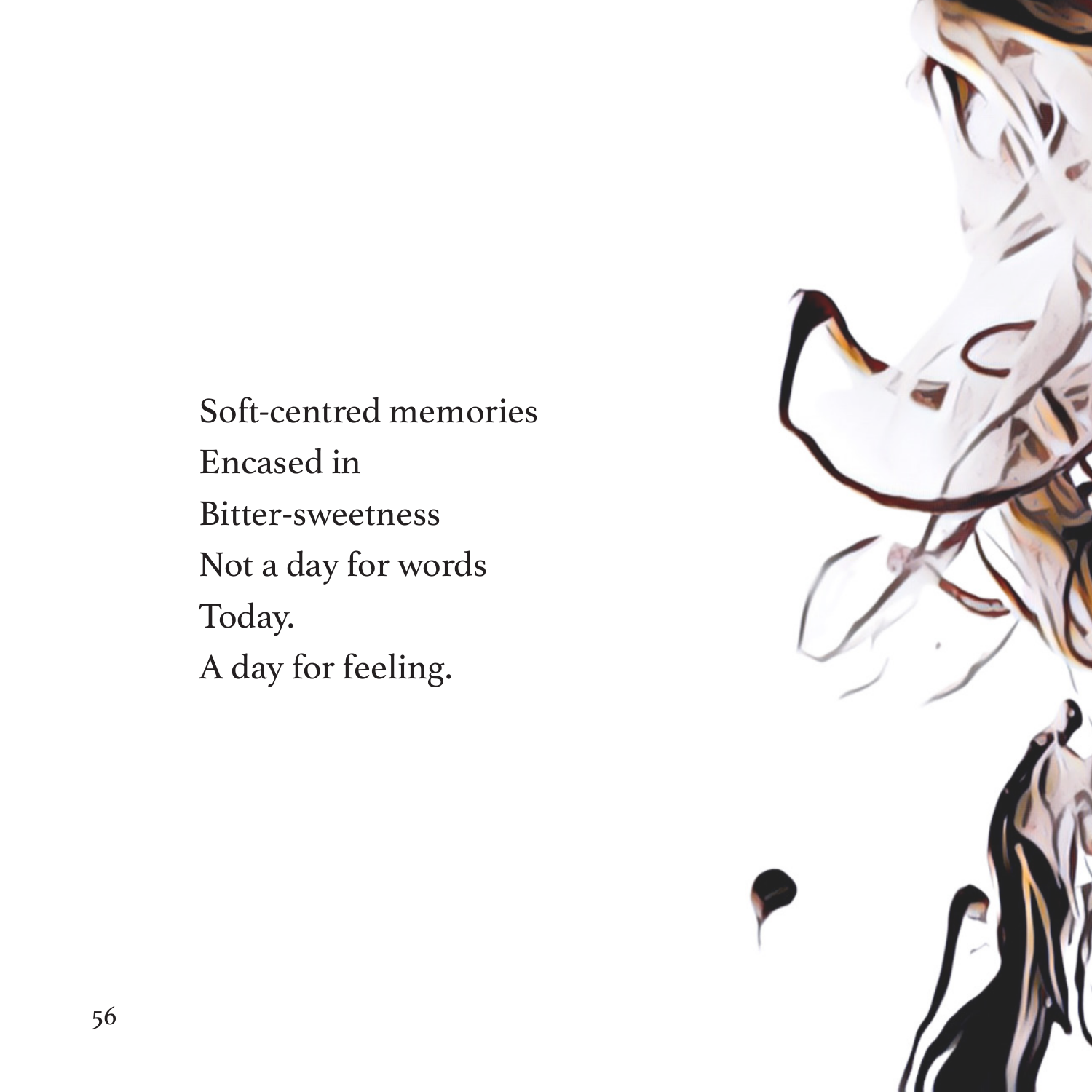

Your words flow Across and through me, Images and emotions Battering and soothing and Disarming. This! This is poetry!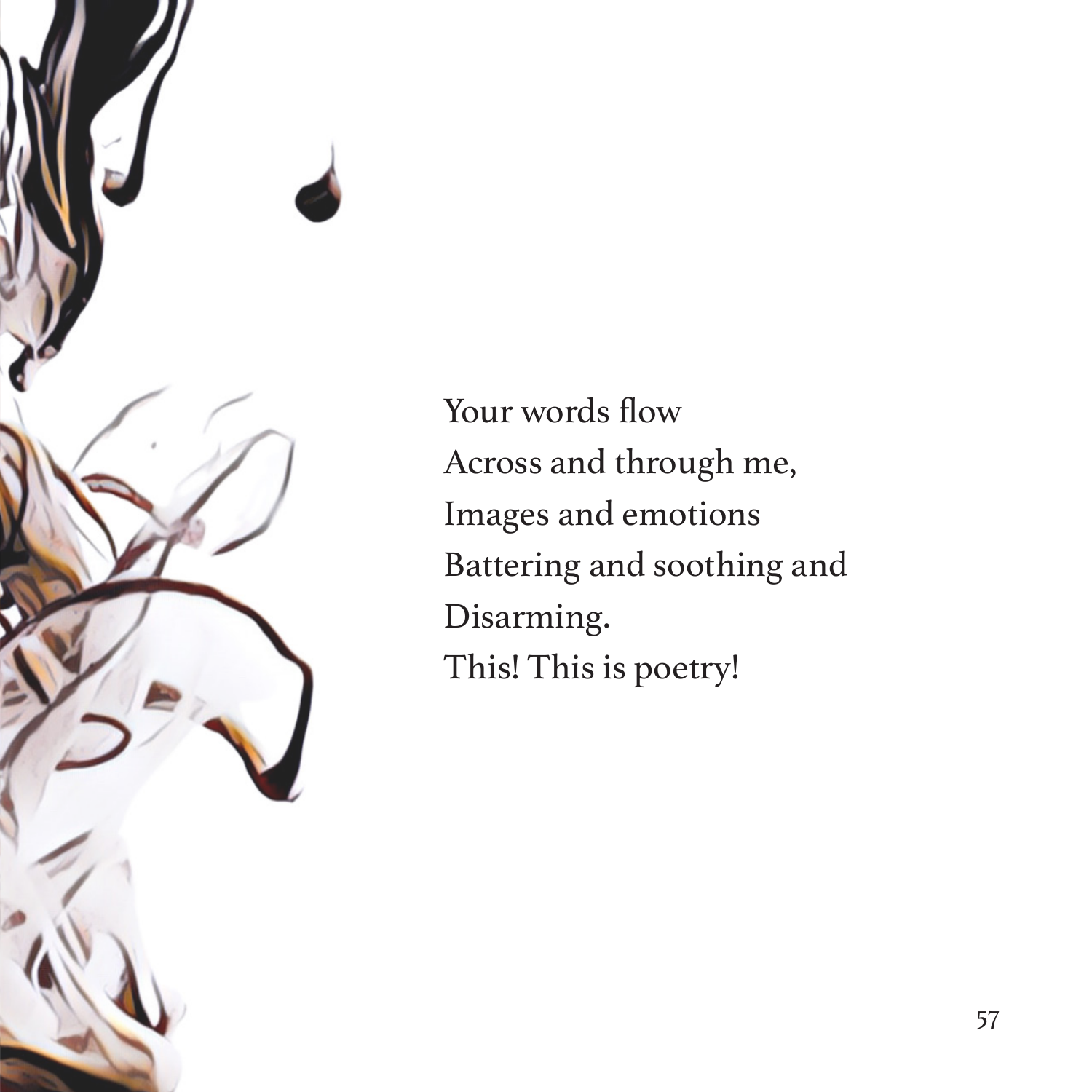Powder snow Loosens from windscreen and Radiator grill. Lifting like confetti, Clearing the car Covering me, Head to toe.

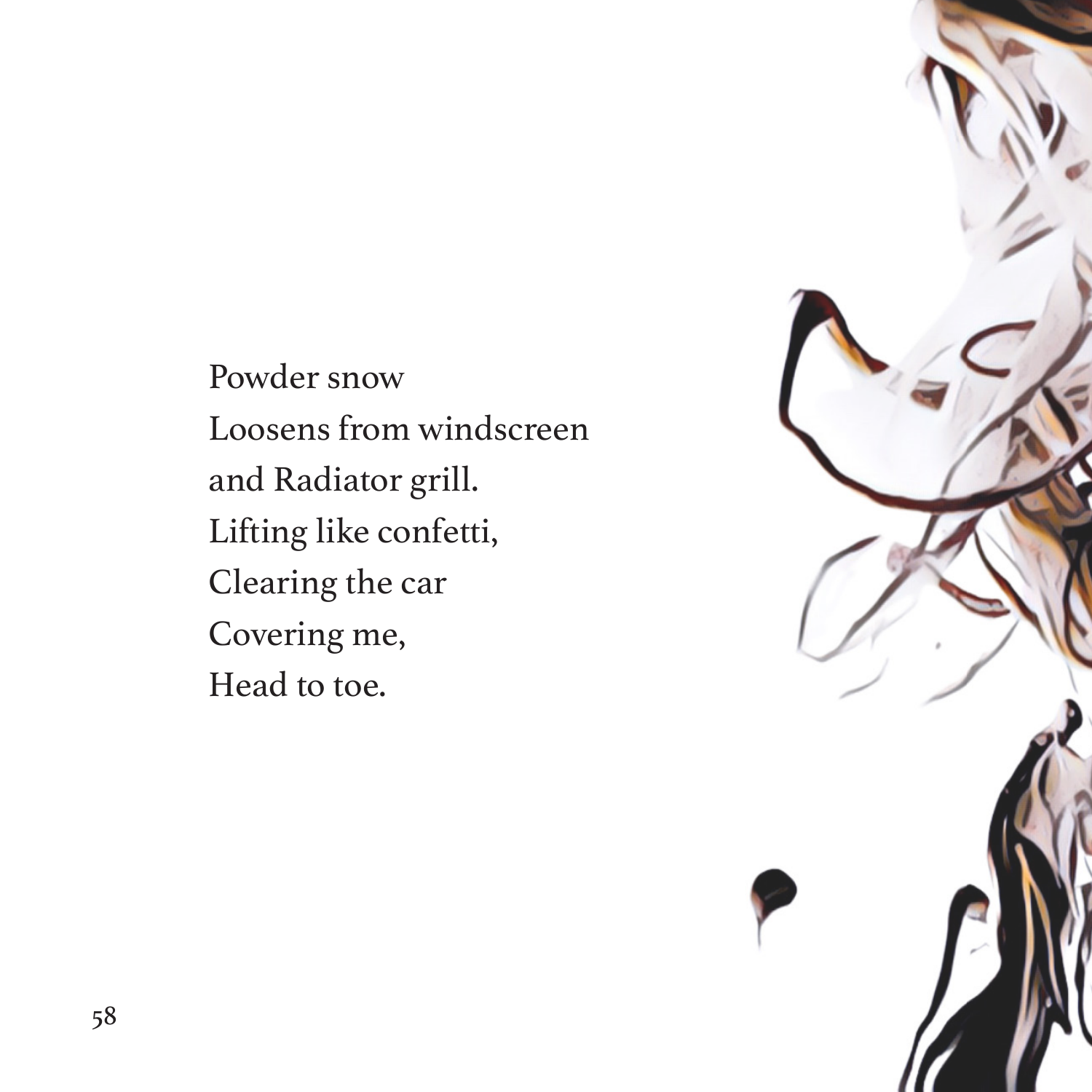

Strange how technology connects And disconnects us. Brings us close, But not close enough. To see, but not to touch. Arms outstretched across an endless chasm.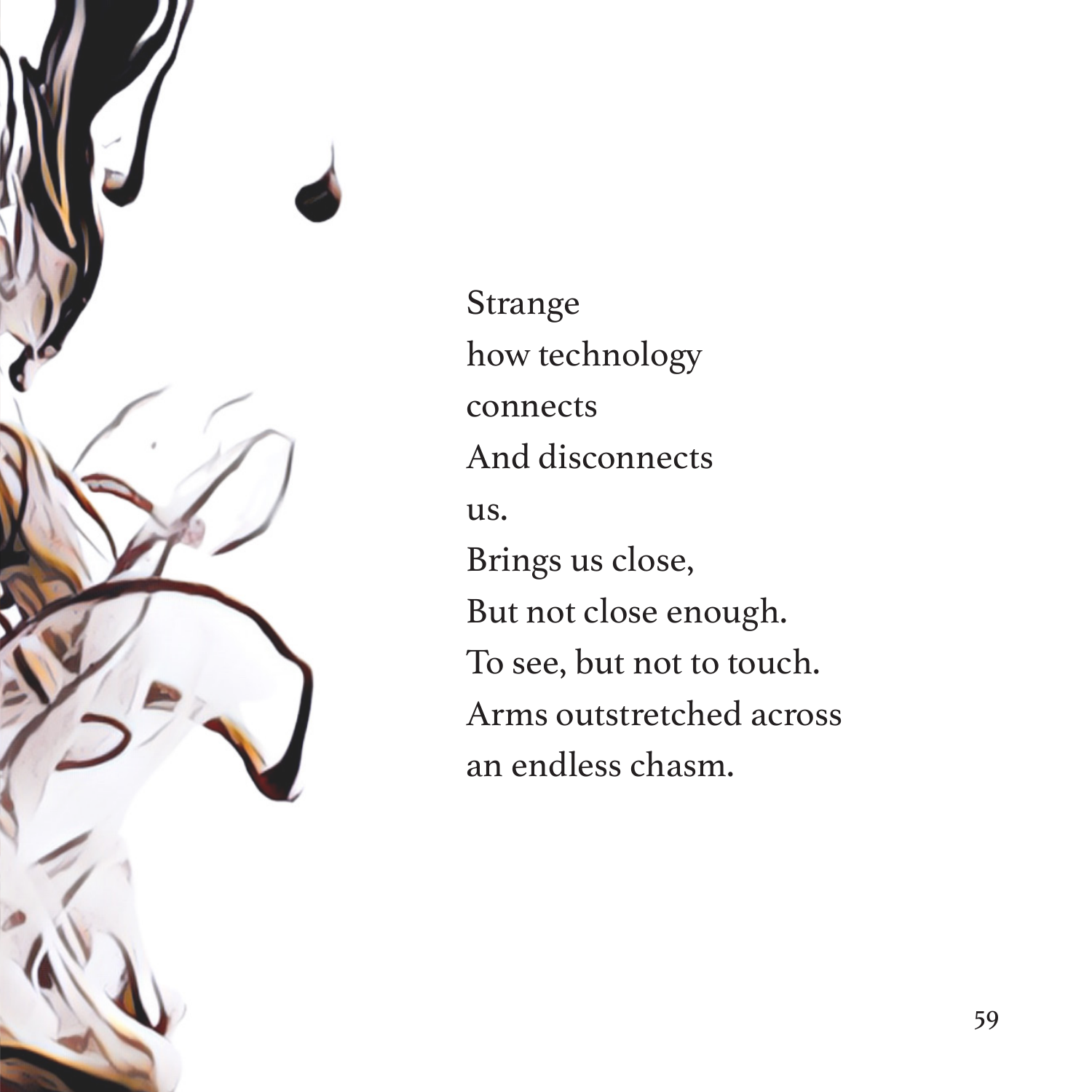Meet online. Rain batters windows. Workman hammers next door. Internet glitches.

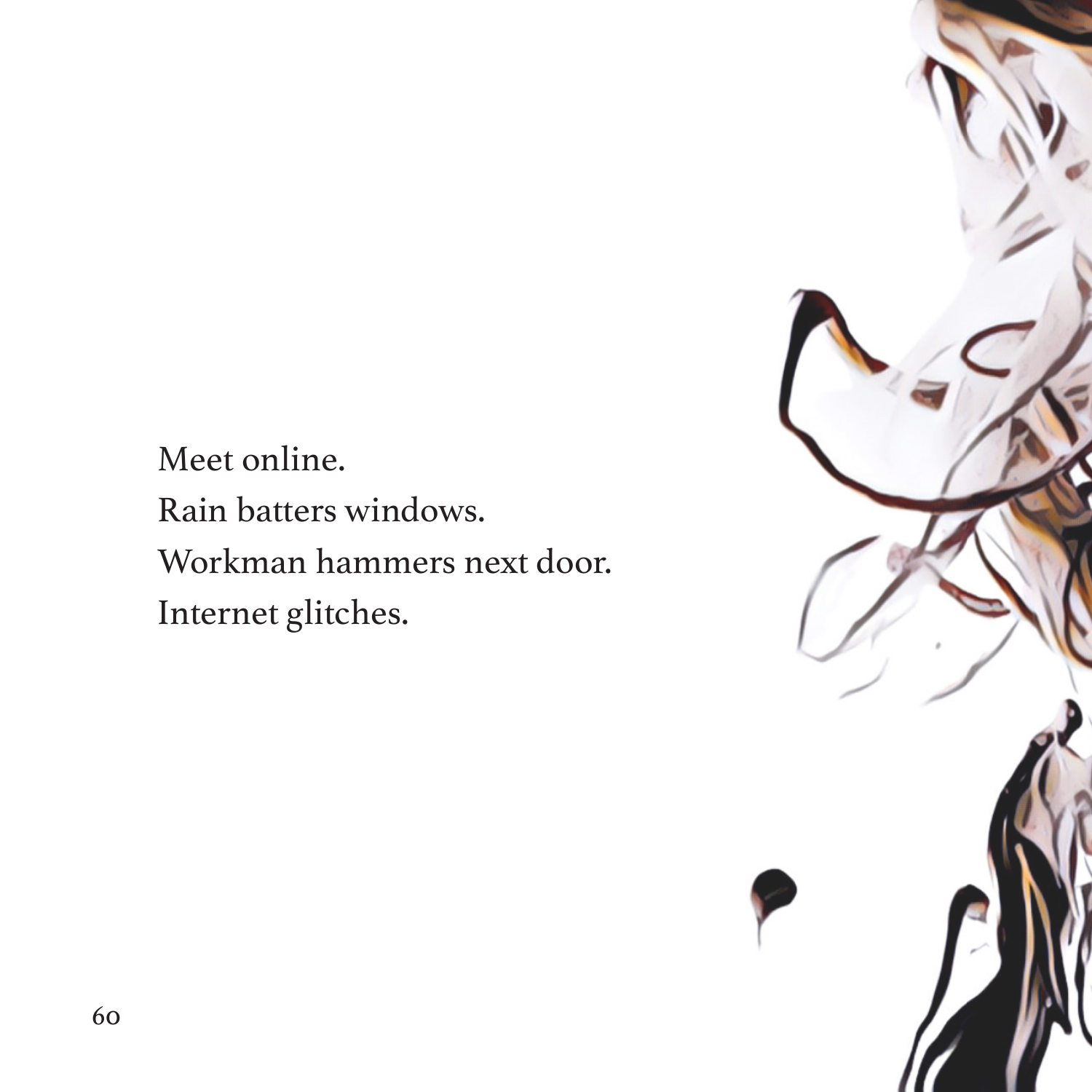**DENISE SPARROWHAWK** is a librarian from North East England. She hosts a monthly writers group and dabbles in very short poetry and flash fiction.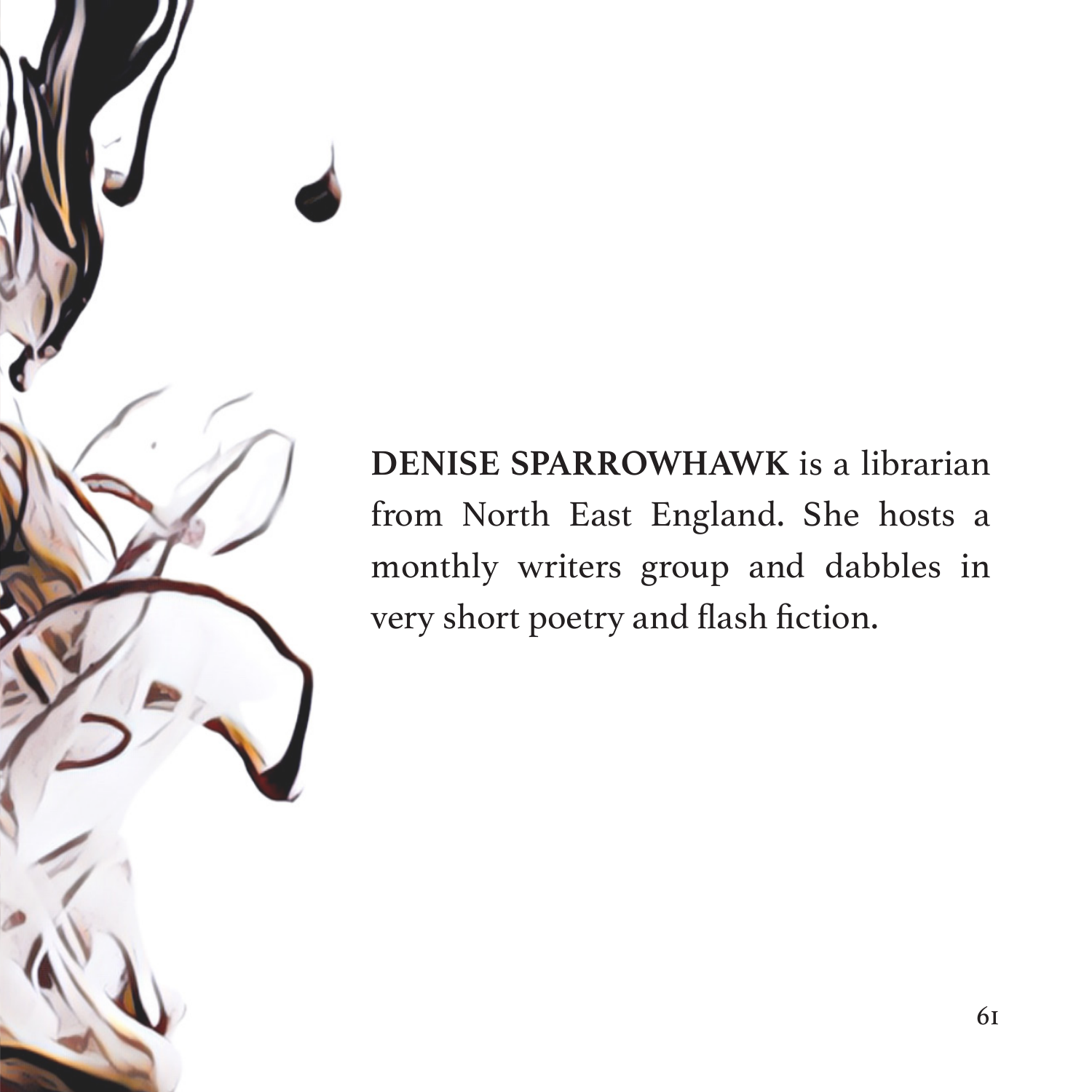Starry are the eyes of beasts We keep in gold rib cages Sharpened are the claws of time Scratching ink in pages Bitter are the leaves of tea Steeped in tomes of ages Quiet are the perfect thoughts When desire slowly rages

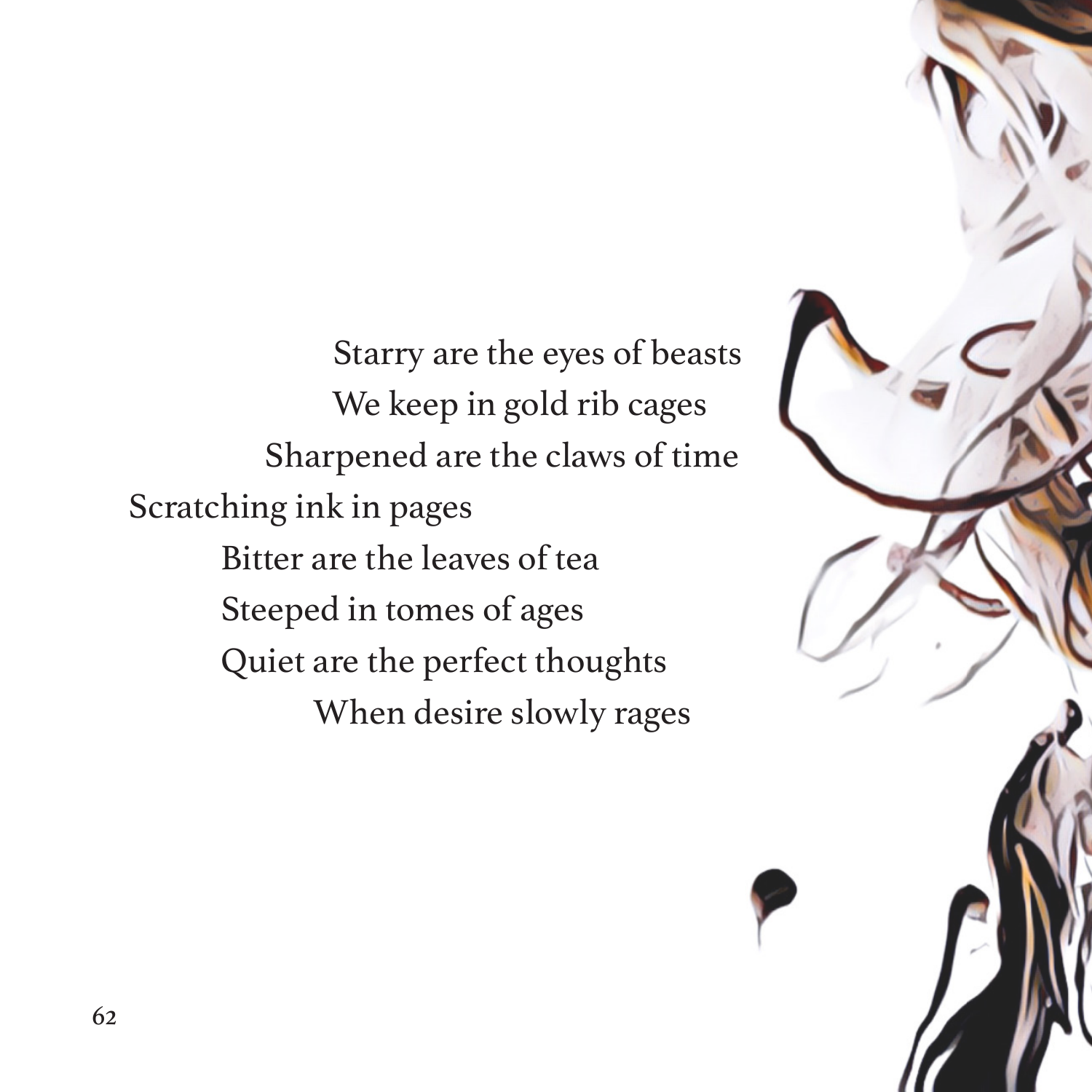

I sigh these days With weight of planets digesting I lie these days With tongues of ghosts I cry these days With manufactured convalescing I try these days Because the future sees me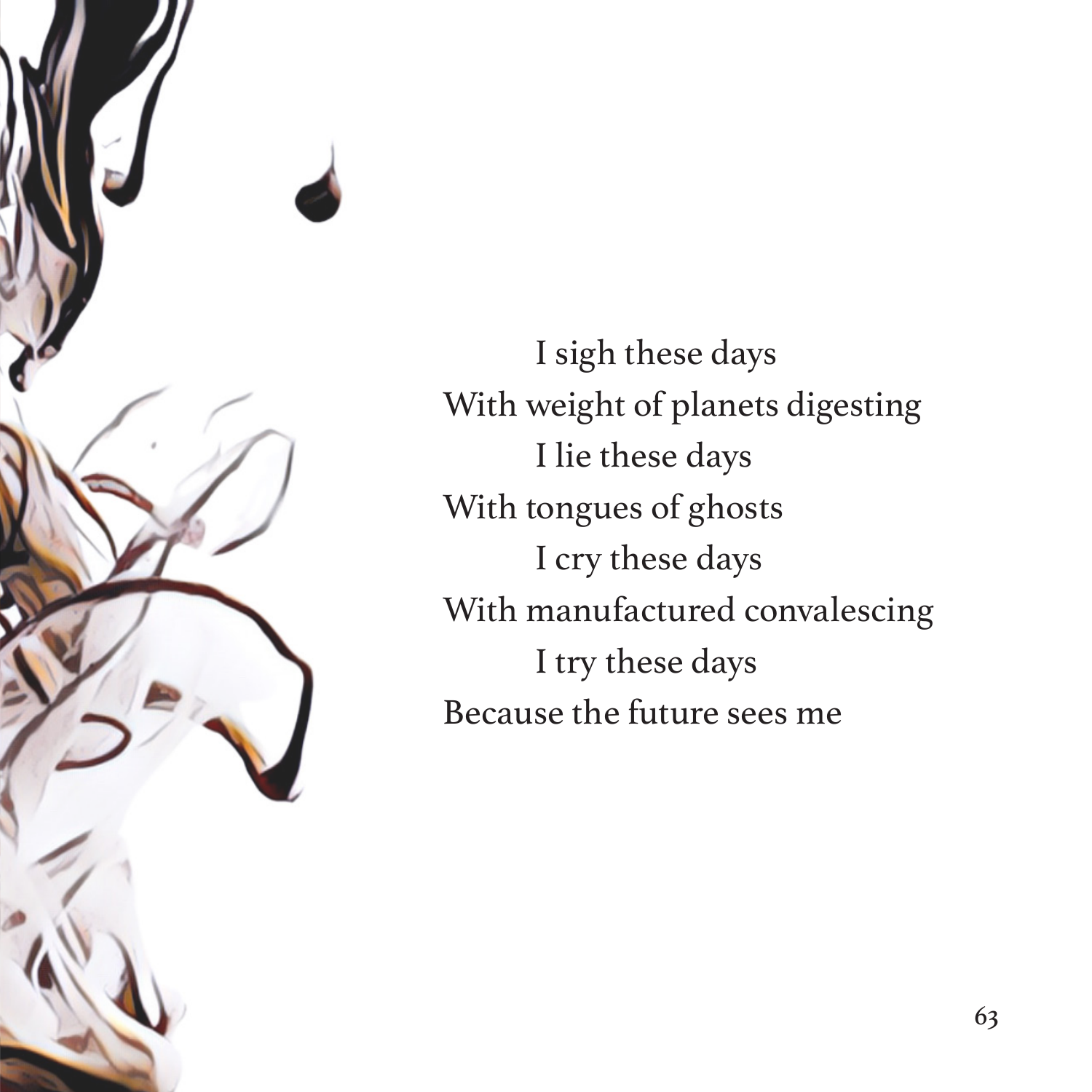

Blue is the colour Of my favourite eyes My lips will be azure By the time they rest Crimson stories they will tell To the ones they know so well Then fade to secret apricot My ears will wait in peachy truth For winds that pass through They murmur in translucence That I was here Dressed in white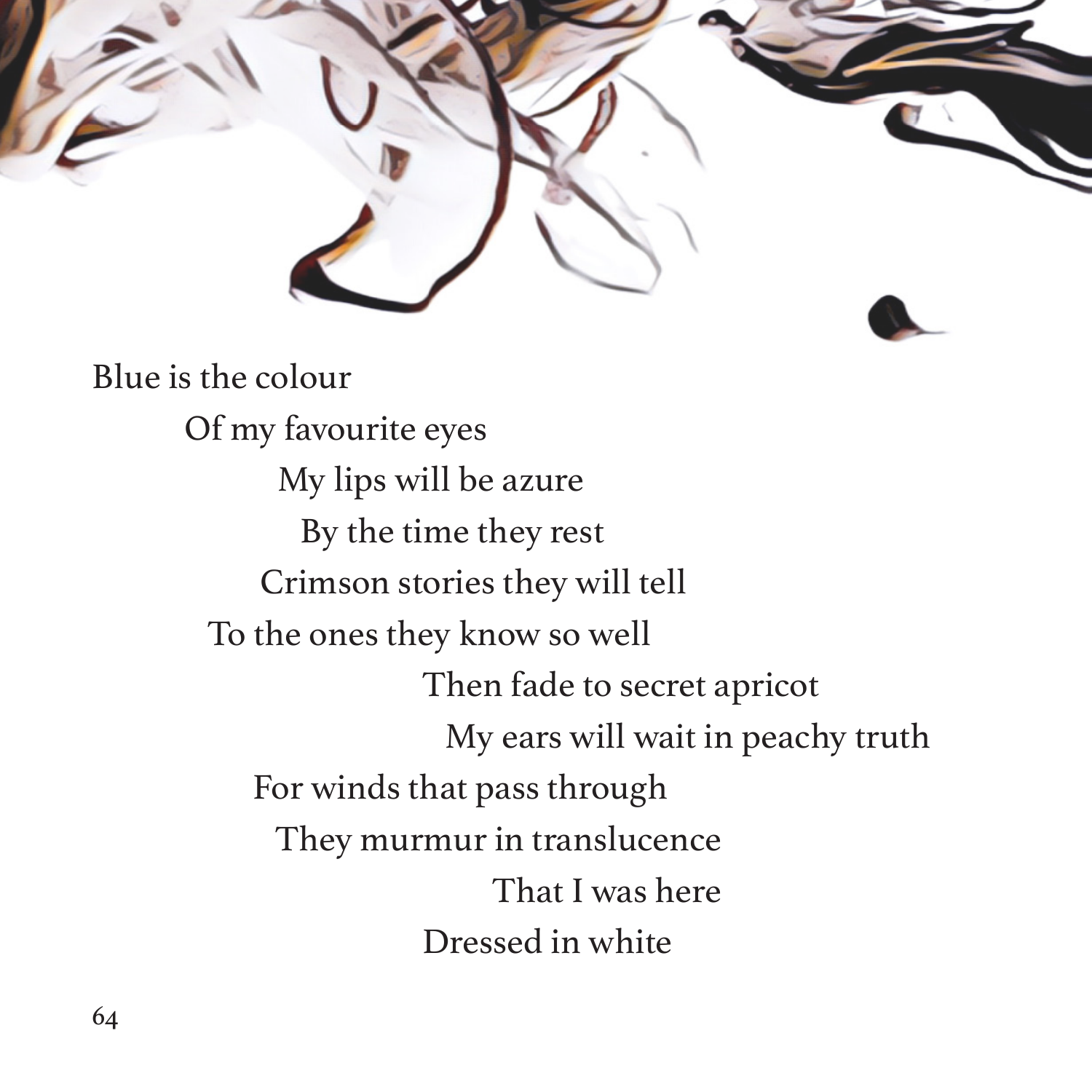Lead me lead me garden path Tell me where to settle In between the veggie patch And the stinging nettle On the grass limbs lay breathing Plant the past in shallow beds Pick the petals stop them grieving

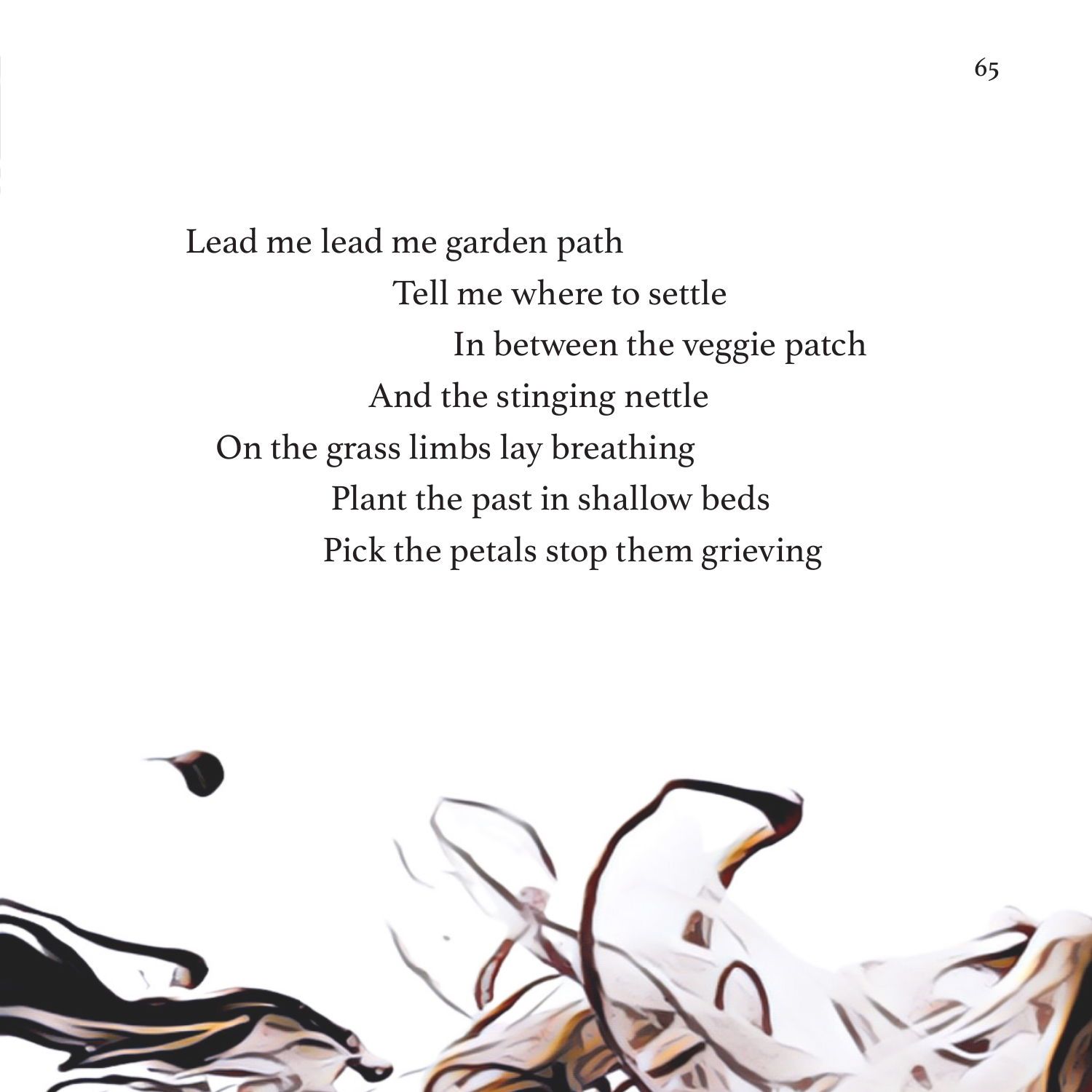Knitting thoughts with paper skin Thinning hairs of where we've been Constant ponder Slow decay Memories seize in mortal clay

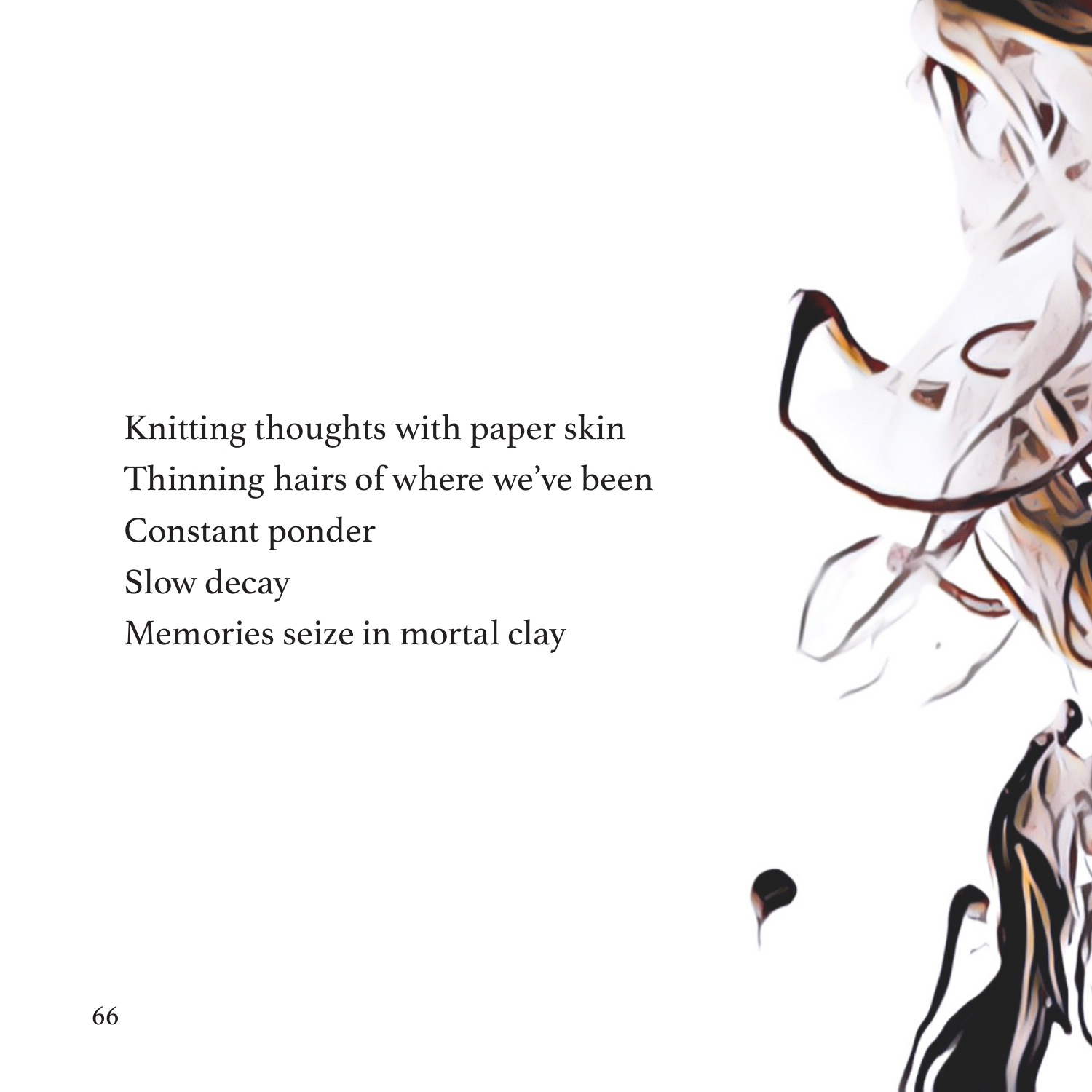**FIONA-MARY** is the pinkestgalah. Pink of cheek and philosophy, with healthy sweeps of grey. Prosetry to explain the mess ... she sees ... and makes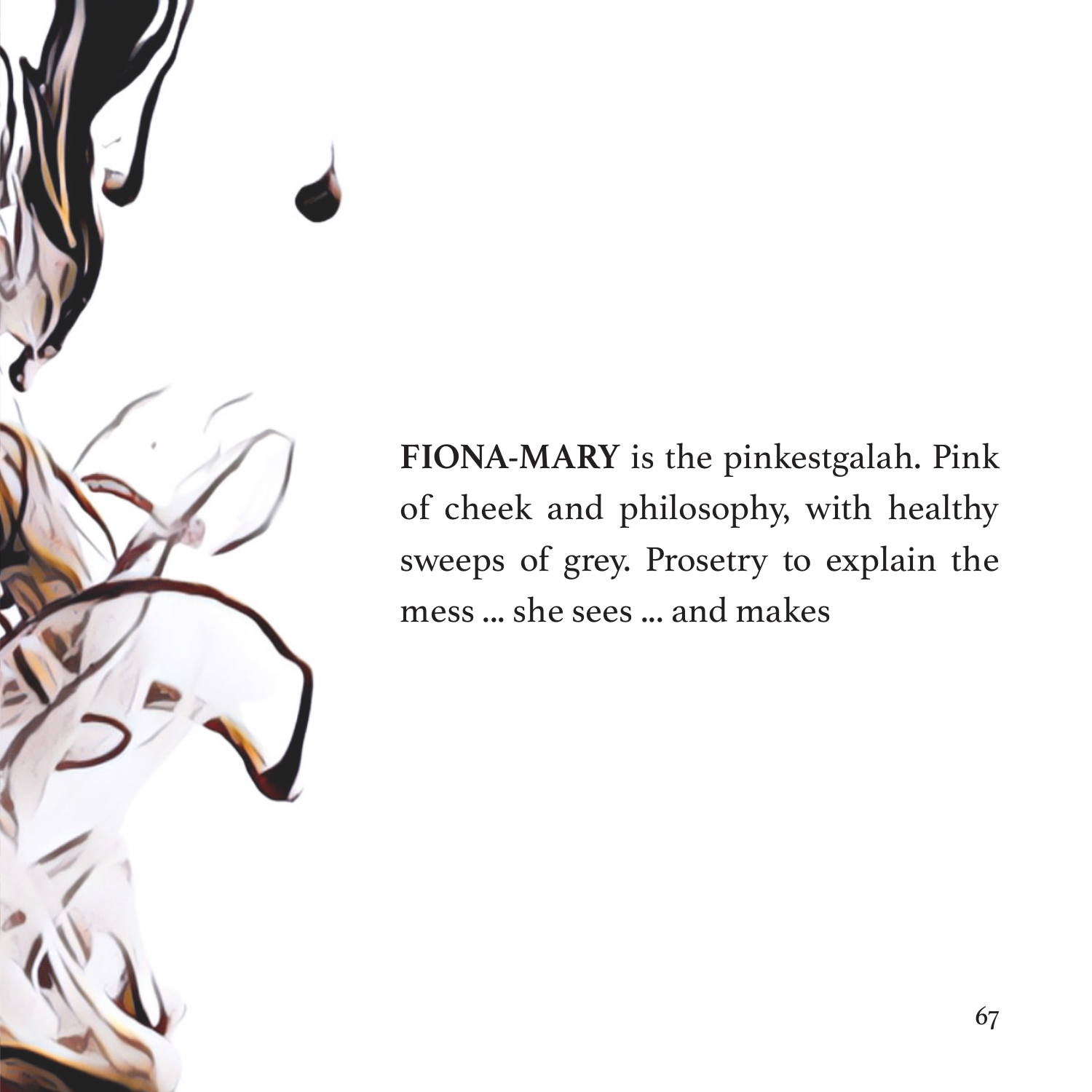### **RETROGRADE LOVE**

Darkness is my cage. Let's never pretend that Your love sweetens my tongue, Hope lifts me up and I'm home.

(Reverse it)

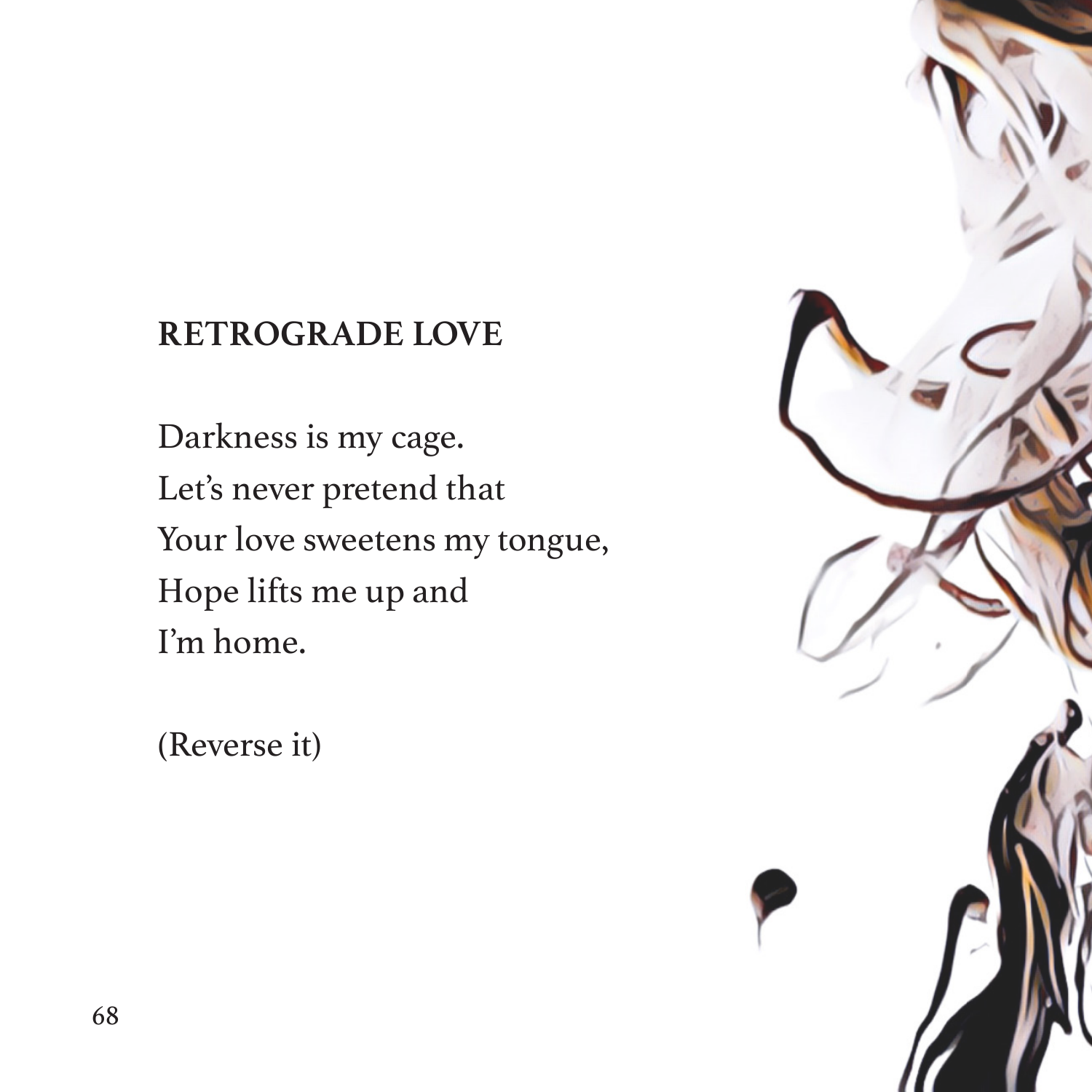When she's not making poems, **JANETTE DALGLIESH** is a feminist life coach, science nerd, Lego fan and magical unicorn, living with her sweetie in Ballarat.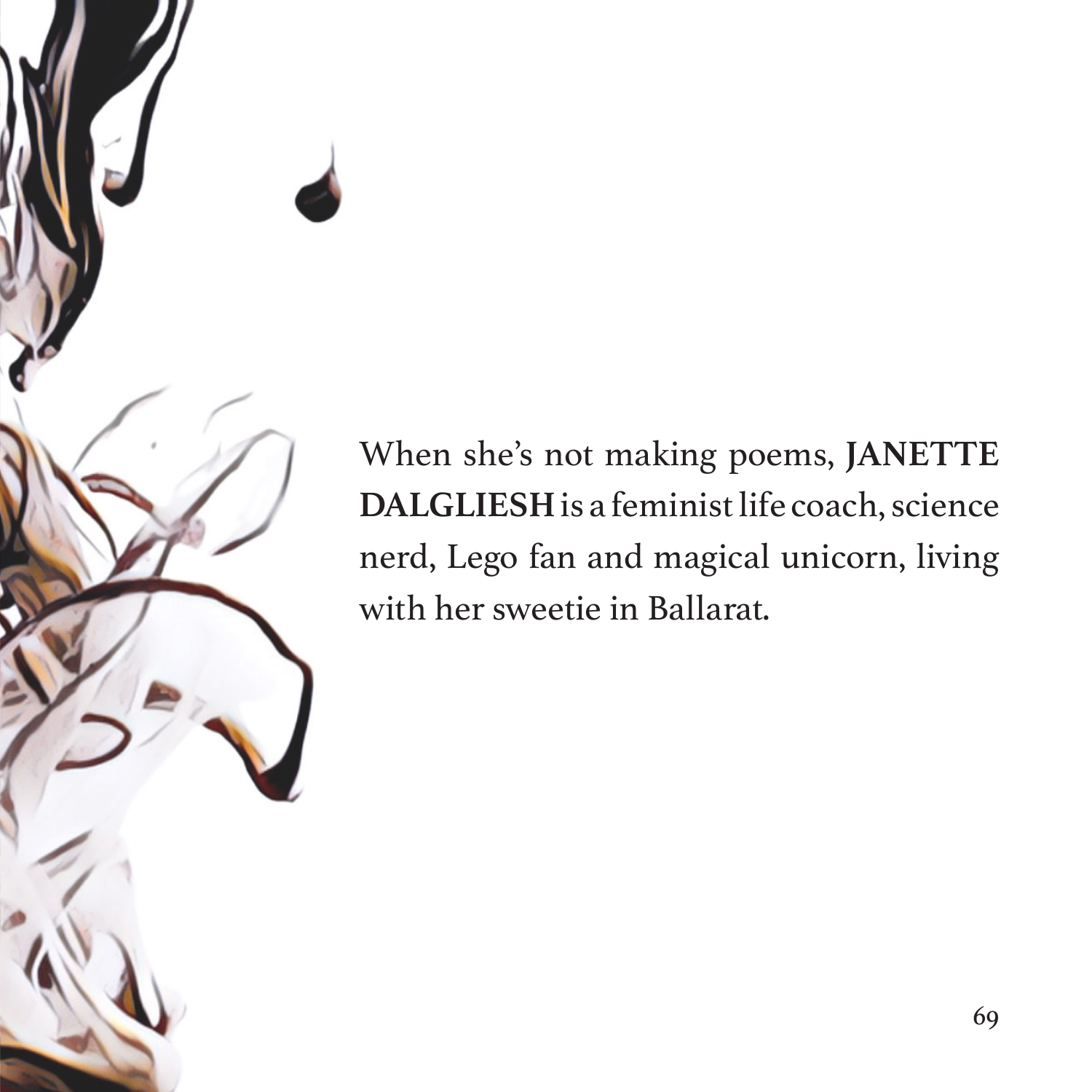

# I taste the sun in your morning kiss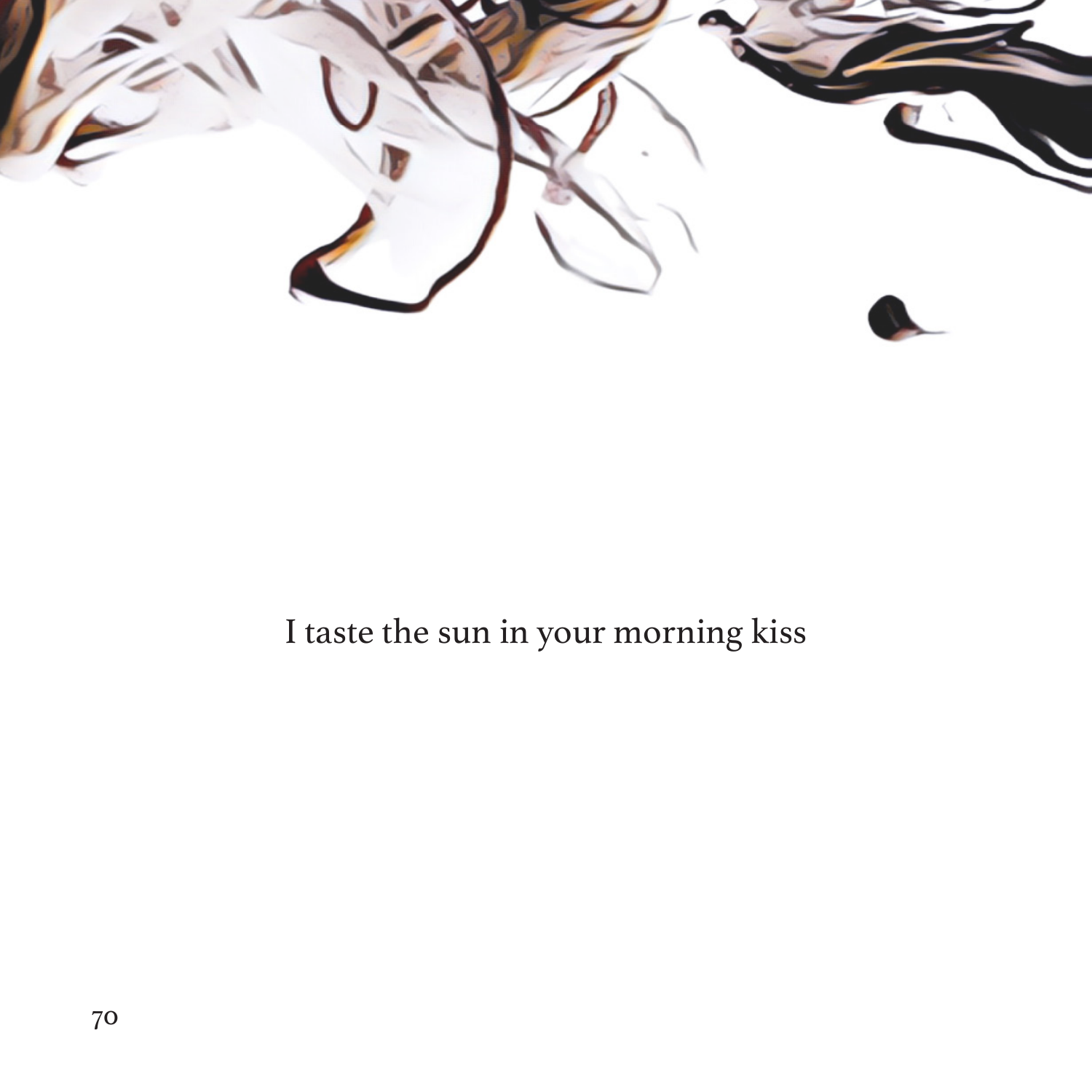# A thought floated by, and I didn't invite it in for tea

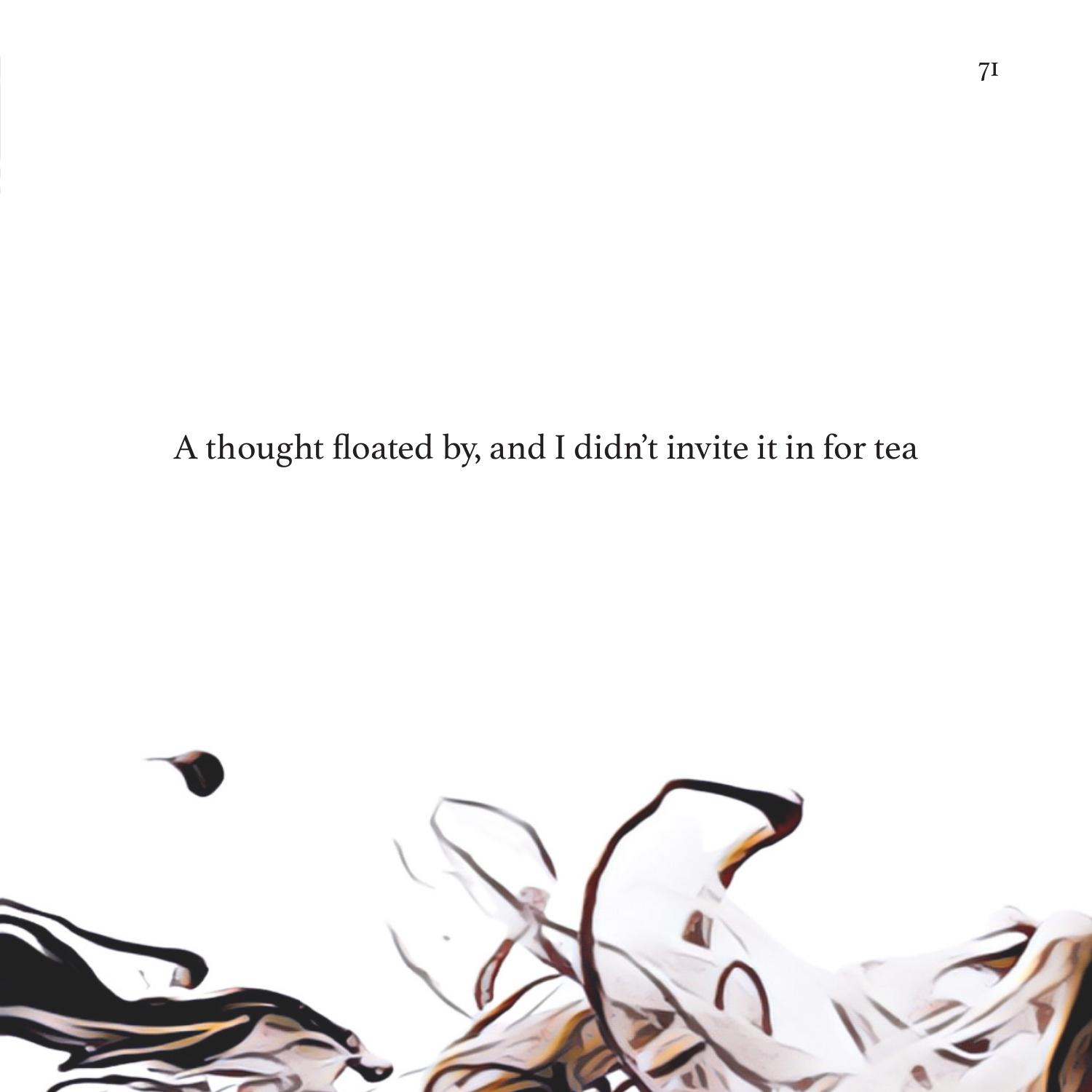Love isn't a miracle or a mystery it's having the courage to listen to a tiny whisper that says you are beautiful

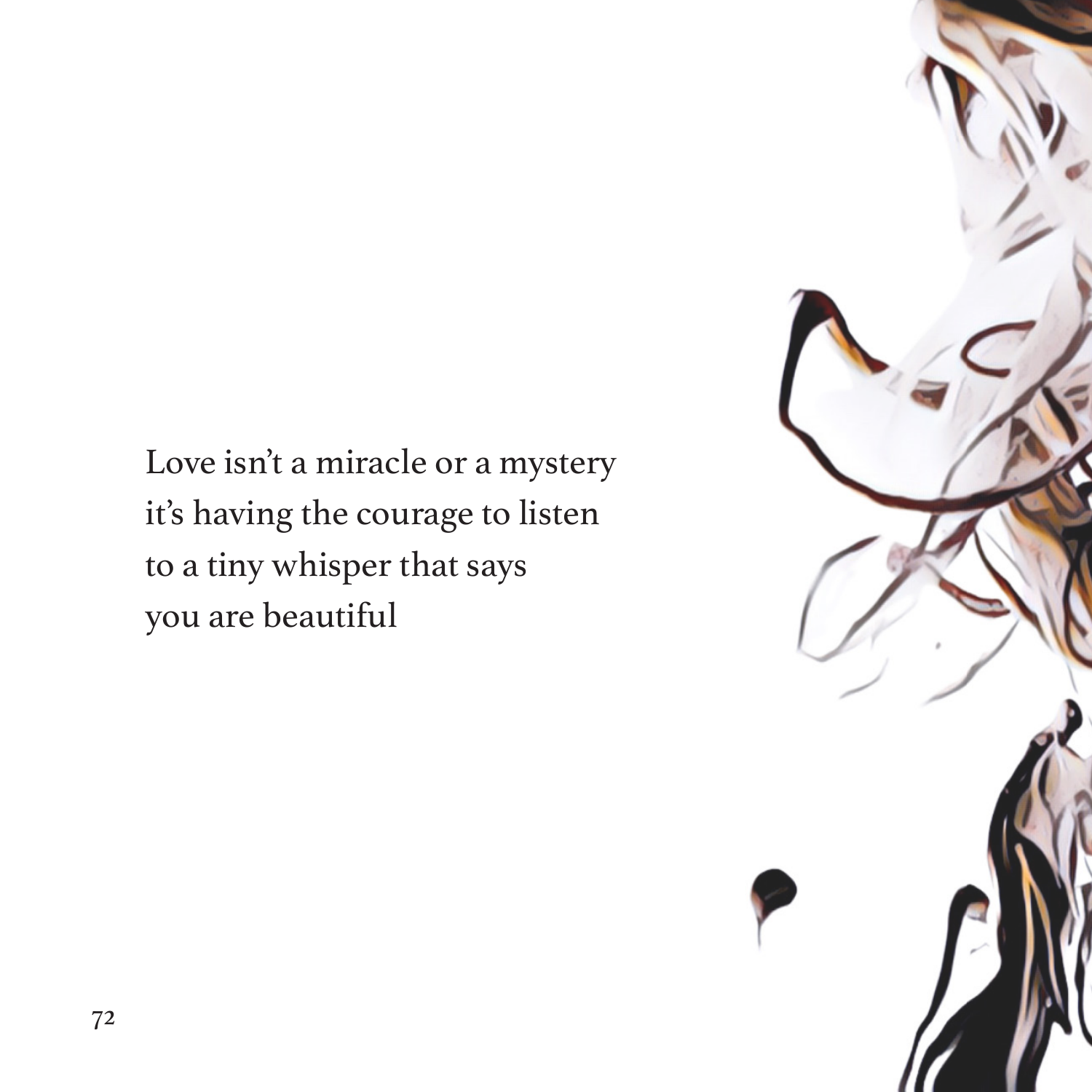maybe someday your eyes will wander but today I'll stand before you unrivaled and pure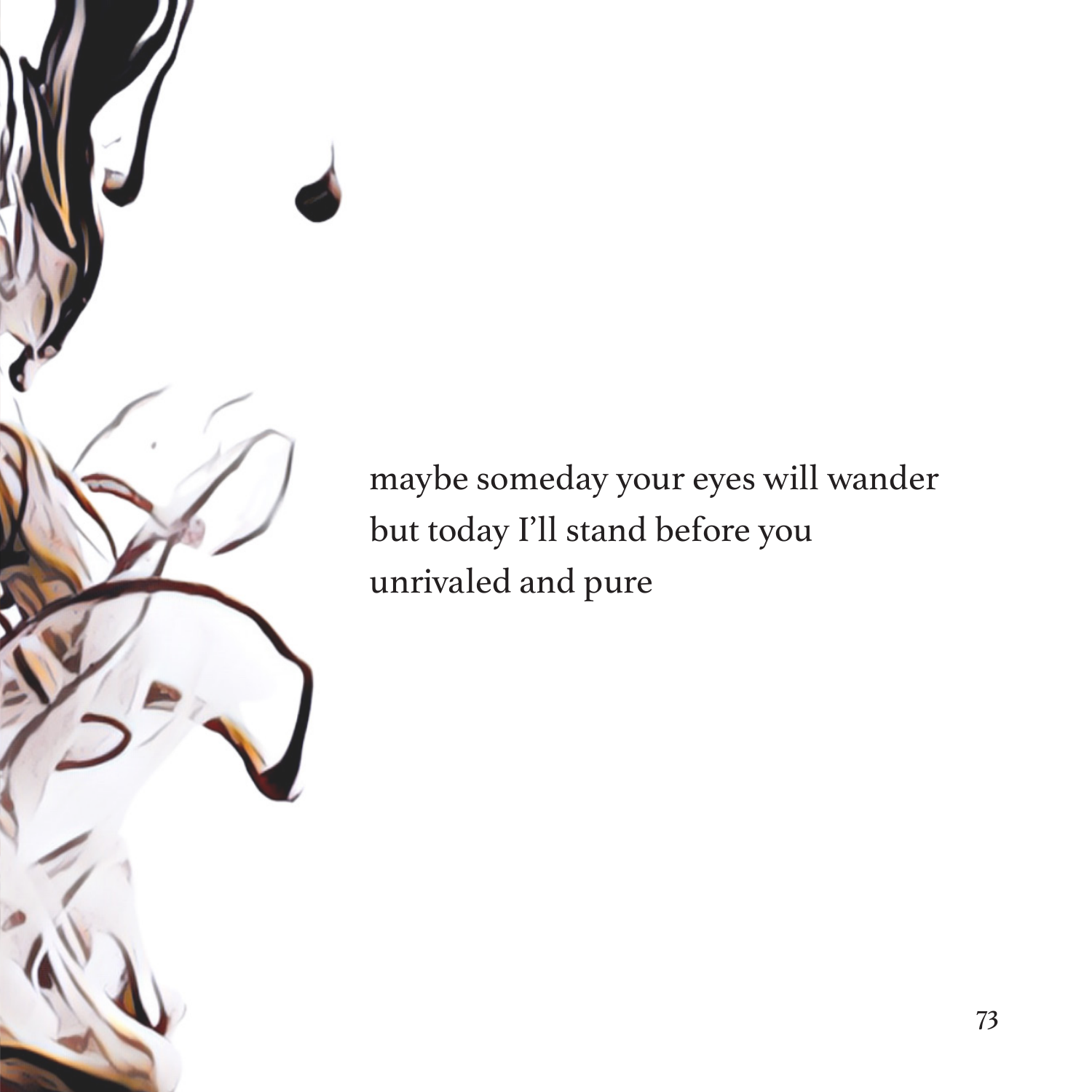golden light in an azure sky crisp air stings my bones clinging to a perfect moment

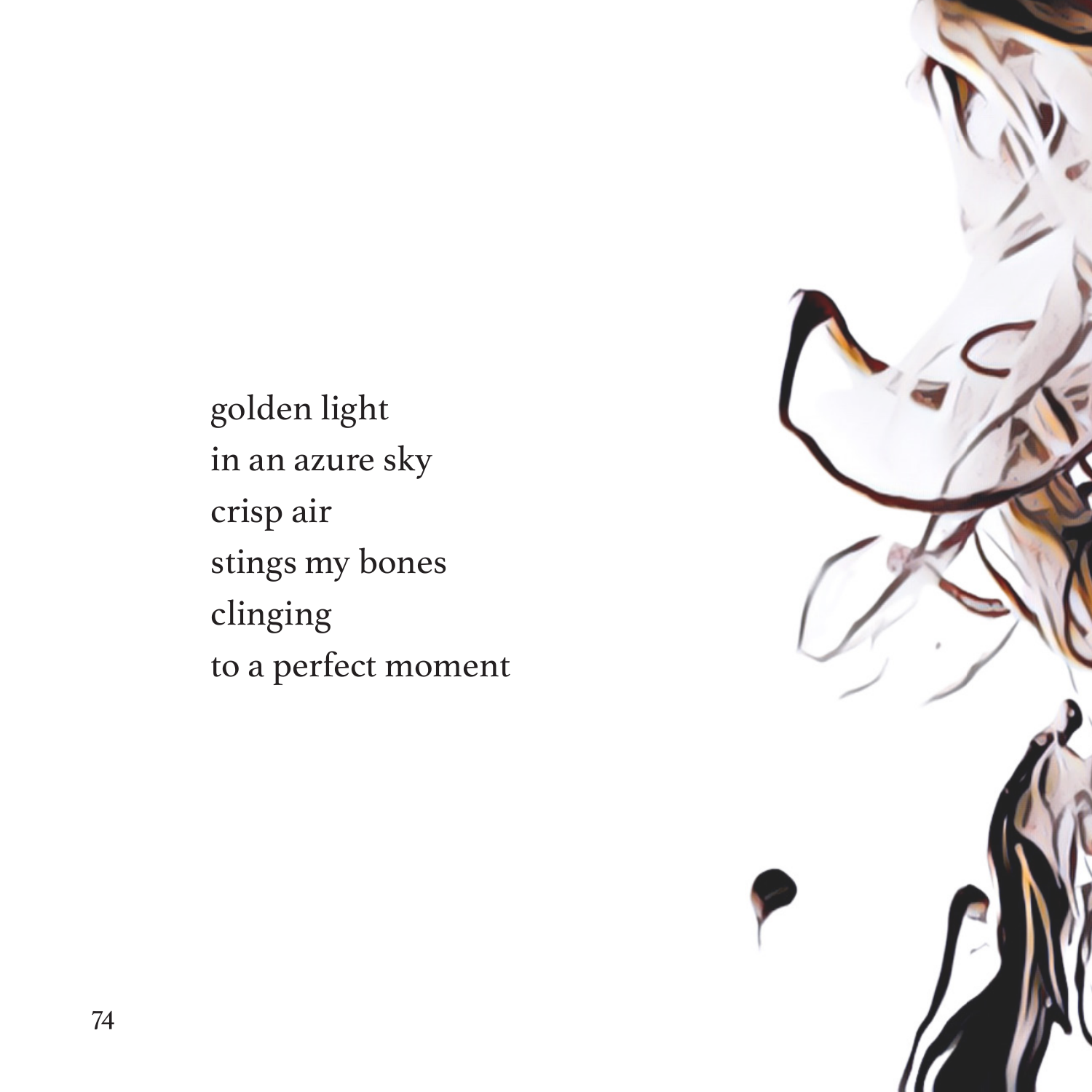**JESSICA MORGAN**, aka VJWild, is a writer from Pittsburgh PA, USA. She enjoys dabbling in poetry, quirky micro-fiction, memoir, and the occasional essay.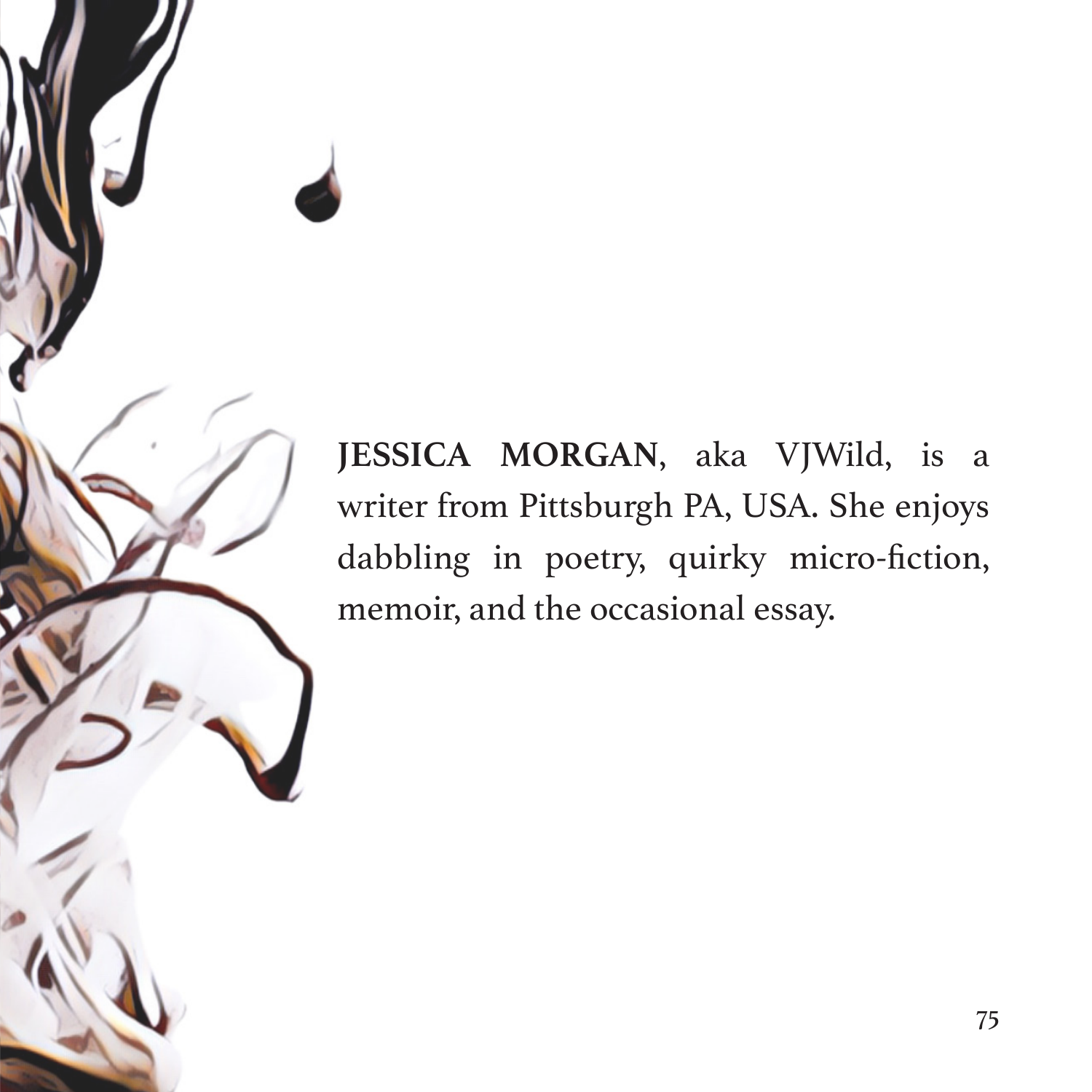She burns the candle at both ends only to find herself playing with fire

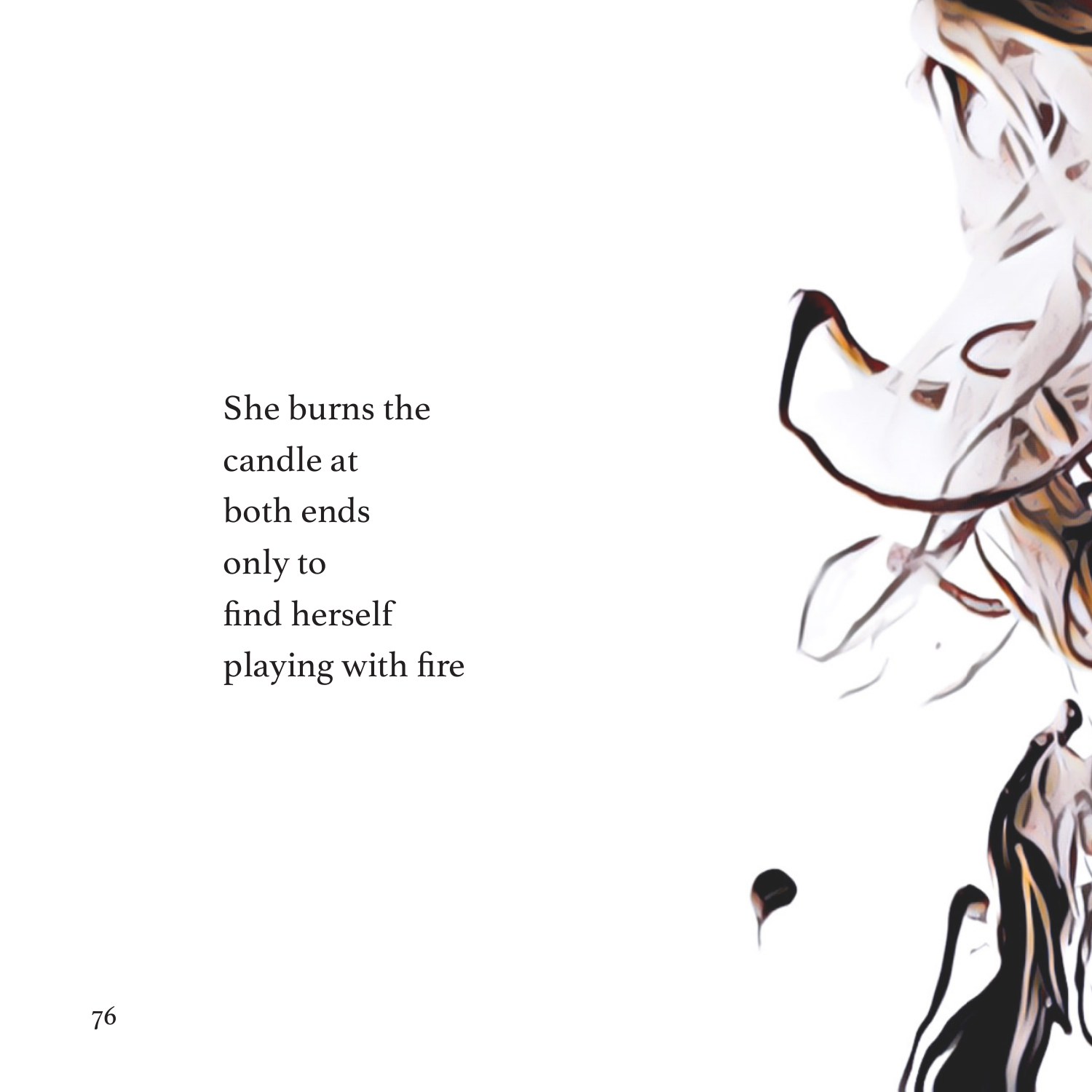

She ripped her own heart out to show him her love lines

They were dripping with him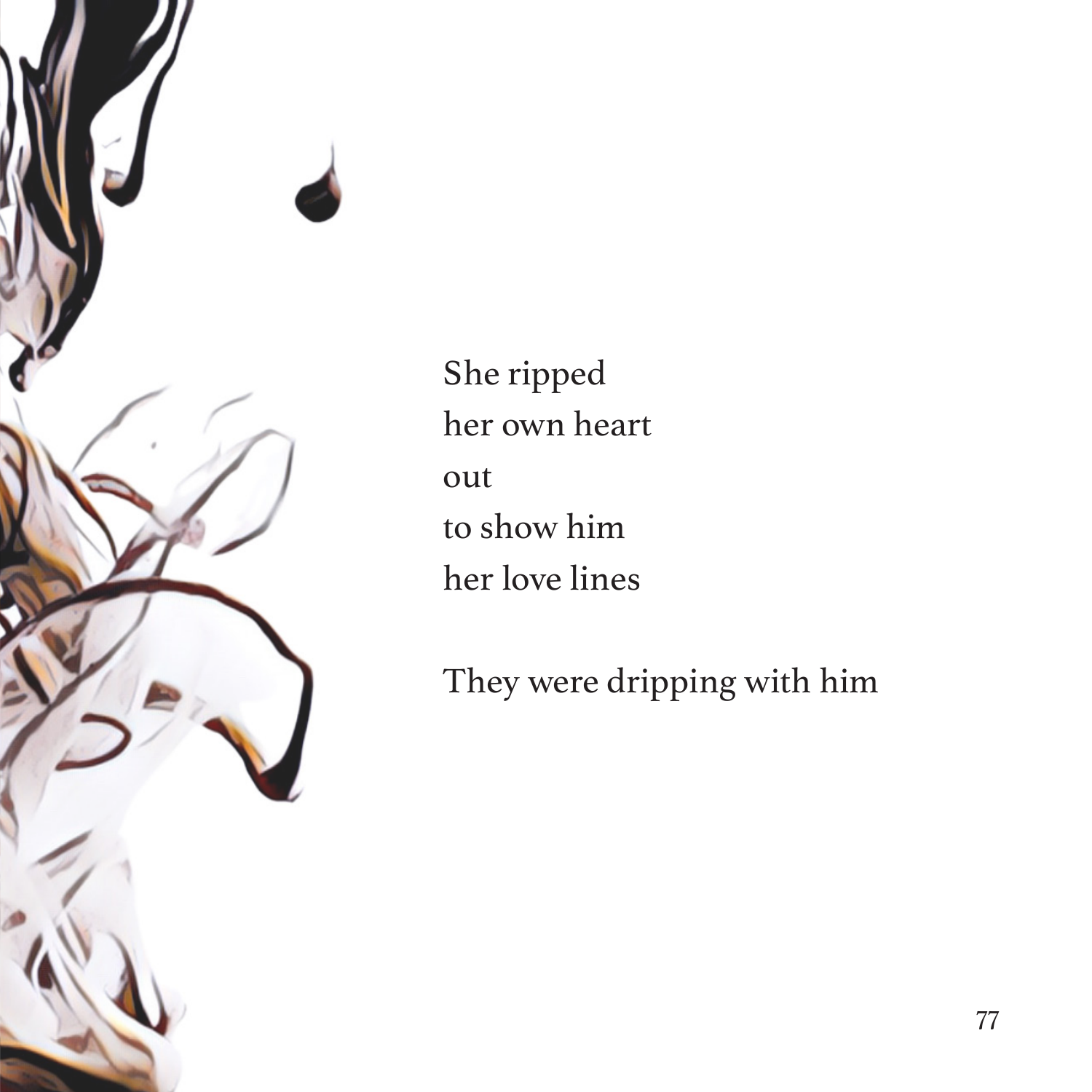

## She saw herself in a different light.

And she shined.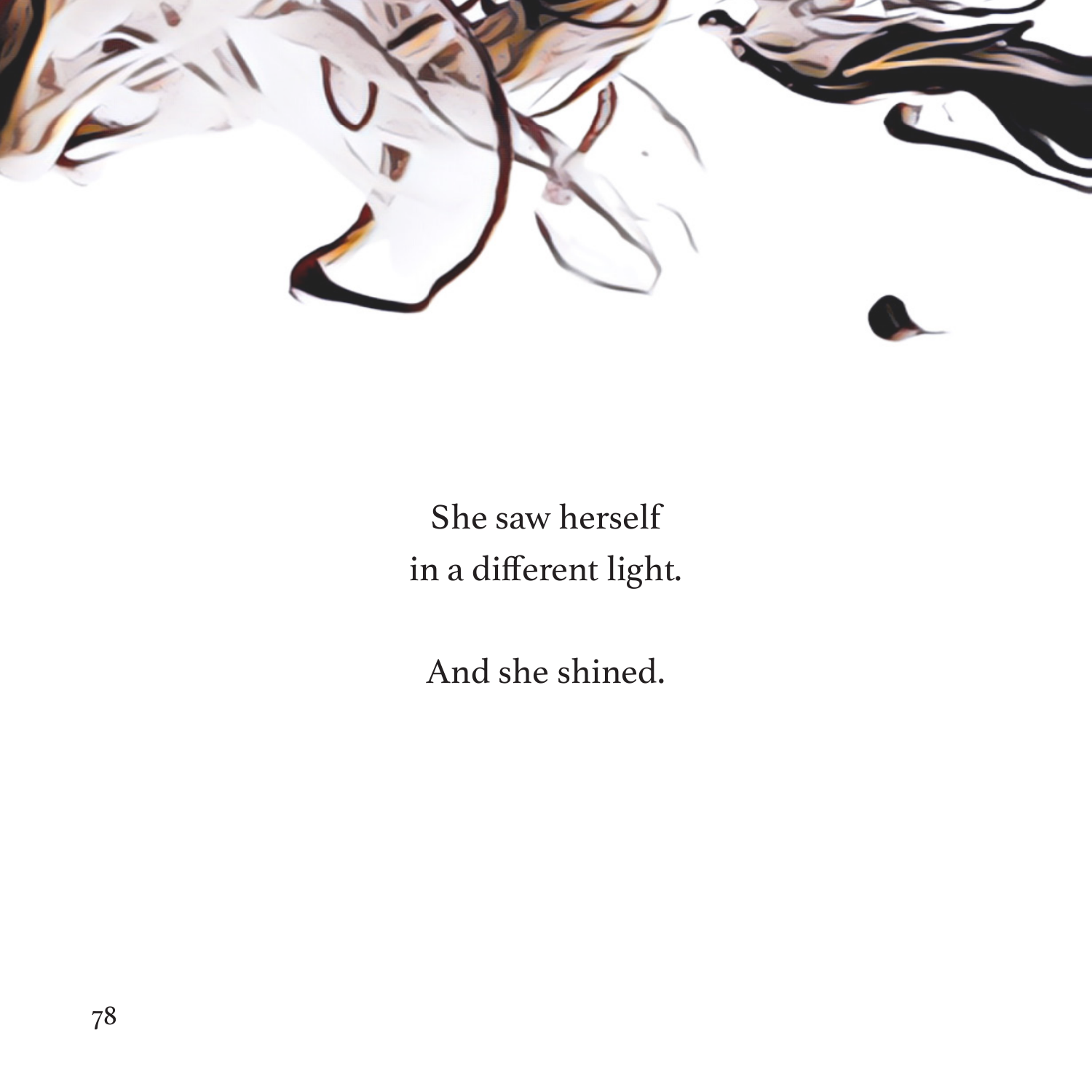Finally, she pours herself into her art,

and becomes a masterpiece.

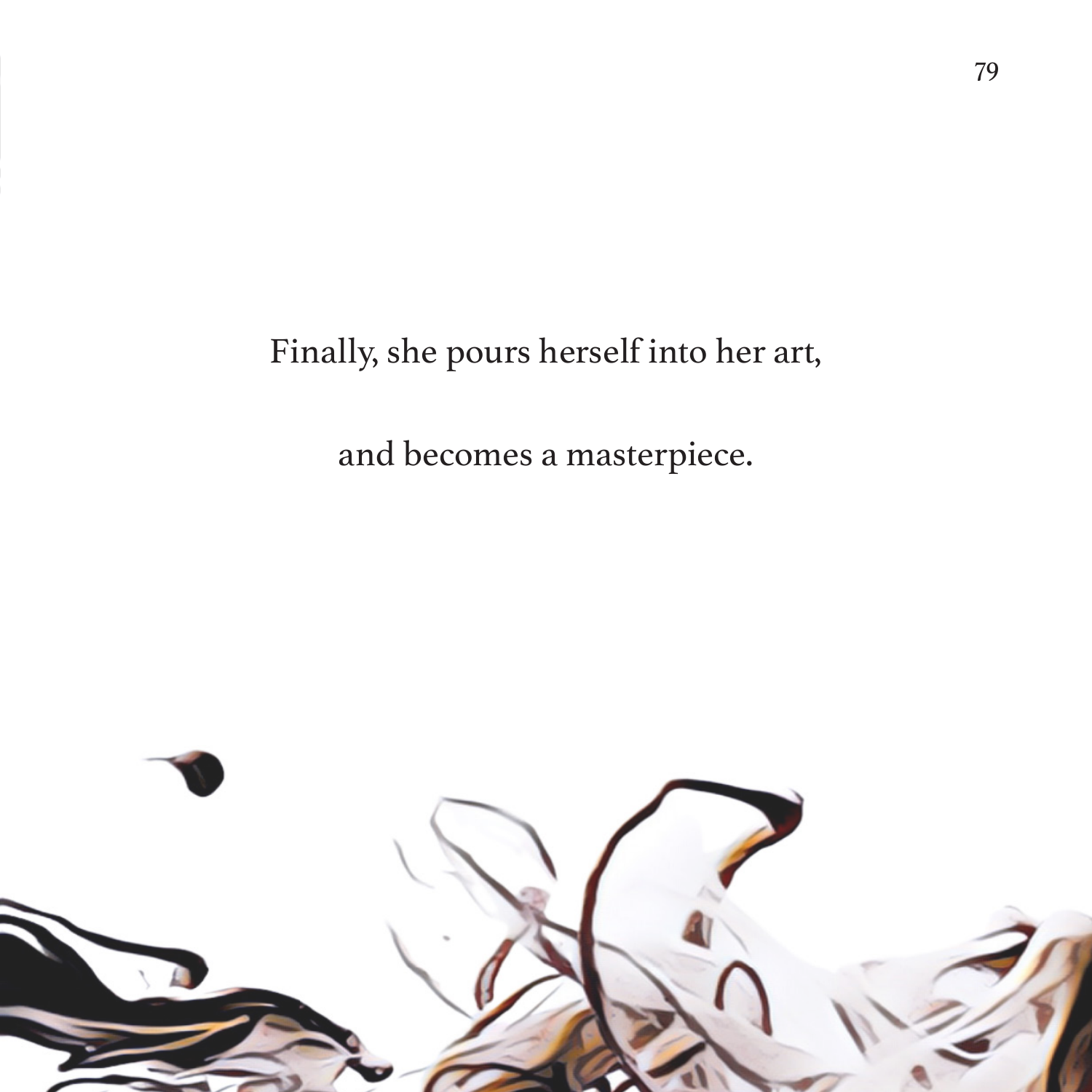She found herself in the pouring rain and yet she did not turn into a puddle.

Imagine that

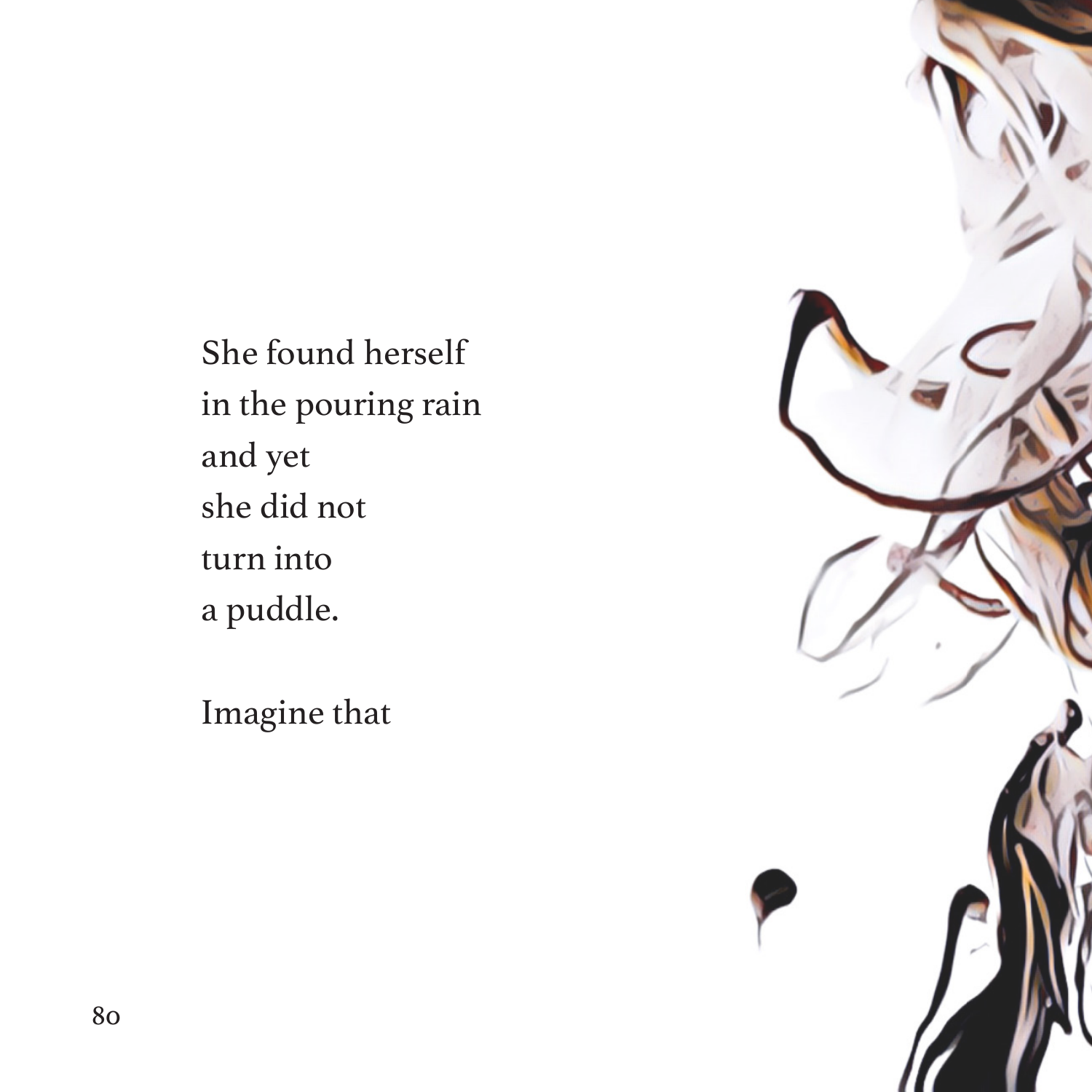**TIARE SNOW**, Author of SHE: a collection of you, me, her, and Blogger at Fly In My Wine, is also a wife of one and mother of three. Wine, writing, and building book clubs fill the in-between moments of her daily life.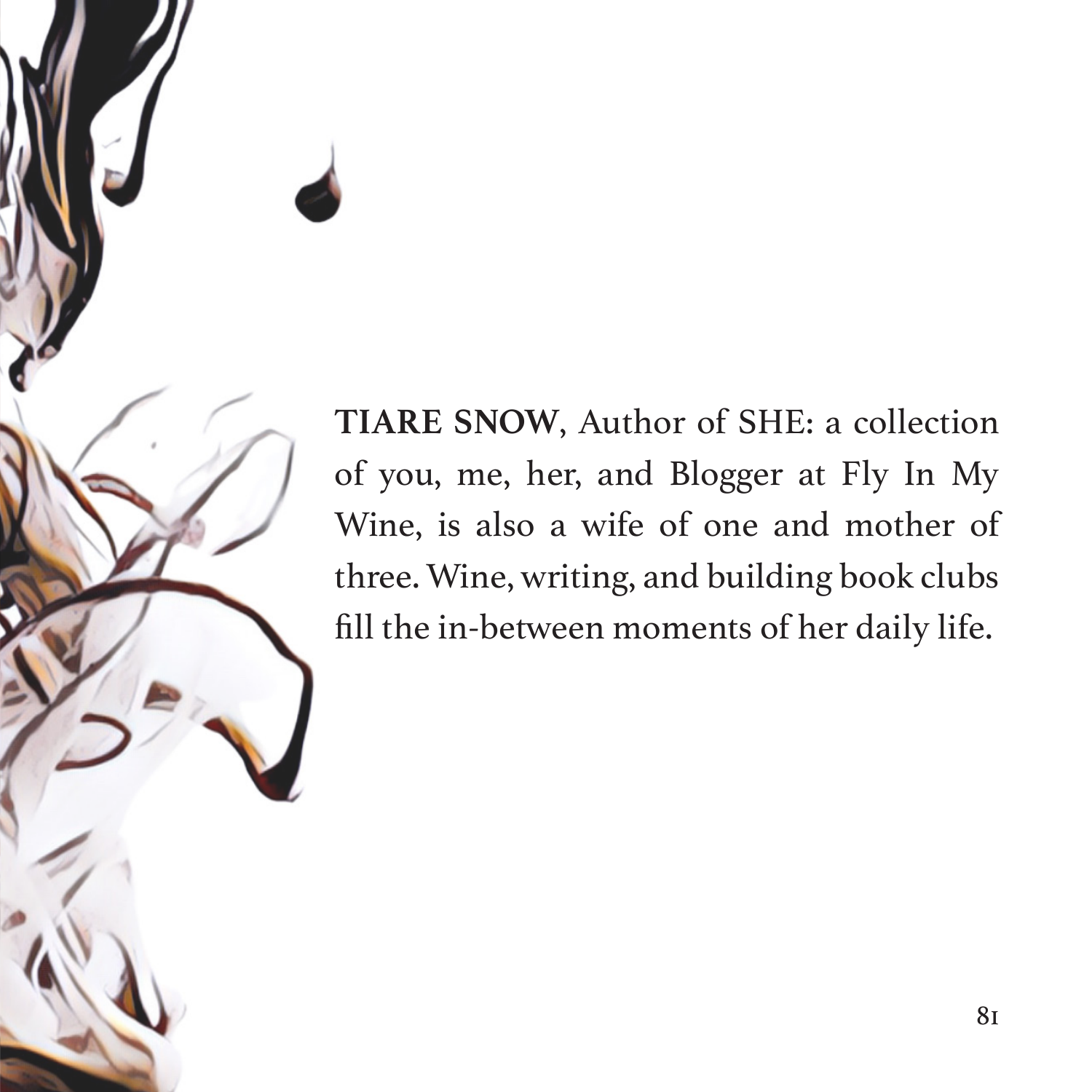## The twisted dead moonlight Turn a greedy heart To smoke

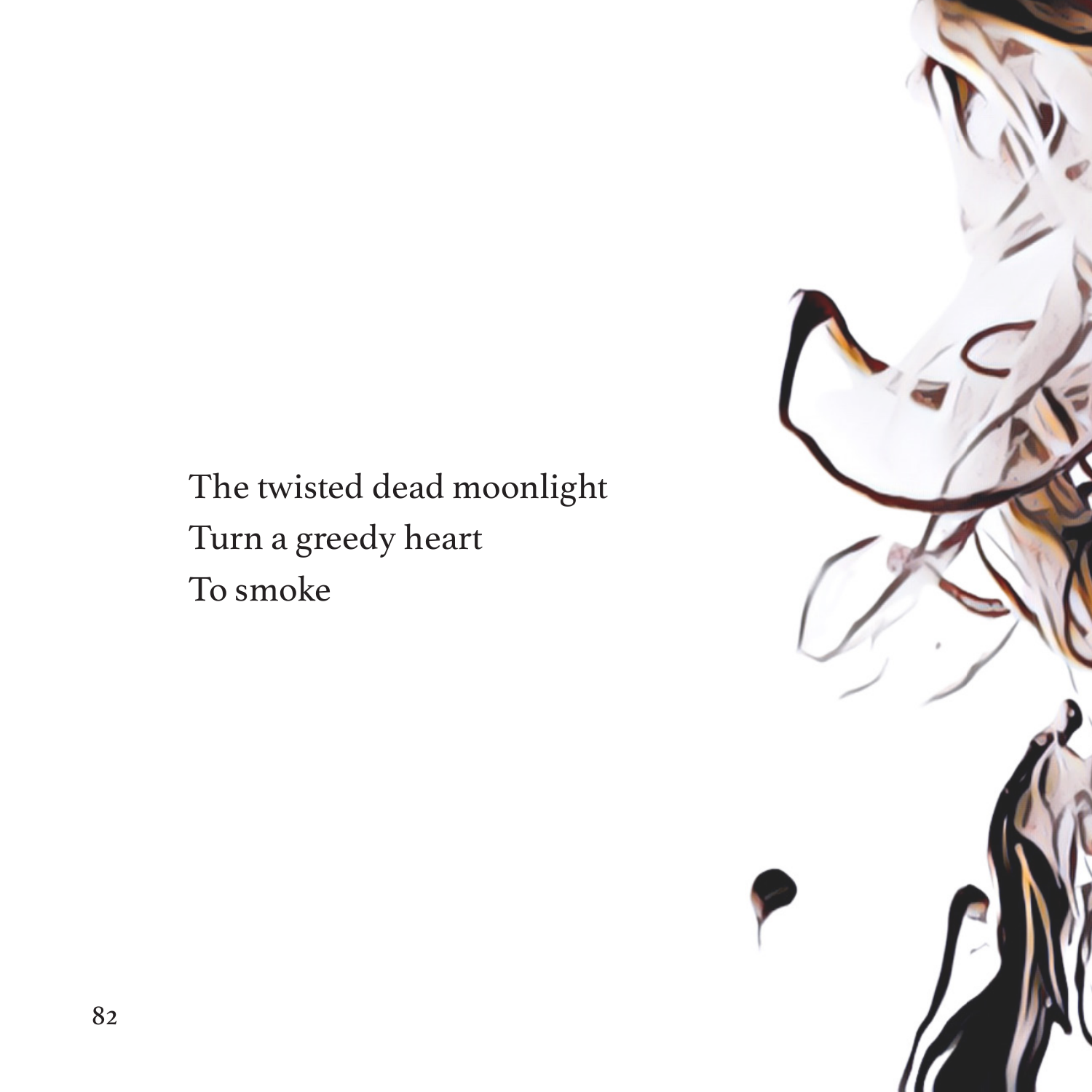

These flawless little squares Are but a mask Perfectly hiding All our flaws and imperfections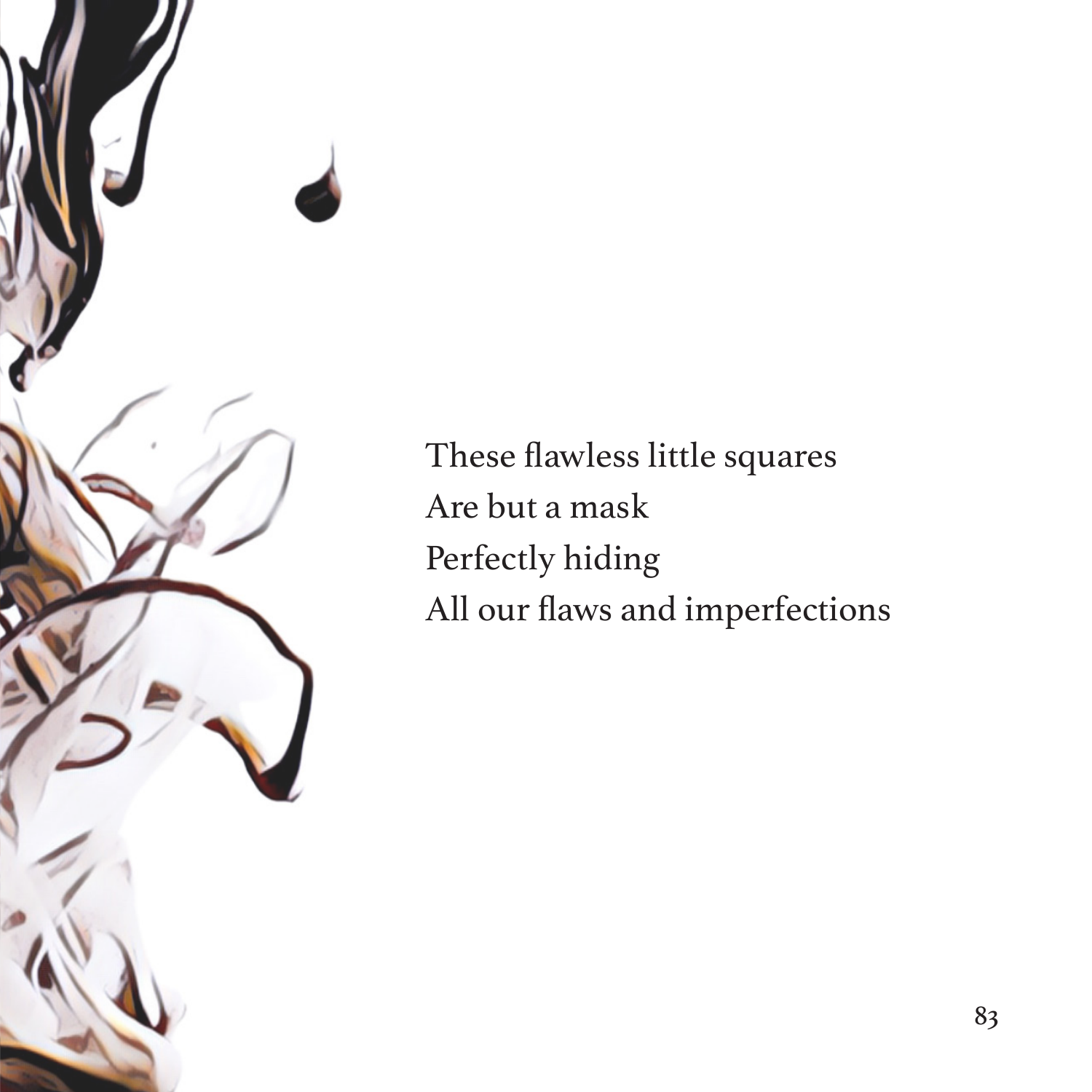

I call her Dolores,

My lady of Darkness,

A woman of sorrow and despair.

Her claiming mark carved on the back of my mind,

Nothing but a villain of the worst kind.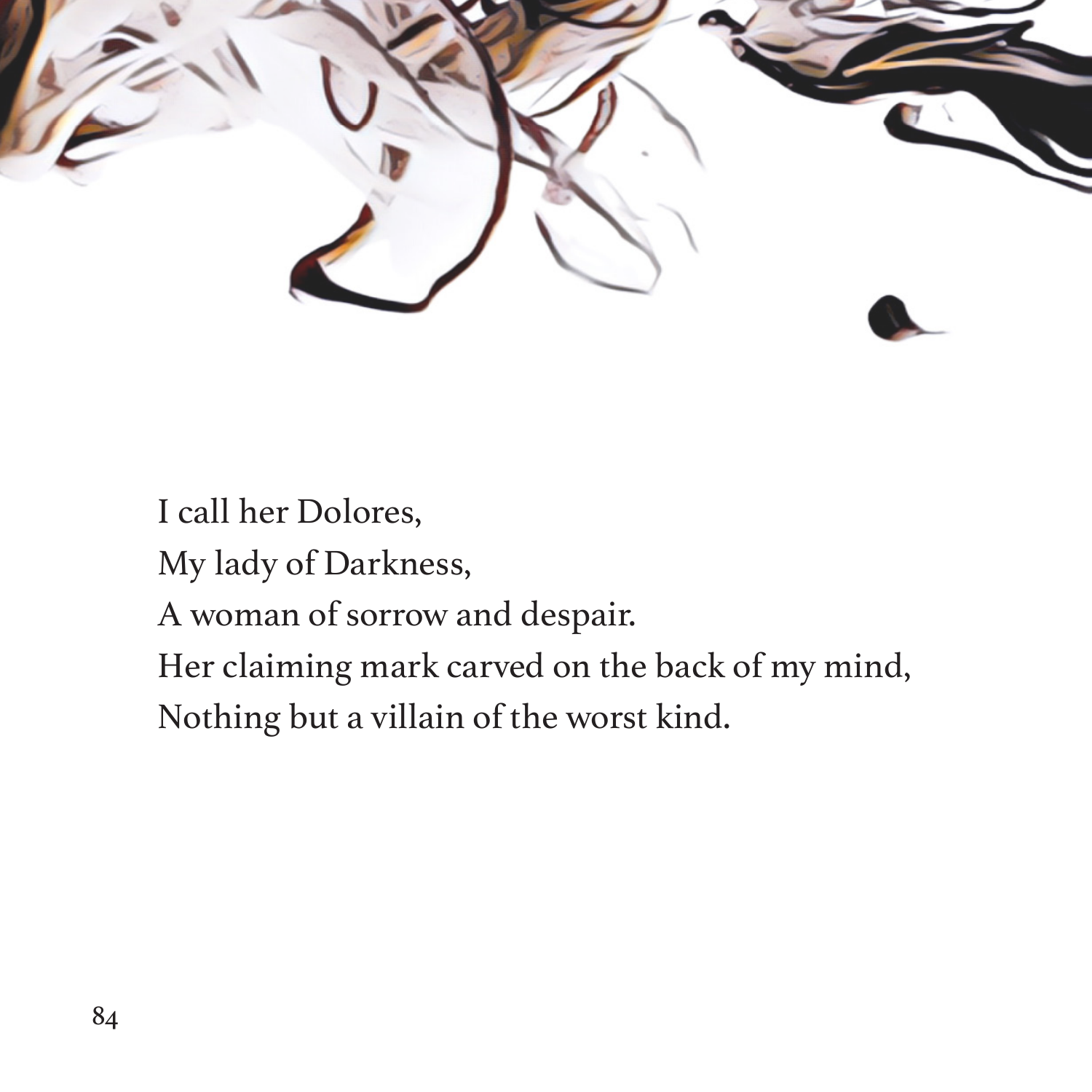You will no longer get my fragmented self; The parts and pieces that fit nicely Into whatever box you shall prescribe. You will only get me in my raw and real wholeness; My complete self that you will either take, Or you will leave.

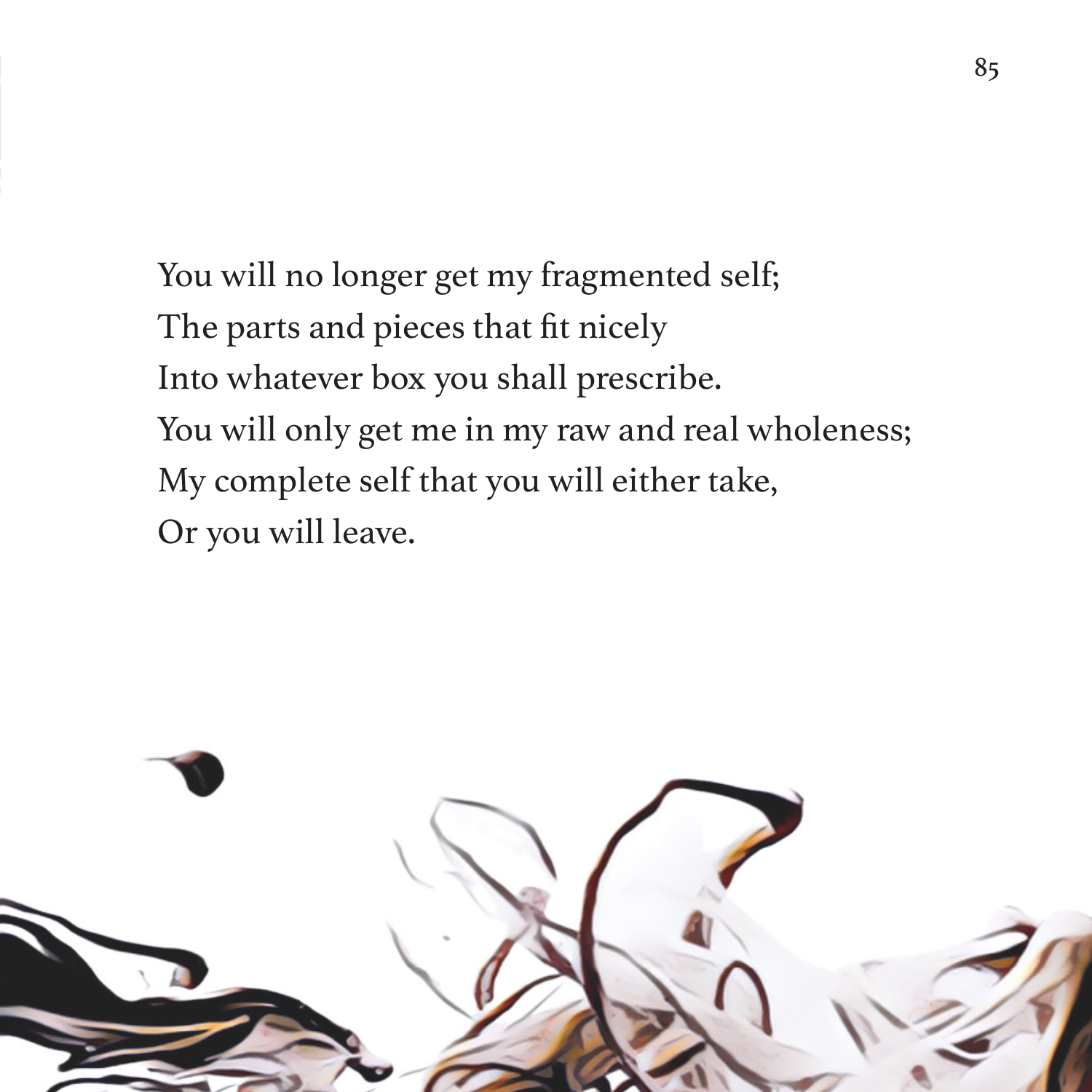Gentle Reminder:

You cannot do it all. But you can do enough.

This is the distinction Between what is burnout And what is achievable.

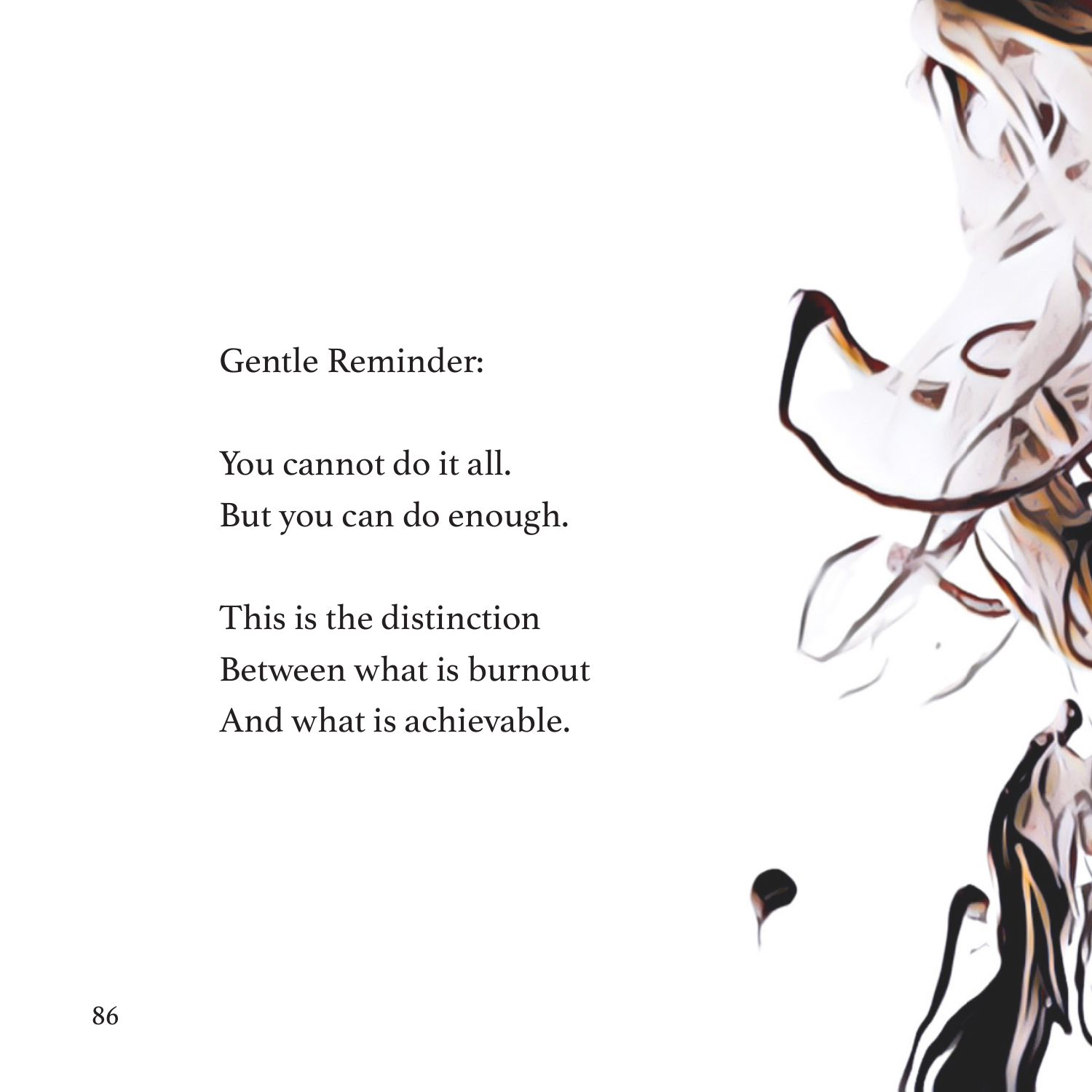**KIM**, who operates under the handle **HEARTLAND MAGIC**, is passionate about mental health, and works as a social worker. She truly believes writing saves lives.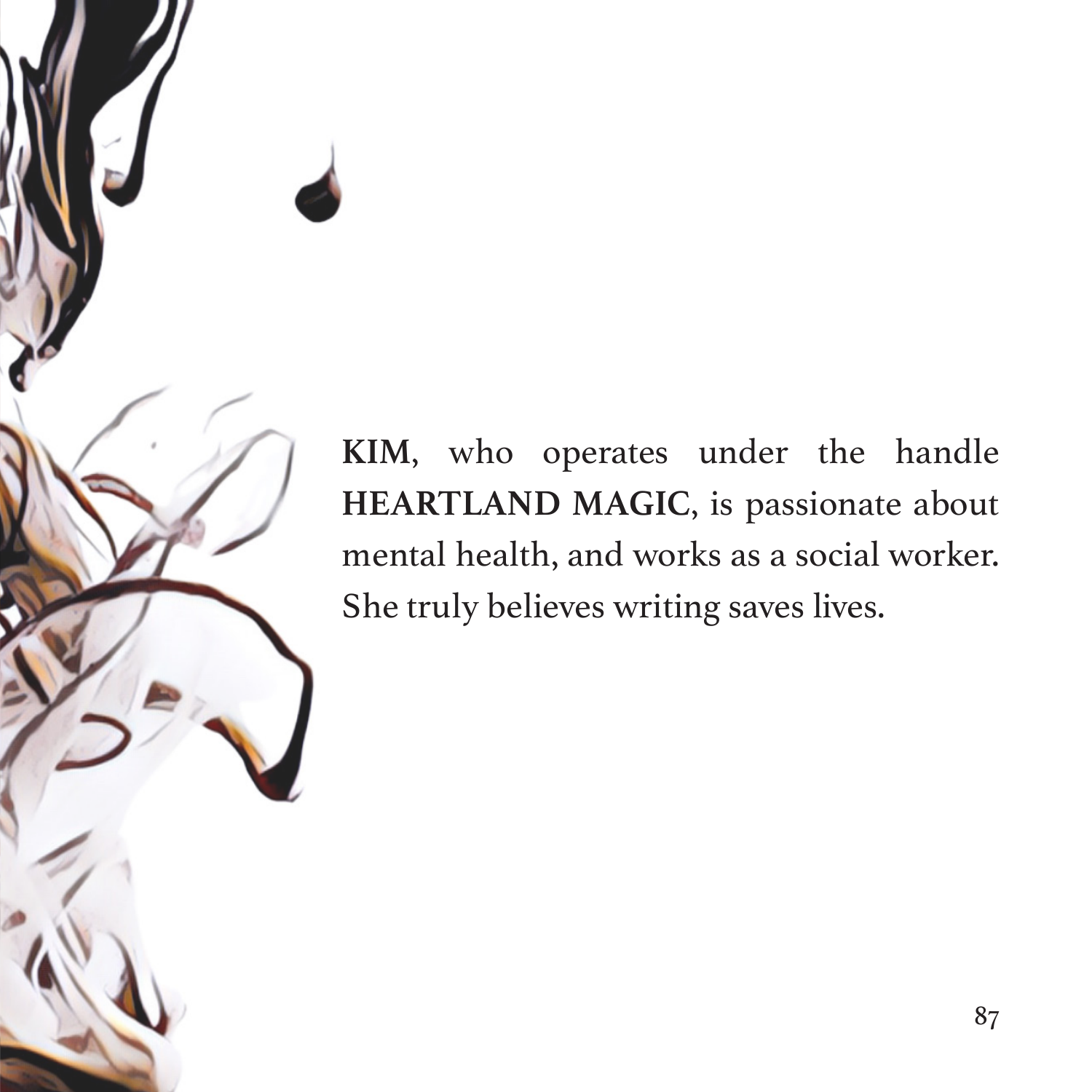Spider lilies growing/bleeding in the silence between us I will wait until they wither watching the magnolias growing buds

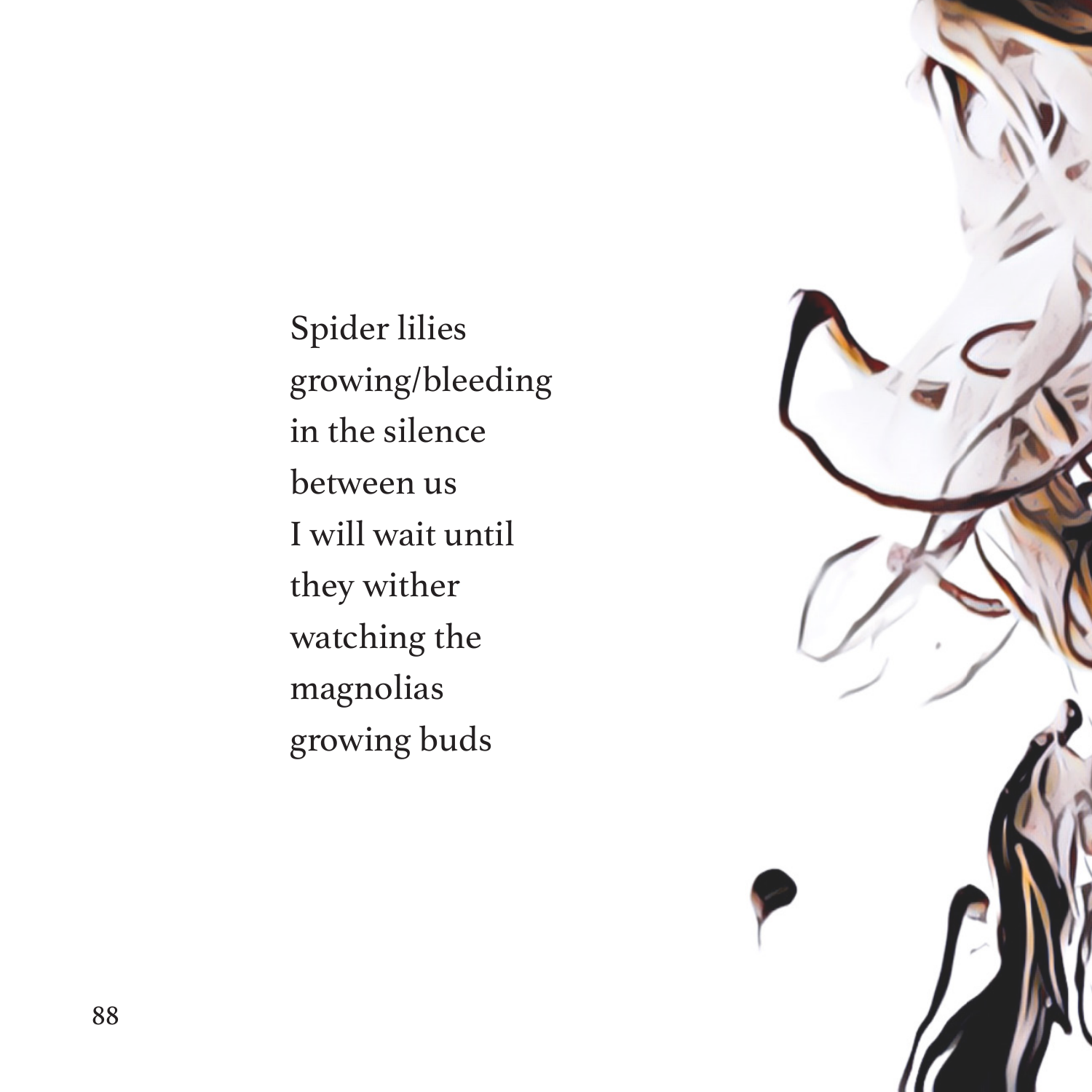

## **Midnight cravings**

let us drink the moonlight with stars crackling under our theet until we are ablaze with the cosmos celestial exalted and free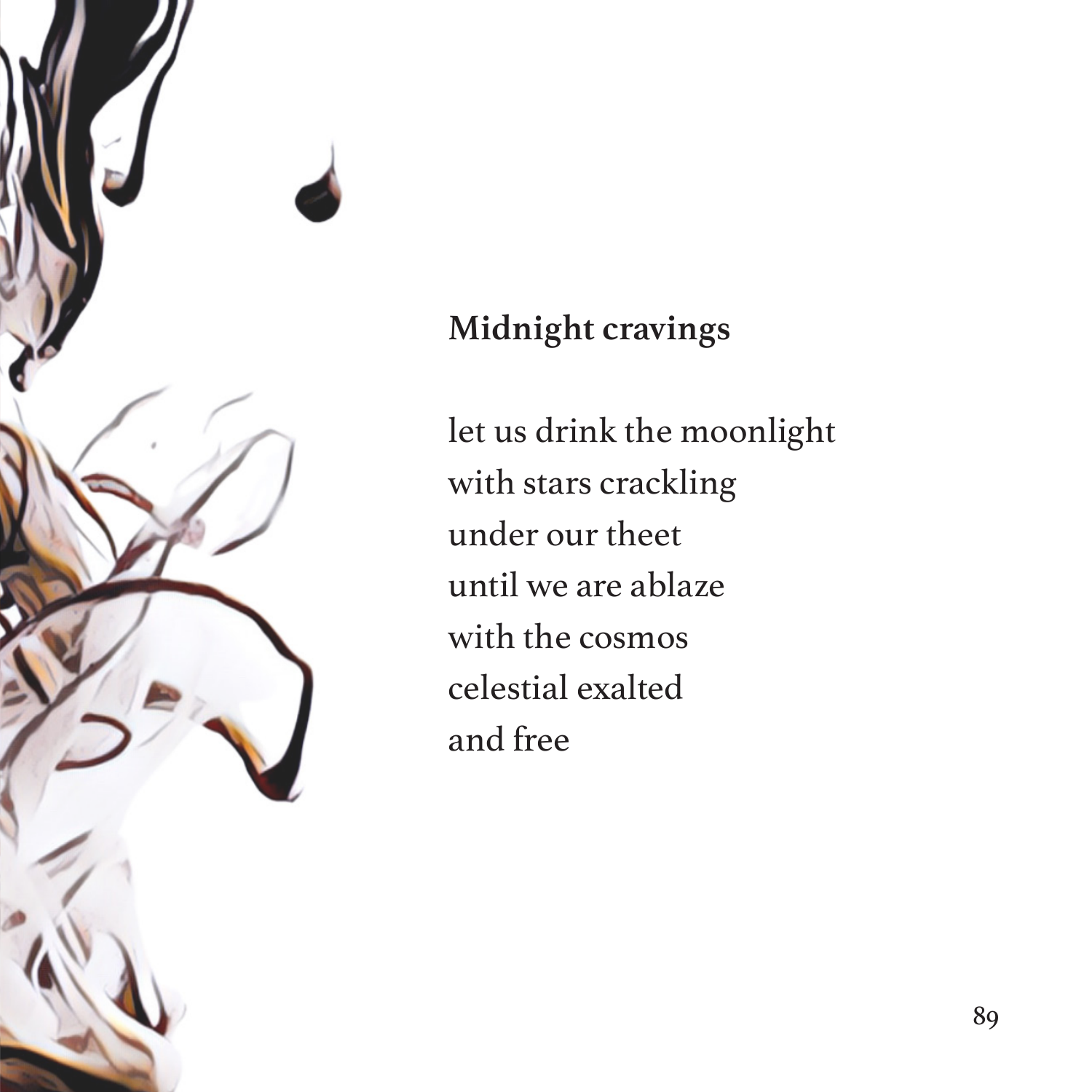Cathedrals dripping in gold spires of incense a s c e n d i n g echoes calling - and yet - I cannot enter for I have lost the keys a lifetime ago

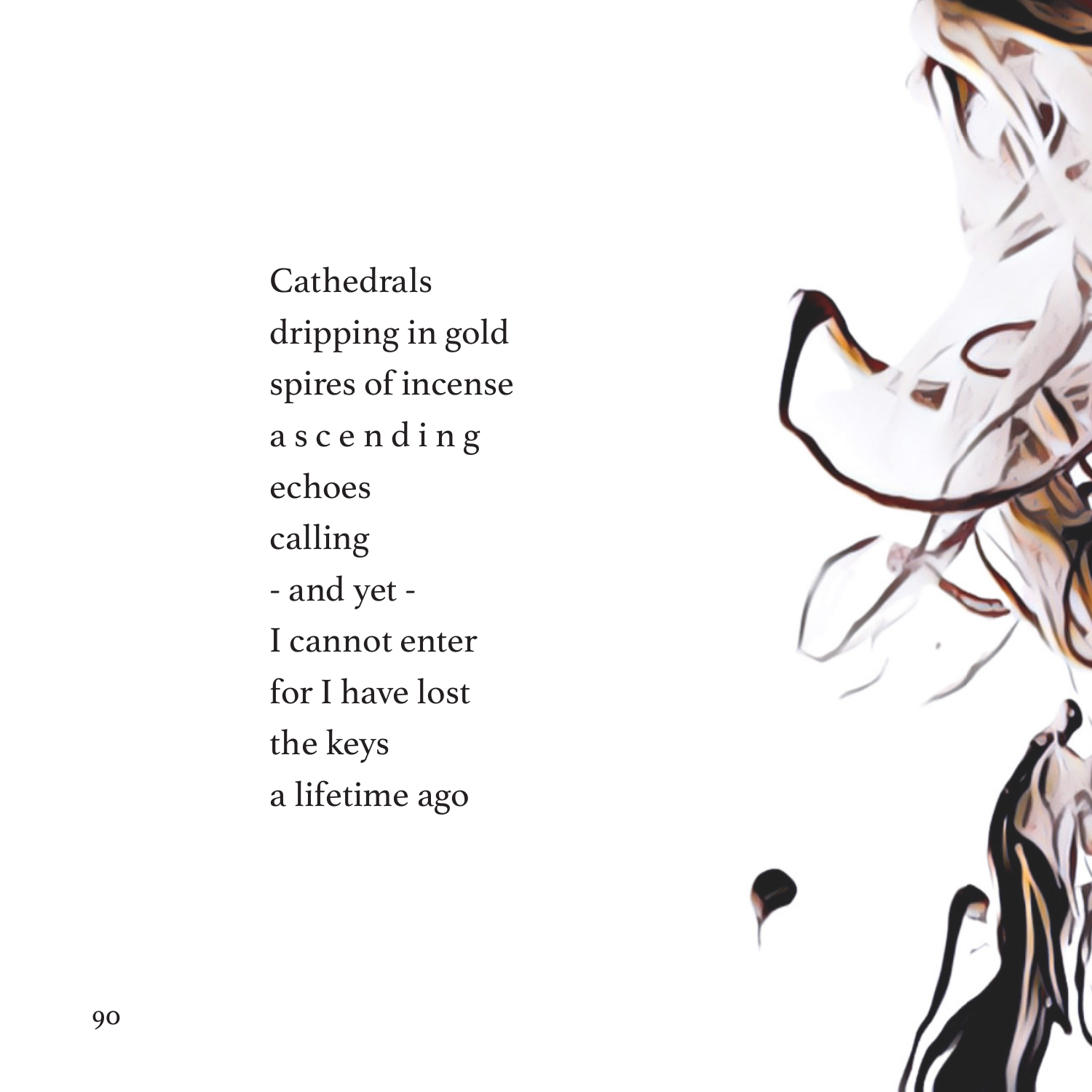

Like moon phases my mood goes through light and darkness I will wait patiently - until the night is not so bleak - until my lips curl into a smile *waxing crescent*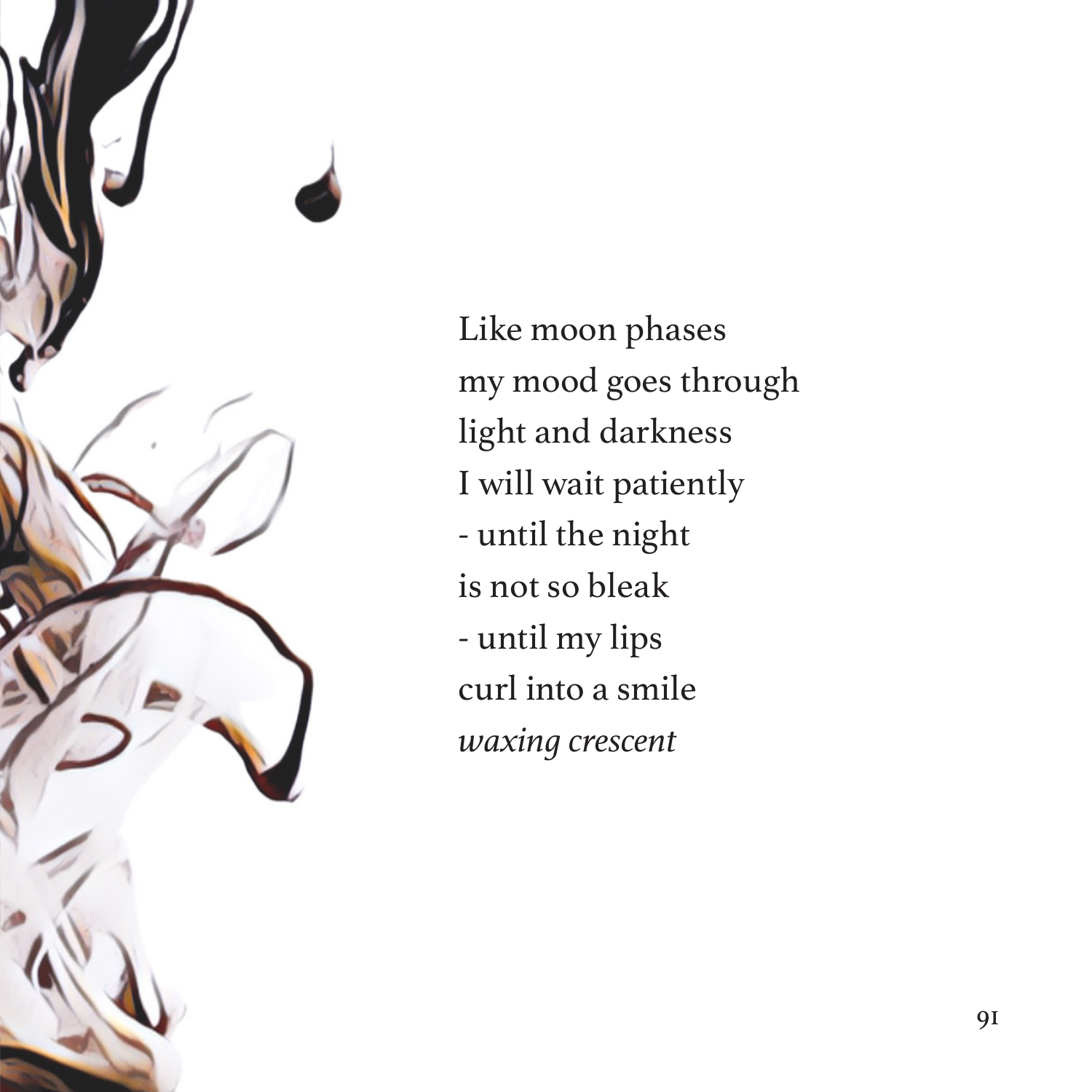## **I don't write love poems**

In my dreams I rest my head on your legs *so warm* but while awake I remember I don't know you yet and it's been so l o n g *without a touch without a hug* only fingers briefly brushing behind plastic gloves

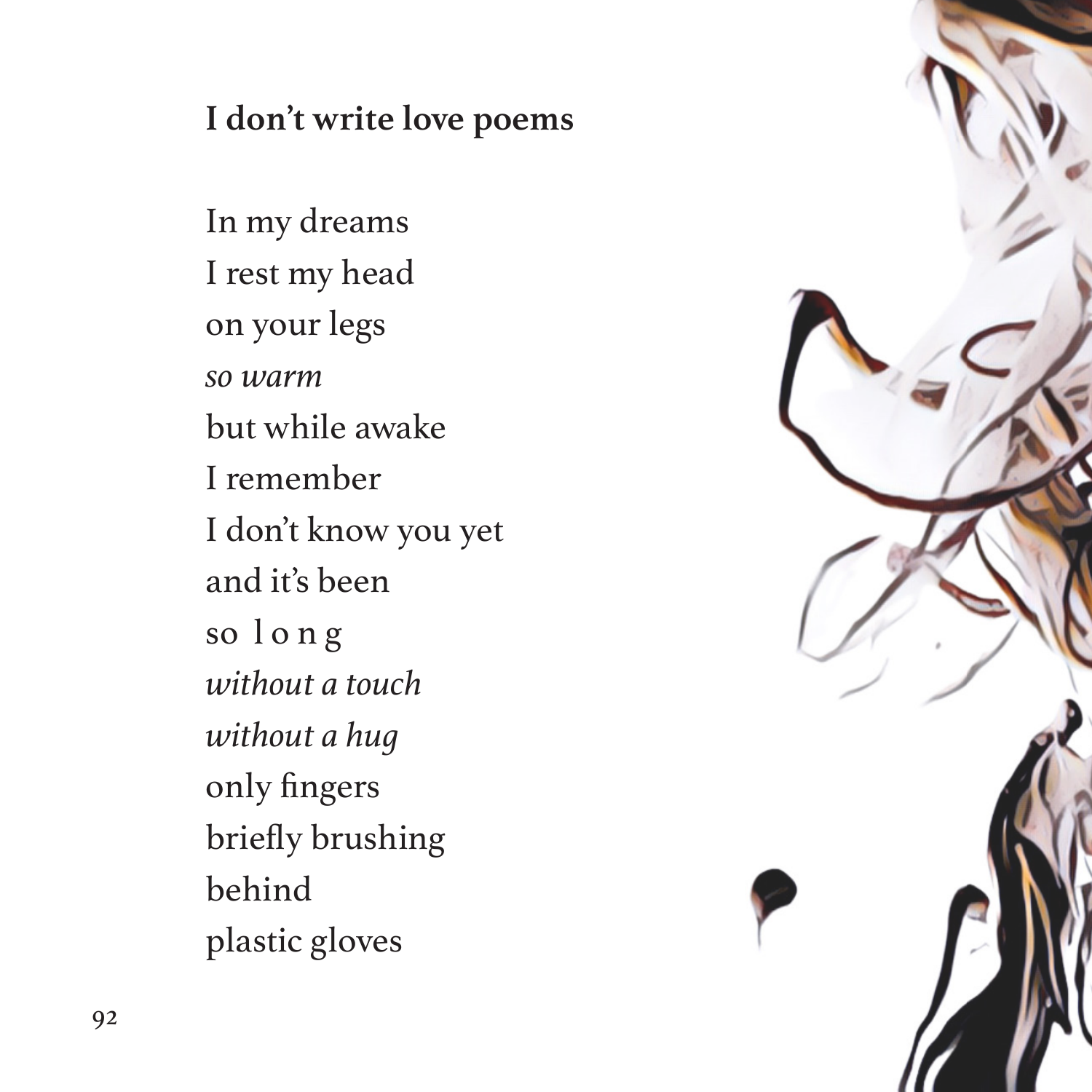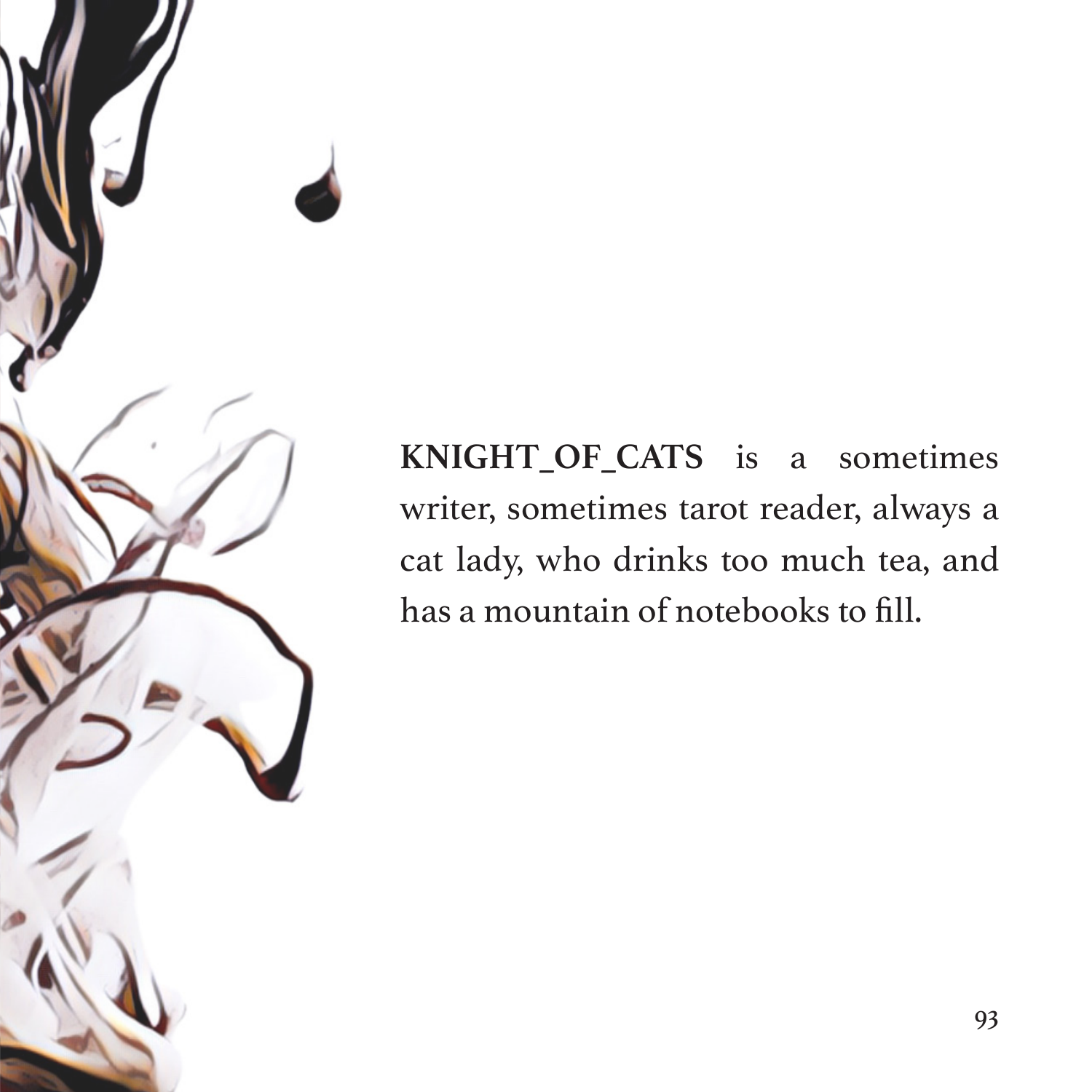Are trees the dwellings of fairies and spirits? Do they lurk in the branches waiting to wreak havoc on our dreams? Or are they benevolent unbeings wishing us well? Touch wood our knock means Thanks not fear.

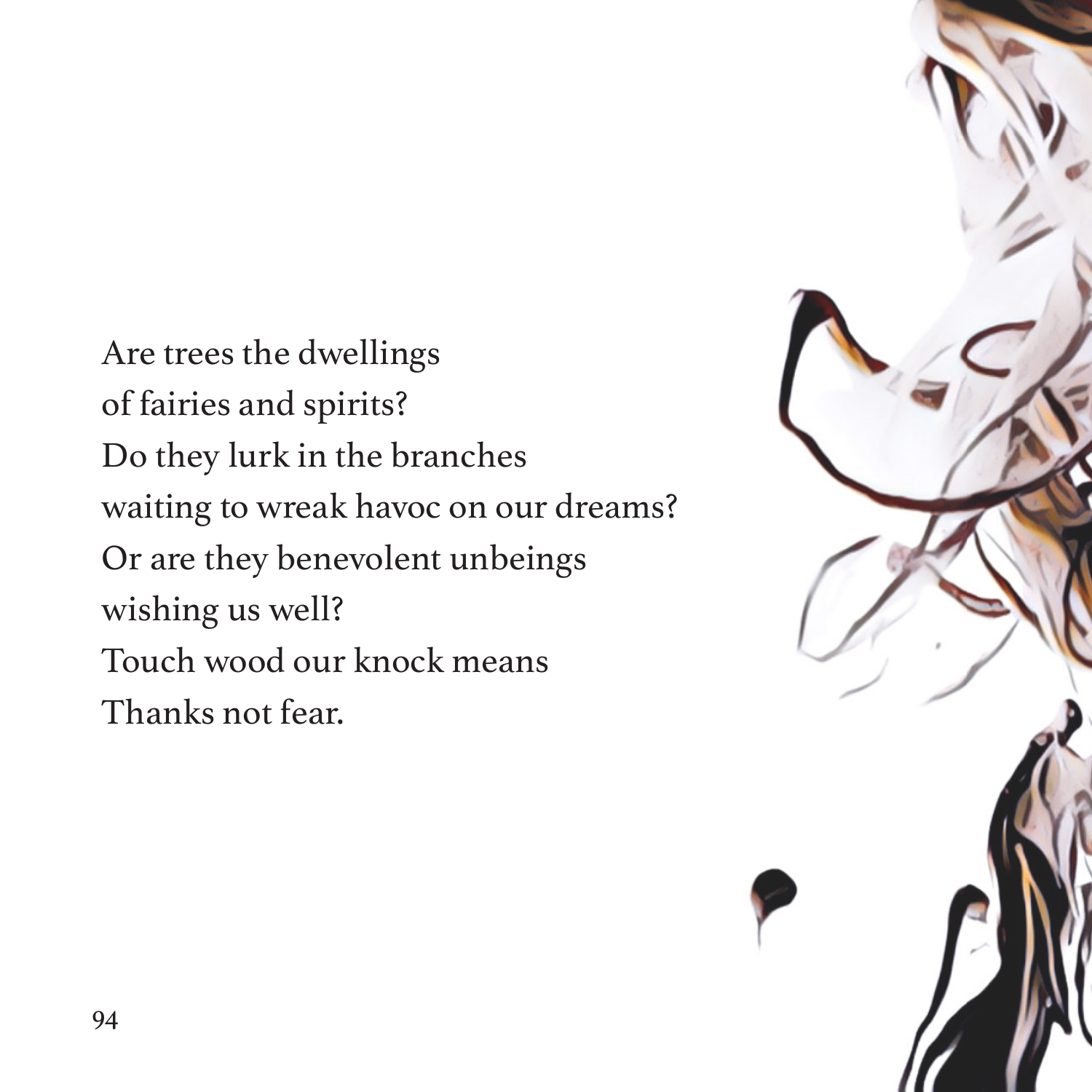

If thou were a bird Wert thou be a lark? In the sky far and high an early view of morning? Or wouldst thou be an owl Hooting as day ends Owling on a branch Preying on a mouse.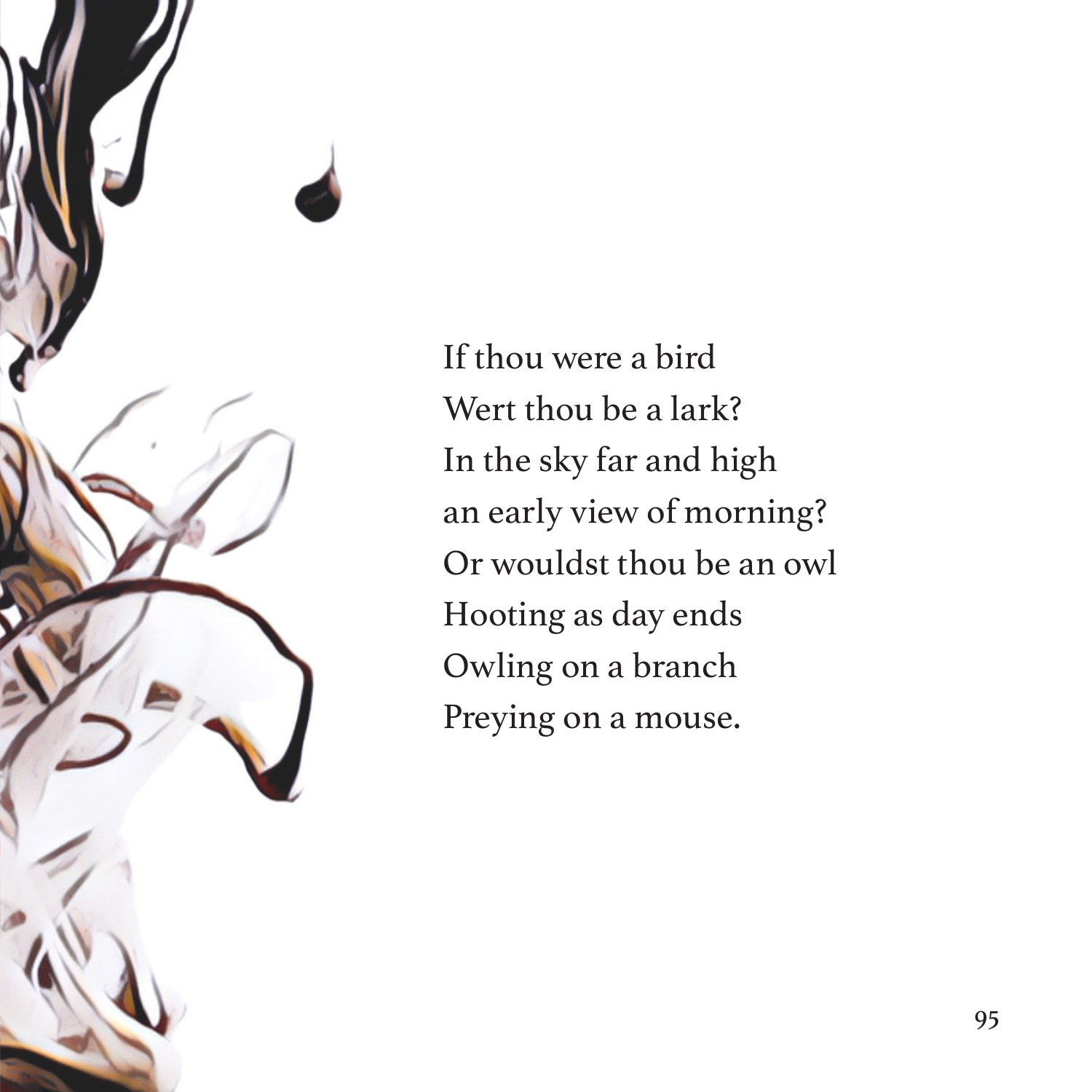The soft purring of the overhead fan is a motif at morning light as awareness grows The sound of crows mingles with the call of a lone butcher bird But wait till you've heard the morning ease with the yarp of a bichon frise.

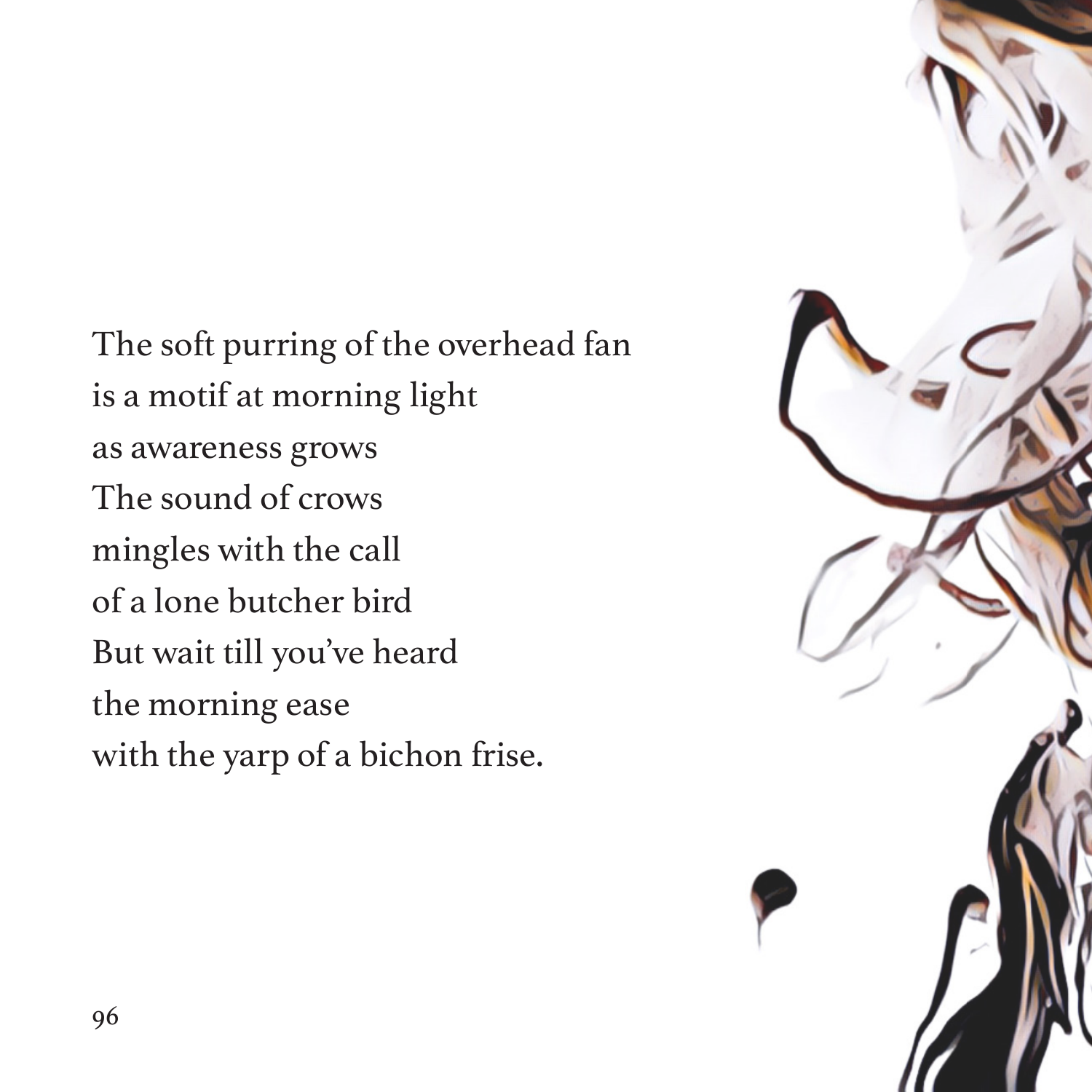

Sugar and Joy led the way in the great technology fight Our news was at stake freedom of speech or was it just dollars that count? Both have claimed victory with two flags flying On top of the media mount.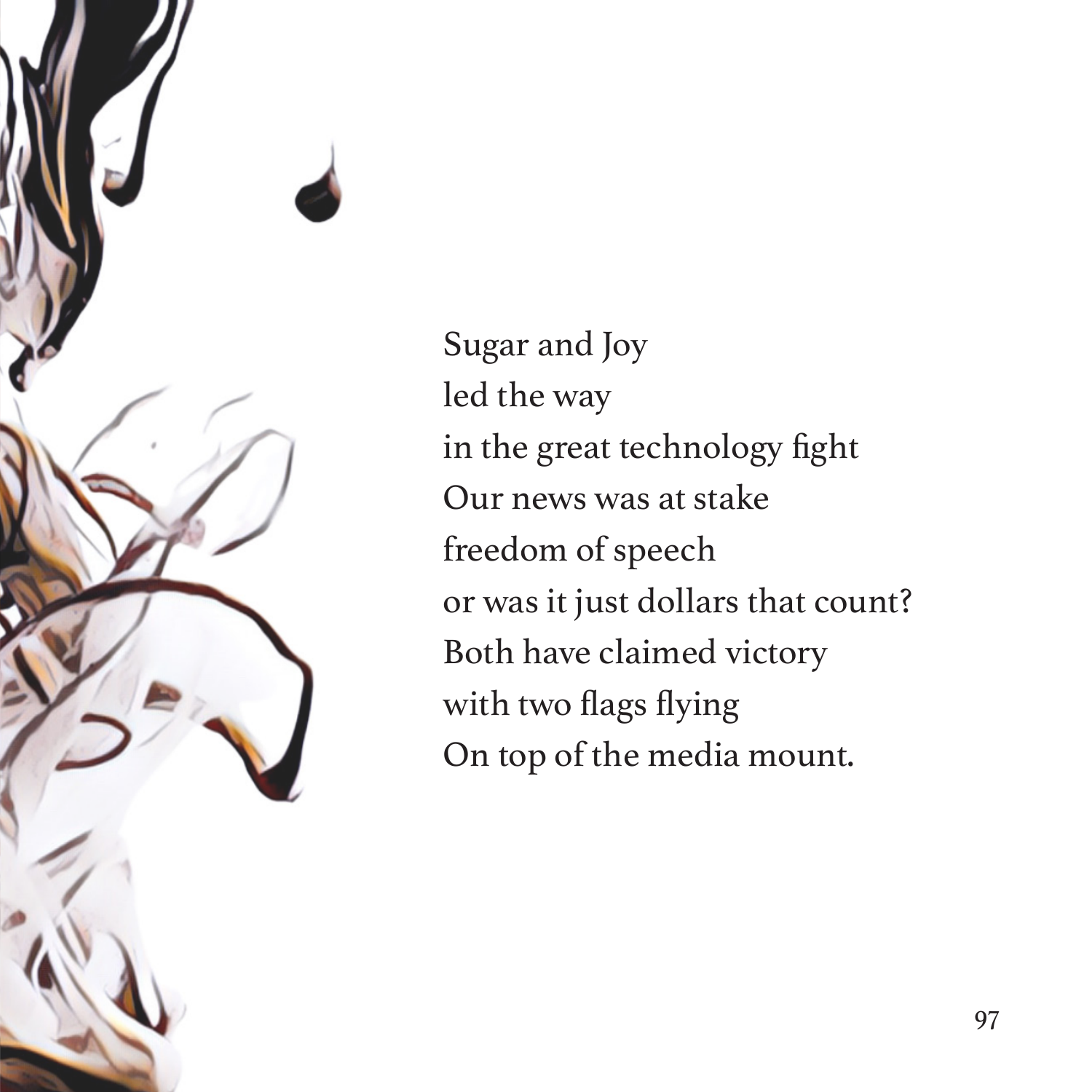There's a bit of hoo-ha about the 14th back as far the eye can see to a saint who joined two souls and Spring helped new life be Now it's meant as a confession of love With gifts of violet and rose For those whose mate is near or far How easily love shows.

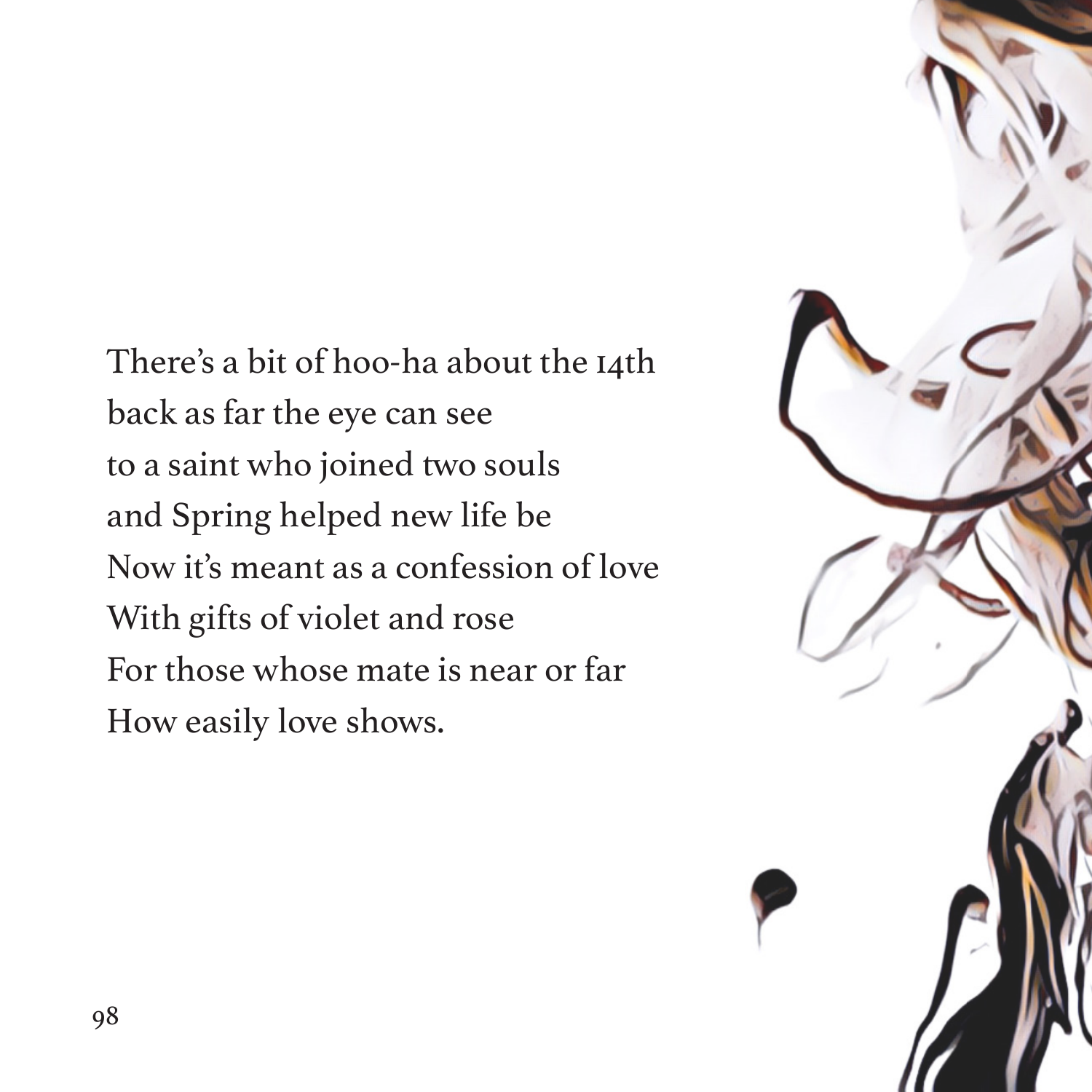

**ROBIN BOWER** is an award-winning writer who has published three books, and 50 articles in Hong Kong, Perth and Melbourne-based publications. See more at www.robinbower.com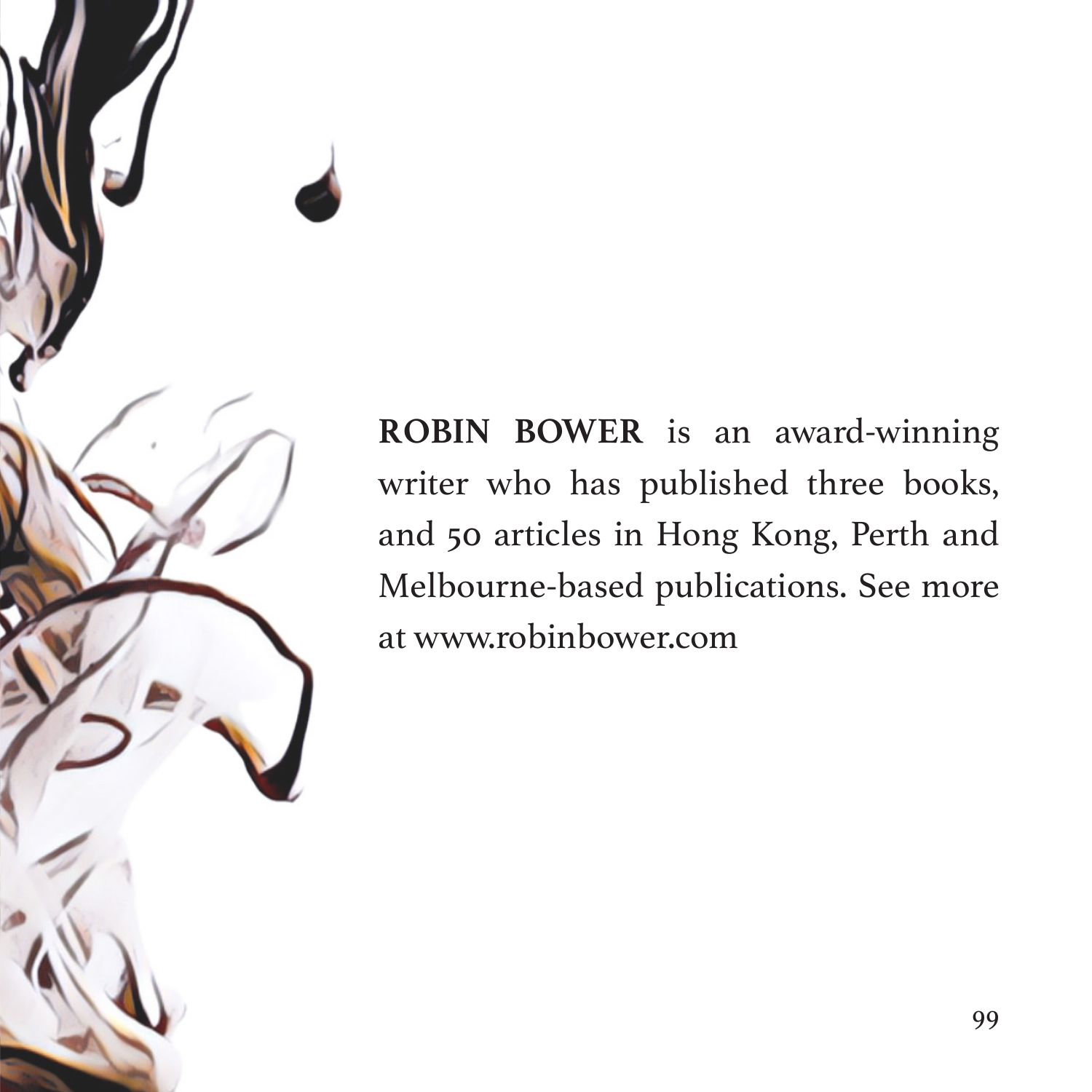opposites are exquisitely endless never truly mixing infinitely touching

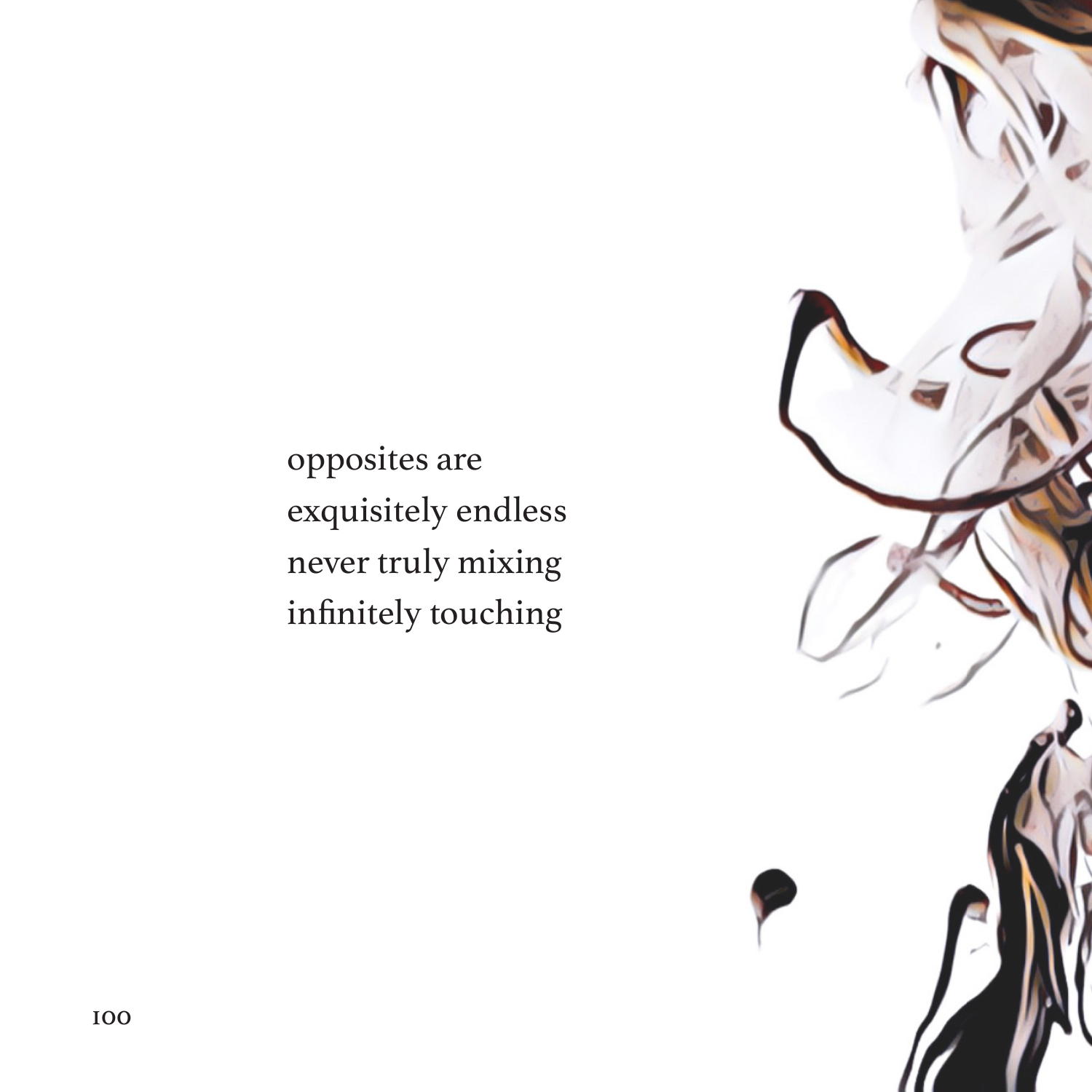

tether me to the moon for my spirit is already in the sky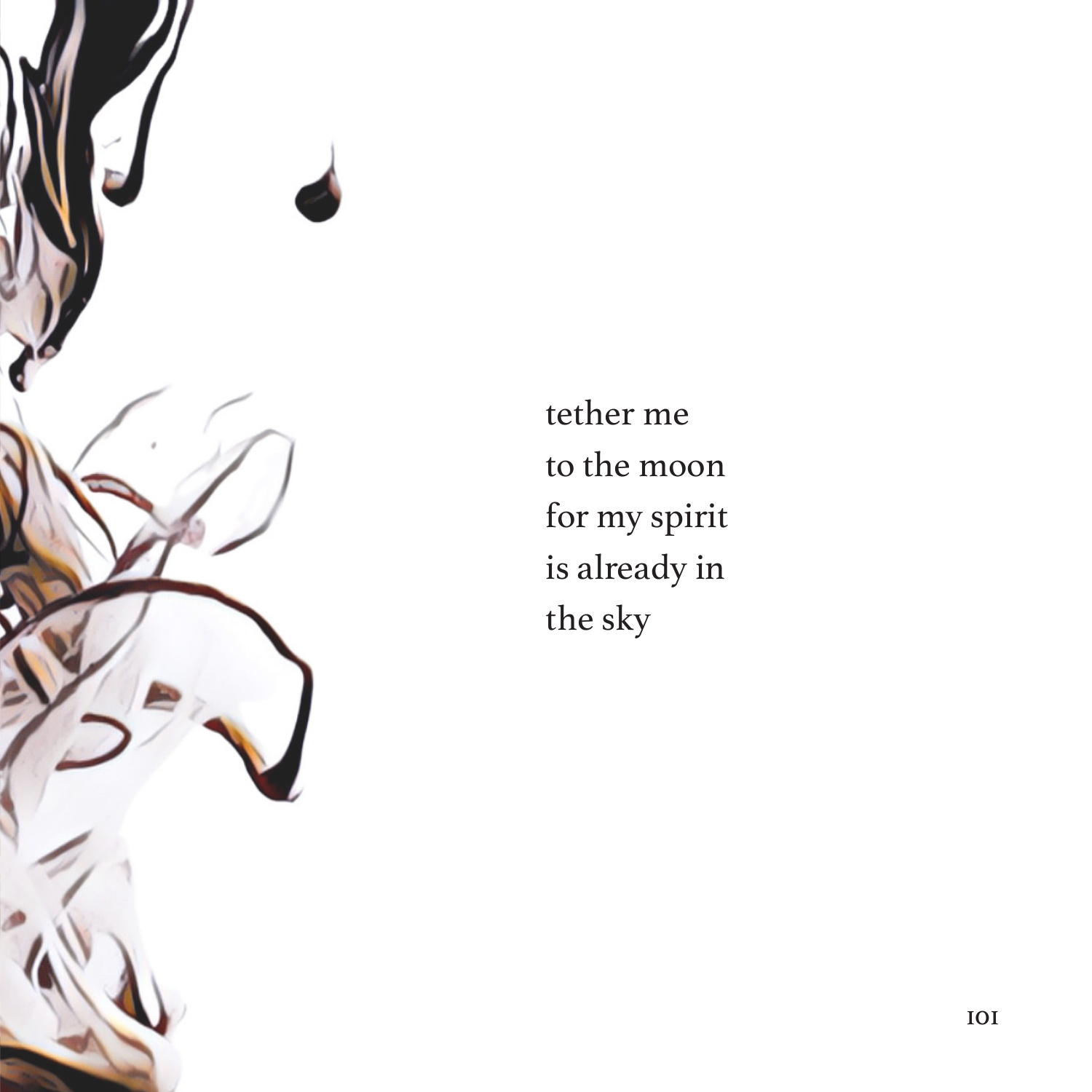how deeply do you seek what is free beyond what is sensed?

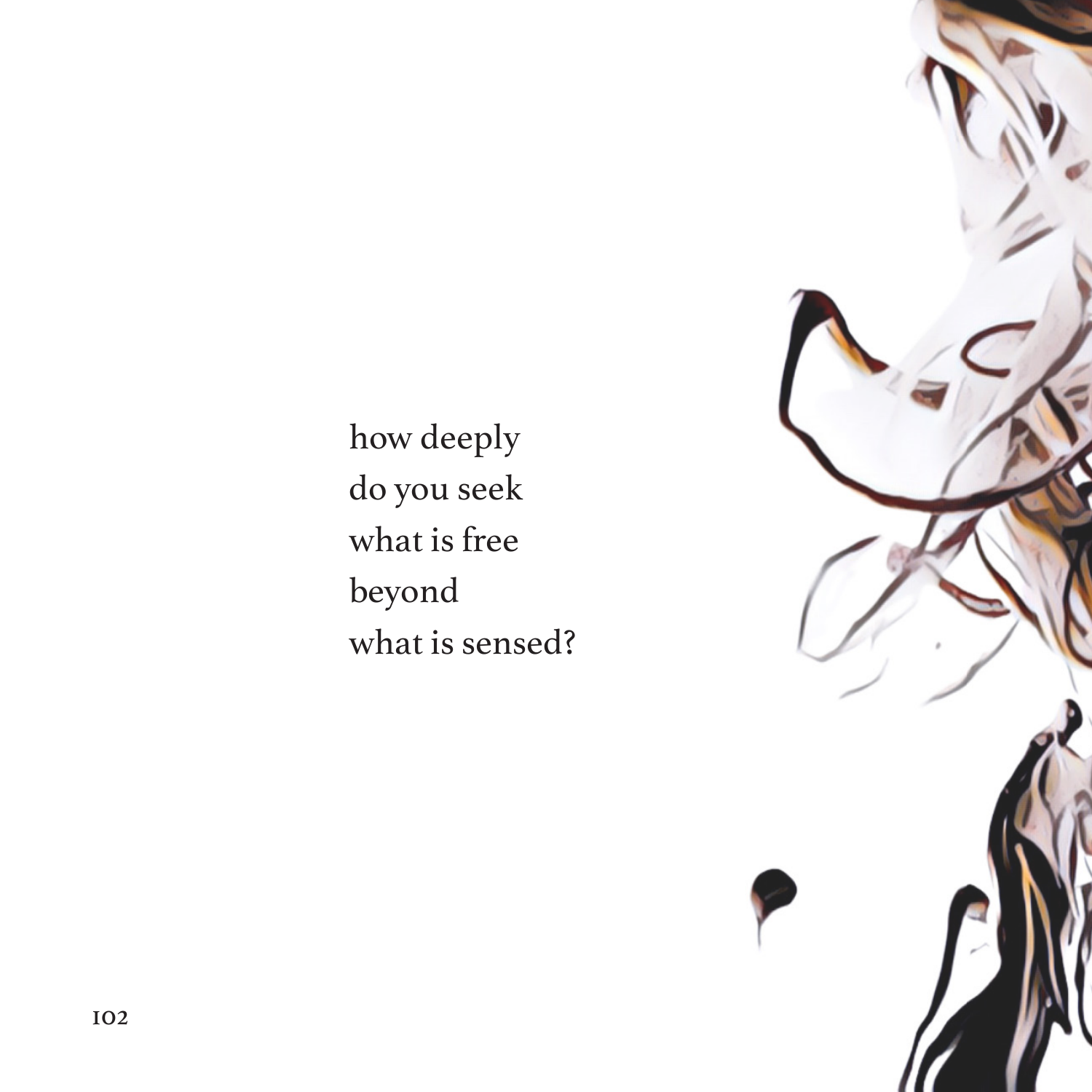

what you know is that there is a place deep within where all love is home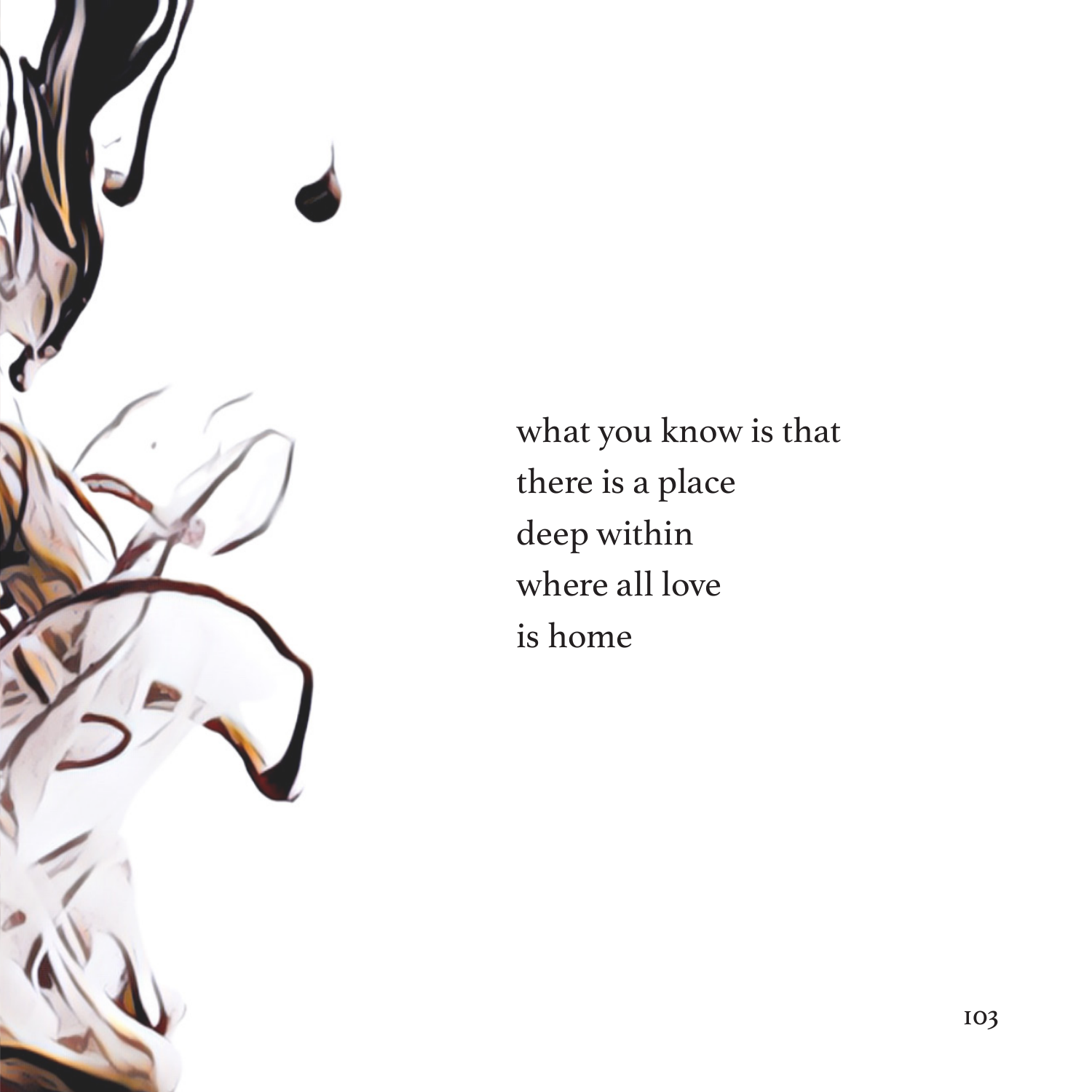spinning spinning gaining speed feel the feelings find the edges

fall back to find edges and feelings are simply your mind

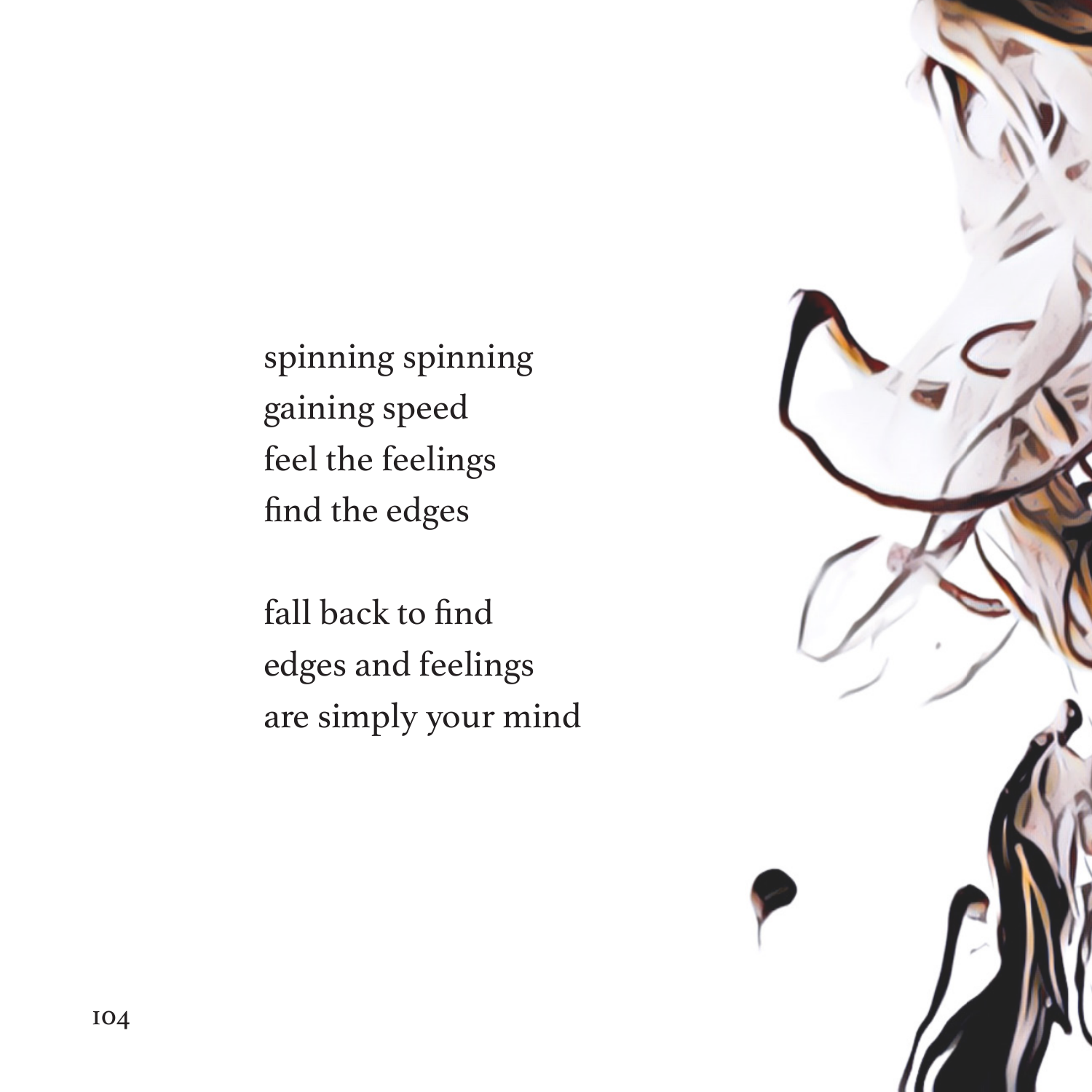

**TRISH WEILL** is a passionately curious artist, professor, digital designer, teacher and student of art, movement, life.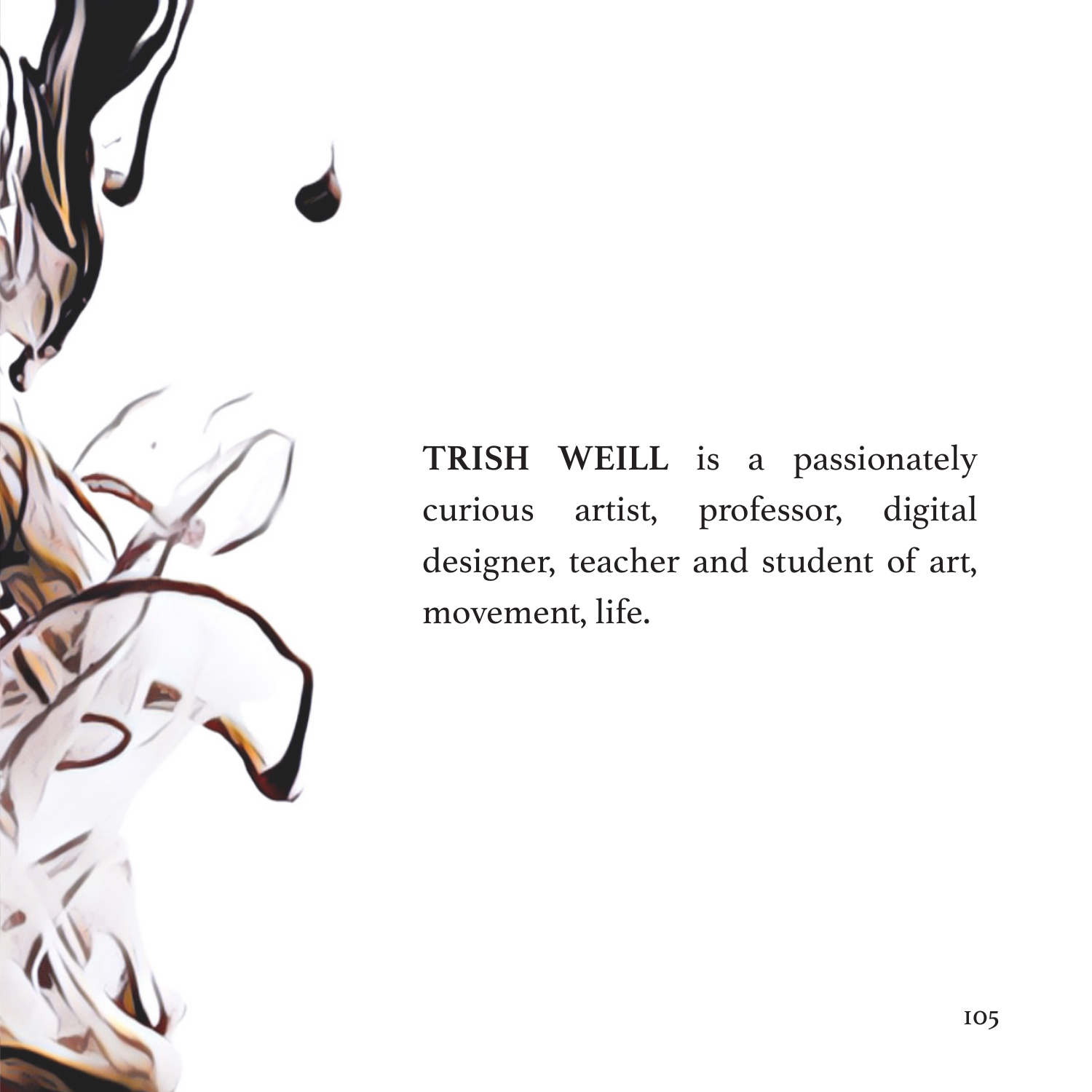February 4:

- my not-known grandmother's death
- my mother's funeral
- my hand held across a table
- yesterday

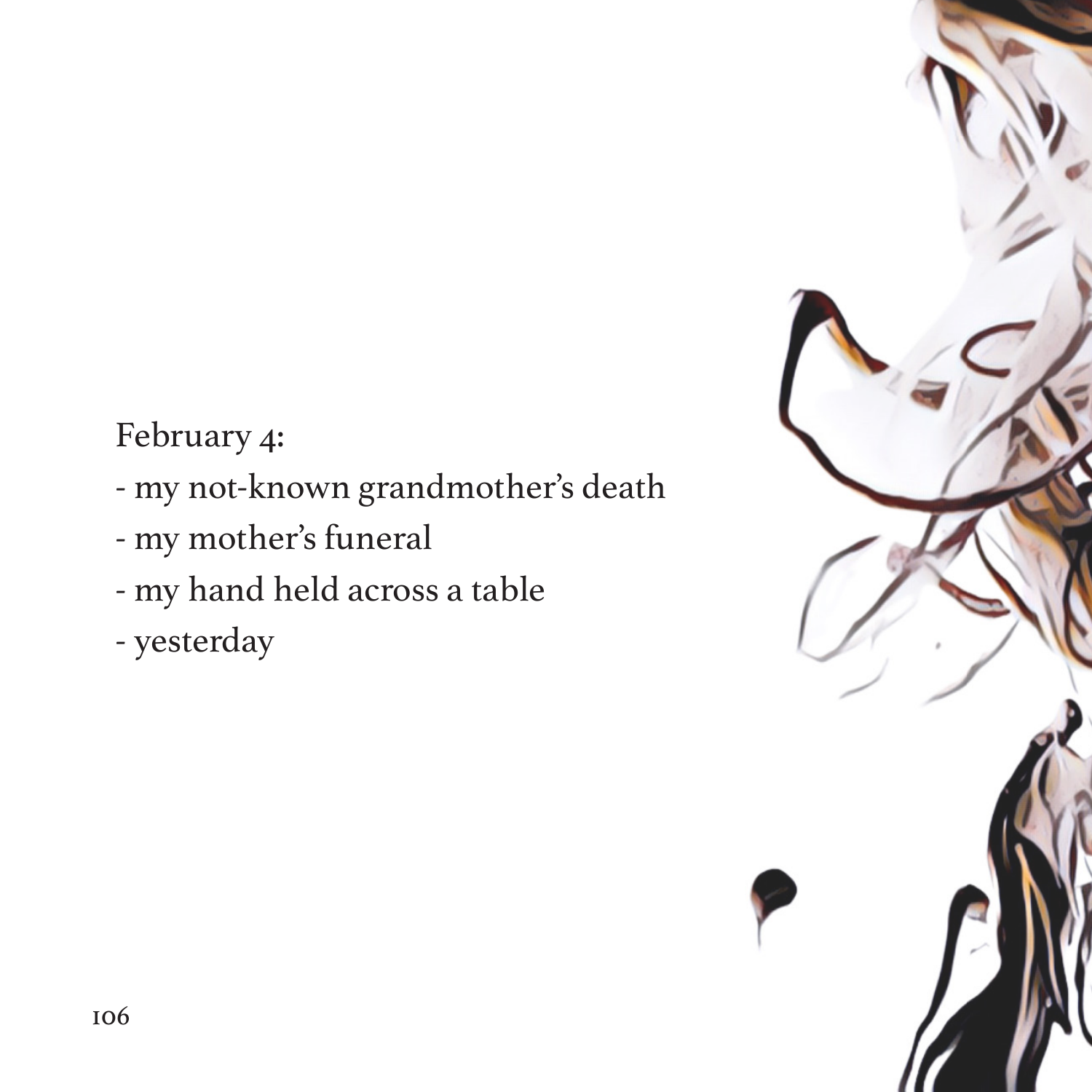

All week, the storm: wave against wave. 'Constructive interference'. Not much of that on land...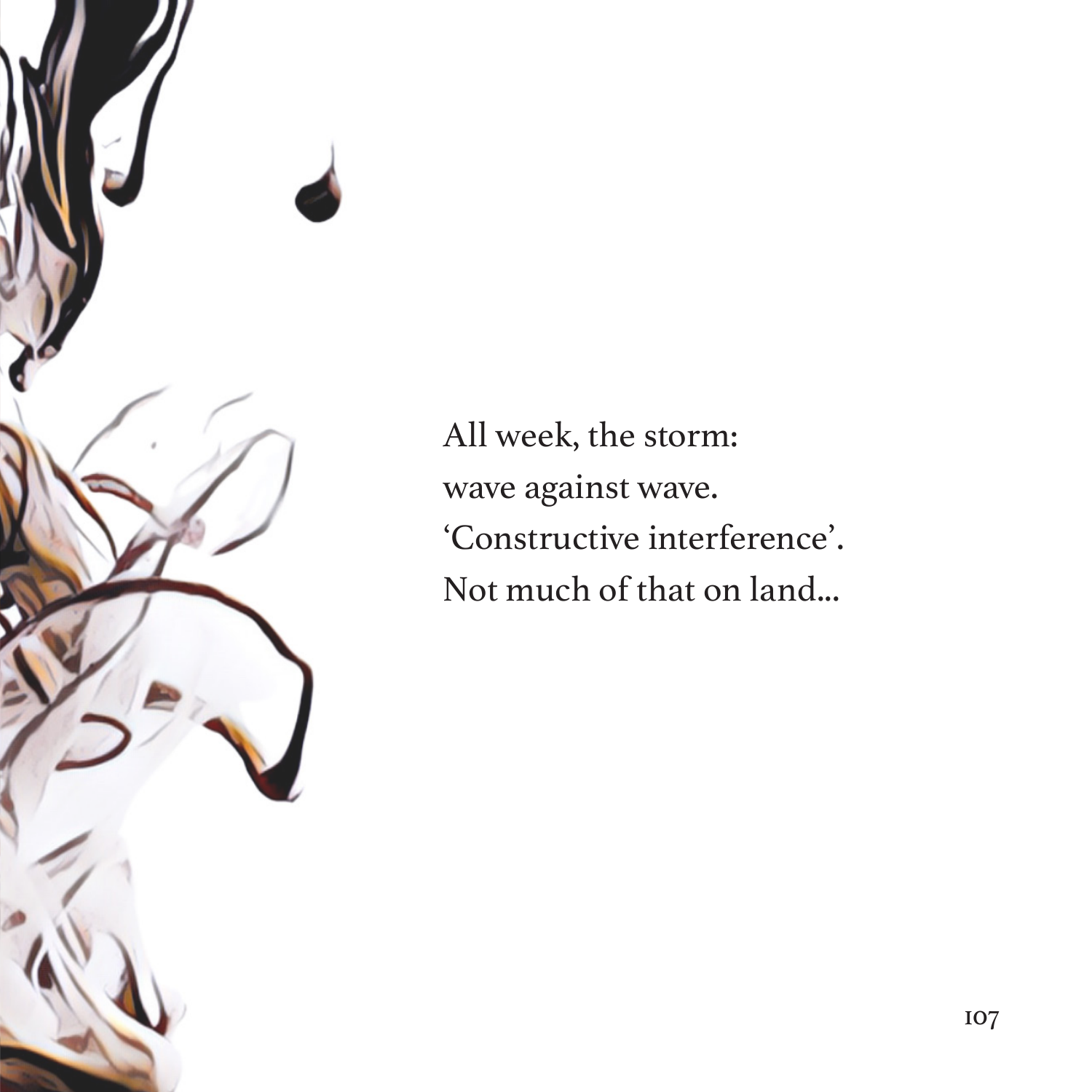

As if the world might be cocooned within a dome of ice, holding the necessary space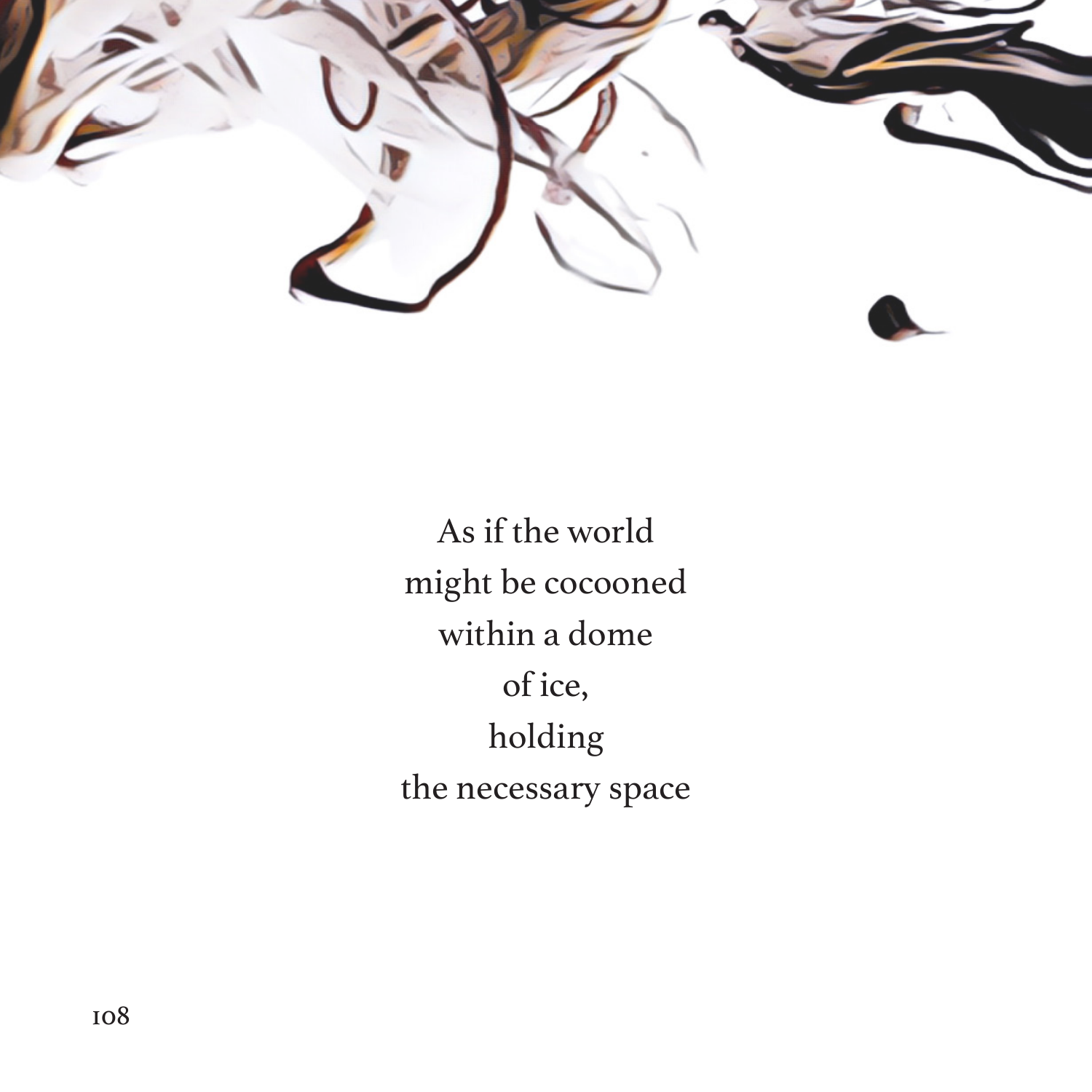We have been burning things forever. Trees, leaves, books, your letters, each other

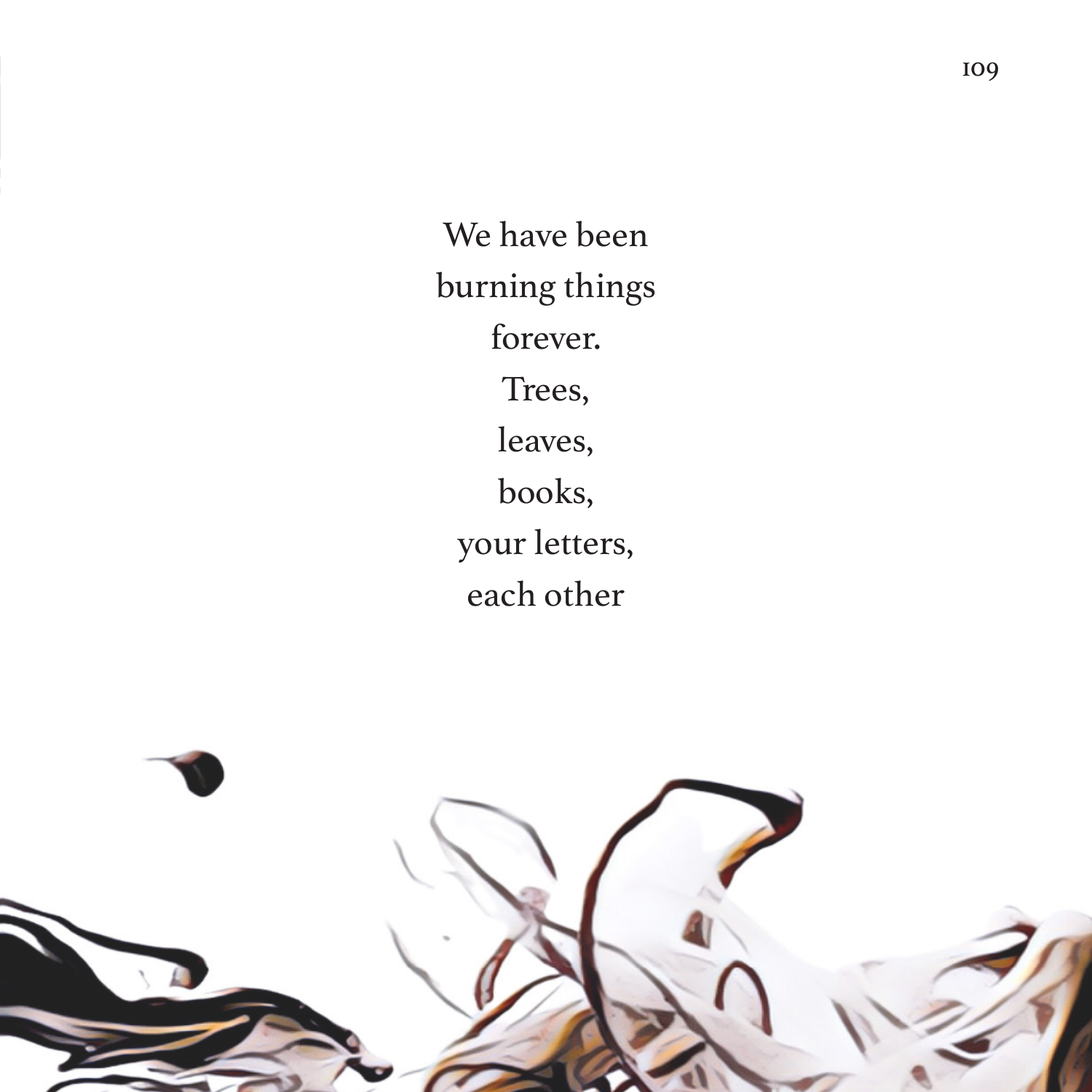## **Opening my Mother's Paintbox**

Your watercolour blocks are out of place: Rose Madder should be next to Ivory Black. So many years ago, what made your fingers, fluttering, move them?

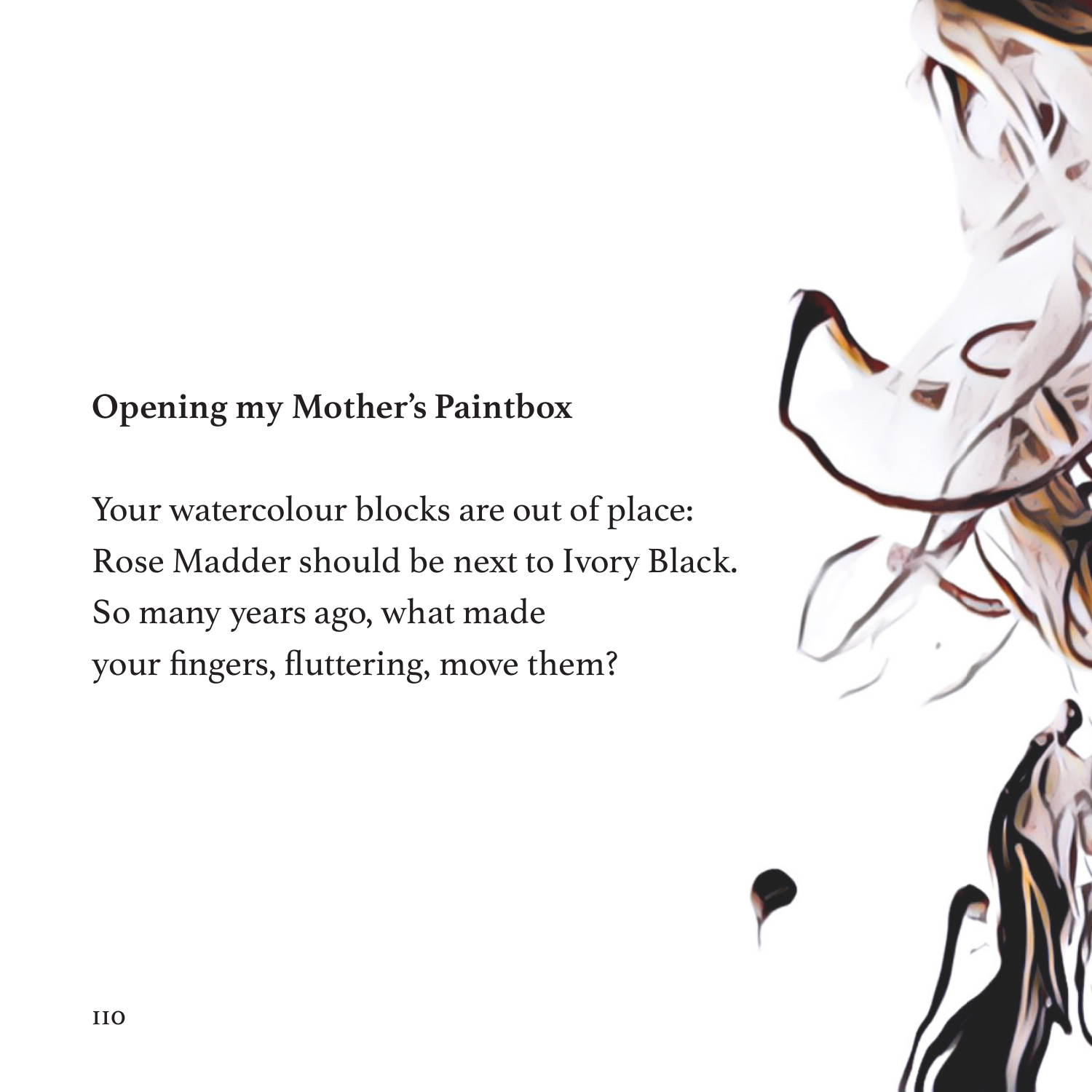# **JUDITH MILBURN** is a writer looking out to sea from Hartlepool in the North East of England.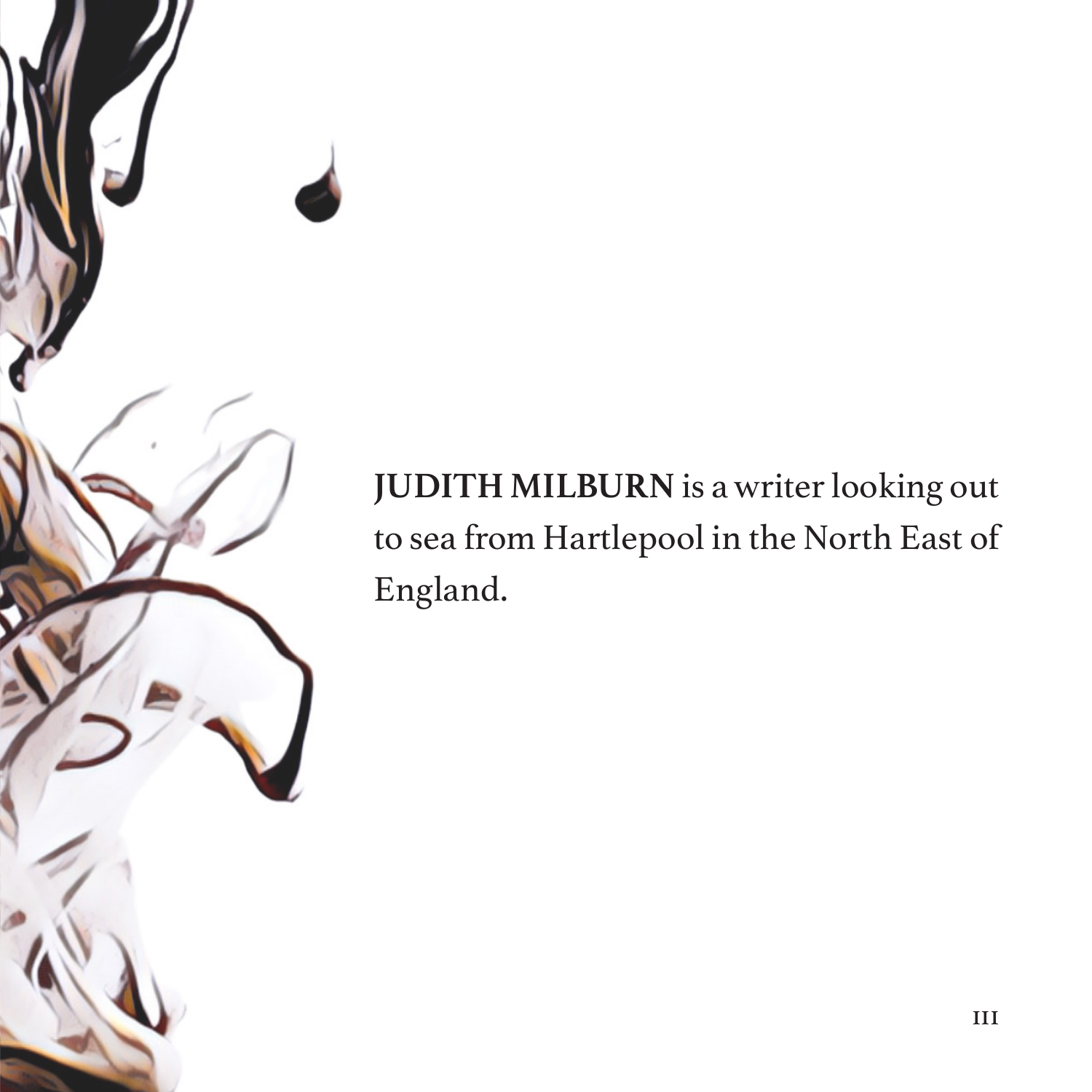## **Lake Swimming**

Milfoil sways in silty green waves like tiny trees drowned in a breeze Hosting leeches, larvae Feasting rainbows, redfin, browns Tips reach for a sun beyond sky My face breaks the surface Waves slap pink cheeks I'm a babe baptised, reborn In reeds and weeds and silt

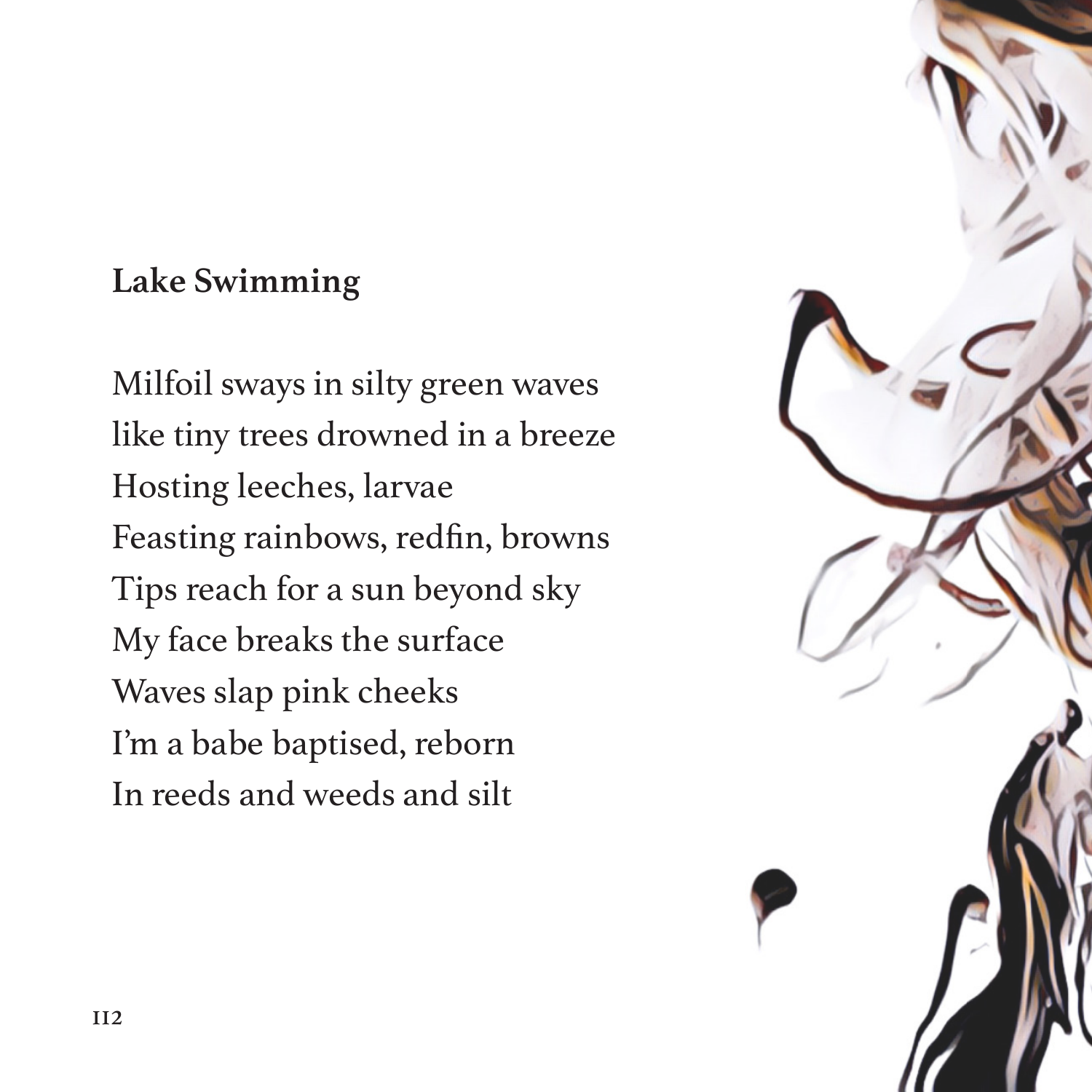

## **Paper Dragon**

Her folds pressed in place by a thousand well-meaning hands forwards, back, corner-to-corner yet the lines loosen and she struggles to hold her shape struggles to hold her breath afraid she will exhale be phoenixed by her own fire reluctantly reborn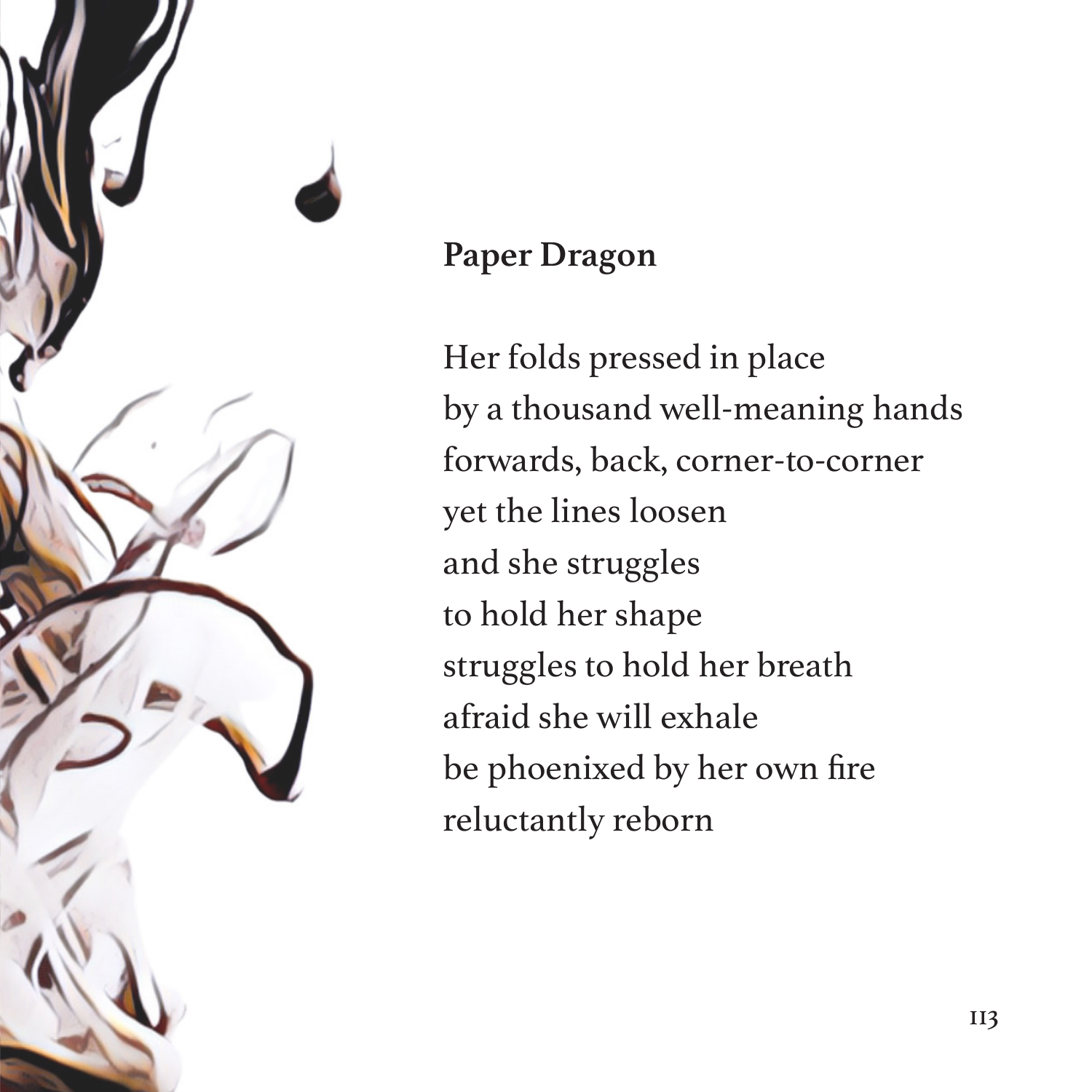

Peel the onion **Cut** Gather the aches Feel Steep in tears Breathe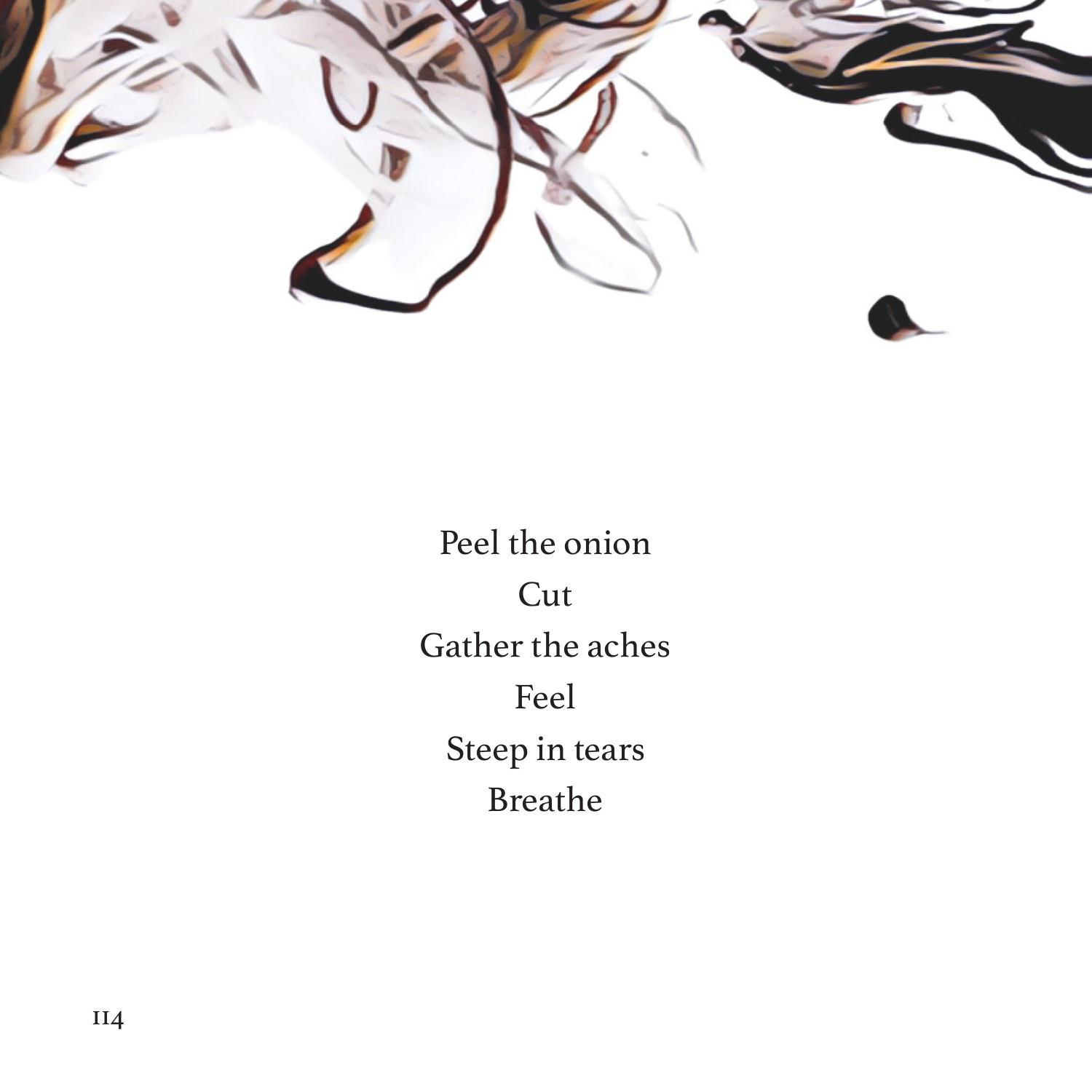I'll write you a nice poem, promise Not one that keens, screams, cuts, guts, aches, dies Nor snags in brambles, nor drowns in bogs Nor reaches depths not meant to be reached Nor prods at wounds, picks stitches undone Such words will find you, but before then Sharpen my quills, they thirst for black ink Your poem will be suns, silver, steel To warm you, shine you, bind you to me

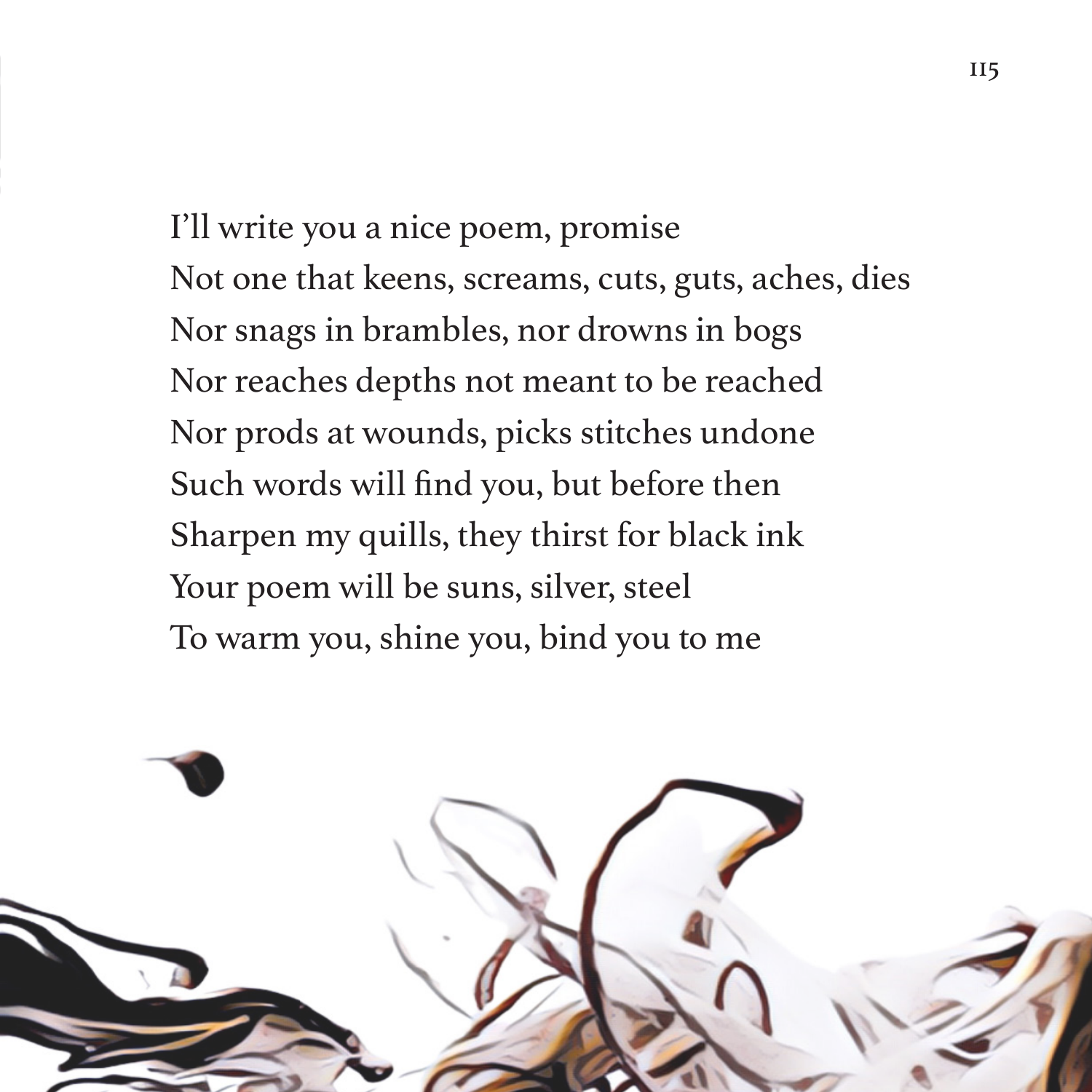## **Melbourne 2020**

She pulls the loops Winces. Elastic stings in raw grooves behind her ears A woman should remove one thing someone said She checks the mirror on the wall Smile drops Such a well-worn mask needed, no more

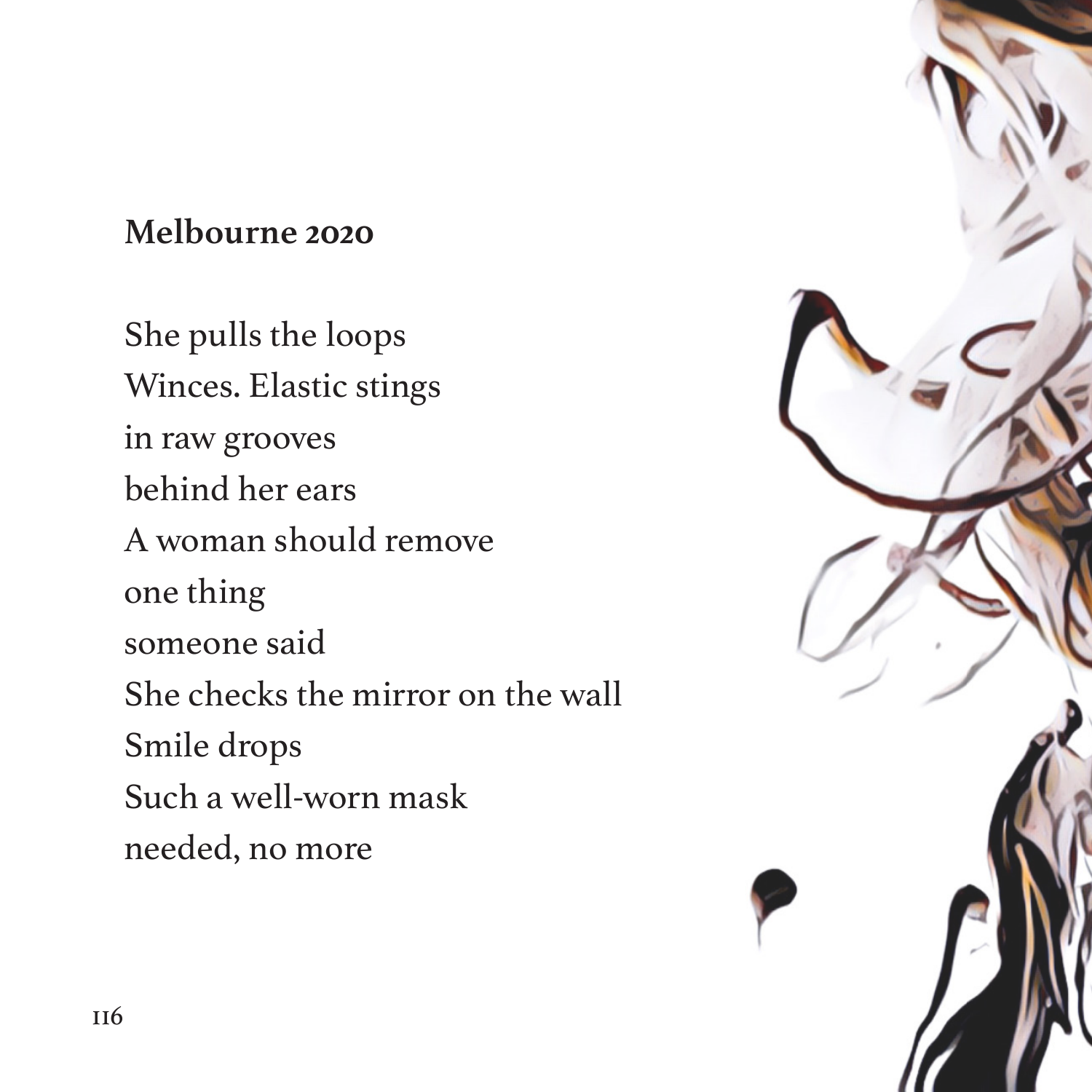Former journalist **MARION TAFFE** is a little girl still dreaming beneath the weighted blankets of life, work, study, parenthood and social media rants.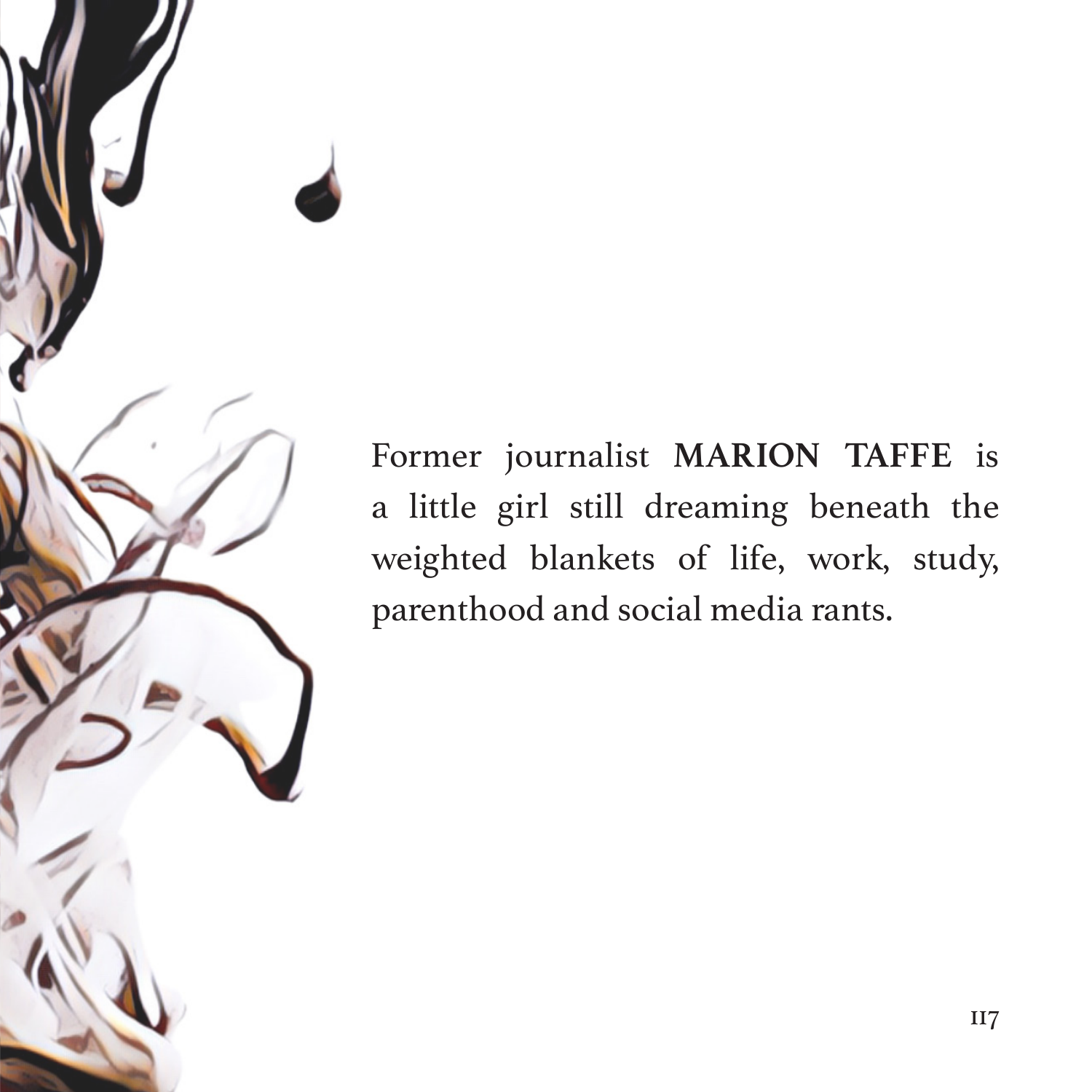

With your hand so tightly gripped around my heart and your words so thoroughly tangled with my thoughts it's no wonder my life started to resemble your own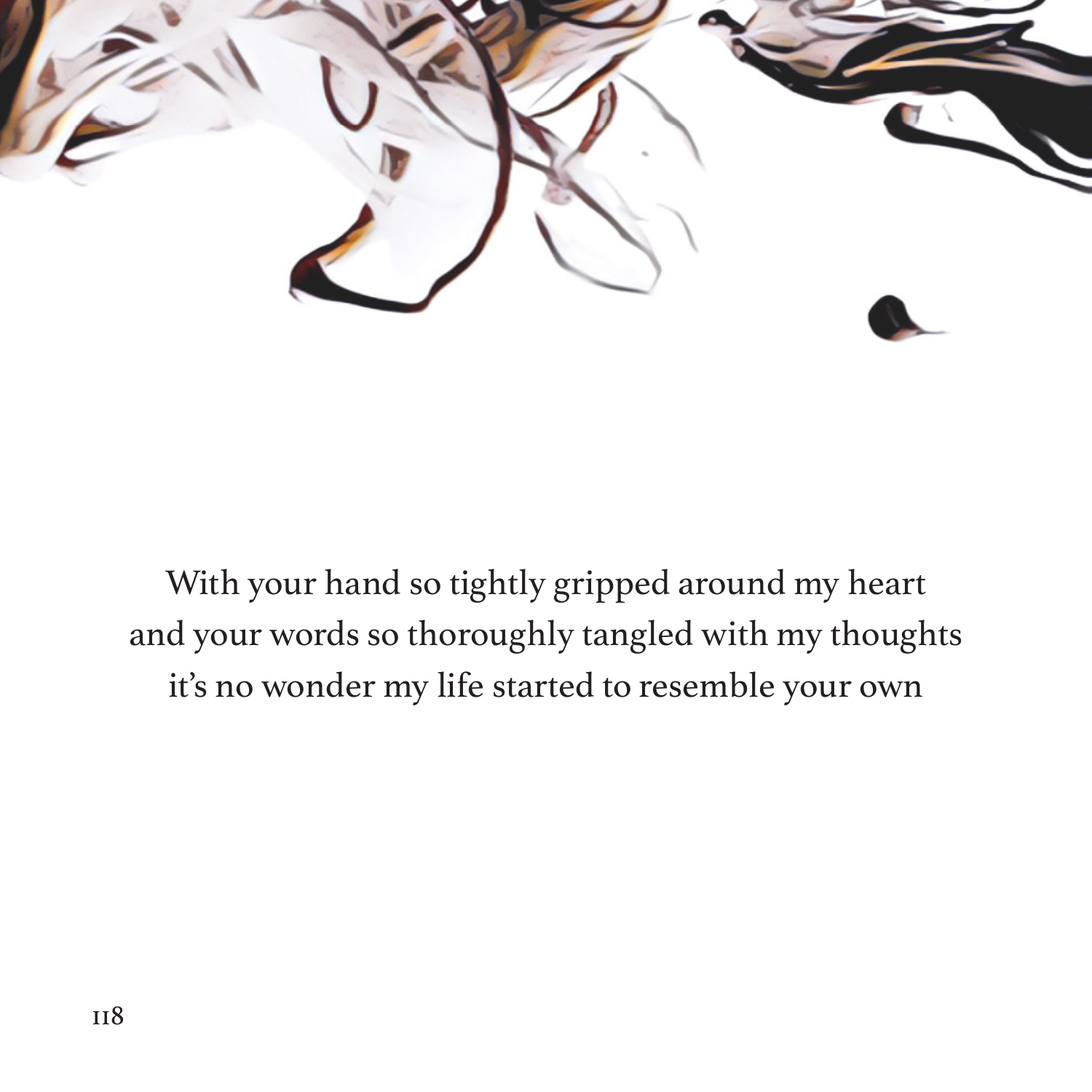Longing to be the me that I was born to be, don't think we've met though, it's just so hard to see. Like searching for a stranger in a sea of faces when it turns out the stranger here is me.

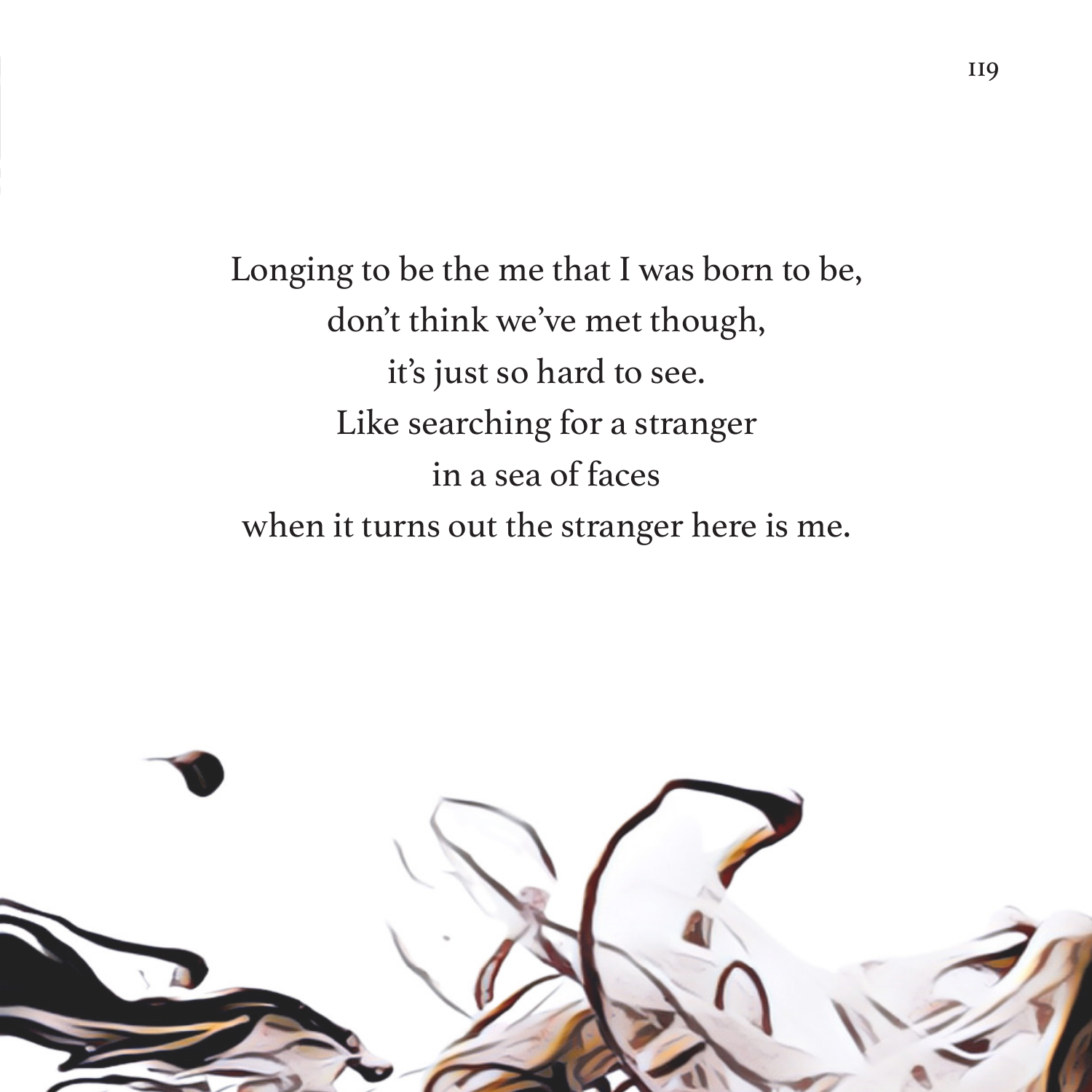

#### The darkness hides in the shadows of light.

Slowly encroaching, unveiling the truth that claws you back at the passing of the day.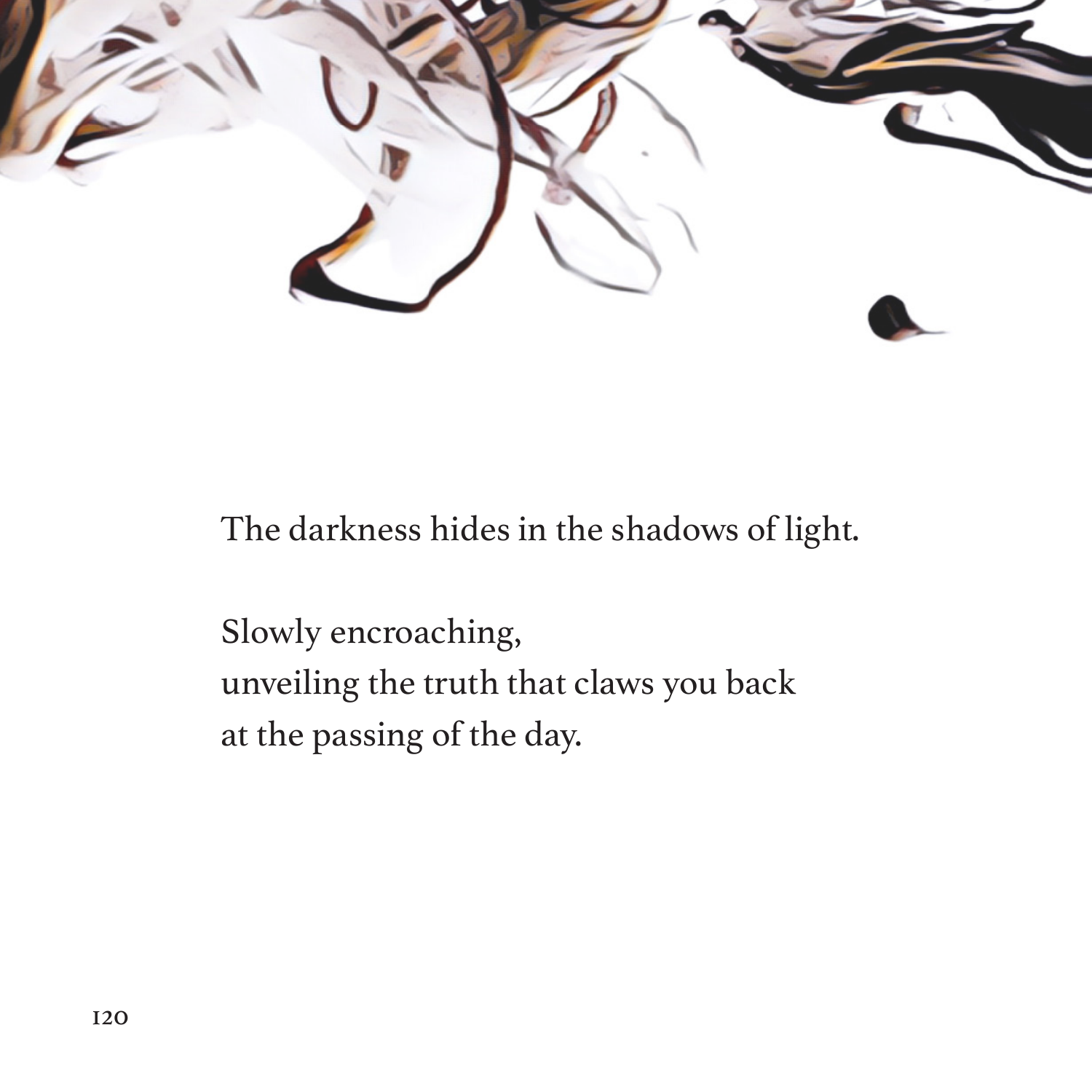Sun kissed skin covers up the burns we caused our selves. Permanent marks we should learn to love, show us where we've been and how far come. We are not the mistakes we've made but the lives we've chosen to lead.

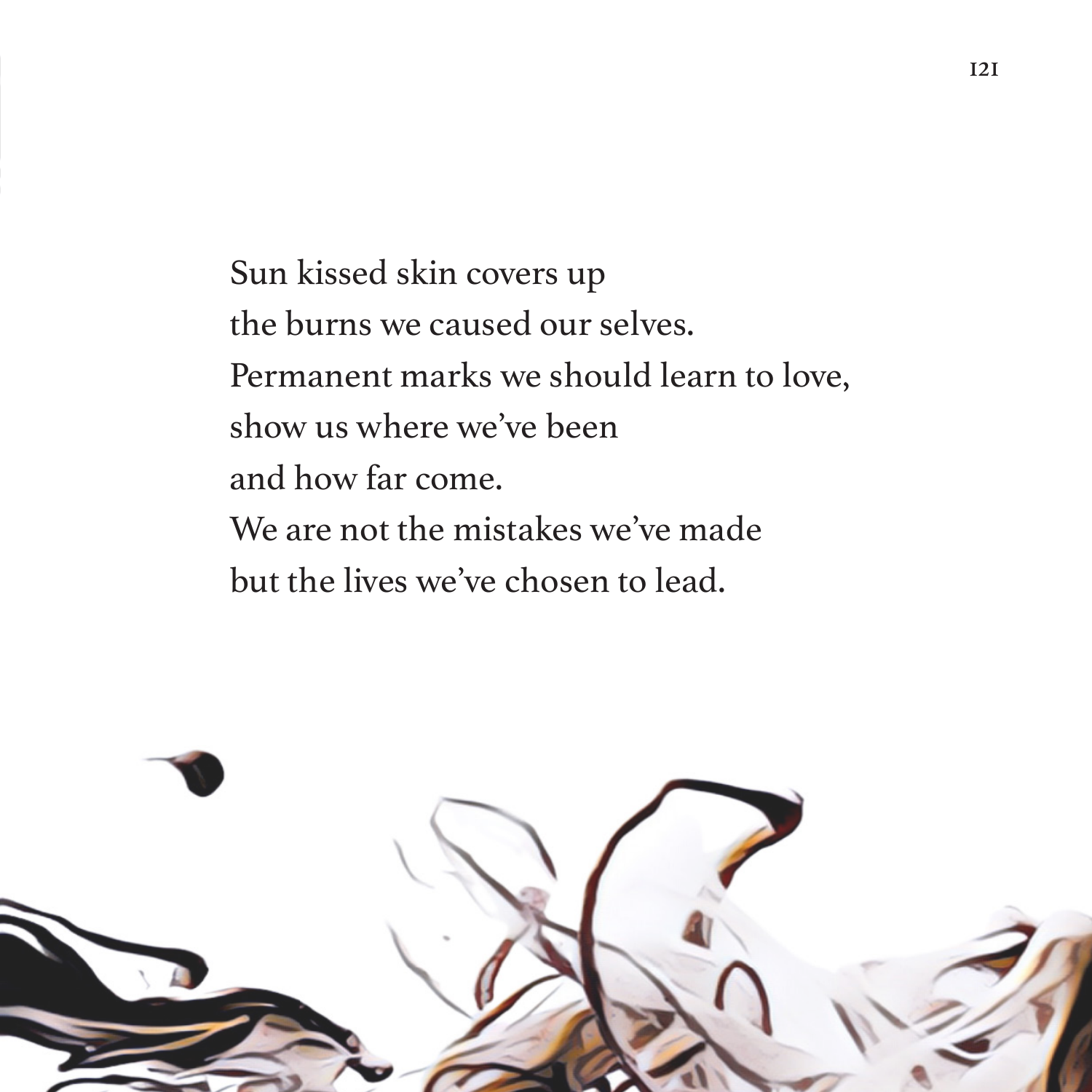The wilderness holds my gaze, how tempting to get lost in the secrets it holds. Untold stories waiting to be found, dreams yet to be realised draw me into its depths.

But the light of hope brings me back to the dreams already being lived and stories only partly told. The wilds and dark don't offer enough to walk away from the reality unfolding before me. I'll continue on the untrodden path I've already begun. Who knows to what wonders it will lead.

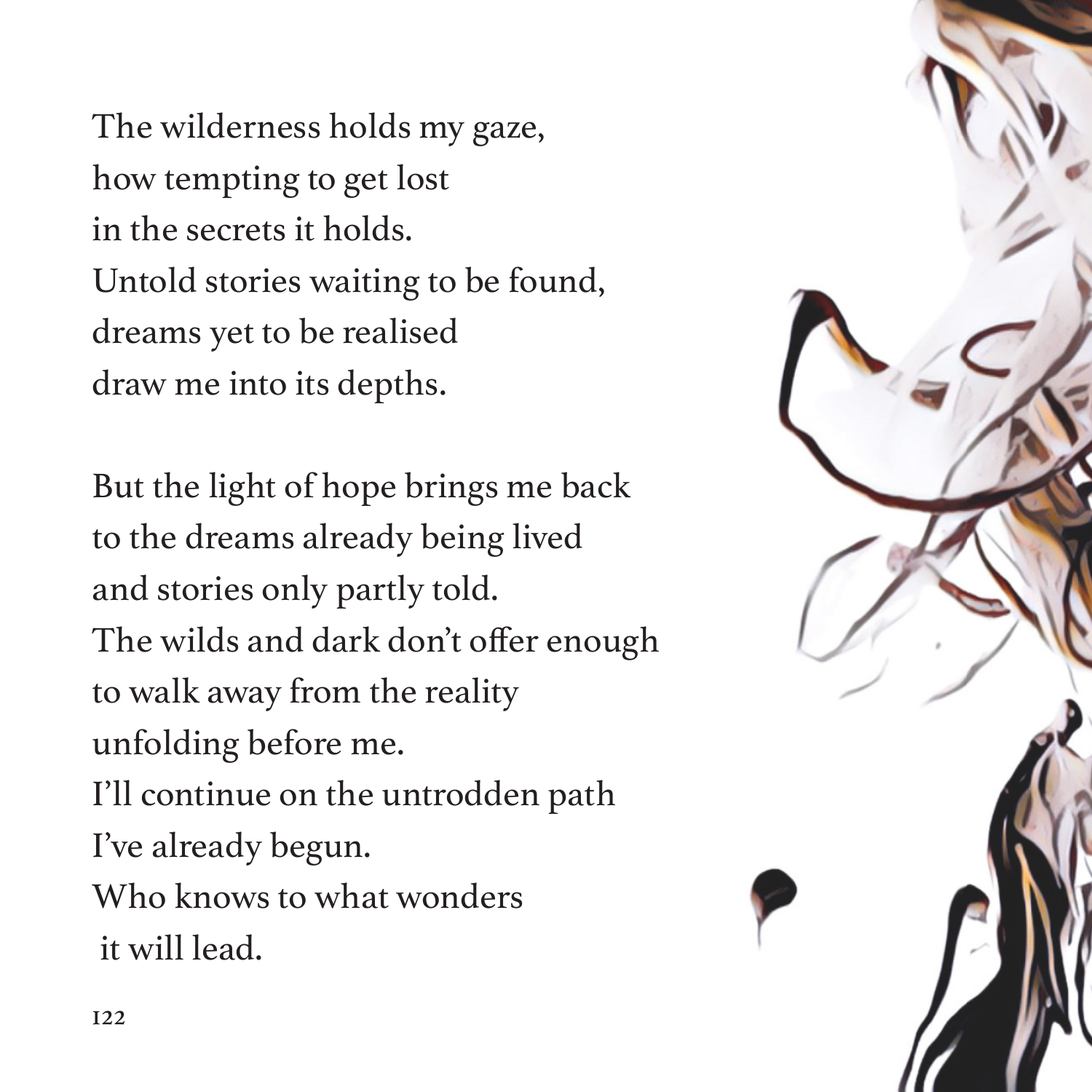

**JEN BYRNE** is a poetic fur Muma and lover of crafts, rediscovering her meaning in life through poetry and trying not to kill her plants.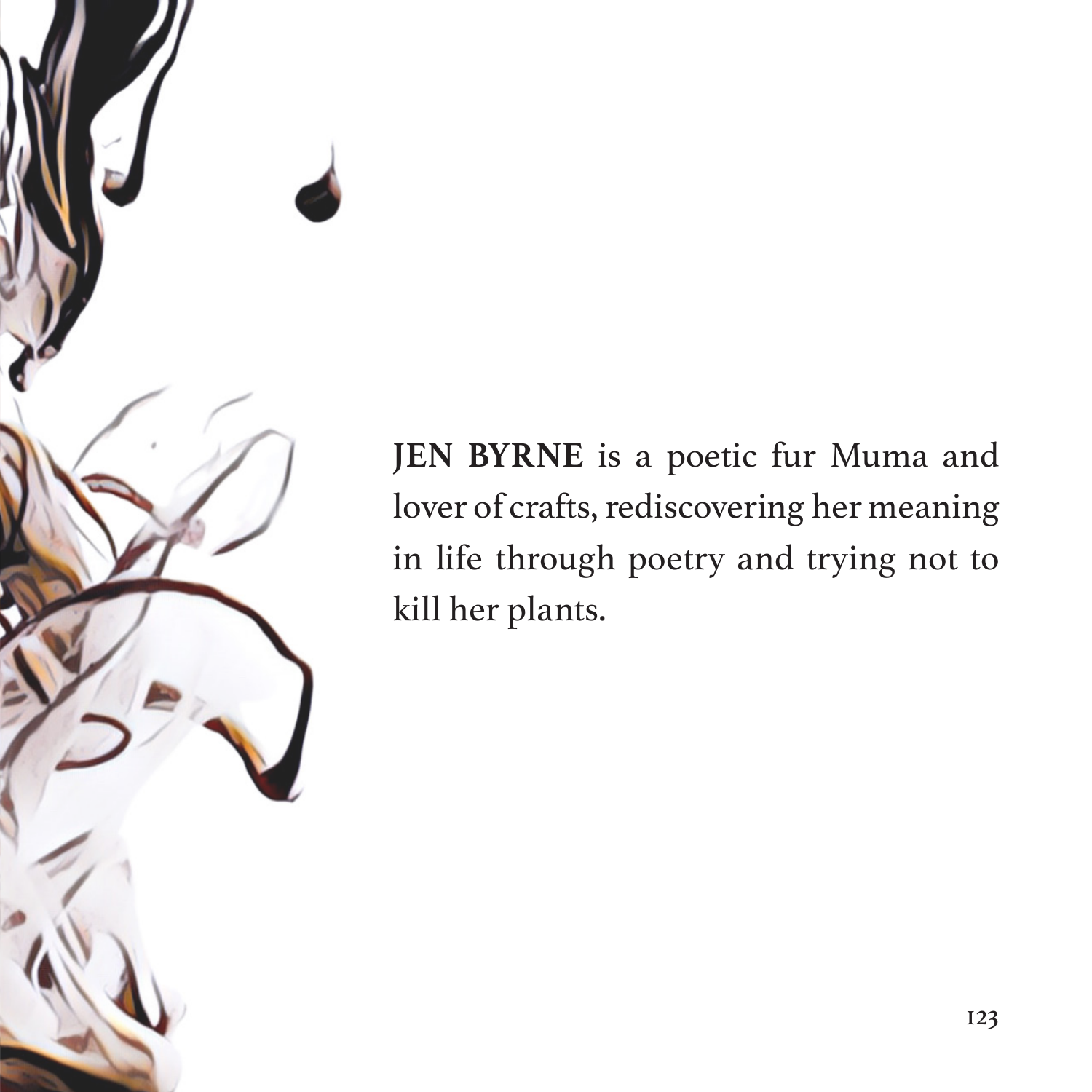my grief is a terrible angel a complicated intermediary between ordinary and sacred

I enter my story and look for passage

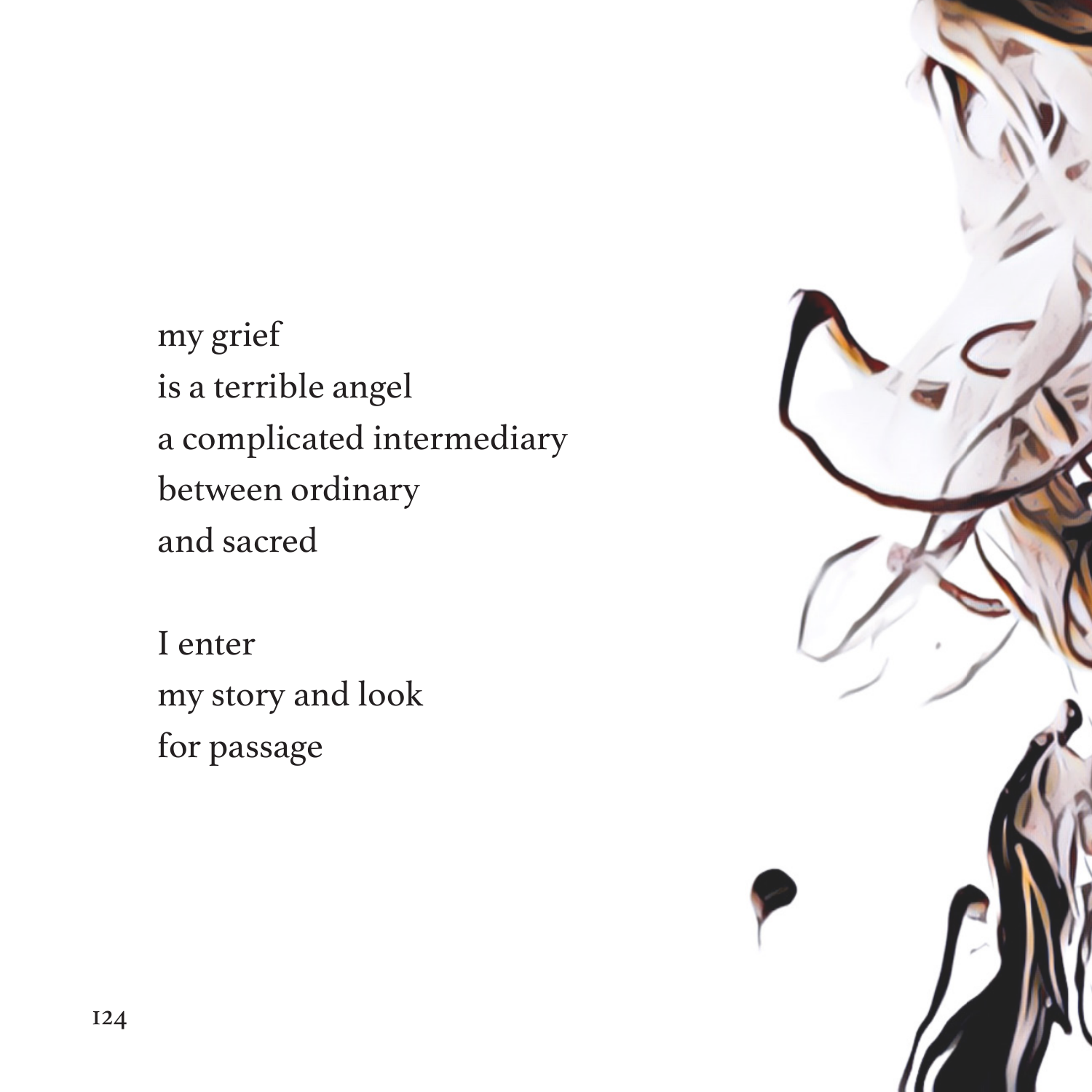

there's a hunger drawing near I'll welcome it and let it enter

I'll become a burning wind an awakened missile my words unwavering like a hunter's prayer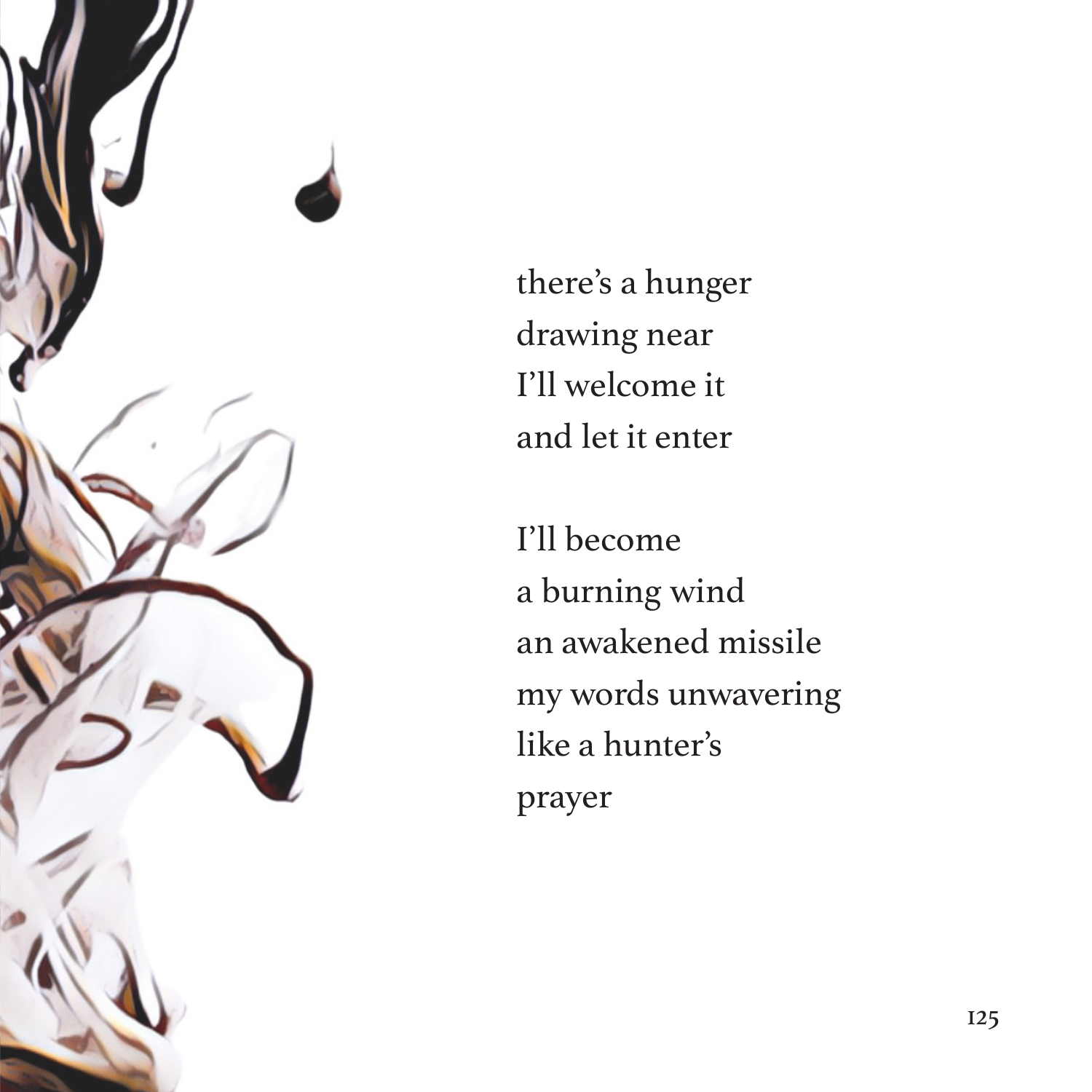caressing the fullness of the moon my hands are oracular spirits my body becomes fruit for the living; my heart pours honey for the dead

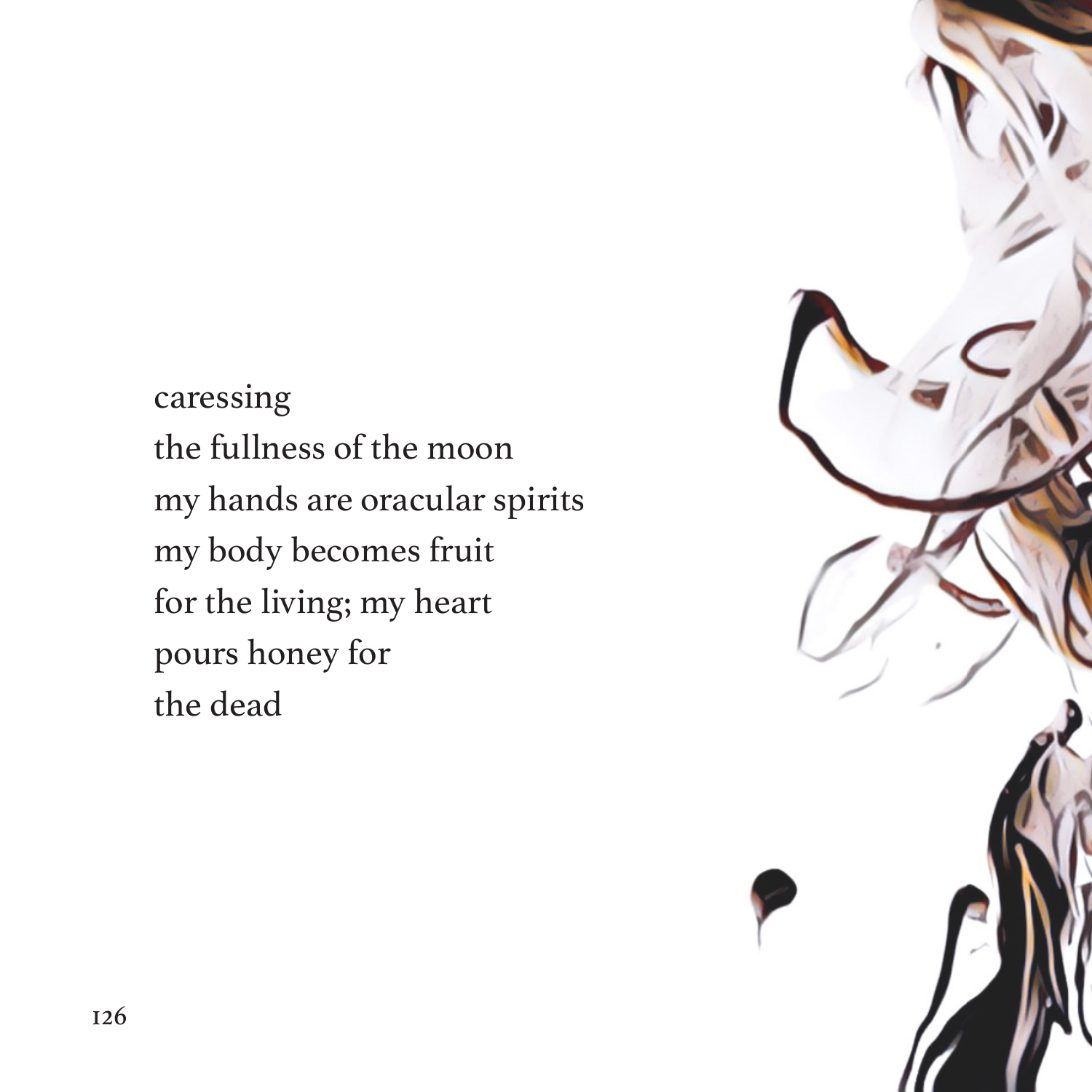

cherish the bones of grief weave them with stars and the moon's breath reclaiming stories of hope in the dark magic of your heart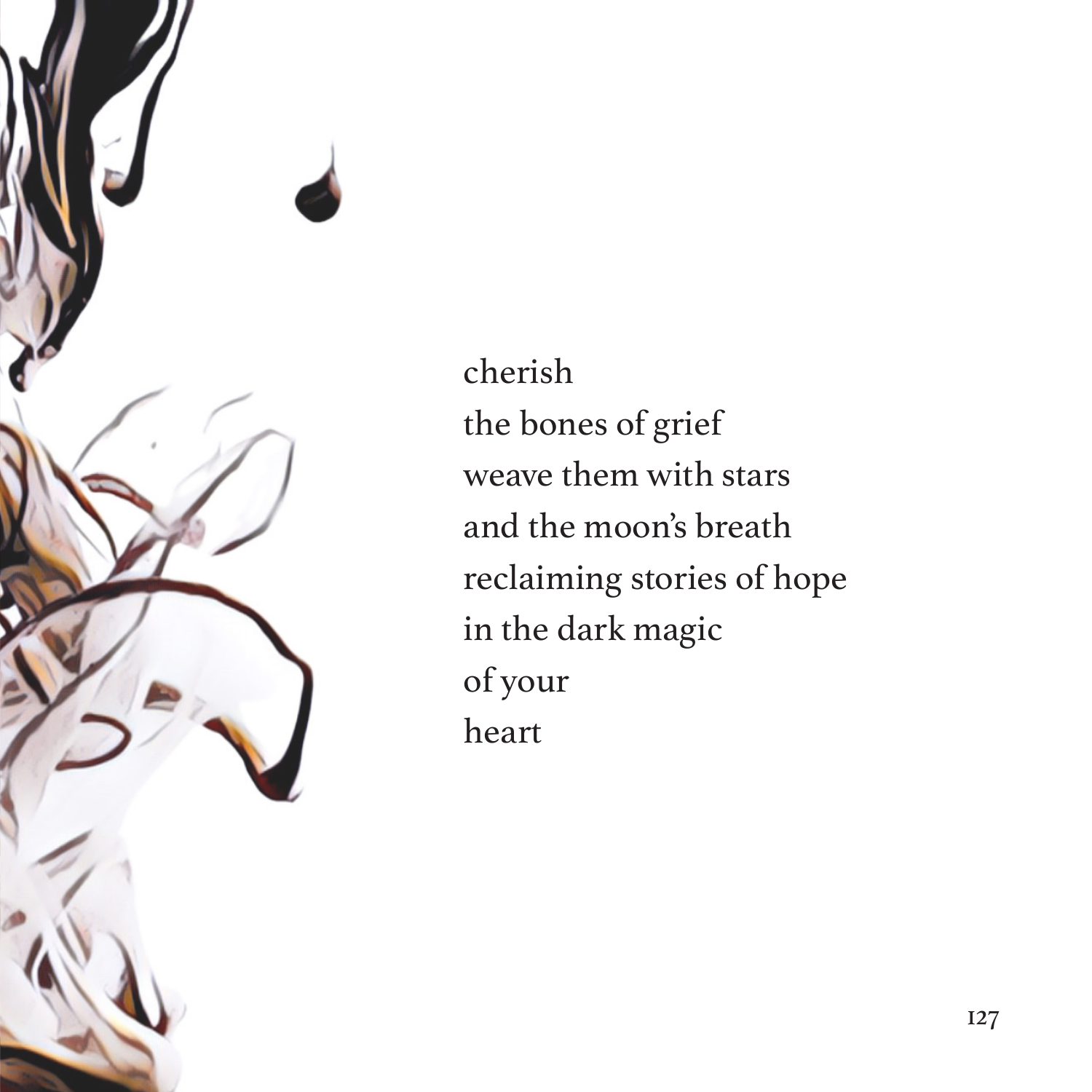I found sorrow wandering ragged in my heart a warrior guest looking for entry into the divine

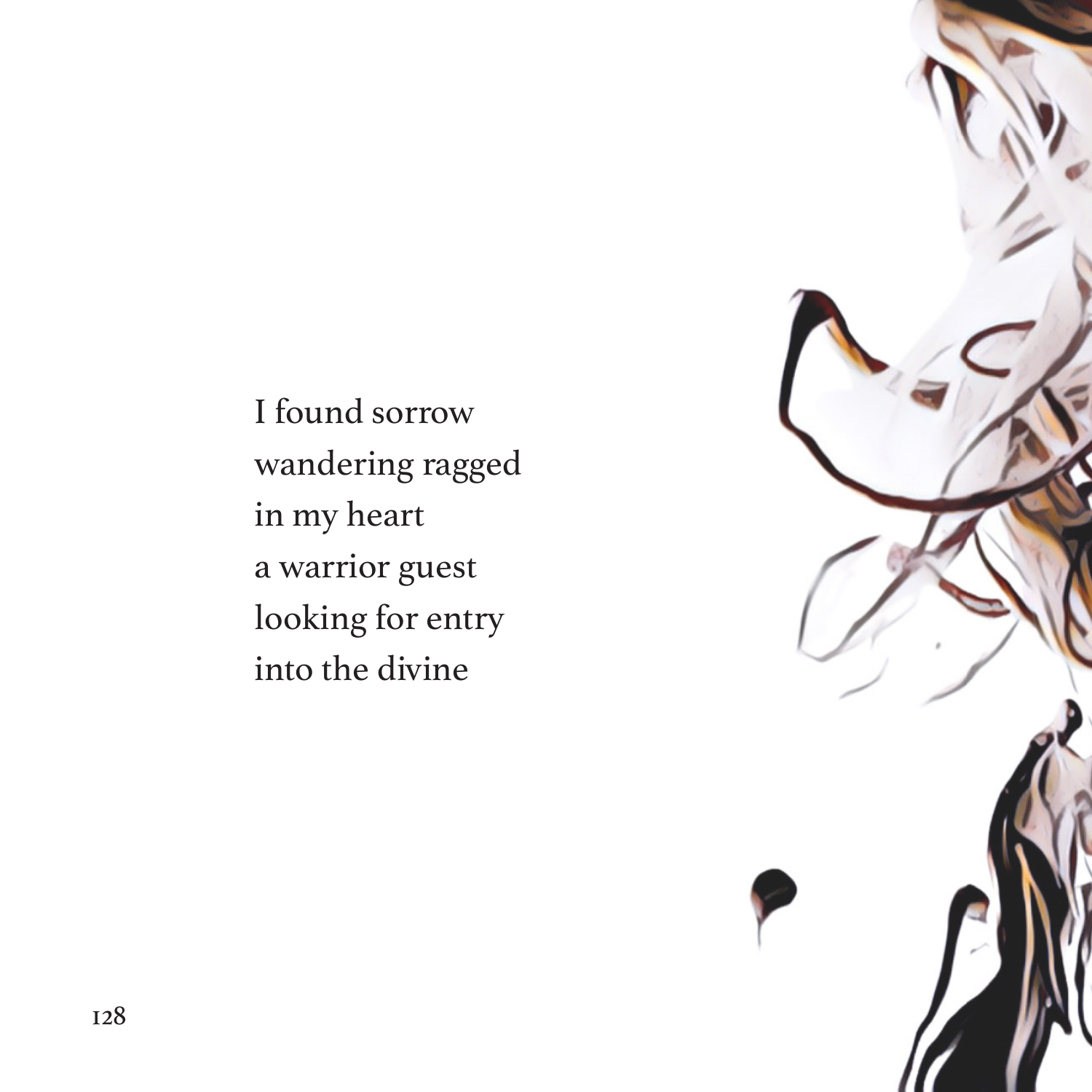